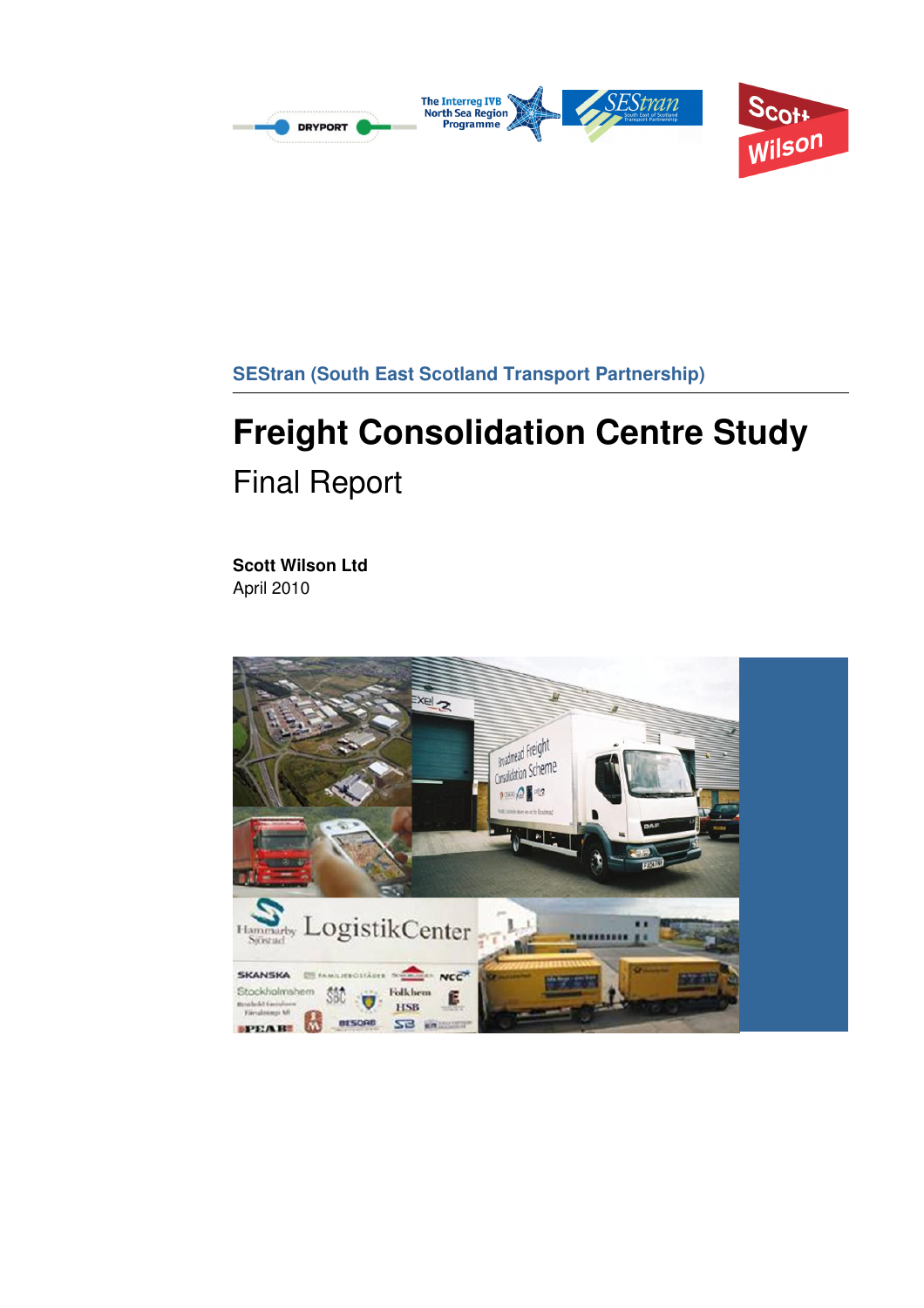Freight Consolidation Centre Study



## Revision Schedule

## **Freight Consolidation Centre Study**

April 2010

S106736

| <b>Rev</b>     | <b>Date</b>      | <b>Details</b>      | <b>Prepared by</b>                                   | <b>Reviewed by</b>               | <b>Approved by</b>               |
|----------------|------------------|---------------------|------------------------------------------------------|----------------------------------|----------------------------------|
| 1              | 23 December 2009 | <b>Draft Report</b> | <b>Jonathan Campbell</b><br><b>Transport Planner</b> | Dr Marwan AL-Azzawi<br>Associate | Dr Marwan AL-Azzawi<br>Associate |
|                |                  |                     | <b>Lynsey MacPhail</b><br><b>Transport Planner</b>   |                                  |                                  |
|                |                  |                     | <b>Geoffrey Cornelis</b><br><b>Transport Planner</b> |                                  |                                  |
| $\overline{2}$ | 26 April 2010    | <b>Final Report</b> | <b>Jonathan Campbell</b><br><b>Transport Planner</b> | Dr Marwan AL-Azzawi<br>Associate | Dr Marwan AL-Azzawi<br>Associate |
|                |                  |                     | <b>Lynsey MacPhail</b><br><b>Transport Planner</b>   |                                  |                                  |
|                |                  |                     | <b>Geoffrey Cornelis</b><br><b>Transport Planner</b> |                                  |                                  |

This document has been prepared in accordance with the scope of Scott Wilson's appointment with its client and is subject to the terms of that appointment. It is addressed to and for the sole and confidential use and reliance of Scott Wilson's client. Scott Wilson accepts no liability for any use of this document other than by its client and only for the purposes for which it was prepared and provided. No person other than the client may copy (in whole or in part) use or rely on the contents of this document, without the prior<br>written permission of the Company Secretary of Scott Wilson Ltd. Any advice, opinions, or<br>recommendations within this document shou

© Scott Wilson Ltd 2010

## **Scott Wilson Ltd**

Citypoint 2 25 Tyndrum Street Glasgow G4 OJY

Tel 0141 354 5600 Fax 0141 354 5601

#### **www.scottwilson.com**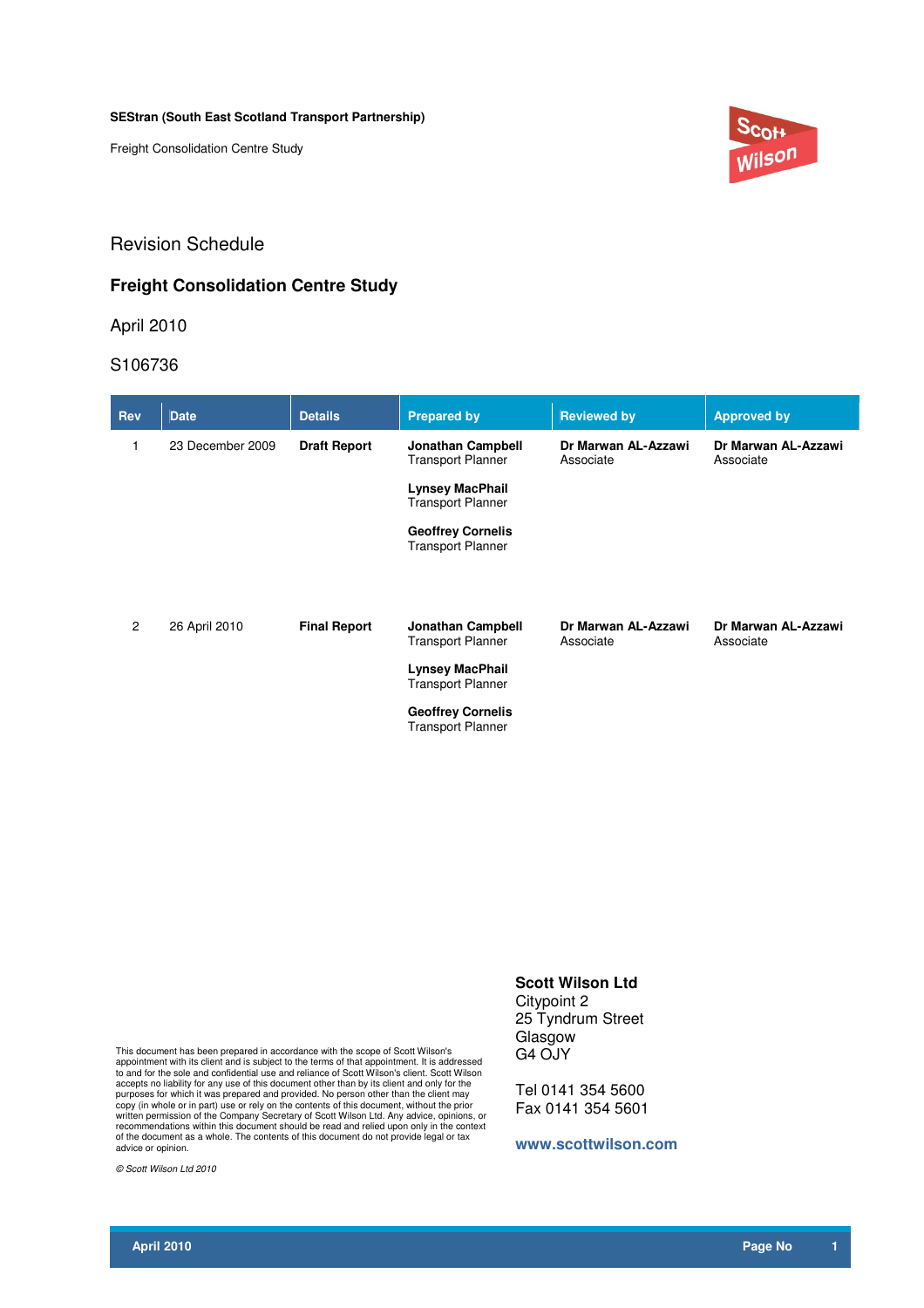Freight Consolidation Centre Study



## **Contents**

| 1              |                                                |  |
|----------------|------------------------------------------------|--|
| 1.1            |                                                |  |
| 1.2            |                                                |  |
| 1.3            |                                                |  |
| $\overline{2}$ |                                                |  |
| 2.1            |                                                |  |
| 2.2            |                                                |  |
| 2.3            |                                                |  |
| 2.4            |                                                |  |
| 2.5            |                                                |  |
| 3              |                                                |  |
| 3.1            |                                                |  |
| 3.2            |                                                |  |
| 3.3            |                                                |  |
| 4              | <b>EXISTING FREIGHT PATTERNS AND POTENTIAL</b> |  |
|                |                                                |  |
| 4.1            |                                                |  |
| 4.2            |                                                |  |
| 4.3            |                                                |  |
| 4.4            |                                                |  |
| 4.5            |                                                |  |
| 4.6            |                                                |  |
| 4.7            |                                                |  |
| 5              | ECONOMICS AND OPERATIONS ASSESSMENT30          |  |
| 5.1            |                                                |  |
| 5.2            |                                                |  |
| 5.3            |                                                |  |
| 5.4            |                                                |  |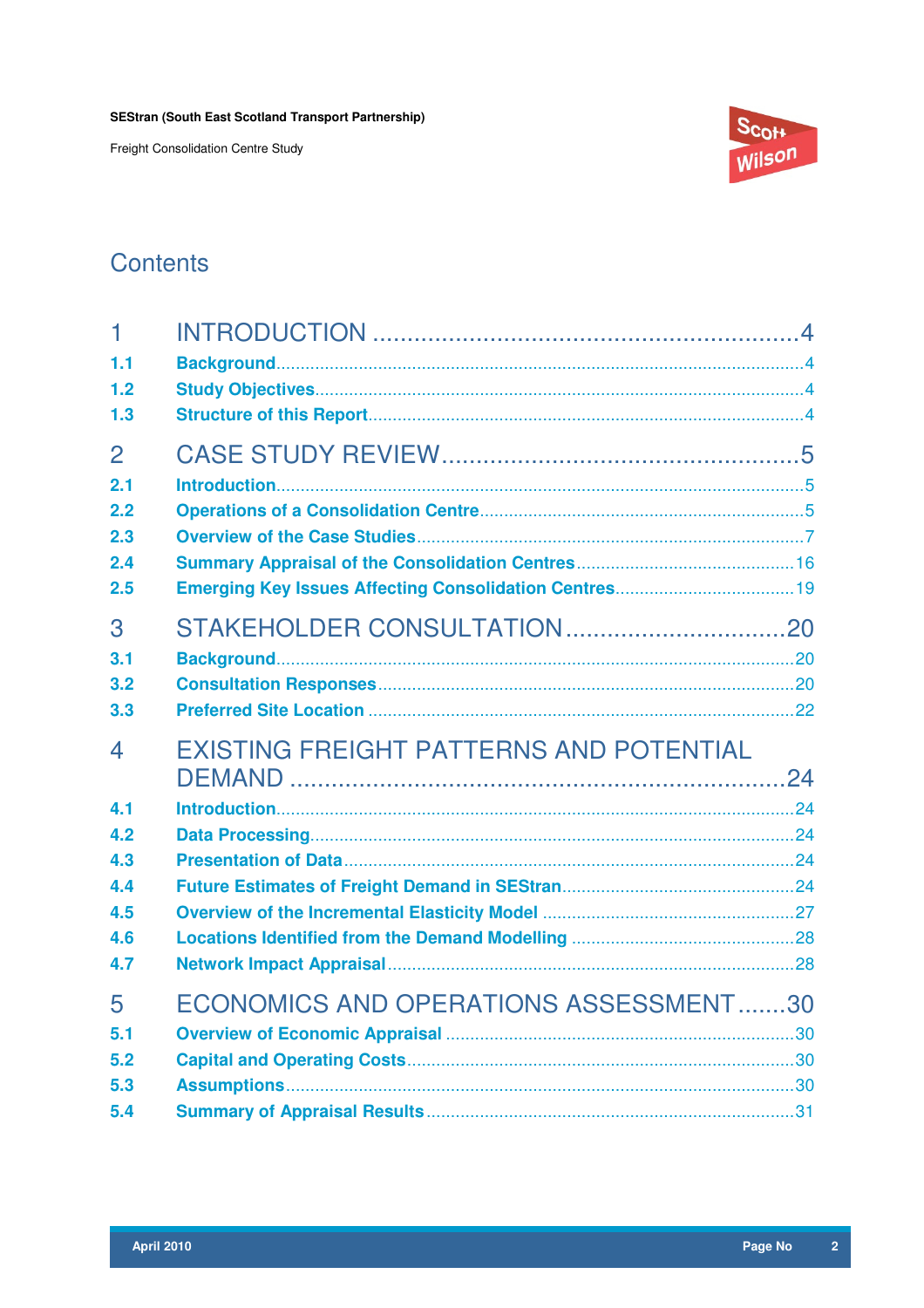Freight Consolidation Centre Study



| 6              | DRYPORT / CONSOLIDATION CENTRE SYNERGIES32               |
|----------------|----------------------------------------------------------|
| 6.1            |                                                          |
| 6.2            |                                                          |
| 6.3            | Synergies between a Dryport and a Consolidation Centre35 |
| 6.4            |                                                          |
| 6.5            |                                                          |
| $\overline{7}$ | <b>EMERGING FINDINGS AND RECOMMENDATIONS40</b>           |
| 7.1            |                                                          |
| 7.2            |                                                          |

## **Appendices:**

- **A Consultation Questionnaire**
- **B Cost Estimates**
- **C Demand Analysis Model Results Tables**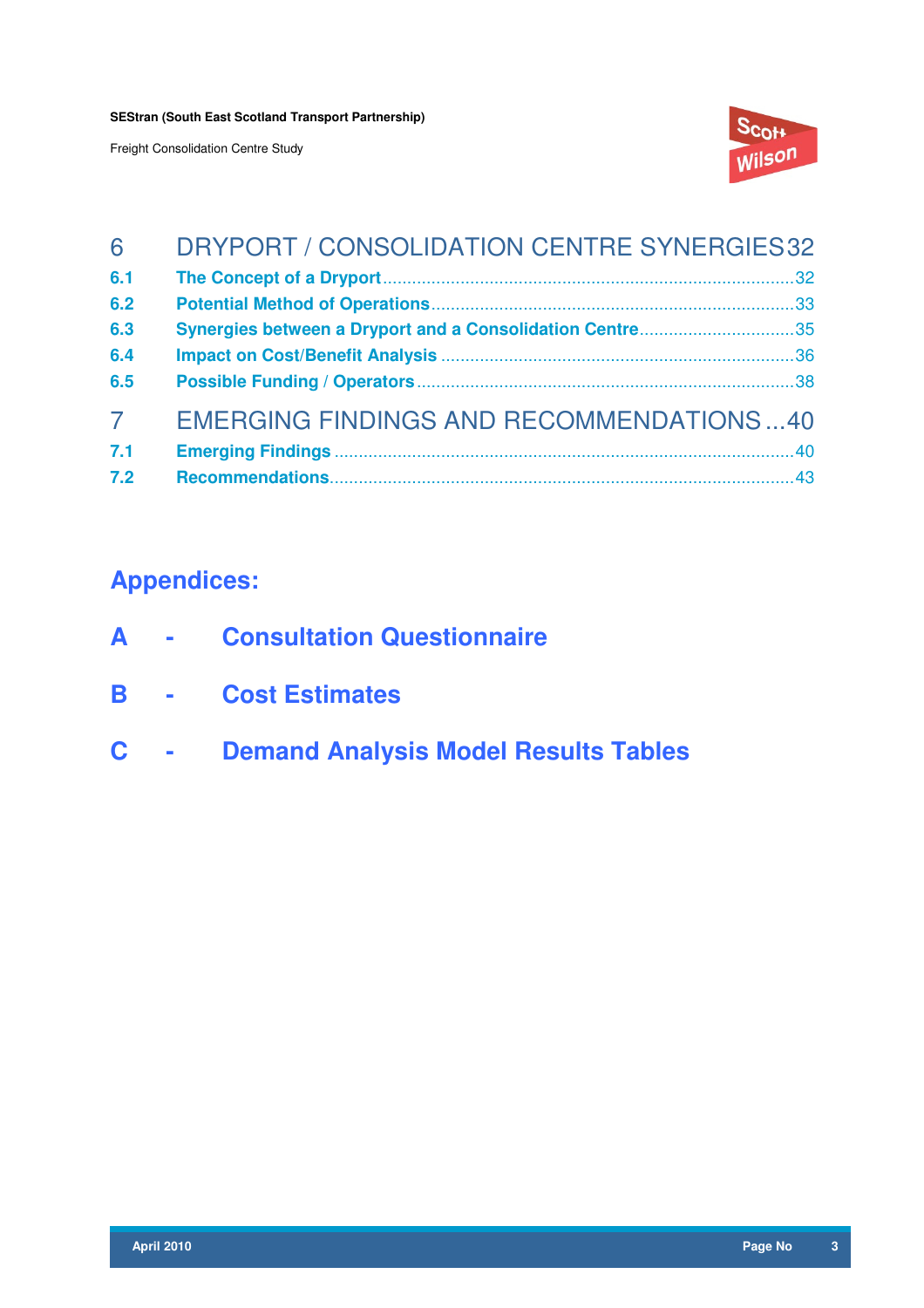Freight Consolidation Centre Study



## **1 INTRODUCTION**

## **1.1 Background**

- 1.1.1 South East Scotland Transport Partnership (SEStran) appointed Scott Wilson to carry out a study examining the prospective function of a Freight Consolidation Centre serving the SEStran area, and the potential for this facility to combine with the role played by the possible development of a Dryport in the region.
- 1.1.2 SEStran has developed a Regional Transport Strategy (RTS), which recognised the increase in freight movements, especially those being undertaken by light goods vehicles  $(LGVs)^1$ . The RTS specifically underlines its support for the continued maintenance and improvement to connectivity, including that for freight, to the rest of Scotland, the UK and beyond. This would be achieved with the development of key economic gateways, of which the establishment of a Dryport would form an important component.

## **1.2 Study Objectives**

- 1.2.1 Within the Dryport project, SEStran has identified key elements of the Freight Action Plan that impact on the location and operation of a Dryport. These specifically address where the focus should be on the potential role of consolidation centres in the SEStran area and the part they play in the potential development of Dryports. Therefore the aims of the study are to:
	- identify the potential demand and benefits of providing consolidation centre activities to the SEStran area;
	- identify the economic benefits of combining the consolidation centre operation as part of a potential Dryport facility; and
	- consider the issues involved in combining Dryports and consolidation centre operations.

## **1.3 Structure of this Report**

1.3.1 The overall structure of this report is as follows:

- Chapter 2 reviews various case studies of other consolidation centres and collates lessons learned. This is then used to identify the types of consolidation centres and key issues for the SEStran region;
- Chapter 3 summarises the stakeholder consultation feedback including potential locations for a new consolidation centre and types of facilities required. From this, the likely options for a new consultation centre are identified;
- Chapter 4 assesses the existing and future freight movements within and through the SEStran region and identifies potential demand for a new consolidation centre;
- Chapter 5 collates the findings from the previous sections of the report and examines the economic and operational impacts of the various options for a consolidation centre; and
- Chapter  $6$  introduces the Dryport concept and identifies the potential synergies with a consolidation centre before identifying the next steps for the study.

 $\overline{a}$ <sup>1</sup> SEStran Regional Transport Strategy, 2008 - 2023, para. 2.5.3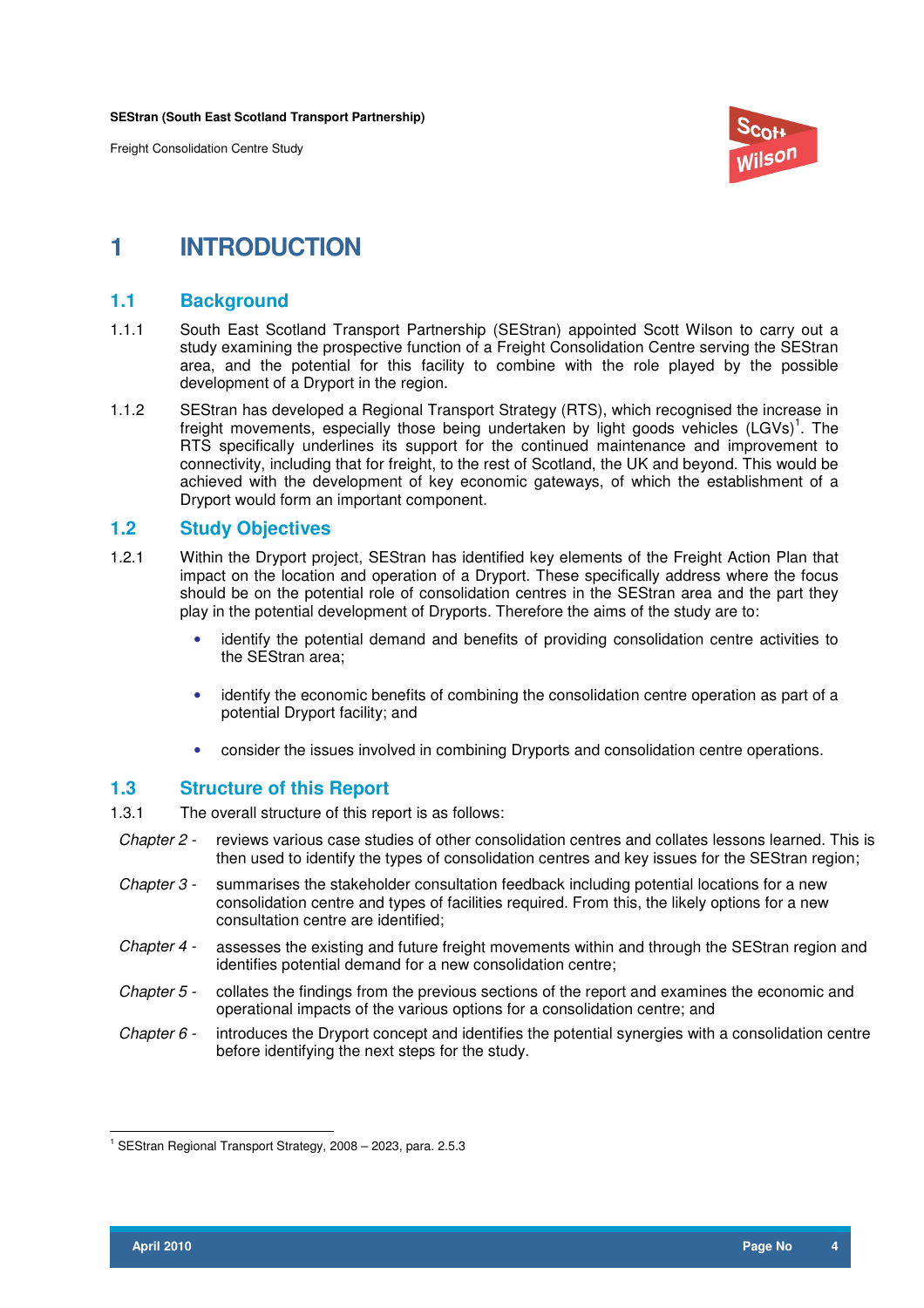Freight Consolidation Centre Study



## **2 CASE STUDY REVIEW**

## **2.1 Introduction**

- 2.1.1 In order to identify lessons learned from current or recently operating consolidation centres elsewhere, we have undertaken a case study review of information that Scott Wilson has collected from other similar work. This includes the Best Urban Freight Solutions (BESTUFS) Good Practice Guide<sup>2</sup> and a number of case studies, both in Britain and in Europe. This review aims to consider the volumes, changes in flows, costs and benefits for various types of consolidation centre, and the potential synergies a consolidation centre can share with a Dryport in terms of benefits and operations.
- 2.1.2 Based on our previous research, we are aware that not all of this data is readily available. Nevertheless there is sufficient data to enable us to build up a reasonable picture of the way in which consolidation centres are appropriate to south east Scotland. Similarly this will allow us to address how they can operate in conjunction with a dry port facility, providing synergies in terms of environmental and business benefits, whilst recognising the potential difficulties that may be encountered.

## **2.2 Operations of a Consolidation Centre**

#### **Objectives**

- 2.2.1 A consolidation centre often tends to have multiple objectives, but the most common aims are associated with reducing congestion, traffic disruption and vehicle emissions within the primary urban area that the consolidation centre serves. Amongst the many objectives are the following:
	- reduce congestion by decreasing the number of delivery vehicles required;
	- assist with improving air quality;
	- ameliorate conflicts between vehicles in unloading areas and delivery bays;
	- reduce conflicts between delivery vehicles and other road users, including pedestrians;
	- improve the delivery service provided to retailers;
	- offer the opportunity for retailers to undertake added-value services;
	- satisfy demand from retailers who require larger sales units;
	- maximise sales by allowing retailers to increase their sales floor area;
	- reduce costs to retailers, both in terms of transport and staff;
	- maximise stock availability and product range;
	- motivate retailers' staff and allow them to focus on dealing with customers; and
	- prevent and/or reduce theft of stock.

 2 Good Practice Guide on Urban Freight Transport, BESTUFS, 2007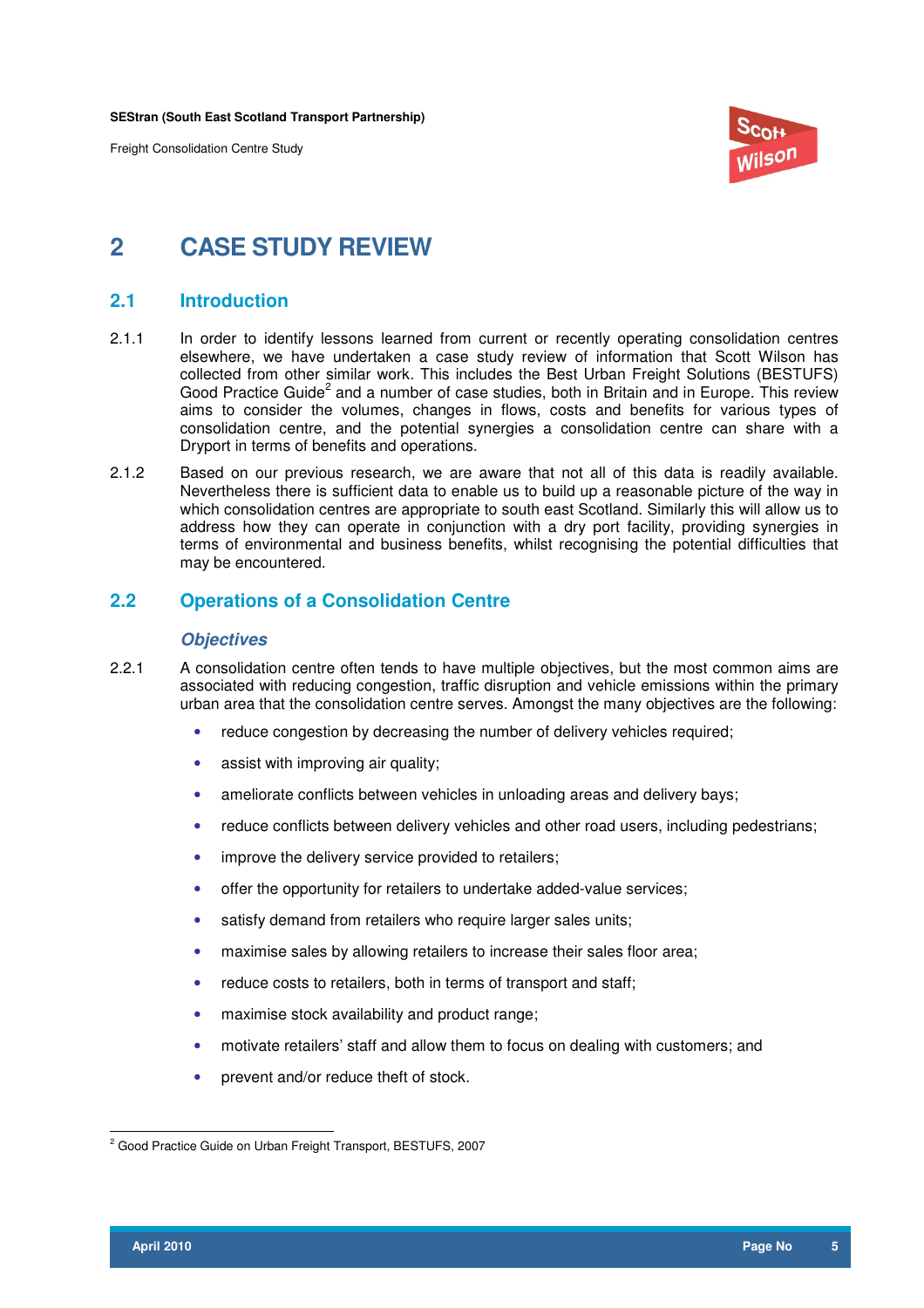Freight Consolidation Centre Study



2.2.2 The objectives of a consolidation centre tend to be different between the sponsors of a facility (such as the local authority), management and users, but these objectives are rarely in conflict. For example, the objectives from a local authority's point of view are focused on the "big picture", with the intention of meeting public goals of reducing local and sub-regional congestion, intra-modal conflict and pollution. The management of such a scheme would focus on the commercial operation with a keen interest in maximising financial opportunities and improving service delivery.

#### **Operation**

- 2.2.3 The principles in the operation of a consolidation centre are very similar irrespective of the sector they serve. For example, retailers and contractors place orders for their goods and materials with their suppliers, but instruct that the delivery is made to the consolidation centre and not to the retail business or construction site as is normally the case.
- 2.2.4 Retailers and contractors then place a delivery order with the consolidation centre for the goods and materials they ordered. This is assembled at the consolidation centre and delivered to the sites. The delivery from the consolidation centre to the retail or construction sites consolidates numerous businesses' orders onto each vehicle. The goods and materials are normally decanted from lorries and other heavy goods vehicles onto smaller vans in order that the deliveries are able to negotiate traffic and loading/unloading conditions with greater speed and flexibility in an urban environment.
- 2.2.5 Consolidated cargo can be delivered using environmentally friendly vehicles. These distribution options are being examined in a separate study by Colin Buchanan<sup>3</sup>.
- 2.2.6 A relatively high proportion of all the deliveries requested from the consolidation centre are often required with less than 24 hours notice (i.e. on a just-in-time basis). This level of service would have been difficult to achieve if deliveries were being made direct to site by suppliers. Figure 2.1 illustrates the way in which the supply chain is typically configured.



**Figure 2.1: Basic Operation of a Consolidation Centre** 

2.2.7 In many cases, as well as delivering goods and materials to the sites, the vehicles operating from the consolidation centre are also able to collect recyclable packaging and unused

 3 Sustainable Distribution of a Consolidation Centre – Proposal, Colin Buchanan, 2009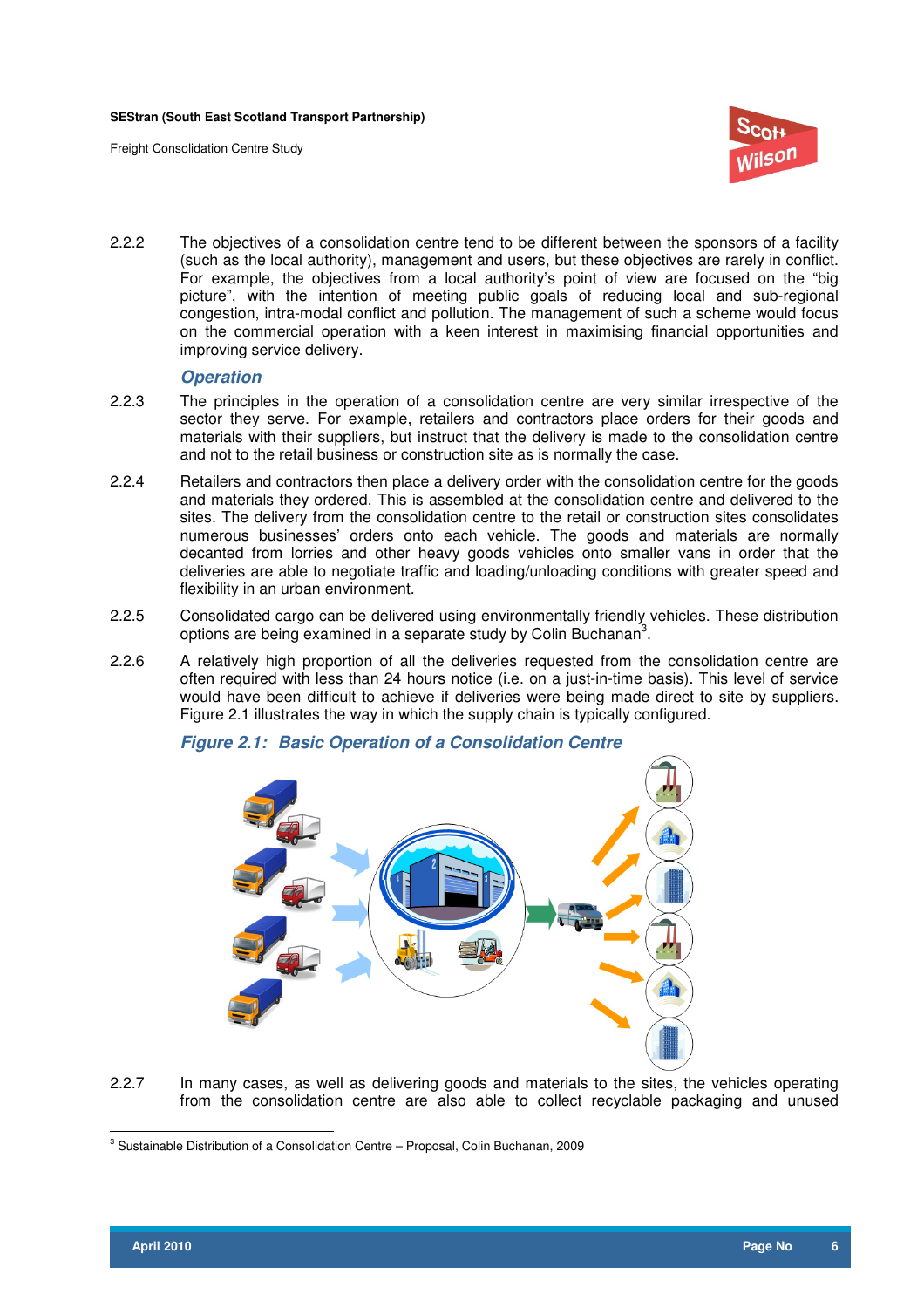

materials and bring these back to the consolidation centre. This can then either be recycled or returned through the supply chain for re-use, or collected by a waste operator.

## **Value added Services**

2.2.8 Value added services can also be offered at the consolidation centre allowing retailers and other users of the facility to pick and choose the services that suit their needs. The underlying principle is to charge normal commercial rates for these activities. The cost for the added value activities is borne by the retailer requesting the service. Costs for each value added service are calculated on an individual basis and are subject to negotiation between the operator and the customer. Table 2.1 details the typical services offered by a consolidation centre, together with the benefits to retailers.

| <b>Activity</b> | <b>Benefits</b>                                                                                                                                                                                                                                                                                                                                                                                                                                                              |
|-----------------|------------------------------------------------------------------------------------------------------------------------------------------------------------------------------------------------------------------------------------------------------------------------------------------------------------------------------------------------------------------------------------------------------------------------------------------------------------------------------|
| Consolidation   | Multiple daily deliveries can be consolidated to a reduced number of<br>deliveries, which enables staff to concentrate on core activities, thereby<br>increasing productivity.                                                                                                                                                                                                                                                                                               |
| Cross docking   | Deliveries can be made to a consolidation centre at a time to suit the<br>supplier, with onward delivery at times to suit the store, therefore reducing<br>staff and transport costs.                                                                                                                                                                                                                                                                                        |
| Storage         | This can be short, medium or long term, depending on requirements.<br>Storage can be at carton, case, cage or pallet level.                                                                                                                                                                                                                                                                                                                                                  |
| Replenishment   | Regular deliveries of a product that is needed by the user throughout the<br>day, rather than one unmanageable delivery. Staff are able to react quickly<br>to customers needs, therefore eliminating lost sales.                                                                                                                                                                                                                                                            |
| Pre-retailing   | For retailers, pre-merchandising activities can be carried out at the<br>consolidation centre before the stock arrives at the retail outlet. This<br>includes unpacking, hanging, security tagging, re-labelling, size cubing and<br>sale markdowns. This activity enables store staff to concentrate on<br>customer facing activity rather than being at the back of the store.<br>Ultimately, this lowers staff turnover and increases motivation and job<br>satisfaction. |

**Table 2.1 – Main activities and associated benefits of a Consolidation Centre** 

- 2.2.9 The activities described above may be complimented by a broad range of other value added services, which may include any combination of the following:
	- collection services;
	- label printing;
	- stock room management; and
	- staff training facilities.

## **2.3 Overview of the Case Studies**

- 2.3.1 Six examples of freight consolidation centres have been reviewed, focussing on their efficiency, sustainability, and their effects in terms of freight transport impacts on the supply chain. The six examples we have reviewed which provide the range and depth of information required are as follows:
	- Bristol Consolidation Centre;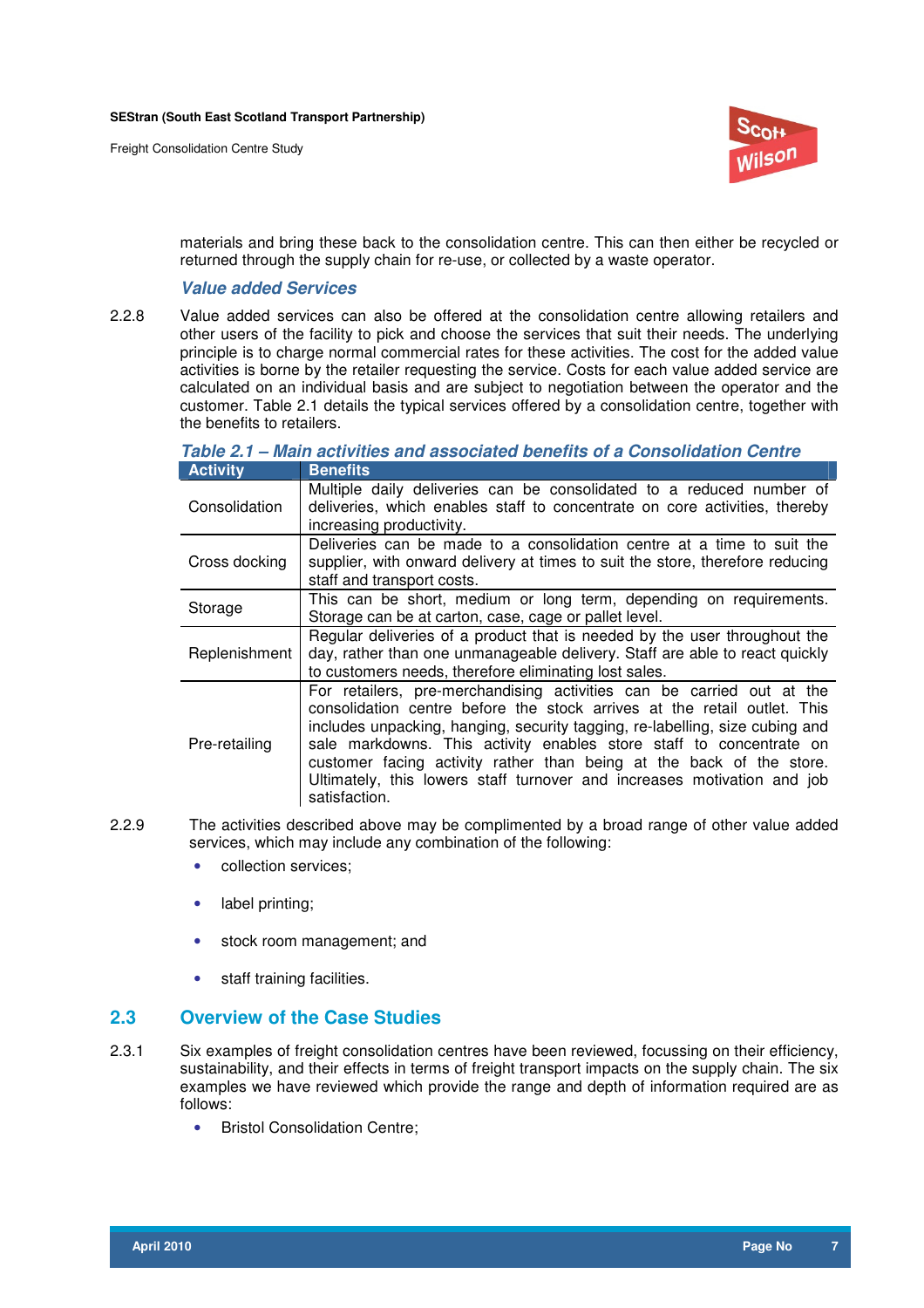

- Meadowhall Consolidation Centre;
- London Construction Consolidation Centre;
- Heathrow Airport Consolidation Centre;
- Monaco Consolidation Centre; and
- Stockholm Hammarby Consolidation Centre.
- 2.3.2 The schemes noted above provide a good range of different types of consolidation centre. Table 2.2 shows the basic characteristics of the six schemes that are considered in detail. As can be seen, the sample provides both UK and non-UK schemes, a mix of retail and construction sectors (since these are most common), and examples of optional and compulsory scheme participation.

| Centre                  | Location | Sector       | <b>Status</b> | Terms of use  |
|-------------------------|----------|--------------|---------------|---------------|
| Bristol (Broadmead)     | UK       | Retail       | Active        | Optional      |
| Sheffield (Meadowhall)  | UK       | Retail       | Active        | Optional      |
| London                  | UK       | Construction | Closed *      | Optional      |
| <b>Heathrow Airport</b> | UK       | Retail       | Active        | Optional      |
| Monaco                  | Overseas | All          | Active        | Compulsory ** |
| Stockholm (Hammarby)    | Overseas | Construction | Closed        | Compulsory ** |

**Table 2.2 – Key characteristics of Consolidation Centres under review** 

 $Stockholm$  (Hammarby)  $\mid$  Overseas  $\mid$  Construction  $\mid$  Closed  $\mid$  Compulsory

\* concept now applied to new site

- \*\* with certain exceptions (see text)
- 2.3.3 The subsequent descriptions of the six case studies cover their operational performance, financial aspects and other impacts.

## **Bristol Consolidation Centre**

#### **Background**

- 2.3.4 The Bristol Consolidation Centre (BCC) is located on an established industrial estate on the north western edge of Bristol, close to both the M4 and M5 motorways. It is approximately 10 miles from Broadmead, with a typical journey time of 25 minutes.
- 2.3.5 The BCC serves the Broadmead area of Bristol city centre, which forms the core retail district of the city, and there are over 300 retailers in Broadmead. The BCC has been operated by DHL Exel since it opened in May 2004, having secured the support of major stakeholders in the Broadmead area.

#### Operations Characteristics

2.3.6 The BCC covers approximately 500 sq. m. and uses two vehicles for deliveries; a 7.5 tonne and a 17.5 tonne vehicle. A 9 tonne electric vehicle is being trialled. The focus of the BCC is on flows of non-perishable and not very high value goods for medium-sized retailers.

## Financial Issues

2.3.7 The consolidation centre was 100 per cent publicly funded in the first instance, with the money coming from the EC VIVALDI project, which was part of the CIVITAS programme. This funding was time-limited, covering the scheme development phase from 2002 to 2006, with subsequent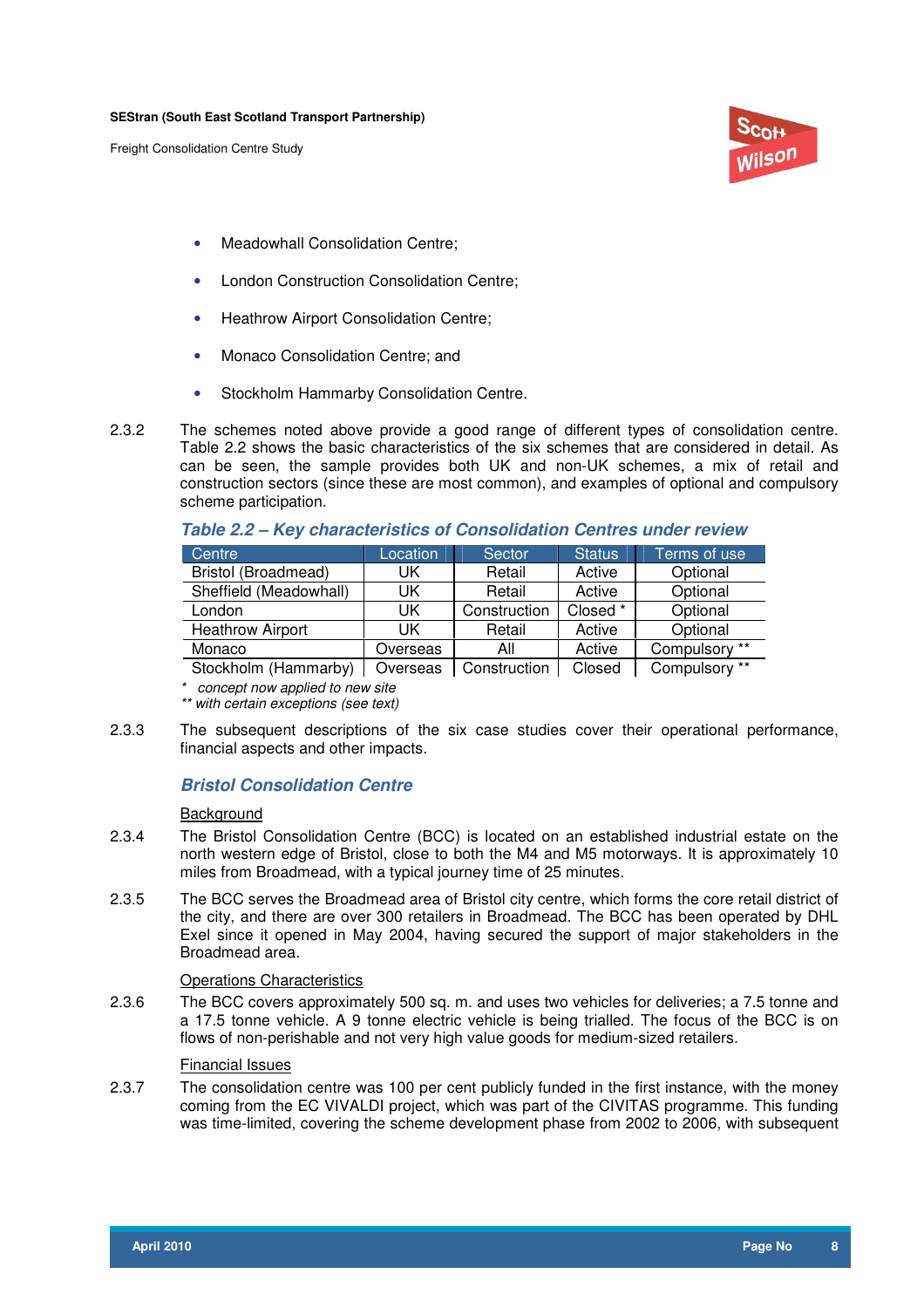

efforts having been made to move to a business model with as high degree of cost recovery from participants as possible.

- 2.3.8 Retailer contributions are determined on a case-by-case basis, dependent upon the value added services utilised, including collection of waste cardboard and plastic for recycling. There is no published tariff. At first retailer participation was free of charge but increasingly there has been a move to recover the costs from the retailers. Charges will depend on the complexity of the work and the throughput.
- 2.3.9 At the present time, Bristol City Council is supporting the BCC operations from its revenue budget, but DHL has a key performance indicator (KPI) to recover 40 per cent of the total cost through retailer contributions. As an incentive, this KPI is linked to the operator's management fee. In 2007/08, the total consolidation centre operating cost was £459,000, of which £285,000 came from Bristol City Council against income of £174,000. This represents a cost recovery rate of 38 per cent, close to the 40 per cent KPI.
- 2.3.10 For the future, Bristol City Council has committed fewer resources, implying a need for DHL to further increase the cost recovery rate or reduce the operating costs. The most likely way to improve cost effectiveness is to further increase the number of participating retailers, since this allows the fixed costs to be distributed across a wider retailer base. For the future, however, it is recognised that public support is likely to be required on a continuing basis, particularly since there is currently no mechanism for enforcing participation by users.

#### Other Impacts

- 2.3.11 In 2007, the BCC was achieving the following<sup>4</sup>:
	- serving 64 retailers;
	- delivery vehicle movements for participating retailers down by 75 per cent, leading to 6,945 fewer vehicle trips and a saving of 178,000 vehicle kilometres;
	- savings of 20.3 tonnes of  $CO<sub>2</sub>$ , 660 kg of NOx and 19.7 kg of  $PM<sub>10</sub>$ ;
	- 12.9 tonnes of cardboard and plastic collected and recycled; and
	- 100 per cent on time deliveries, with no lost or damaged stock.
- 2.3.12 There had been no reports of losses or damage to stock, and the majority of retailers report that they saved more than 20 minutes per delivery. As a consequence, 38 per cent indicated that this enables their staff to spend more time with customers, and 45 per cent state that staff morale has improved and stress levels have reduced. Retailers generally appreciated the improved service and cost reduction opportunities offered by channelling deliveries through the BCC.

### **Meadowhall Consolidation Centre**

#### **Background**

2.3.13 The Meadowhall Consolidation Centre (MCC) serves retailers within the Meadowhall shopping centre, which is located adjacent to the M1 on the edge of Sheffield. The MCC is approximately 400 metres from the shopping centre, and is formally known as the Accelerated Response Centre (ARC).

 $\overline{a}$ 

<sup>4</sup> "Broadmead Freight Consolidation Scheme". Presentation provided by T.Hapgood, 28 July 2008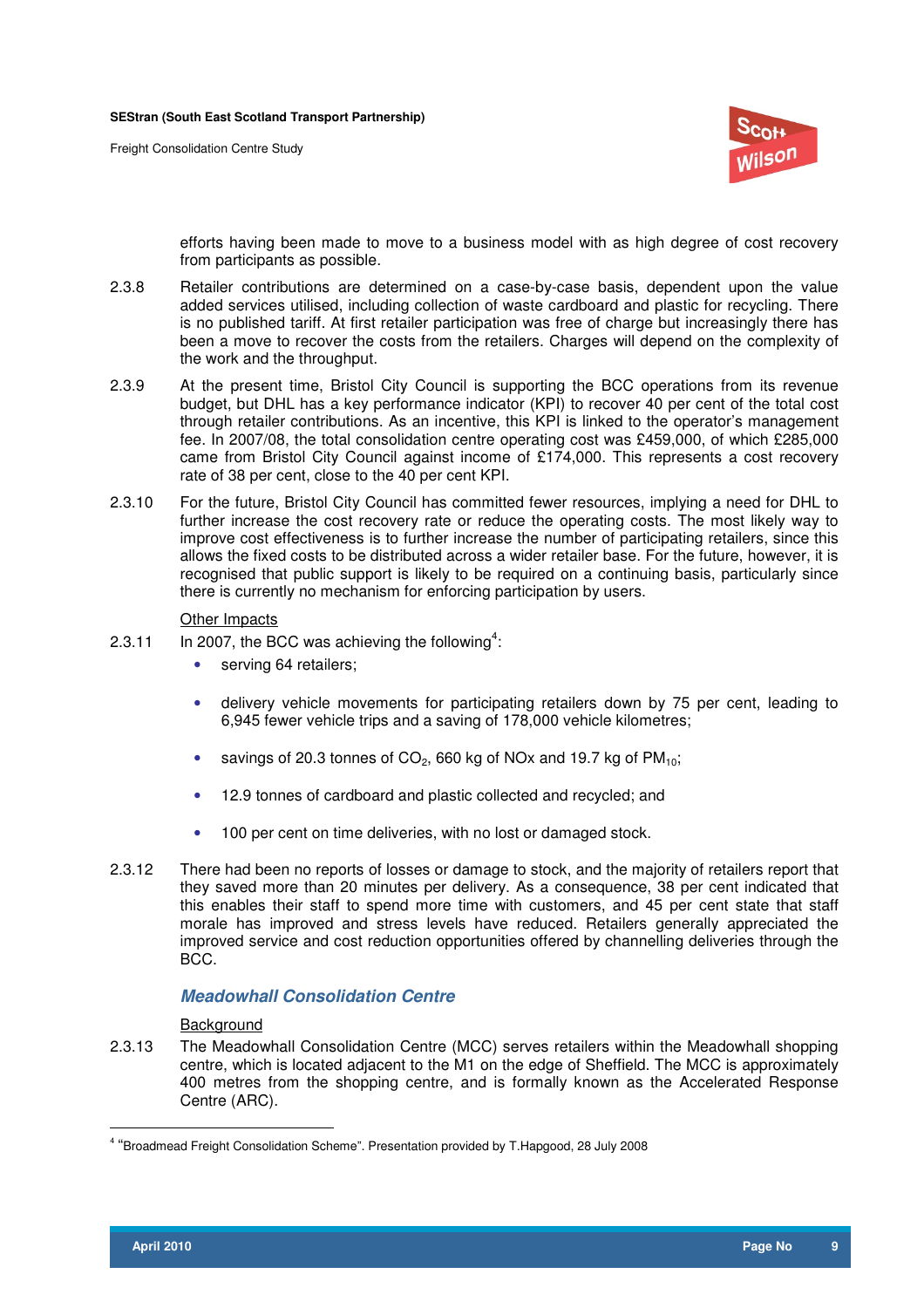

2.3.14 It was established in 2003 by British Land Company (the owners of the shopping centre) and was initially operated by Exel Logistics but is now run by Clipper Secure Logistics. It is an optional MCC, so there is no compulsion for retailers to channel goods through the centre, and there are no penalties for, or restrictions on, deliveries that are made directly to retailers' premises.

#### Operations Characteristics

- 2.3.15 The MCC covers 3,159 sq. m of warehousing offering bespoke services to over 180 retailers.
- 2.3.16 Typically, the MCC services many of the smaller stores located within the shopping centre, although some of the larger retailers have also made use of it, either on a regular or infrequent basis. The MCC can operate on a just-in-time basis, with the ability to meet retailer's requirements by making deliveries within two hours of an order for a product being made.

#### Financial Issues

- 2.3.17 The MCC operates on a commercial basis, focusing on the value-added services that it can provide to retailers. The retailer can choose a service from a menu or a pre-defined package, or come up with their own specific requirements which may possibly be catered for.
- 2.3.18 It is also possible for retailers simply to rent space, but most opt for value-added services. Usage charges are determined on a case-by-case basis. The MCC operator claims that the cost of using the consolidation centre can easily be recovered through store cost savings, increased sales and reduced shrinkage. In fact, the MCC is advertised as being the only consolidation centre that is profitable/self-funding in the UK.

#### Other Impacts

- 2.3.19 In addition to the sales turnover benefits to the retailers using the MCC, it is claimed that the centre has reduced the number of vehicles delivering to Meadowhall shopping centre. However, this claim does not seem to have been quantified or verified.
- 2.3.20 Representatives of the MCC operation have indicated that, in some cases, despite local managers of retail chains being interested in channelling some or all of their supplies through the MCC, senior managers remote from Meadowhall have been slow to recognise any potential benefits of the scheme, which is likely to have reduced the level of uptake.

### **London Consolidation Centre**

#### **Background**

2.3.21 This was a two-year pilot study involving the London (Construction) Consolidation Centre (LCC) to serve four large construction sites in the City of London, which operated from 2005 to 2007. The two year trial was judged to have been a success overall. As a result a new LCC replacing the original trial version was established recently in east London, and is being operated by Wilson James, the operator of the trial LCC, on a commercial basis, highlighting the success of the earlier trial. It is serving a number of construction projects, including the range of London Olympics construction projects that will be in progress over the next few years.

#### Operations Characteristics

2.3.22 The original LCC was a 5,000 sq. m. facility located in South Bermondsey, approximately three miles south of the City of London. It had a capacity of more than 200,000 pallets per annum,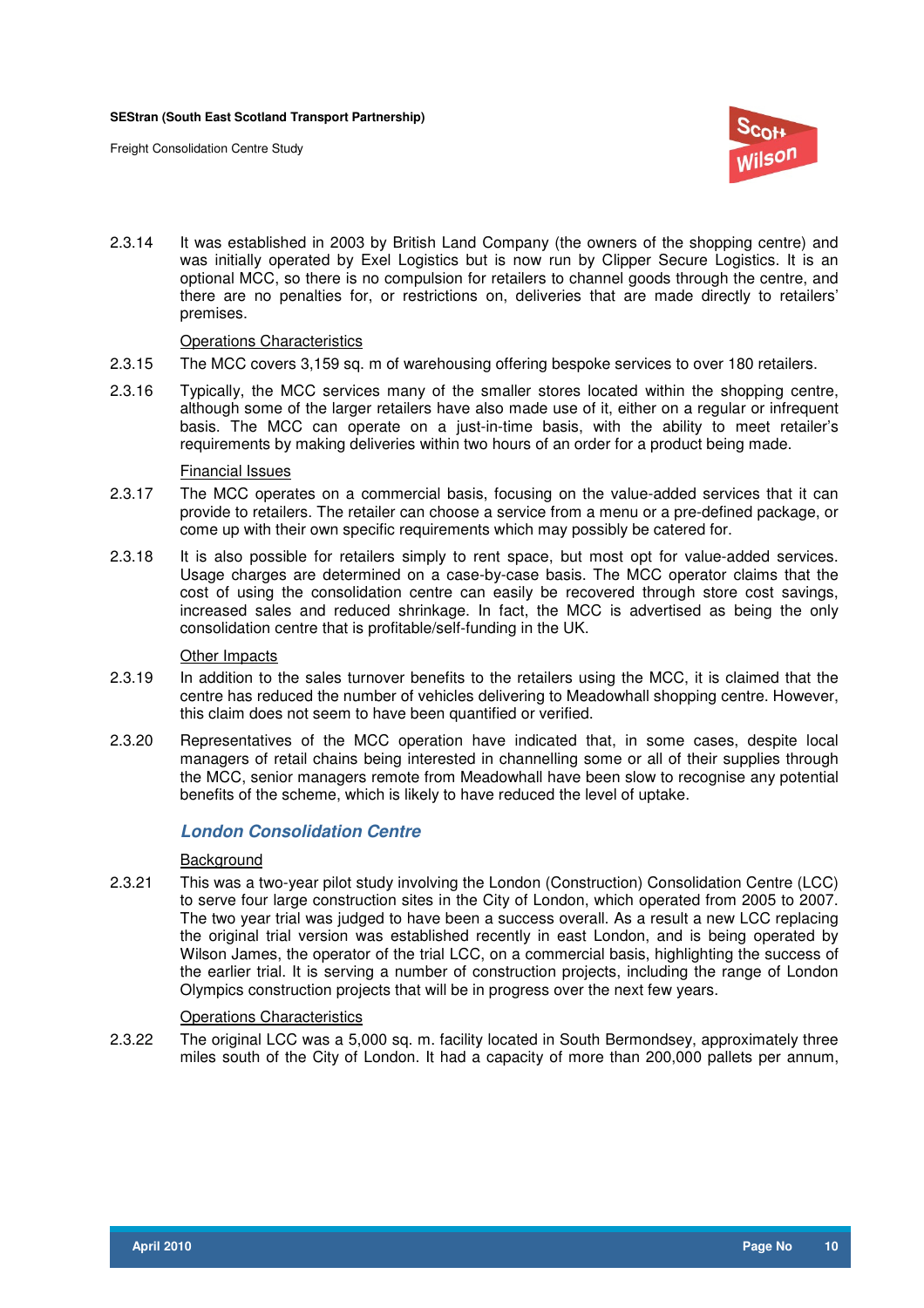

assuming a dwell time of seven days in the LCC<sup>5</sup>. The replacement LCC is even larger than the original version, at 7,500 sq. m.

- 2.3.23 Contractors working on the construction sites placed orders for their materials with their suppliers, but instructed that the delivery was made to the LCC, not the construction site as is customary. Contractors then placed a delivery order with the LCC for the materials they ordered. This was assembled at the LCC and delivered to the sites. The delivery from the LCC to the construction sites consolidated numerous contractors' orders onto each vehicle.
- 2.3.24 It is important to note that some deliveries were sent directly to the construction sites rather than via the LCC. These included aggregates, structural steel, ready-mix concrete, escalators and furniture.
- 2.3.25 As well as delivering construction materials to the sites, the vehicles also collected recyclable and unused materials and brought these back to the LCC. This was then either recycled or returned through the supply chain for re-use, or collected by a waste operator.
- 2.3.26 The majority of the LCC vehicle fleet had GPS tracking and telematics systems installed. The mobile phone system sent downloads to the centre several times a day which helped to ensure the LCC effectively managed the fleet.

#### Financial Issues

- 2.3.27 The original trial project cost £3.2 million and involved a partnership between Stanhope PLC, Bovis Lend Lease, Wilson James and Transport for London (TfL). TfL funded £1.85 million, while the developers and construction companies funded the other £1.35 million. The companies participating in the LCC project voluntarily agreed to use the LCC for the four construction sites. Some of the costs of the LCC were passed on to the individual building contractors.
- 2.3.28 Both the trial and current LCCs were and are open for too short a while for a full evaluation to have taken place for either. However, the financial objectives for the LCCs is to achieve cost recovery by three main charging systems which are:
	- lump sum calculated on the expected pallet volume over a given period to a specific project;
	- re-measurable a charge is made for storage (price per square metre per week), plus cost of delivery to site; and
	- price per pallet delivered to site, which includes storage for up to 3 weeks.

#### Other Impacts

- 2.3.29 Operational targets were set for the performance of the LCC in the project. Both these and actual operational performance achieved are shown below<sup>6</sup>:
	- 40% target reduction in freight journeys achieved 70%;
	- 30 60 minute reduction in journey time of supplier deliveries to contractors achieved 120 minutes;
	- 95% delivery reliability achieved 97%.

 5 London Construction Consolidation Centre, Freight Best Practice Case Study, DfT & Transport for London (2007), and London Construction Consolidation Centre: Interim Report, TfL

<sup>&</sup>lt;sup>6</sup> London Construction Consolidation Centre, Freight Best Practice Case Study, Department for Transport (2007)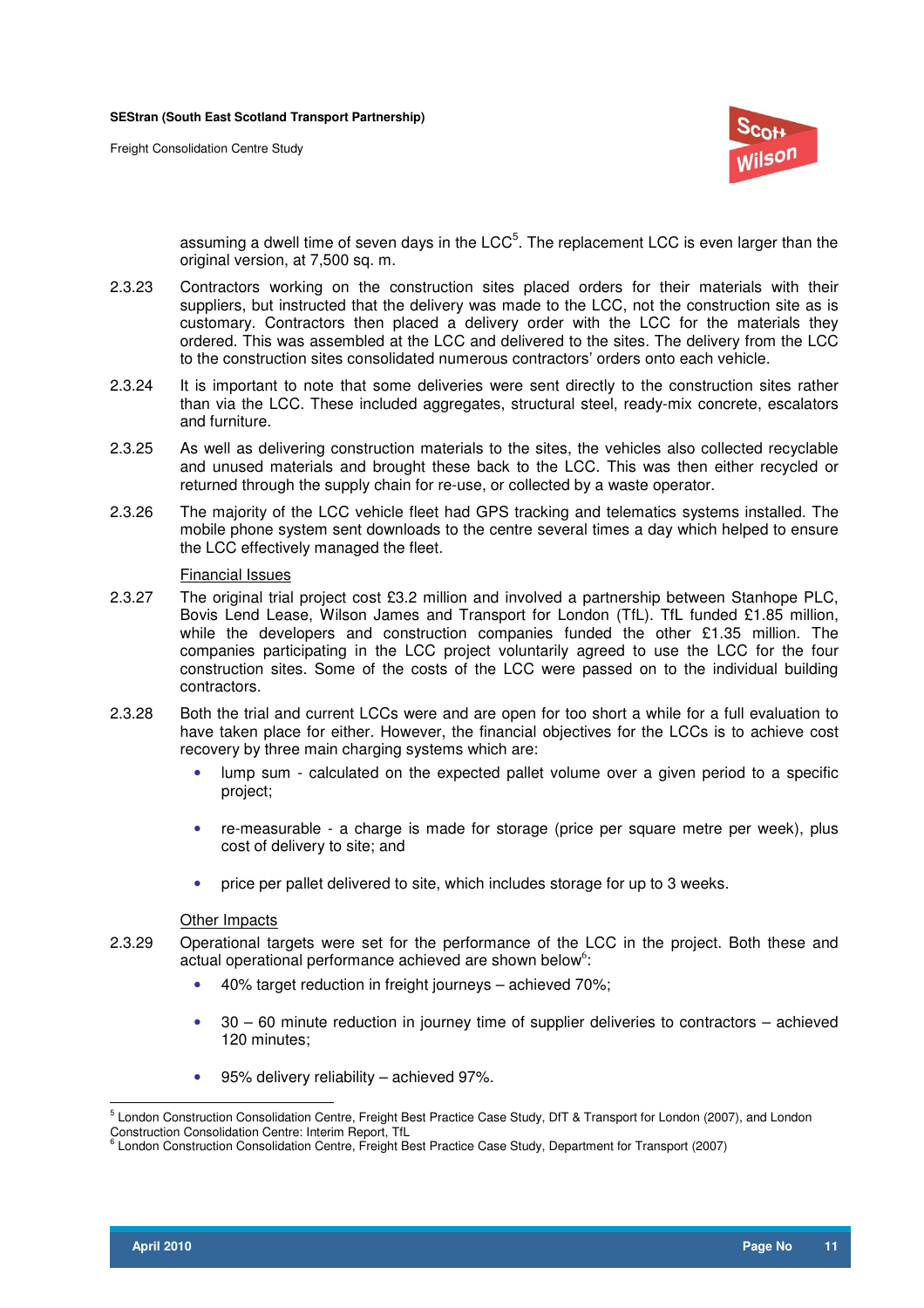

- 75 per cent (approx.) reduction of  $CO<sub>2</sub>$  emissions as a direct result of the reduction in vehicle movements; and
- increased productivity of the labour force by up to 30 minutes per day, potentially allowing a 6 per cent reduction in the size of the labour force required.

### **Heathrow Airport Consolidation Centre**

#### **Background**

- 2.3.30 The sustained growth of retail activities at airports presents a set of new challenges for their management and sustainability. Terminals 1-4 at Heathrow were not designed for retail logistics; access is quite restricted and is shared with staff and passengers. There are also insufficient loading bays and limited back-room storage within the buildings themselves.
- 2.3.31 In spring 2000, Exel Logistics was chosen to run a consolidation centre trial at the airport, which was so successful that the company later won a permanent contract in 2001.

#### Operations Characteristics

- 2.3.32 Off-site consolidation was facilitated through the construction of 2,325 sq m. of warehousing at the south east perimeter of the site, providing multi-temperature storage, eight delivery areas and a shuttle-based delivery schedule with a fixed timetable which delivers directly to the stores. Operations carry on 24 hours a day, 365 days a year and incorporate an innovative recycling scheme.
- 2.3.33 The consolidation centre is overseen by a central delivery planning team, supplier and warehouse management teams and through constant liaison with stores on the retail site. In total, 45,000 deliveries are made per annum and 190 stores are serviced. The benefits that have been gained from using the consolidation centre are numerous. There is a 99% delivery success rate, overall project plan reliability has increased by 4% and total transport and logistics costs have been reduced, owing to the elimination of part loads and night-time deliveries, a decrease in supplier handling and a reduction in on-site storage.

#### Financial Issues

2.3.34 The five-year contract worth £2 million per year was awarded to Exel starting in May 2001. The consolidation centre offered considerable potential cost savings to businesses using the facility. For example, the time savings for delivery companies were estimated to be worth £4,715 per business, assuming £20 per hour. If this is extrapolated on an annual basis over all businesses using the consolidation centre, this figure would be equivalent to an annual saving of £245,000, based on the activity levels. In addition fuel savings to businesses are substantial, calculated to be worth £100 per week.

#### Other Impacts

- 2.3.35 Productivity has also improved greatly through better planning and, in addition to this, the amount of waste and pollutant emissions have decreased. In 2004, 20,000 vehicle deliveries were made to the centre, which resulted in 45,000 store deliveries being consolidated into 5,000 vehicle trips. Vehicle trips have been reduced by approximately 70% for those goods that are going through the centre. This resulted in an estimated saving of 144,000 vehicle kilometres in 2004 that resulted in a reduction in CO2 emissions of 3,100kg per week.
- 2.3.36 The impacts of the consolidation centre are summarised as:
	- a reduction in vehicles travelling to terminals and driving airside (reduction of 35 vehicle deliveries into the airport per week);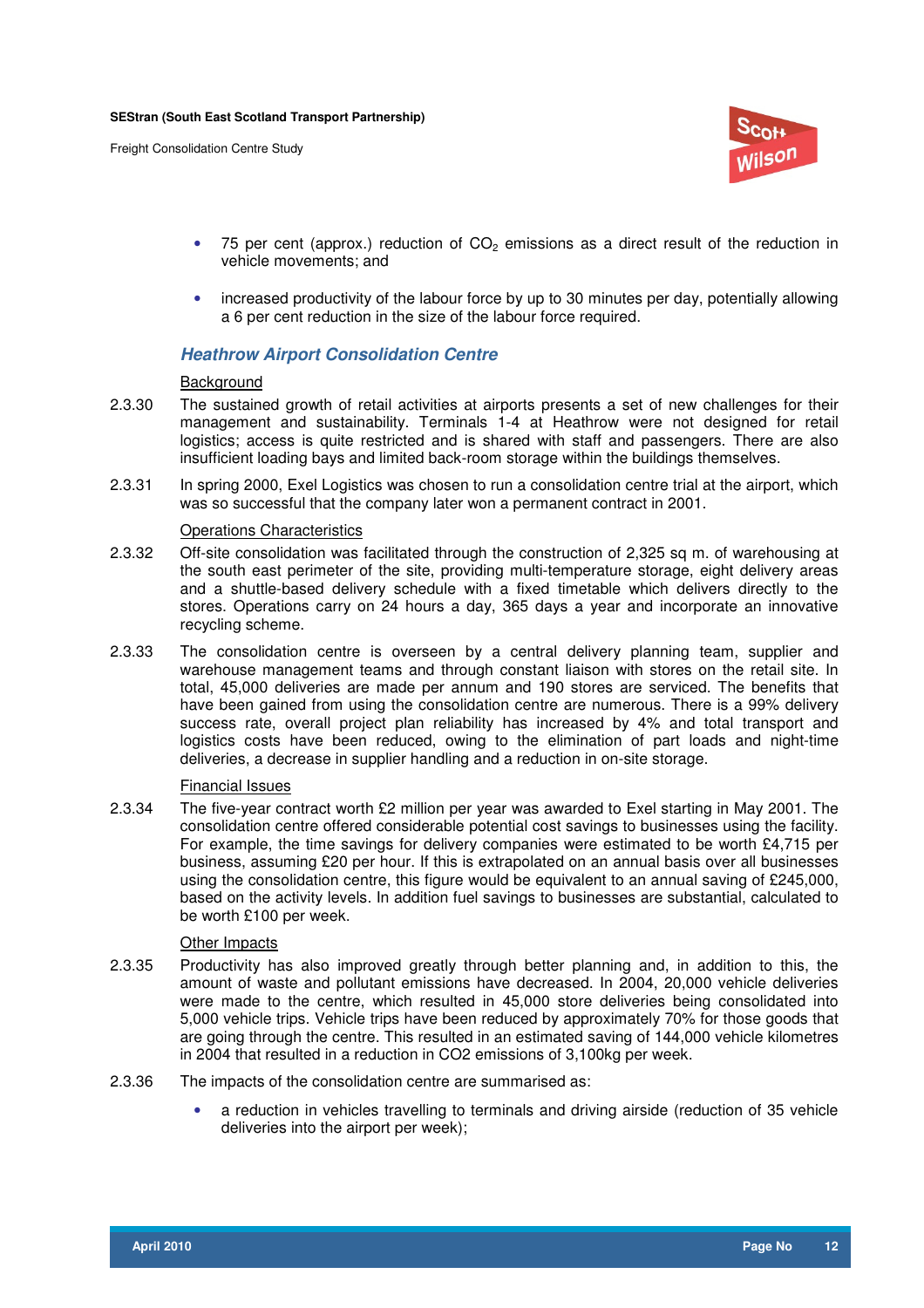

- faster deliveries for distribution companies (at consolidation centre compared with shops, calculated to be 234 hours per week saved in making deliveries);
- more frequent and reliable deliveries at shops;
- vehicle kilometres reduction (approximately 560 fewer vehicle kilometres travelled per week); and
- reductions in  $CO<sub>2</sub>$ , carbon monoxide, nitrogen oxide and particulate emissions (weekly reductions of 426 kg of  $CO<sub>2</sub>$ , 1.06 kg non-methane volatile organic compounds, 3.79kg nitrogen oxide, and 0.28 kg of particulates).

#### **Monaco Consolidation Centre**

#### **Background**

- 2.3.37 The Monaco Consolidation Centre (MoCC) was established in 1989. It is owned by the Principality of Monaco, which manages it as a public service. The MoCC is operated by a private company on a day-to-day basis. The Chamber of Commerce and Industry and ADEME (the French Energy Agency) are also partners of the consolidation centre scheme.
- 2.3.38 The MoCC is a 1,300 sq. m. platform located on the south west edge of Monaco, located on land reclaimed from the sea. It has eight employees, and operates five vehicles (three 3.5 tonne vehicles, one 7.5 tonne vehicle, and one electric light duty vehicle). It also includes a data transmission system.

#### Operations Characteristics

- 2.3.39 The company operating the MoCC has been given a monopoly over the municipal freight depot. Added to this was a partial monopoly over the delivery of goods in Monaco. Goods vehicles over 8.5 tonnes gross weight are banned from entering Monaco (with some exceptions). If vehicles over 8.5 tonnes have goods that need to be delivered, they have to deliver these goods to the MoCC platform and unload them. The MoCC operator then loads these goods onto their vehicles and makes the final distribution.
- 2.3.40 Vehicles less than 8.5 tonnes can enter and deliver goods in the principality during specified time periods. At times when these lighter vehicles are not allowed to enter the principality, they can instead be parked in loading/unloading areas, while the drivers make deliveries and collections on foot.
- 2.3.41 As part of the MoCC there is a Logistics Activity Park which was established in 2002, and which comprises of a dedicated 20,000 sq. m. storage area located close to Monaco. It provides a range of services including customs clearance, storage, order picking, delivery, and collection. This is located approximately 20 minutes drive from Monaco<sup>7</sup>.
- 2.3.42 In 2004, approximately 4,800 goods vehicles handled approximately 24,000 items. This represented a 33 per cent increase over 2002. Greater use of electric vehicles is planned as well as greater use of information systems. The option is open to customers to collect their goods from the MoCC. The Principality of Monaco may decide to further reduce the weight limit

 7 Evaluation environnementale du Centre de Distribution Urbaine de marchandises de Monaco. Final report August 203 Prepared by INTERFACE TRANSPORT for ADEME (ref: Marché n° 0203013 du 22 Octobre 2002) & Patier D. (2005) New concept and organisation for the last mile: The French experiments and their results. Presented at City Logistics 2005, Langkawi, Malaysia. Final version of the paper published in 'Recent Advances in City Logistics' ED. Taniguchi E and Thompson R published 2006, Elsevier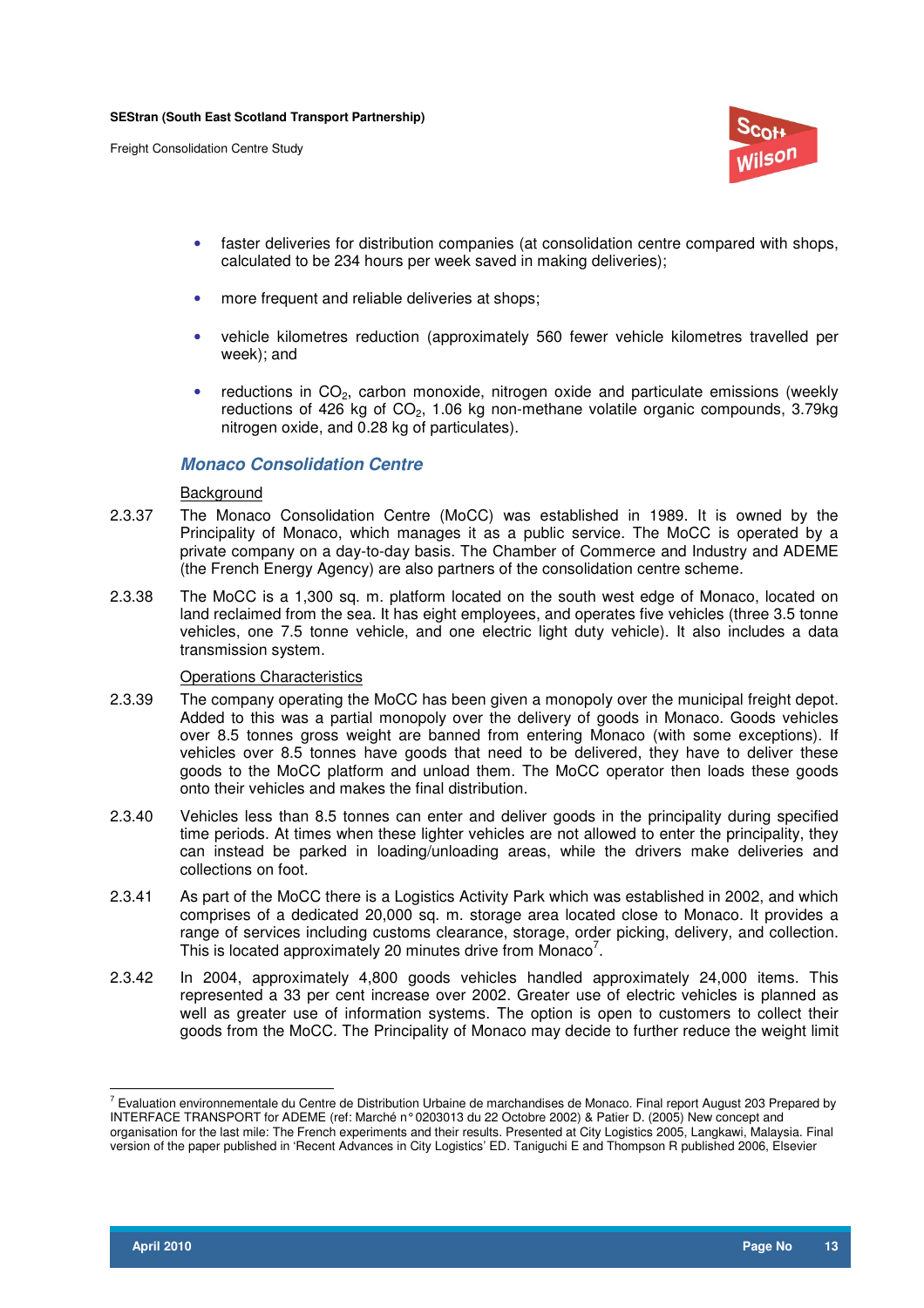

for goods vehicles entering Monaco in the future, which would result in a greater number of lighter vehicles having to use the consolidation centre $8$ .

#### Financial Issues

- 2.3.43 The costs of the MoCC are shared between the Principality of Monaco which provides financial aid and free warehouse space to the MoCC operator, the MoCC operator which provides drivers and handling staff as well as the MoCC vehicles, and the receivers and deliverers of goods who pay for deliveries, which contributes towards the cost of operating the MoCC.
- 2.3.44 Customers of the MoCC were required to pay €2.30 per 100kg. Originally it was anticipated that receivers would pay this charge but in practice the additional delivery cost within Monaco has normally been passed to the transport company making the delivery to the MoCC, and it is understood that the company has in turn passed this to the final customer.
- 2.3.45 However, the MoCC does not pay for itself. The Principality of Monaco provided a subsidy of 86,000 Euros in 2002, which equates to a subsidy requirement of approximately 115,000 Euros in 2007 prices.

#### Other Impacts

- 2.3.46 The Monaco scheme has resulted in a more efficient urban delivery system for the Principality of Monaco. Even though the Monaco scheme mostly makes use of diesel–powered goods vehicles, it has still resulted in the following energy and emission improvements for urban freight:
	- 26 percent reduction in fuel consumption by goods vehicles per year;
	- 30 percent reduction in local atmospheric pollution;
	- 30 percent reduction in vehicle noise pollution;
	- 38 percent reduction in traffic congestion; and
	- 42 percent reduction in the space used by vehicles for deliveries.

### **Stockholm (Hammarby) Consolidation Centre**

#### **Background**

2.3.47 This Stockholm (Hammarby) Consolidation Centre (SHCC) was active from 2001 to 2004, for the duration of a redevelopment project in the former docklands and industrial area of Stockholm. While the redevelopment will not be complete until 2010, the main materials movements were concentrated in the three years in which the site was open. When complete, there will be 8,000 new apartments as well as other facilities (e.g. schools, commercial premises) and an estimated 30,000 people will live and work in the redeveloped area.

#### **Operations Characteristics**

2.3.48 The SHCC offered 3,500 sq. m. of storage indoors and a further 4,000 sq. m. outside and was located adjacent to the construction site, acting as a focal point for all delivery vehicles coming to the site. If flows had not been coordinated, 700 tonnes of materials would have been

<sup>&</sup>lt;sup>8</sup> Patier D. (2005) New concept and organisation for the last mile: The French experiments and their results. Presented at City Logistics 2005, Langkawi, Malaysia. Final version of the paper published in 'Recent Advances in City Logistics' ED. Taniguchi E and

Thompson R published 2006, Elsevier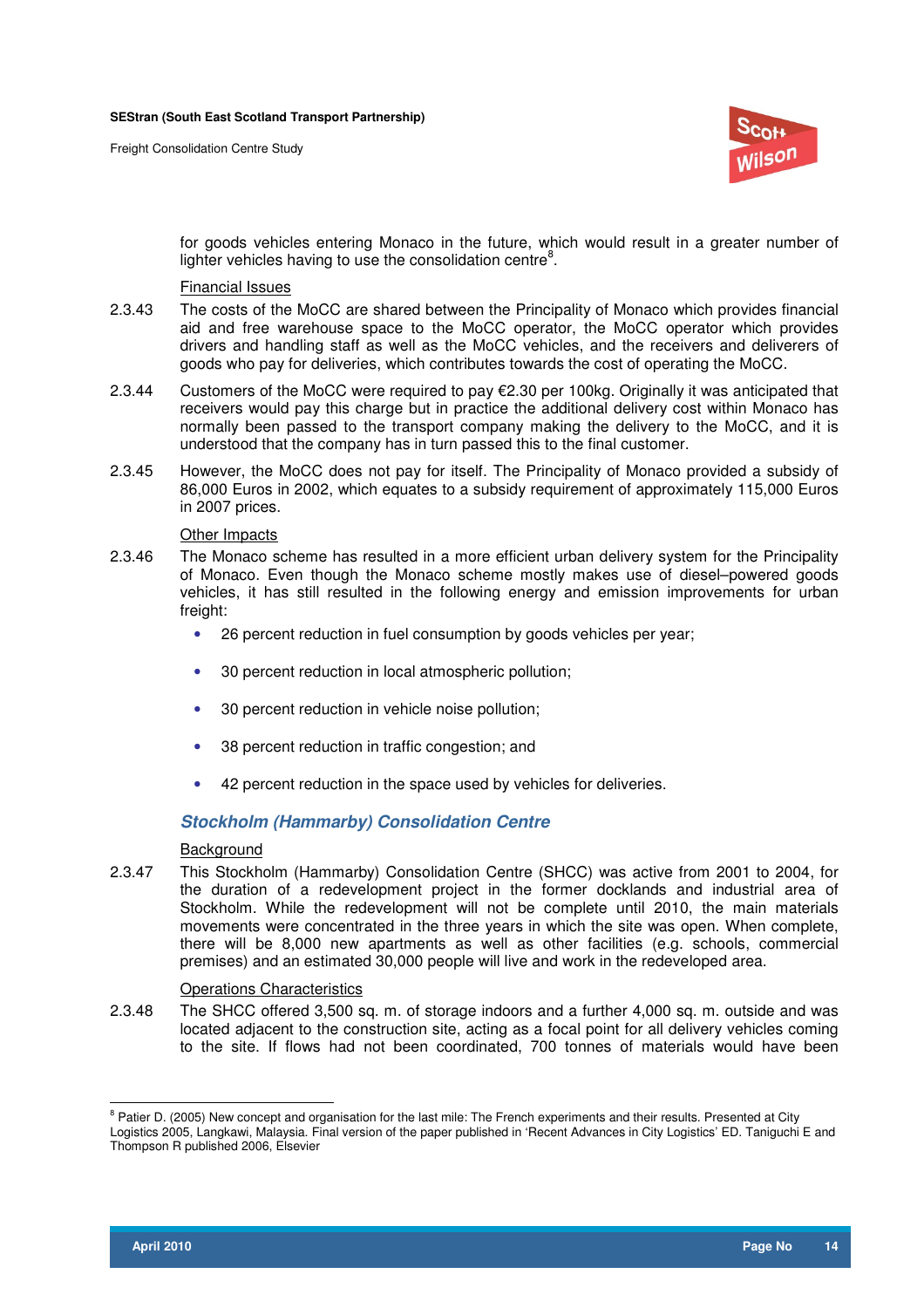

delivered into the site by 400 vehicles each day, with an average consignment size of 1.75 tonnes.

- 2.3.49 With the SHCC, flows of materials were consolidated for 22 different delivery areas within the site, with two trips per day being made to each delivery area. A sub-contractor was employed to run the SHCC and the delivery vehicles, and to take care of the administrative issues. 10 people were employed and five goods vehicles and three fork lift trucks were used.
- 2.3.50 In addition to the physical consolidation centre, a web-based calendar was developed so that contractors could log the scheduled arrival times of their deliveries, to improve vehicle delivery times in each section of the construction site. This calendar also included full-load deliveries, but it was not always used by contractors so was not fully effective. A traffic coordinator was also employed to try to minimise traffic congestion impacts within the site.

#### Financial Issues

- 2.3.51 Originally, 95 per cent of the project's funding came from the City of Stockholm authorities (including EU funds through the CIVITAS Trendsetter programme). The total budget for the 5 year project was 20 million SEK (approx 2 million EUR). The funding from the EU amounted to 2.8 million SEK (280,000 EUR).
- 2.3.52 There was a charge to the companies that delivered the goods. However, the transport charges were kept very low, since the main aim of the scheme was to reduce vehicle movements and their associated impacts. As a consequence, the charges related mainly to materials storage and value-added activities. To prevent the SHCC being used for long-term storage, charges were levied on a daily basis from Day 5 onwards. The majority of the income was derived from the temporary storage of materials and the provision of value-added services such as timed deliveries, part deliveries or goods delivered by crane into the building.
- 2.3.53 The city sponsored the consolidation service at the level of 95% in the beginning, but once operational, the benefits of the SHCC to its users became better understood and the charges were raised. The result was that the public share of funding was reduced to 40 per cent by the end of the project, suggesting that there was an increasing willingness to pay for the service.
- 2.3.54 The viability of the consolidation centre was crucially dependent upon support from the private sector, and in this regard, seems to have been more successful than a number of other schemes that have been 'imposed' on users.
- 2.3.55 It is in this area of value-added logistics activities that there is the greatest potential for private sector participation and commercial operation. For example, materials storage in the SHCC was much more secure than out on site, so this helped to reduce the theft and weather damage problems<sup>9</sup>.

#### Other Impacts

- 2.3.56 The project objectives identified for this scheme were fulfilled, although the 80 per cent reduction in small volume, direct deliveries was achieved only at peak times. The principal impacts were:
	- a significant reduction in energy use,  $CO<sub>2</sub>$  and other air-borne pollutants;
	- a significant reduction in noise levels;
	- a reduction in vehicle distances from 64 kilometres a day to 26 kilometres a day per vehicle;

 $\overline{a}$ <sup>9</sup> Personal communication from contributor/author of evaluation report and discussions with representative of City of Stockholm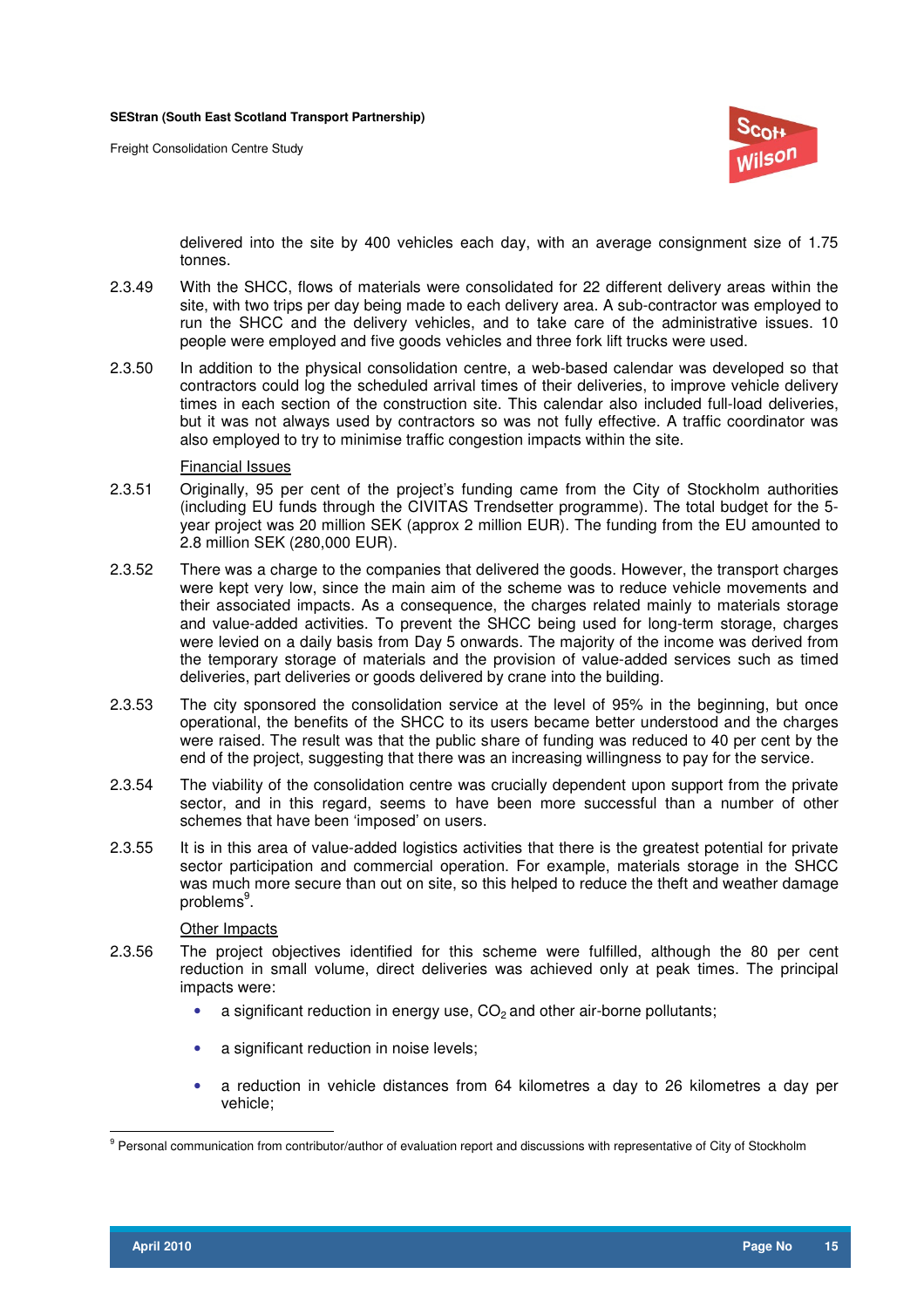

- a percentage increase of vehicle load factor from approximately 50% to 85%; and
- a reduction on stop time from approximately 60 minutes per trip to six minutes.
- 2.3.57 As can be seen, there were significant operational and environmental benefits. The reduced vehicle activity and faster delivery times combined to provide a 90 per cent reduction in  $CO<sub>2</sub>$ emissions. Analysis of the construction process suggests that the SHCC was instrumental in achieving on-time completion of new buildings, and there were fewer problems than normal with regards to damaged or stolen goods.

## **2.4 Summary Appraisal of the Consolidation Centres**

- 2.4.1 This review of six consolidation centre case studies has revealed that the concept has been shown to work operationally in a number of different scenarios. In general, consolidation centre customers appear to have positive experiences of the service that they receive, and there is evidence that consolidation centres can enhance supply chain performance, for example with the financial benefits to retailers at Meadowhall and the ability to meet tight timescales for the construction project in Stockholm.
- 2.4.2 Table 2.3 overleaf shows the key characteristics and performance of the six consolidation centres reviewed in summary form.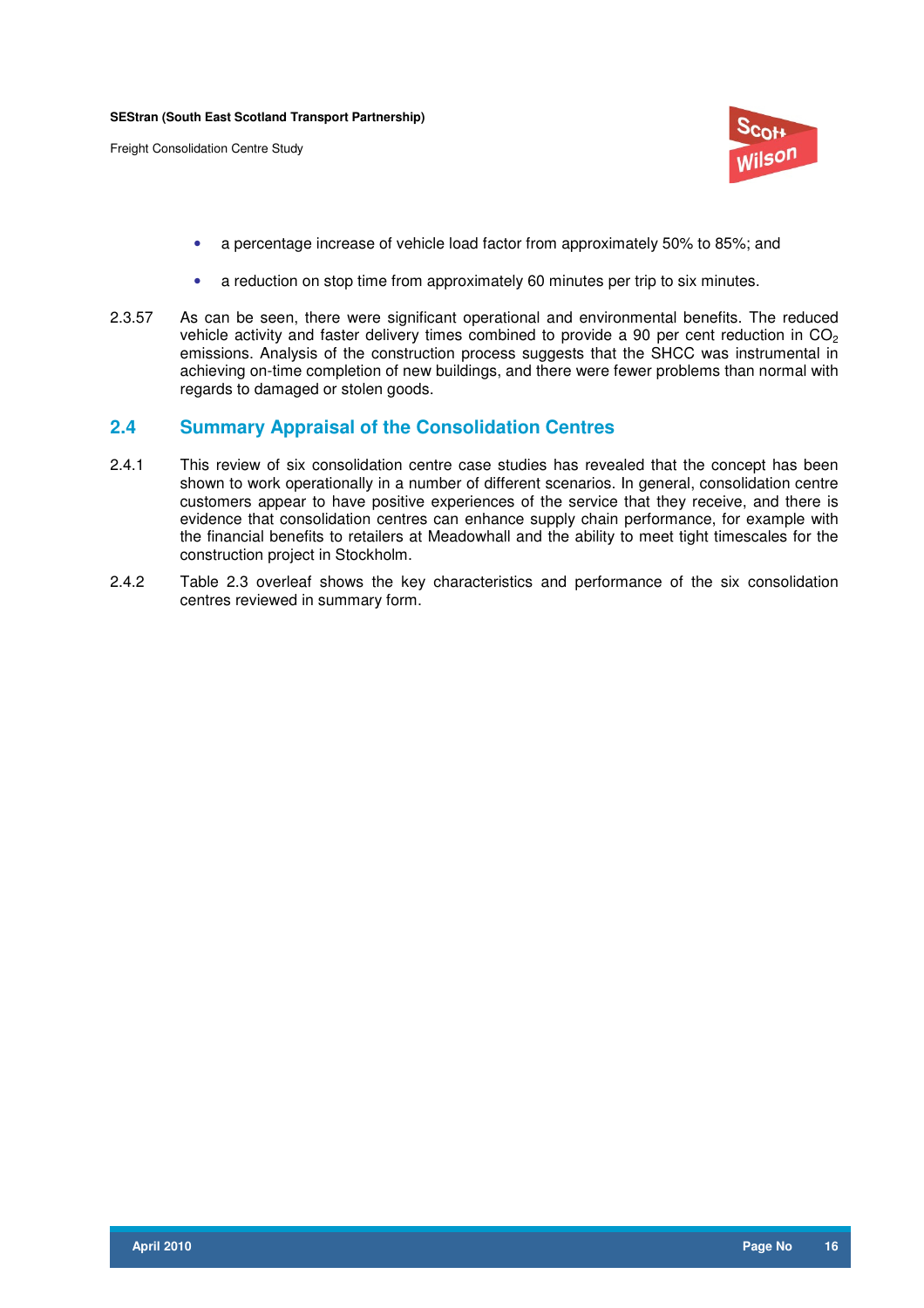Freight Consolidation Centre Study



## **Table 2.3 – Key characteristics & Performance of Case Studies**

| <b>Case Study</b>                   | <b>Bristol (Broadmead)</b>                                                                                                                                        | <b>Sheffield (Meadowhall)</b>                                                              | London                                                                                                                                                                               | <b>Heathrow Airport</b>                                                          | <b>Monaco</b>                                                                                              | <b>Stockholm (Hammarby)</b>                                                                                                                                                                                                                                                                                                                 |
|-------------------------------------|-------------------------------------------------------------------------------------------------------------------------------------------------------------------|--------------------------------------------------------------------------------------------|--------------------------------------------------------------------------------------------------------------------------------------------------------------------------------------|----------------------------------------------------------------------------------|------------------------------------------------------------------------------------------------------------|---------------------------------------------------------------------------------------------------------------------------------------------------------------------------------------------------------------------------------------------------------------------------------------------------------------------------------------------|
| Location                            | UK                                                                                                                                                                | <b>UK</b>                                                                                  | <b>UK</b>                                                                                                                                                                            | LIK                                                                              | Overseas                                                                                                   | Overseas                                                                                                                                                                                                                                                                                                                                    |
| Sector                              | Retail                                                                                                                                                            | Retail                                                                                     | Construction                                                                                                                                                                         | Retail                                                                           | All                                                                                                        | Construction                                                                                                                                                                                                                                                                                                                                |
| <b>Status</b>                       | Active                                                                                                                                                            | Active                                                                                     | Closed                                                                                                                                                                               | Active                                                                           | Active                                                                                                     | Closed                                                                                                                                                                                                                                                                                                                                      |
| Terms of use                        | Optional                                                                                                                                                          | Optional                                                                                   | Optional                                                                                                                                                                             | Optional                                                                         | Compulsory                                                                                                 | Compulsory                                                                                                                                                                                                                                                                                                                                  |
| Distance from<br>location served    | 10 miles                                                                                                                                                          | 400 metres                                                                                 | 3 miles                                                                                                                                                                              | 10 miles                                                                         | Adjacent to area served                                                                                    | Adjacent to construction<br>site                                                                                                                                                                                                                                                                                                            |
| Size                                | 500 sq. m                                                                                                                                                         | 2,500 sq. m.                                                                               | 5,000 sq. m.                                                                                                                                                                         | 2,300 sq. m.                                                                     | 1,300 sq. m.                                                                                               | 3,500 sq. m inside and<br>4,000 sq. m. outside                                                                                                                                                                                                                                                                                              |
| Main<br>Objectives                  | Reduce congestion and<br>related emissions                                                                                                                        | Reduce operating costs,<br>improve sales and reduce<br>loss/theft                          | Reduce traffic congestion<br>and vehicle emissions                                                                                                                                   | Reduce traffic congestion<br>and disruption                                      | Reduce traffic congestion<br>and disruption                                                                | Reduce traffic congestion<br>& emissions                                                                                                                                                                                                                                                                                                    |
| Services<br>offered                 | Consolidation, delivery<br>when required plus value<br>added services                                                                                             | Consolidation, delivery<br>when required plus value<br>added services                      | Consolidation, delivery<br>when required plus short<br>term storage                                                                                                                  | Consolidation, delivery<br>when required plus value<br>added services            | Consolidation, delivery<br>when required plus value<br>added services                                      | Consolidation, delivery<br>when required plus short<br>term storage                                                                                                                                                                                                                                                                         |
| Consolidation<br>Centre<br>operator | Private company                                                                                                                                                   | Private company                                                                            | Private company                                                                                                                                                                      | Private company                                                                  | Private company                                                                                            | Private company                                                                                                                                                                                                                                                                                                                             |
| Staff level                         | Staffing information<br>unavailable                                                                                                                               | 6 staff plus extra staff at<br>peaks as needed                                             | 16 staff                                                                                                                                                                             | 20 staff                                                                         | 8 staff                                                                                                    | 10 staff                                                                                                                                                                                                                                                                                                                                    |
| Traffic benefits                    | • 75% reduction in<br>delivery vehicle<br>movements for<br>participating retailers<br>• 6,945 fewer vehicle<br>trips<br>• Saving of 178,000<br>vehicle kilometres | • Reduced the number<br>of vehicles delivering<br>to shopping centre but<br>not quantified | • 68% reduction in<br>construction vehicles for<br>deliveries to sites<br>served by consolidation<br>centre<br>• Better control over sizes<br>of vehicles entering City<br>of London | • 66% reduction<br>in the number of<br>vehicle movements to<br>airport terminals | • 38% reduction in traffic<br>congestion<br>• 42% reduction in space<br>used by vehicles for<br>deliveries | • Vehicle load factor<br>improved from approx.<br>50% to 85%<br>Vehicle kilometres per<br>$\bullet$<br>day reduced from 64<br>km to 26 km<br>• Vehicle delivery time<br>reduced from approx.<br>60 minutes to 6<br>minutes<br>The 80% reduction in<br>$\bullet$<br>small volume, direct<br>deliveries was<br>achieved only at peak<br>times |
| Environmental<br>benefits           | Savings of:<br>• 20.3 tonnes of CO2<br>$\bullet$ 660 kg of NOx                                                                                                    | Reported that<br>consolidation centre<br>reduces vehicle<br>movements to store             | Approx. 75% reduction of<br>CO2 emissions for<br>deliveries from<br>consolidation centre to                                                                                          | Reported savings consist<br>of:<br>• 22 tonnes of CO2 per<br>year                | Reductions for deliveries<br>from consolidation centre<br>to site of:<br>$\bullet$ 26% in fuel             | Reductions for deliveries<br>from consolidation<br>centre to site of:<br>• 90% in energy use                                                                                                                                                                                                                                                |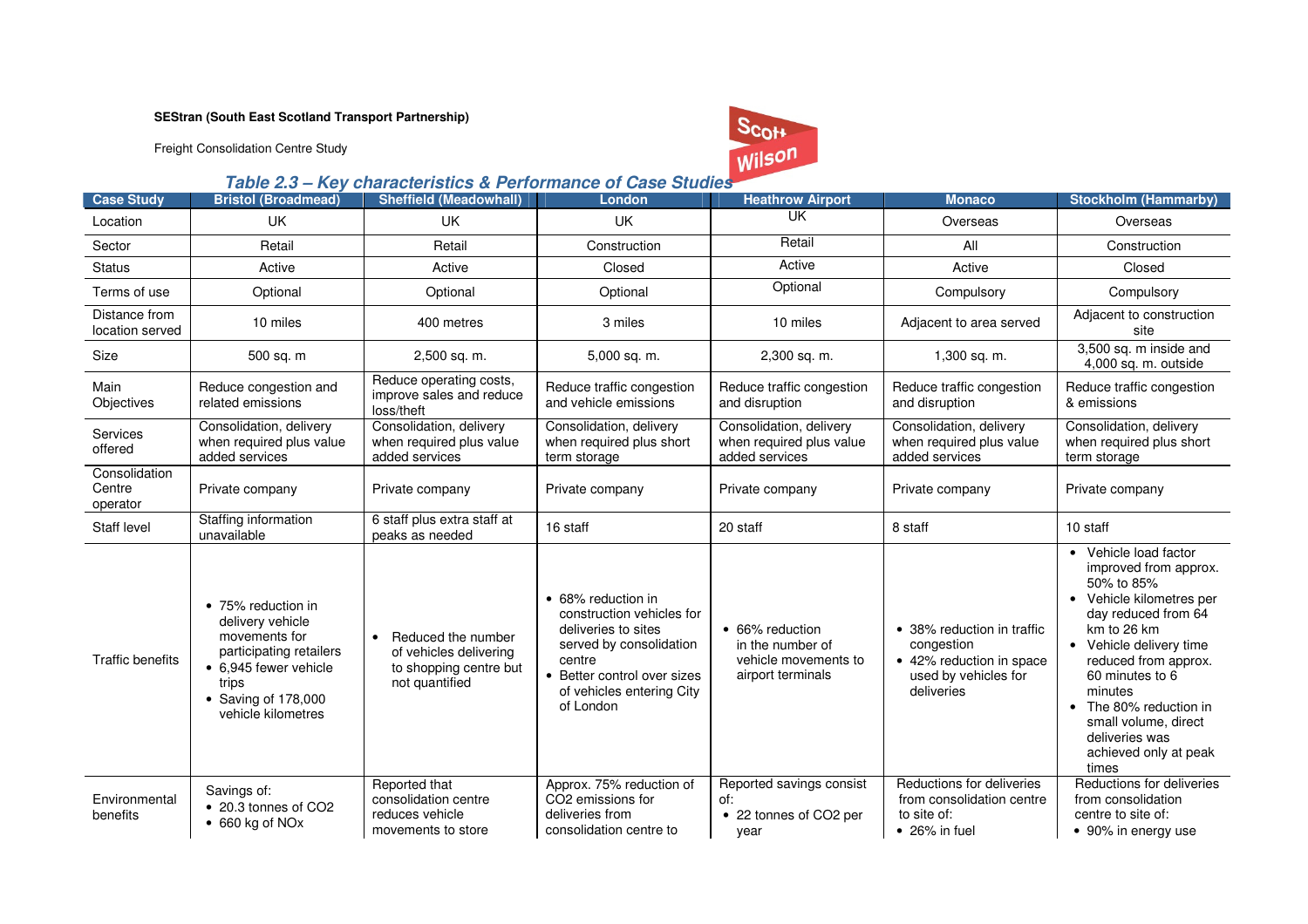Freight Consolidation Centre Study

## $S_{\text{CO++}}$ Wilson

|                                   |                                                                                                                                                                                                                                                                                                                                                                                                             |                                                                                                                                                                                            |                                                                                                                                                                                                                                                                                                                                                                         | <b>VVII-</b>                                                                                                                |                                                                                                                                                                                              |                                                                                                                                                                                                     |
|-----------------------------------|-------------------------------------------------------------------------------------------------------------------------------------------------------------------------------------------------------------------------------------------------------------------------------------------------------------------------------------------------------------------------------------------------------------|--------------------------------------------------------------------------------------------------------------------------------------------------------------------------------------------|-------------------------------------------------------------------------------------------------------------------------------------------------------------------------------------------------------------------------------------------------------------------------------------------------------------------------------------------------------------------------|-----------------------------------------------------------------------------------------------------------------------------|----------------------------------------------------------------------------------------------------------------------------------------------------------------------------------------------|-----------------------------------------------------------------------------------------------------------------------------------------------------------------------------------------------------|
| <b>Case Study</b>                 | <b>Bristol (Broadmead)</b>                                                                                                                                                                                                                                                                                                                                                                                  | <b>Sheffield (Meadowhall)</b>                                                                                                                                                              | London                                                                                                                                                                                                                                                                                                                                                                  | <b>Heathrow Airport</b>                                                                                                     | <b>Monaco</b>                                                                                                                                                                                | <b>Stockholm (Hammarby)</b>                                                                                                                                                                         |
|                                   | • 19.7 kg of PM10<br>• 12.9 tonnes of<br>cardboard and plastic<br>collected and recycled                                                                                                                                                                                                                                                                                                                    | thereby helping to reduce<br>pollution in surrounding<br>area                                                                                                                              | sites                                                                                                                                                                                                                                                                                                                                                                   | • 70 kg of carbon<br>monoxide per year<br>• 197kg of NO2 per year<br>• 14.5kg of particulates<br>per year                   | consumption<br>$\bullet$ 25% in NOX<br>$\bullet$ 35% in CO<br>• 26% in SO2<br>$\bullet$ 26% in CO2<br>$\bullet$ 30% in local<br>atmospheric pollution<br>• 30% in vehicle noise<br>pollution | • 90% in CO2 emissions<br>$\bullet$ 90% in NO <sub>x</sub><br>$\bullet$ 90% in PM<br>$\bullet$ 55 dB(A) exceeded<br>260 times/day<br>compared with 360<br>times/day without<br>consolidation centre |
| Commercial<br>benefits            | 100% on-time<br>$\bullet$<br>deliveries<br>No reports of losses or<br>$\bullet$<br>damage to stock<br>Retailers typically<br>$\bullet$<br>saving more than 20<br>minutes per delivery<br>38% of retailers can<br>$\bullet$<br>spend more time with<br>customers<br>45% of retailers say<br>$\bullet$<br>improved staff morale<br>94% of retailers would<br>$\bullet$<br>recommend FCC to<br>other retailers | Up to 10% increases in<br>sales turnover reported<br>by retailers<br>Reduced staffing costs<br>One retailer reduced<br>store refit time by two<br>days and reduced<br>impact of lost sales | 120 minutes average<br>reduction in journey<br>time for contractors<br>Up to 15% reduction of<br>$\bullet$<br>materials waste -<br>reduced damage, less<br>shrinkage<br>97% delivery reliability<br>$\bullet$<br>Increased productivity<br>$\bullet$<br>of labour force by up to<br>30 mins/day<br>(potentially allowing a<br>6% reduction in labour<br>force required) | A saving of up to<br>$\bullet$<br>£5000 in fuel bills per<br>supplier per annum<br>Time savings of up to<br>£250k per annum | Not covered in scheme<br>reporting but improved<br>efficiency of goods<br>distribution is an<br>objective of consolidation<br>centre                                                         | Instrumental in<br>$\bullet$<br>achieving on-time<br>completion of new<br>buildings<br>Fewer problems than<br>$\bullet$<br>normal with damaged<br>or stolen goods.                                  |
| Cost                              | Operating cost in 2007/8 -<br>£459,000                                                                                                                                                                                                                                                                                                                                                                      | Not available -<br>commercially confidential                                                                                                                                               | Total project cost £3.2<br>million                                                                                                                                                                                                                                                                                                                                      | Five-year contract worth<br>£2 million per year                                                                             | Total operating costs<br>412,000 euros (direct<br>subsidy of 86,000 euros<br>received). Estimated to<br>be 115,000 euros in 2007<br>prices.                                                  | Total budget for the 5-year<br>project €2m. EU funding<br>€0.28m                                                                                                                                    |
| Public / private<br>funding ratio | Operating costs - 62%<br>public: 38% private                                                                                                                                                                                                                                                                                                                                                                | Capital and operating<br>costs - 100% private                                                                                                                                              | Capital and operating<br>costs - 58% public : 42%<br>private                                                                                                                                                                                                                                                                                                            | Information not available                                                                                                   | Operating costs were 20%<br>public: 80% private.                                                                                                                                             | Operating costs - 40%<br>public: 60% private                                                                                                                                                        |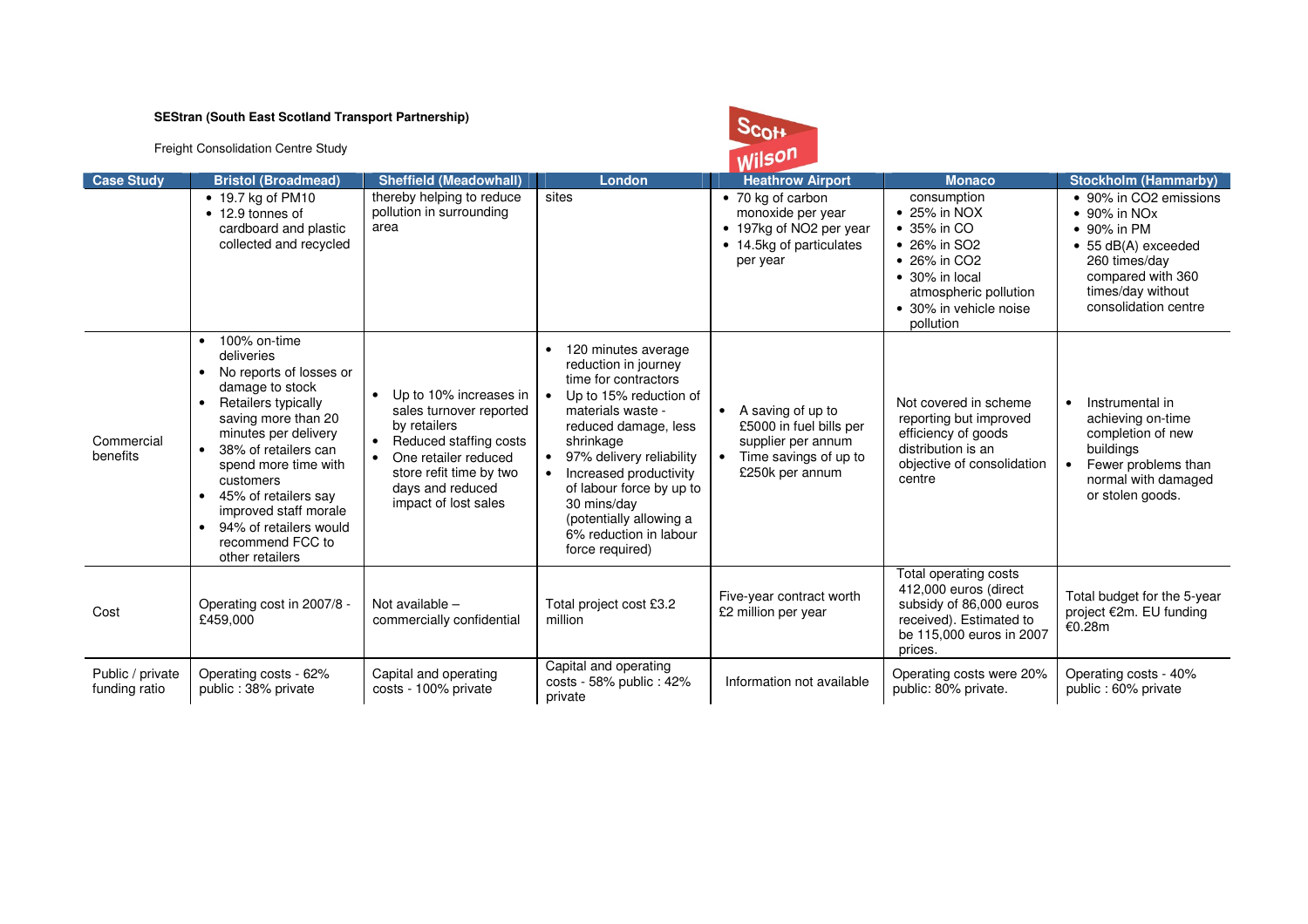

- 2.4.3 One of the main issues that remains largely unresolved surrounds the financial viability of consolidation centres. Those that operate on a voluntary basis and are not controlled by a single landlord all appear to require public funding, despite the promotion of value-added services as part of the operating arrangements. Only Meadowhall in Sheffield claims to break even financially.
- 2.4.4 Consolidation centre schemes are more likely to break-even if participation can be made compulsory through planning or lease agreements, but this can be difficult to achieve at present in most cases. Particular attention is required to ensure that private sector contributions are maximised, and that those who benefit from the consolidation centre pay for its operation.

## **2.5 Emerging Key Issues Affecting Consolidation Centres**

- 2.5.1 There are a variety of different types of consolidation centre and the factors affecting those centres differ depending on the individual aims. The following key factors seem to influence the success of a consolidation centre:
	- objectives consolidation centres can have single or multiple objectives, from meeting environmental targets to modal shift in the type of transport used;
	- $\bullet$  financial viability in spite of efforts to encourage financial self sufficiency, in most cases consolidation centres require operating subsidy. However introducing value added services can reduce a scheme's dependence on public support;
	- location consolidation centres vary in terms of their proximity to the area served, type of location and proximity to the transport network;
	- spatial coverage some consolidation centres are purposely developed to serve a single site whereas others may be regional hubs serving a much larger hinterland;
	- range of goods handled examples of the types of goods handled at consolidation centres range from high street retail goods to construction materials;
	- transport modes many consolidation centres utilise road transport, but increasing importance is being attached to initiatives introducing intermodal facilities between road and rail, where the location permits;
	- flexibility of operations while some consolidation centres operate on fixed schedules, others may be geared towards on-demand operations;
	- ownership consolidation centres may be privately or publicly owned and involve either a single operator or a joint venture, such as a Freight Quality Partnership; and
	- compulsory/voluntary some schemes can be operated on a voluntary basis or through compulsion.
- 2.5.2 There is a challenge therefore to identify the right set of circumstances where a consolidation centre scheme would be appropriate in delivering the benefits that these facilities have achieved, as seen in the case studies reviewed. One of the most substantive parts of this challenge is to find the formula where the facility is able to operate successfully commercially with the least requirement for on-going financial support.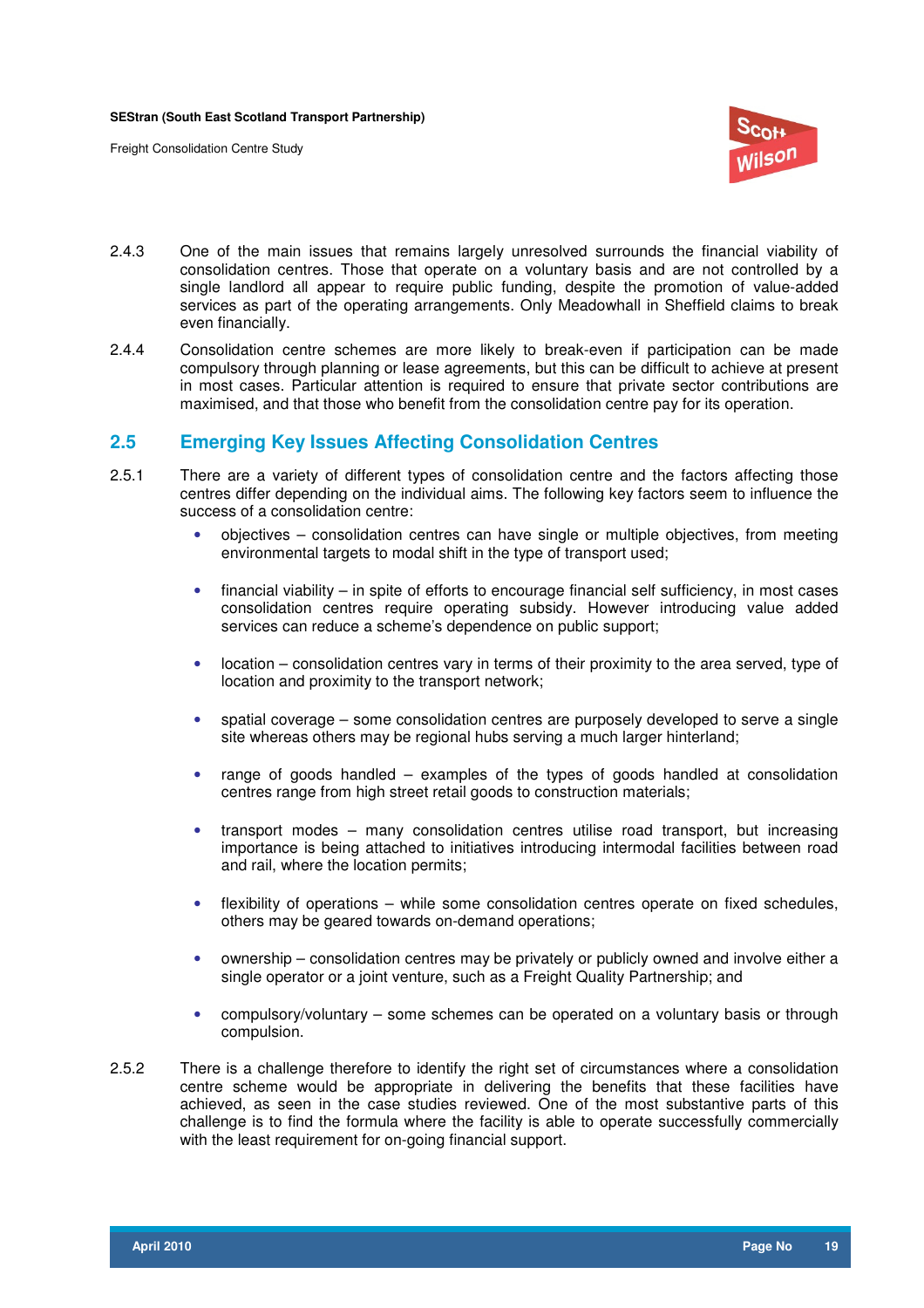

## **3 STAKEHOLDER CONSULTATION**

## **3.1 Background**

- 3.1.1 The stakeholder consultation was restricted to only a small number of key stakeholders. The survey was based on a limited number of targeted telephone interviews with businesses and organisations that had been identified early in the commission and discussed/agreed with SEStran.
- 3.1.2 A standard questionnaire was used based on the 2005 Urban Consolidation Centres Study (a copy of this questionnaire can be found in Appendix A). This considered responses in terms of the requirement for a consolidation centre, potential locations and markets which can be served and what facilities and functions a consolidation centre can or should be able to undertake.
- 3.1.3 The intention was to attain a deeper understanding of the main issues from a more detailed discussion than a superficial familiarity of these drawn from a large number of interviews based on high-level questions. In addition, the mixture of qualitative and quantitative information encouraged respondents to raise issues important to them, but which might otherwise have been overlooked.

## **3.2 Consultation Responses**

3.2.1 The key stakeholders successfully contacted by telephone are listed in Table 3.1. The Table includes the sector to which each business interviewed belongs, their location and the date of the interview. This gives a total sample of 9 successful interviews, three per sector.

| <b>Respondent</b>                           | <b>Contact Name</b>   | <b>Location</b>            | <b>Sector</b>                       | Date of<br><b>Interview</b> |
|---------------------------------------------|-----------------------|----------------------------|-------------------------------------|-----------------------------|
| <b>Scottish Retail</b><br>Consortium        | <b>Fiona Moriarty</b> | Gullane, (East<br>Lothian) | Retail                              | 6 October                   |
| <b>AWG Property</b><br>Ltd                  | <b>Tony Donnelly</b>  | Edinburgh                  | Retail                              | 6 October                   |
| <b>Bullet Express</b>                       | David<br>McCutcheon   | Motherwell                 | <b>Freight Operating</b><br>Company | 6 October                   |
| Morgan Est                                  | Neil Robinson         | Livingston                 | Construction                        | 6 October                   |
| Morrison<br>Construction<br><b>Services</b> | Ewen<br>Macdonnell    | Falkirk                    | Construction                        | 6 October                   |
| <b>Balfour Beatty</b>                       | Lyndsey<br>Martindale | Edinburgh                  | Construction                        | 21 October                  |
| ASDA                                        | Jerry Dawson          | Grangemouth                | Retail                              | 21 October                  |
| Freightliner                                | Kay Walls             | Coatbridge                 | <b>Freight Operating</b><br>Company | 7 October                   |
| Wincanton                                   | John McKeown          | Dunfermline                | <b>Freight Operating</b><br>Company | 7 October                   |

### **Table 3.1 – Consultation Respondents**

3.2.2 As can be seen, the respondents are drawn from a wide geographical base across central Scotland. Unsurprisingly, given the variety of locations and sector of the businesses and organisations surveyed, there was also a large range of views.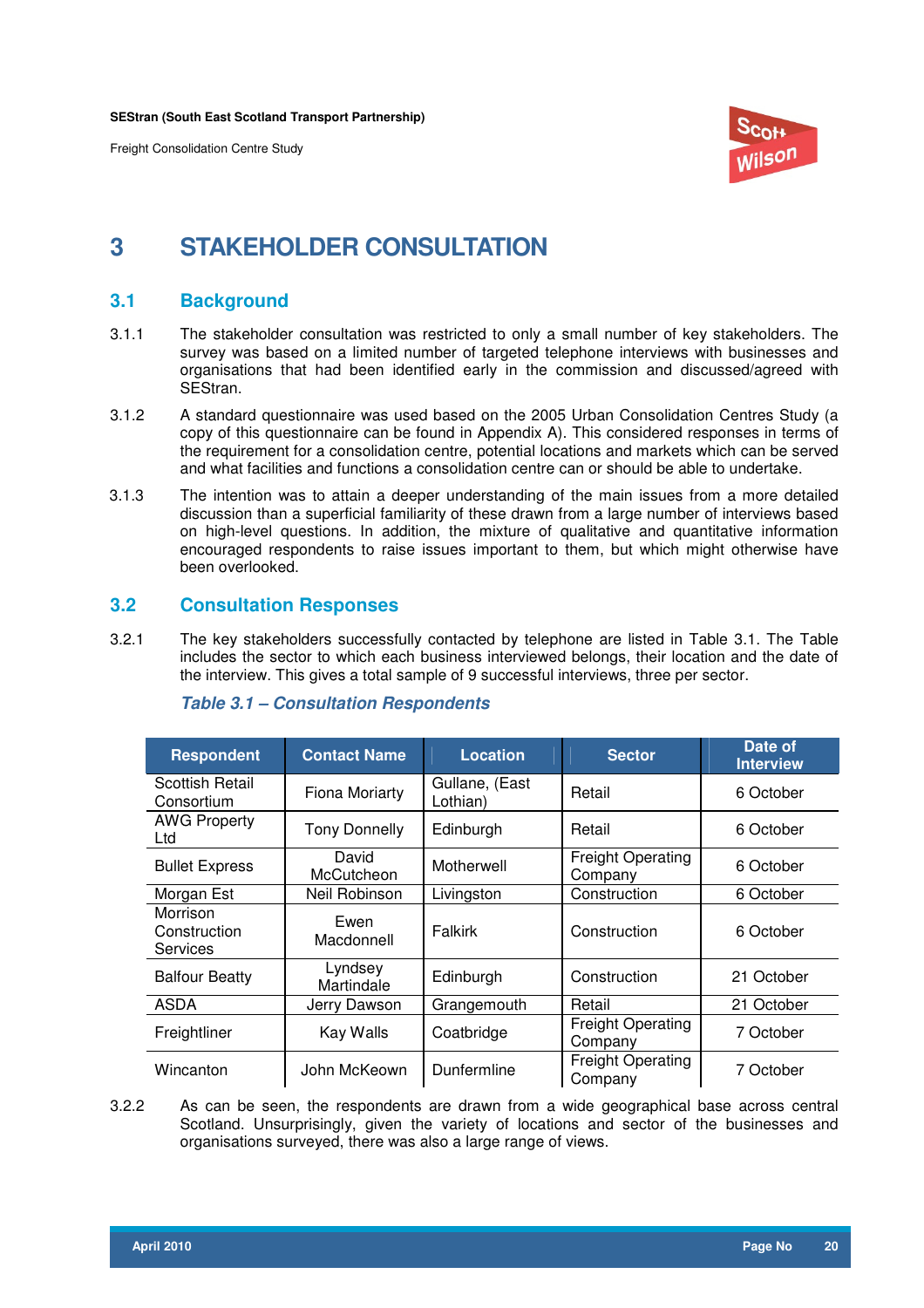

- 3.2.3 The most important of these were:
	- one of the freight operating companies interviewed said that they would be very keen to see a consolidation centre, possibly situated at Eurocentral, believing that it would reduce the amount of unproductive waiting time currently experienced for specific time slots at various regional distribution centres, including Tesco's at Livingston;
	- another freight operating company is temporarily operating its own consolidation centre in Newcastle, which serves the south east of Scotland. However the company expressed an interest in a consolidation centre closer to its base in the Edinburgh – Dunfermline area from which to operate;
	- the Scottish Retail Consortium (SRC) suggested that it would be unlikely that large retailers such as Tesco and John Lewis would utilise a consolidation centre as they have a built-for-purpose sophisticated distribution system already in place. This view was borne out during our interview with ASDA, who see no real benefit of such a facility, either now or in the future, because they already have a dedicated efficient storage and distribution network;
	- however, the SRC noted that smaller retail outlets in the central Edinburgh area may well see benefits of having a facility close to Edinburgh, especially where reduced stock on premises releases staff and building resources, but they may need to be informed in detail of the specific benefits of such an arrangement;
	- all three of the construction companies interviewed indicated that potentially, at some undefined period in the future, a consolidation centre would be useful. One mentioned a possible site could be Livingston as this area is close to the motorway network, the other two would only specify that it should be close to potential construction sites in the future;
	- a major attraction to the construction companies of a consolidation centre is the ability of this kind of facility to synchronise building operations with the delivery of materials on a just-in-time or an on-demand basis, i.e. they can be delivered when and where the company needs the deliveries; and
	- although a number of respondents, especially in the construction and freight operations sectors, expressed some support for a rail – road modal interface at any potential future facility, and one freight operating company has recently started using rail services at Eurocentral, they nevertheless stressed the importance of road access to the final destination.

#### **Other issues raised**

- 3.2.4 Clearly from the discussions with some representatives of the retail sector, deliveries were dependant on a more time specific schedule, with preferences for either night or very early morning deliveries. On the other hand the construction sector's delivery operating system favoured a just-in-time (on demand) approach. This suggests that a consolidation centre procedure would benefit from some flexibility in operations, with, for example, a just-in-time approach to deliveries to construction sites during the day with a scheduled approach to deliveries at other times.
- 3.2.5 However, the largest retail companies (such as ASDA and Tesco) already have a relatively highly tuned and sophisticated distribution network in place, and as far as ASDA is concerned, a separate consolidation centre anywhere in central Scotland would be of little benefit, either now or sometime in the future.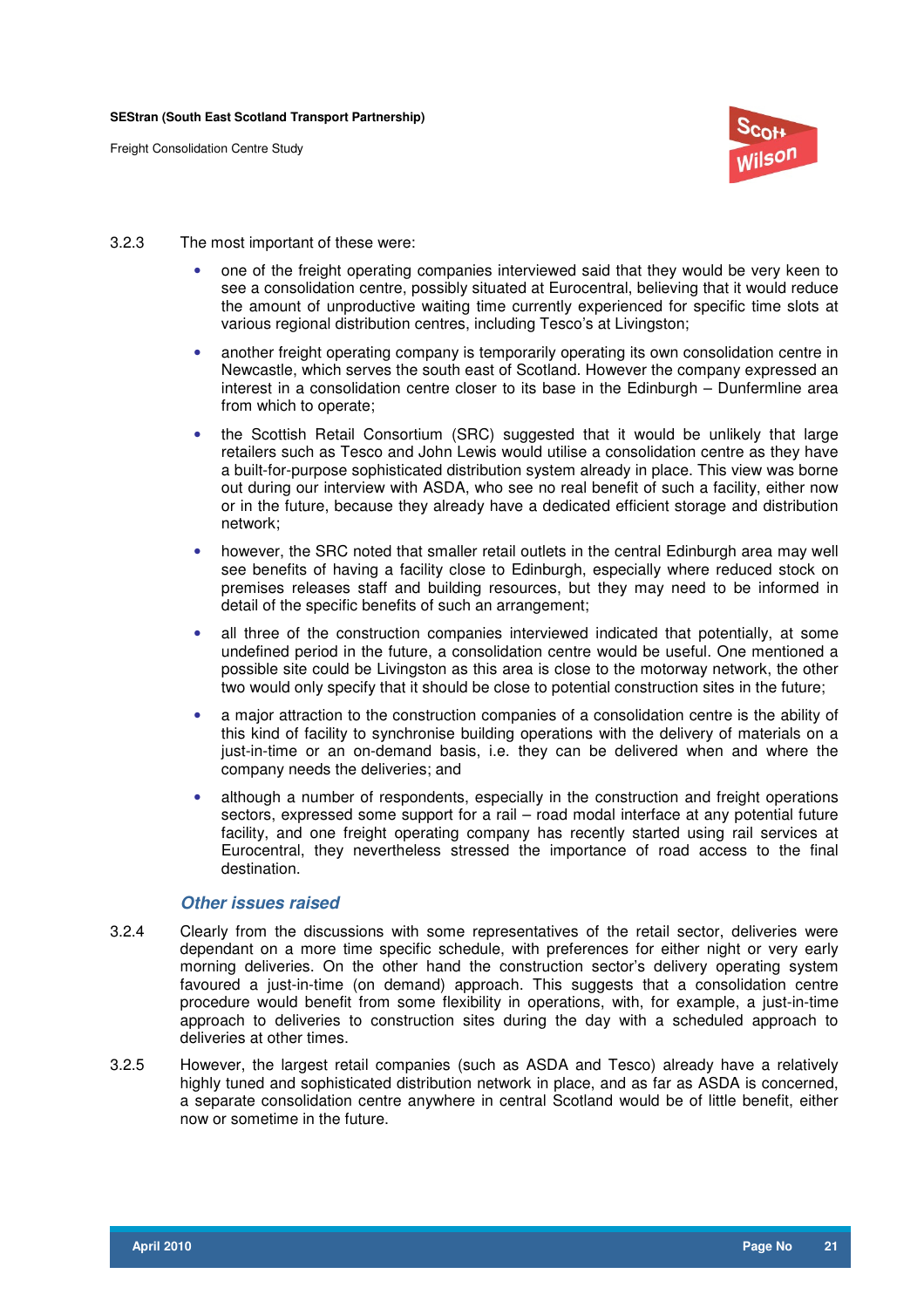

- 3.2.6 The major benefit of a consolidation centre quoted by the freight operating companies was the ability to fully utilise vehicle capacity. This has made a huge difference to the financial performance of one company interviewed, resulting in annual savings of 15% to 18% in delivery costs.
- 3.2.7 A further benefit suggested was that after delivery to a consolidation centre, there may be potential to carry backloads from the facility to, for example, a regional distribution centre. This would reduce the amount of empty running that currently occurs and presents an opportunity for freight operating companies to utilise their transport resources more efficiently. However, this does depend on the consolidation centre offering the possibility of long term storage as an additional service to its mainstream business.
- 3.2.8 However, those freight operating companies that are rail activity based tend to be already locked into a rail – lorry structured hub-and-spoke system, usually using independent hauliers for the final delivery leg to the freight destination. The use of containers for the transference of freight limits the appeal of a consolidation centre, the operation within which would require considerable extra handling and associated costs. This characteristic would therefore seem to restrict the ability of a consolidation centre from fully operating as a Dryport, especially if the latter incorporates rail – road freight transhipment. This is because a Dryport would, by definition, require significant container throughput movement.
- 3.2.9 Nevertheless, it should be noted that this does not preclude the possibility of a site accommodating both a Dryport and a consolidation centre where the two functions would be kept separate, but sharing the advantages of such a site to connect quickly and relatively seamlessly with the regional transport distribution network.

## **3.3 Preferred Site Location**

### **Locations identified from the Stakeholder Support**

- 3.3.1 Clearly there is considerable interest expressed by the small sample of businesses and organisations interviewed in the establishment of a consolidation centre, if not immediately then some time in the future. With the diversity of respondents, the preferred location of such a facility is bound to vary to some extent. However, the apparent preferred locus for a consolidation centre, based on the composite response obtained during our discussions, is formed by a triangle linking Eurocentral (Mossend area) / Coatbridge area in the south west, up to the Falkirk – Grangemouth region, and eastwards encompassing Livingston and up to the western fringes of Edinburgh itself, including Newbridge. It was noted during the consultation that there is already a similar facility at Eurocentral, which can be classed strictly as a regional distribution centre, and so probably reduces the requirement of a similar resource close by.
- 3.3.2 Within the preferred region described above, it would appear from the consultation that, particularly for the retail sector and freight operating companies, the favoured location would be an area in close proximity to Livingston, which would have some advantage in terms of time and distance over the Falkirk – Grangemouth area to serve the Edinburgh – Lothian – Fife region.
- 3.3.3 In terms of a preferred location for a facility for the construction industry, this is, as noted above, dependent on where the major construction sites are (and one of the biggest at the moment is the M74 extension) and the (often strict) client requirements associated with these. However, there is a distinction made by one large construction firm between major construction sites and 'civils', or on-going civil engineering works, which relate largely to on-going maintenance contracts. For major construction projects, Grangemouth was the preferred location as being as central to the region as possible with the added bonus of being close to a major port that can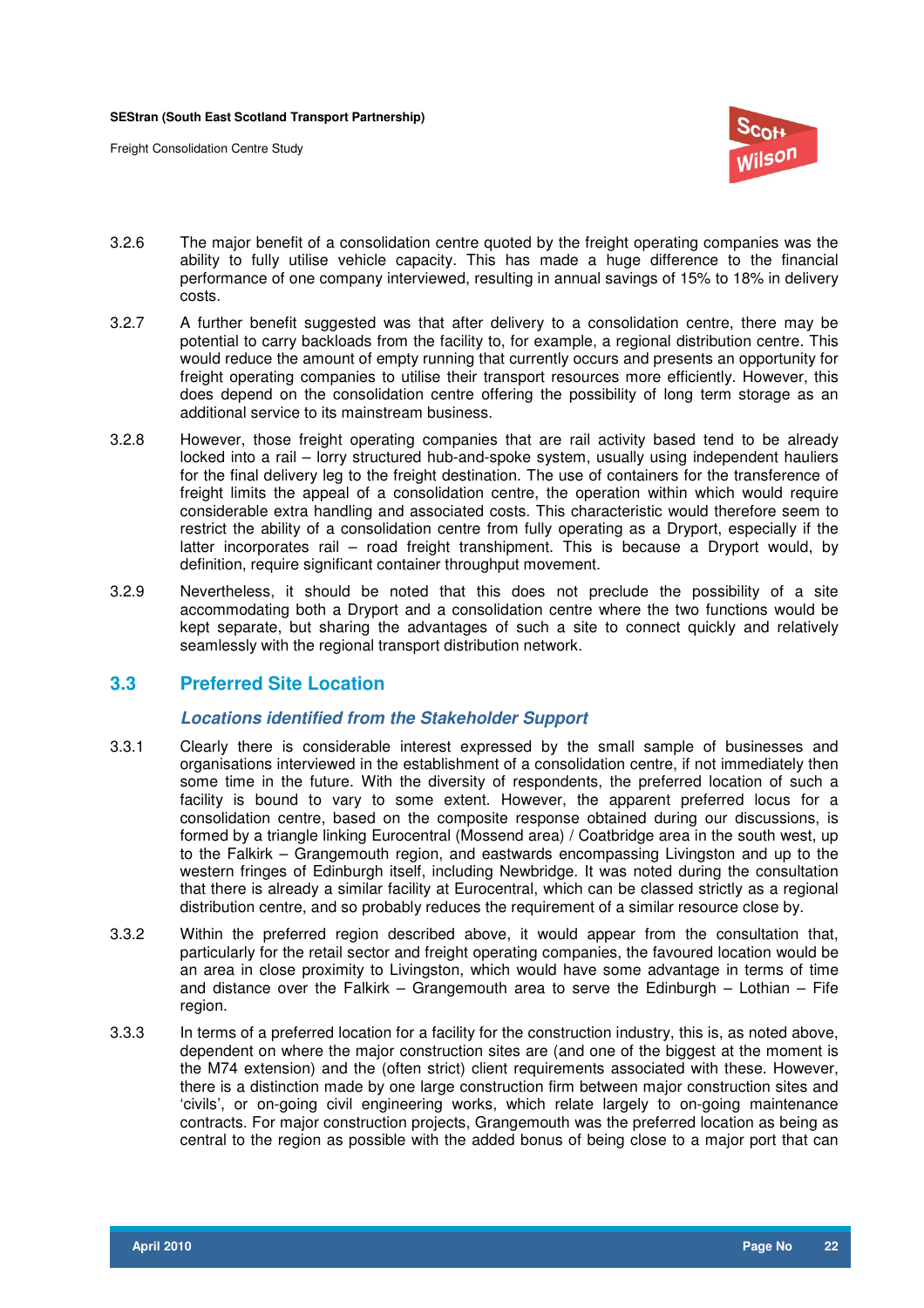

potentially be used for importing materials. In the case of 'civils', different construction companies often have different contract terms, so it is unlikely that any one site suits all major construction companies simultaneously.

#### **Locations Identified from Previous Studies**

- 3.3.4 In the SEStran Freight Routing Study (FRS) which was completed in mid 2009 a number of sites were identified as potential locations for multi-modal freight hubs. This study linked directly back to the Scottish Multi-Modal Freight Locations Study, undertaken by Scott Wilson on behalf of the Scottish Government, Transport Scotland and Scottish Enterprise. This was a national freight study which has identified a number of locations/options across Scotland for providing multi-modal freight facilities.
- 3.3.5 A number of these sites could be used as potential locations for a Consolidation Centre in and around the SEStran area. Consequently, from a review of the emerging multi-modal freight hubs strategy the Scottish Multi-Modal Freight Locations Study developed, the FRS identified 5 potential locations for a new facility, either within the SEStran boundary or adjacent to the area. These were:
	- Option 1 Leven/Methil Dock;
	- Option 2 Rosyth:
	- Option 3 Grangemouth/Falkirk;
	- Option 4 Coatbridge; and
	- Option 5 Lockerbie.
- 3.3.6 The first three options above are within SEStran while the other two are adjacent to the area. There are also synergies with some of the interventions from the Scottish Transport Projects Review (STPR)<sup>10</sup>. It was considered appropriate to include all of the above in an initial long-list of potential options/locations.

### **Identified Locations**

- 3.3.7 From the above sections, some sites were identified from stakeholder consultation and some from previous studies. This produced a total list of six sites when combined which could be taken forward to the analysis as follows:
	- Livinaston:
	- Grangemouth/Falkirk;
	- Rosyth;
	- Coatbridge:
	- Leven/Methil Dock; and
	- Lockerbie.
- 3.3.8 Of the above, Livingston is the only new location which was suggested from the consultations while the others were previously identified in the FRS.
- 3.3.9 However, not all sites might have enough demand for freight consolidation and this needs to be considered. Hence, in order to objectively look at those sites which realistically have enough demand the observed freight flows for each are examined in the next chapter to determine which have sufficient demand for a consolidation centre.

 $\overline{a}$ <sup>10</sup> Strategic Transport Projects Review, Report 4: Summary, Transport Scotland, 2008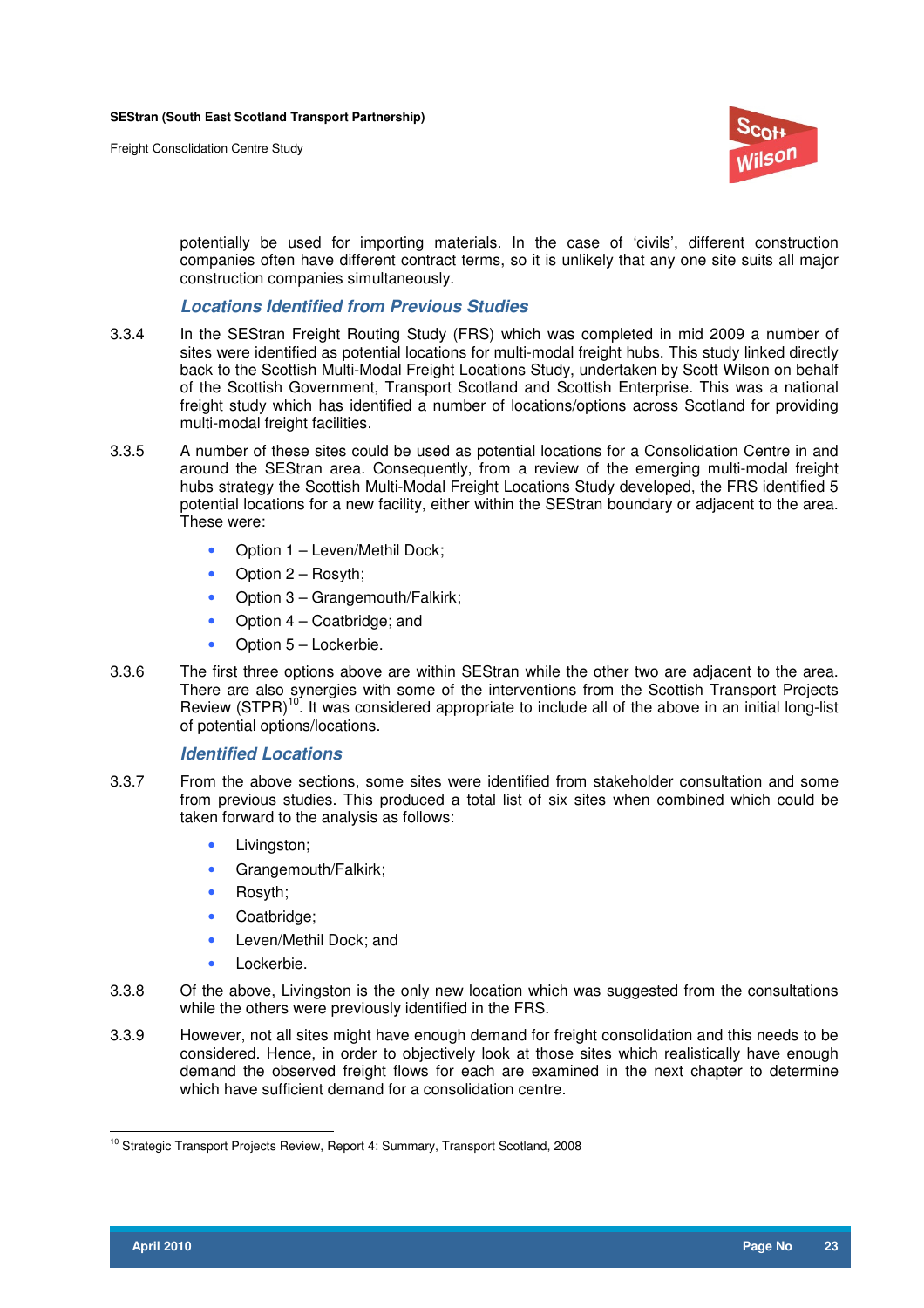

## **4 EXISTING FREIGHT PATTERNS AND POTENTIAL DEMAND**

## **4.1 Introduction**

- 4.1.1 Scott Wilson developed the SEStran Freight Model (SESFM) for the Freight Routing Study undertaken on behalf of SEStran. This used detailed consultation and data collection in order to produce the model which is capable of examining freight movements across the network. It was therefore considered beneficial to use as much data from the SEStran Freight Model as possible in order to identify freight movements across the SEStran strategic road network. From this the model was developed at a more refined local level to cover key points of interest such as the likely location of a consolidation centre serving the SEStran area.
- 4.1.2 Details of the developed SESFM, including the calibration and statistical goodness-of-fit tests, can be found in the SEStran Freight Routing Study report<sup>11</sup>. This Chapter summarises the results from the freight movements and shows how the demand analysis was used to identify the potential locations for a consolidation centre.

## **4.2 Data Processing**

- 4.2.1 Different areas of Scotland have distinct freight characteristics, patterns of movements and priorities. This means the data collected for the freight demand analysis has recognised the specifics of different regions of Scotland regarding the primary economic sectors. We have applied the enhanced SEStran Freight Model to establish base demand at 2007 levels and future demand levels using two projected scenarios, low growth and high growth scenarios.
- 4.2.2 The case studies reviewed in Chapter 2 showed that consolidation centres only effectively serve two sectors, the retail sector and the construction industry. Therefore the processed data relates specifically to those two sectors.

## **4.3 Presentation of Data**

- 4.3.1 A significant element of the data provided is commercially sensitive and hence the surveys were carried out in accordance with the Market Research Society Code of Conduct (MRSCC) and the Interviewer Quality Control Scheme (IQCS). This states that all information provided by stakeholders would be treated in strict confidence. This is important since it facilitates a free and candid exchange of information and views from stakeholders, including operators and endusers, which would otherwise not have been available.
- 4.3.2 Consequently, this information cannot be presented at a very detailed level, but it is possible to present information in an outline format and aggregated for the main areas. SESFM was used under these conditions of operation. For future levels of freight demand and traffic patterns estimated in the study, flows at the aggregate level are shown in order to maintain the commercial sensitivities requested by stakeholders who donated data.

## **4.4 Future Estimates of Freight Demand in SEStran**

### **Test Years**

4.4.1 In order to assess the changes of freight movements regarding retail and construction in the future, a horizon year of 2020 was considered as being a suitable future analysis year. In particular, two different scenarios were appraised:

 $\overline{a}$ <sup>11</sup> Freight Routing Study Final Report, Scott Wilson Ltd, June 2009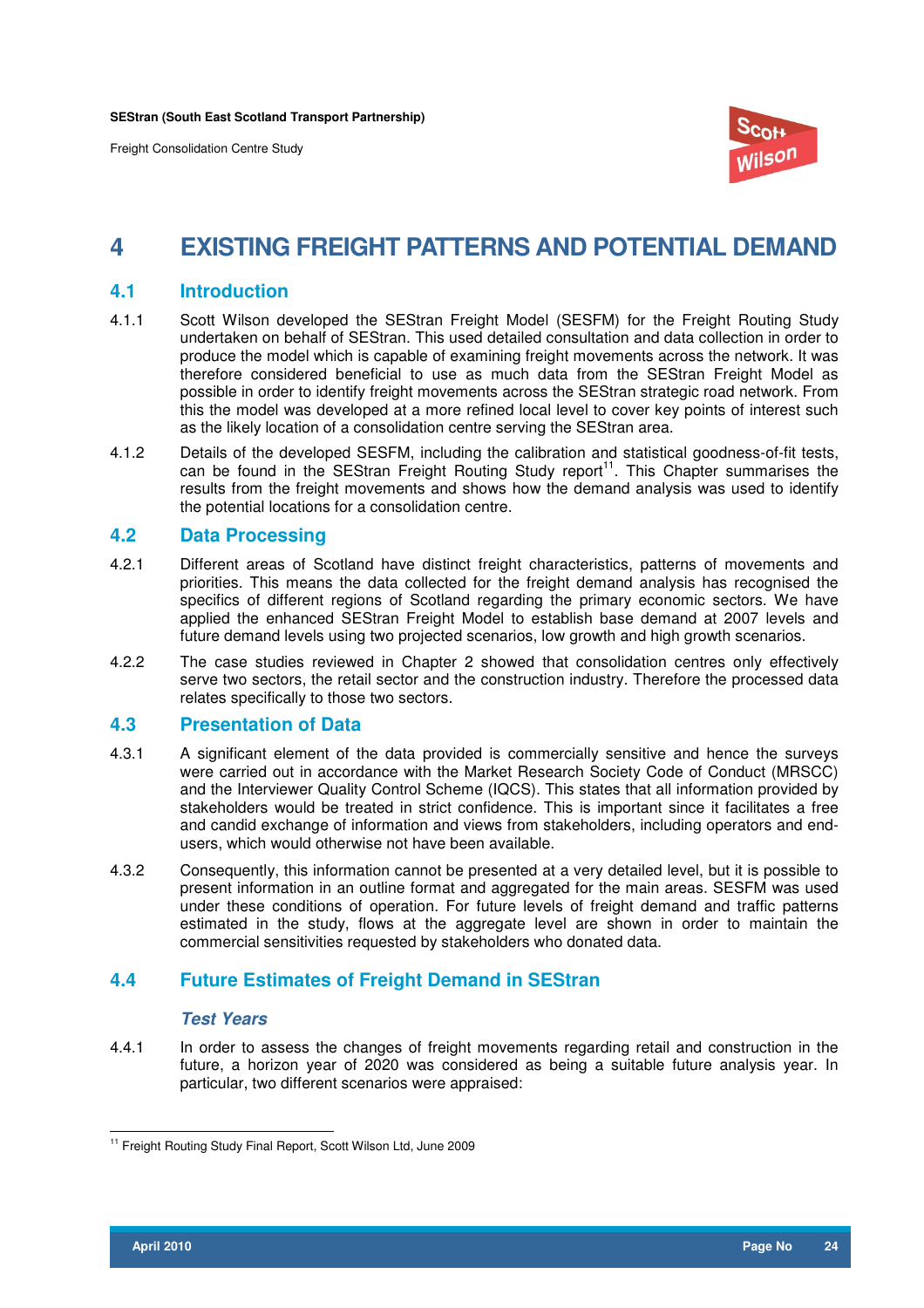

- 2020 with low level of freight growth; and
- 2020 with high level of freight growth.
- 4.4.2 These two scenarios are consistent with the scenarios appraised in the National Scottish Multi-Model Freight Location Study<sup>12</sup>.

### **Overall Freight Demand**

- 4.4.3 Before looking at individual SEStran areas, it is worth looking at the overall changes in the demand for freight, in terms of the retail and construction sectors outlined in Section 4.2.
- 4.4.4 Table 4.1 and Table 4.2 below and overleaf show the estimated changes by 2020 for both low and high growth scenarios. Table 4.1 shows the levels of freight within the SEStran area (i.e. internal only demands) or having either an origin or destination in the SEStran area (i.e. internal-to-external or external-to-internal movements). Table 4.2 overleaf shows the through movements (i.e. external-to-external freight tonnages), which are for the rest of Scotland.

## **Table 4.1 – Forecast Tonnage per Sector (Single Trips) – SEStran-related Tonnages Only (i.e. Internal – Internal, Internal – External & External – Internal)**

|                    |                   | 2007                                   |                   | 2020 Low Growth                        |                               |                          | 2020 High Growth                    |                               |
|--------------------|-------------------|----------------------------------------|-------------------|----------------------------------------|-------------------------------|--------------------------|-------------------------------------|-------------------------------|
|                    | Tonnes<br>('000s) | <b>Proportion</b><br>of grand<br>total | Tonnes<br>('000s) | <b>Proportion</b><br>of grand<br>total | <b>Growth</b><br><b>Rates</b> | <b>Tonnes</b><br>('000s) | <b>Proportion of</b><br>grand total | <b>Growth</b><br><b>Rates</b> |
| Retail             | 8.792             | 16.03%                                 | 11.526            | 16.58%                                 | 1.31                          | 13.128                   | 17.24%                              | 1.49                          |
| Construction       | 16.940            | 30.89%                                 | 21,968            | 31.60%                                 | 1.30                          | 24.119                   | 31.66%                              | 1.42                          |
| Sub-total          | 25,732            | 46.93%                                 | 33.494            | 48.19%                                 | 1.30                          | 37.247                   | 48.90%                              | 44. ا                         |
|                    |                   |                                        |                   |                                        |                               |                          |                                     |                               |
| Total other        | 29.100            | 53.07%                                 | 36,015            | 51.81%                                 | 1.27                          | 38,923                   | 51.10%                              | 1.39                          |
|                    |                   |                                        |                   |                                        |                               |                          |                                     |                               |
| <b>Grand total</b> | 54,832            |                                        | 69,509            |                                        | 1.28                          | 76,170                   |                                     | 1.41                          |

- 4.4.5 In effect, the total potential freight tonnage applicable to a consolidation centre in the SEStran area is represented by the sub-total of the retail and construction volumes. This is 25.7 million tonnes for 2007, rising to 33.5 million tonnes by 2020 in the low growth scenario and 37.2 million tonnes for the 2020 high growth scenario.
- 4.4.6 Although the amount of freight moved by the retail and construction sectors varies, total future forecasts are tied back to the Government's national indices for low and high growths.

 $\overline{a}$ <sup>12</sup> Scottish Multi-Model Freight Location Study, Scott Wilson Ltd, June 2009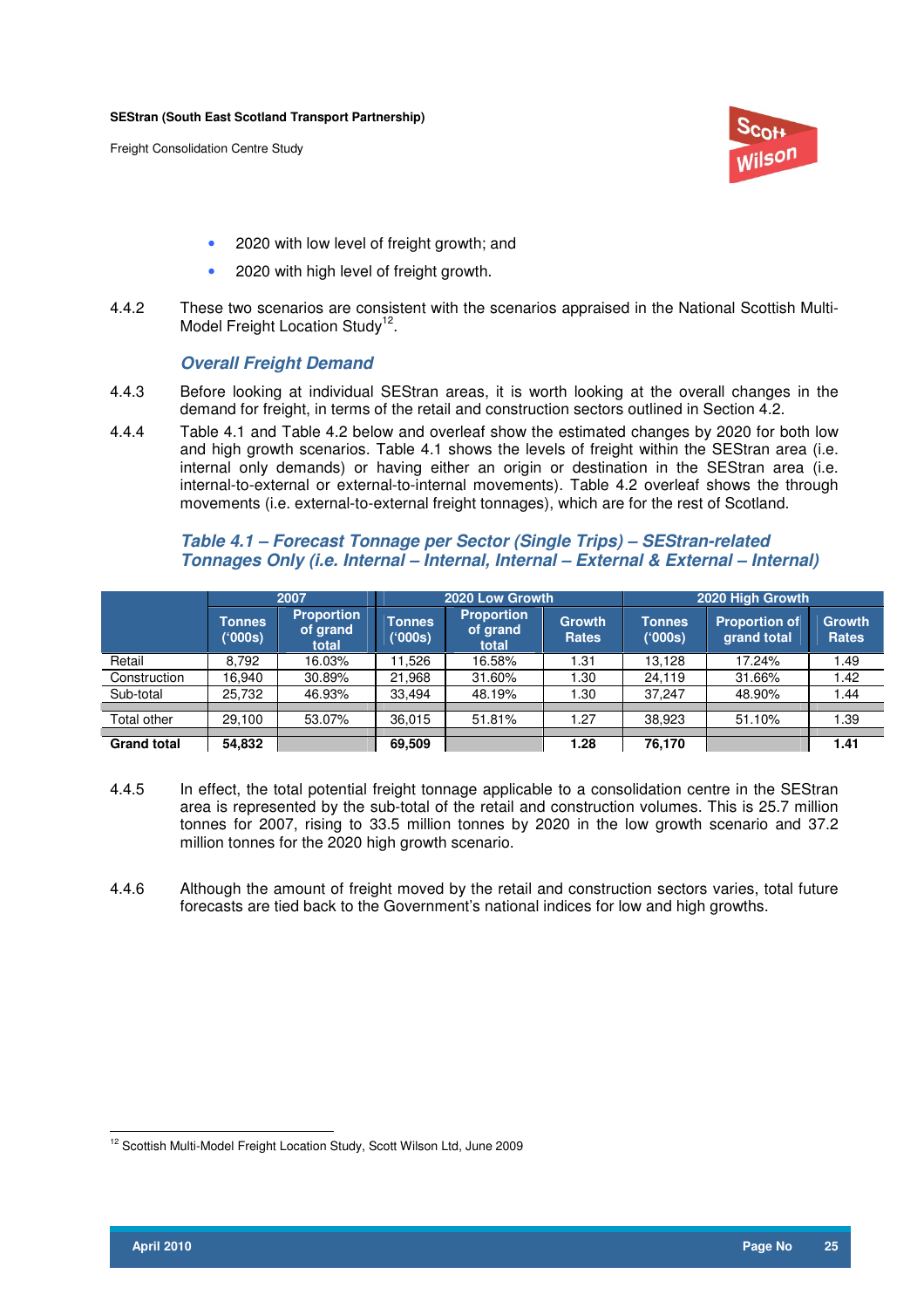

## **Table 4.2 – Forecast Tonnage per Sector (Single Trips) – External – to – External (i.e. through trips)**

|                    |                          | 2007                                |                   | 2020 Low Growth                        |                               |                   | 2020 High Growth                       |                               |
|--------------------|--------------------------|-------------------------------------|-------------------|----------------------------------------|-------------------------------|-------------------|----------------------------------------|-------------------------------|
|                    | <b>Tonnes</b><br>('000s) | <b>Proportion of</b><br>grand total | Tonnes<br>('000s) | <b>Proportion</b><br>of grand<br>total | <b>Growth</b><br><b>Rates</b> | Tonnes<br>('000s) | <b>Proportion</b><br>of grand<br>total | <b>Growth</b><br><b>Rates</b> |
| Retail             | 6.304                    | 6.38%                               | 8.264             | 6.47%                                  | 1.31                          | 9.418             | 6.70%                                  | 49. ا                         |
| Construction       | 39,203                   | 39.69%                              | 50,846            | 39.80%                                 | .30                           | 55,824            | 39.73%                                 | .42                           |
| Sub-total          | 45.506                   | 46.07%                              | 59.110            | 46.26%                                 | . .30                         | 65,242            | 46.44%                                 | .44                           |
|                    |                          |                                     |                   |                                        |                               |                   |                                        |                               |
| Total other        | 53.270                   | 53.93%                              | 68,656            | 53.74%                                 | 1.27                          | 75,255            | 53.56%                                 | 39،،                          |
|                    |                          |                                     |                   |                                        |                               |                   |                                        |                               |
| <b>Grand total</b> | 98,777                   |                                     | 127.766           |                                        | 1.28                          | 140,498           |                                        | 1.41                          |

- 4.4.7 As observed from the Tables above, the estimated growth rates are much the same for retail as for construction, although slightly higher for retail for the high growth scenario assumption. However actual volumes shifted are much higher for construction materials than retail goods for freight trips with a SEStran origin or destination (and for trips with a SEStran origin and destination), and for freight passing through the SEStran area. These growth rates for both the low and high growth scenarios are consistent with the increase in freight forecasted in the November 2005 Government National Road Traffic Forecasts.
- 4.4.8 In all cases, retail and construction together make up just less than half of freight movements by volume within, to, from and through SEStran.

## **Forecast by Local Authority and RTP**

4.4.9 The 2020 freight trip distributions for both low and high growth scenarios are illustrated in Table 4.3, with the 2007 figures for comparison. There is little difference in the proportion of freight distributed between different areas and for the same areas between the 2020 low growth and high growth scenarios.

| <b>Local Authority Area/RTP</b> | <b>Base 2007</b>  | 2020 Low Growth   |               | 2020 High Growth  |               |
|---------------------------------|-------------------|-------------------|---------------|-------------------|---------------|
|                                 | <b>Proportion</b> | <b>Proportion</b> | <b>Growth</b> | <b>Proportion</b> | <b>Growth</b> |
| Edinburgh                       | 18.5%             | 18.47%            | 1.302         | 18.46%            | 1.447         |
| East Lothian                    | 16.5%             | 16.50%            | 1.304         | 16.60%            | 1.460         |
| Mid Lothian                     | 5.9%              | 5.87%             | 1.299         | 5.83%             | 1.437         |
| West Lothian                    | 4.2%              | 4.21%             | 1.297         | 4.16%             | 1.428         |
| <b>Borders</b>                  | 5.3%              | 5.34%             | 1.302         | 5.35%             | 1.449         |
| Falkirk                         | 27.0%             | 27.05%            | 1.302         | 27.06%            | 1.449         |
| Clackmannanshire                | 3.3%              | 3.30%             | 1.297         | 3.26%             | 1.424         |
| Fife                            | 19.3%             | 19.27%            | 1.302         | 19.27%            | 1.448         |
| <b>Total SEStran</b>            | 100%              | 100%              | 1.302         | 100%              | 1.448         |
| <b>SPT</b>                      | 53.4%             | 53.44%            | 1.300         | 53.54%            | 1.439         |
| <b>SWETRANS</b>                 | 8.72%             | 8.71%             | 1.298         | 8.68%             | 1.429         |
| <b>TACTRAN</b>                  | 15.46%            | 15.44%            | 1.298         | 15.38%            | 1.428         |
| <b>NESTRAN</b>                  | 15.69%            | 15.68%            | 1.299         | 15.66%            | 1.433         |
| <b>HITRANS</b>                  | 6.73%             | 6.73%             | 1.300         | 6.74%             | 1.438         |
| <b>Total SEStran / External</b> | 100%              | 100%              | 1.299         | 100%              | 1.435         |

### **Table 4.3 – 2020 Forecasts by Distribution ('000 Tonnes)**

4.4.10 The results show that for the total SEStran area, the growth rate between 2007 and the 2020 low growth scenario is approximately a 30% increase, and between 2007 and 2020 high growth scenario is a 45% increase.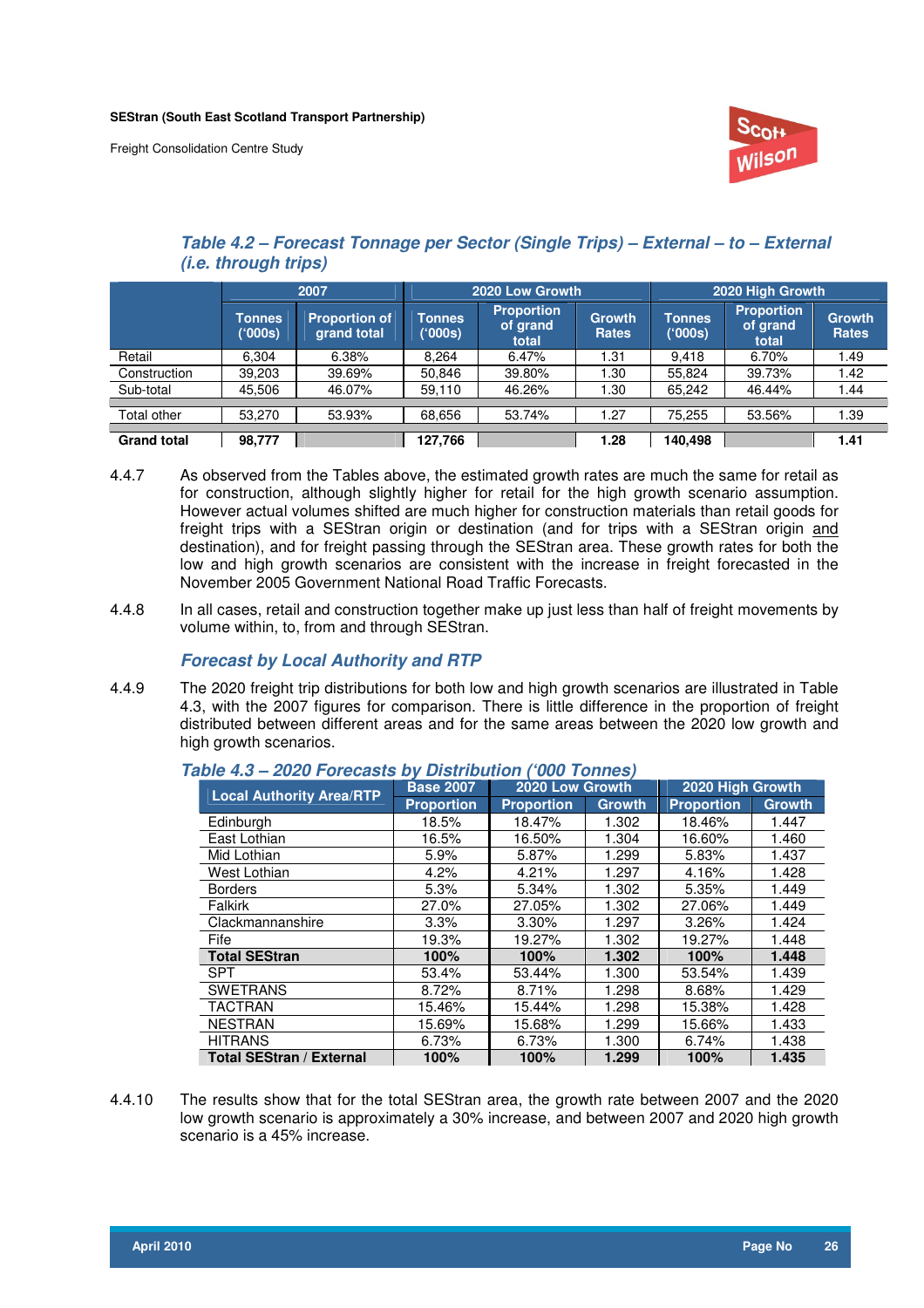

4.4.11 Therefore, as Tables 4.1 and 4.2 indicate, the volumes of both construction materials and retail goods are increasing between 2007 and 2020, both in relative terms with other freight sectors and in absolute terms, which suggests that the demand for a consolidation centre in the SEStran area is likely to increase over the next 10 years.

**4.5 Overview of the Incremental Elasticity Model** 

4.5.1 In order to estimate the potential demand for a Consolidation Centre, a standard Incremental Elasticity Model<sup>13</sup> (IEM) was used, which took the form of:

Incremental Change =  $(GC_{\text{option}}/GC_{\text{base}})^E$ 

Where:

- GC<sub>option</sub> is the generalised cost including the consolidation centre option being considered;
- GC<sub>base</sub> is the generalised cost in the base case (i.e. without the Consolidation Centre);
- GC consists of the Time (including potential delays due to congestion), Distance, Interchange and Delivery Cost. Weighting coefficients of 2.7, 1.9 and 1.0 were used for time, distance and interchange, respectively, in order to convert the units into generalised costs; and
- E is the elasticity and a standard value of -0.9 was used for all options. Values for weighting coefficients and elasticity were sourced from academic research papers $^{14}$ .
- 4.5.2 Freight demand estimation was sourced from matrices from the SEStran Freight Model, which were sectorised to a local authority level outside of Edinburgh and to a RTP level outside of SEStran. The above model was then applied to retail and construction freight demand, for both 2020 low growth and high growth scenarios.
- 4.5.3 The results of each analysis were reduction factors for measured origin-destination (OD) pairs of freight movements in the model. The base demand matrices in the model were factored down by the estimated transfer reductions, but some of the OD pairs were manually constrained in order to ensure that only the type of trips expected to use the Consolidation centre were represented (this also gave a conservative estimate of the network-wide impacts and associated benefits).
- 4.5.4 Using the estimates of freight transferred to the consolidation centre and base journey times and distances, HGV-kilometres and HGV-hours saved were calculated. These were then used to derive the monetised value of other benefits such as time and vehicle operating costs (VOC) savings. There would be other benefits and costs, but these would be captured within a full Transport Economic Efficiency (TEE) analysis which is outwith this study remit.
- 4.5.5 VOCs were estimated using the calculated annual veh-kms saved from the road network. Using values from WebTAG<sup>15</sup> and average default data, a monetised value of 8.2 pence per km was used to derive VOC benefits. Time benefits were estimated using an average value-of-time of £11.28 per hour, also sourced from WebTAG, and applied to the estimates of the veh-hrs saved.
- 4.5.6 Estimates of tonnage of freight using the consolidation centre were also used to forecast potential revenues for each option. Average data for charges were sourced from previous studies and experience.

 $\overline{a}$ <sup>13</sup> Enhanced cross-sectional models, Institute for Transport Studies, Leeds University, 1999

<sup>14</sup> Studies on GJT Functional Form, Institute for Transport Studies, Leeds University, 1995

<sup>15</sup> Web-based Transport Appraisal Guidance, Department for Transport, 2003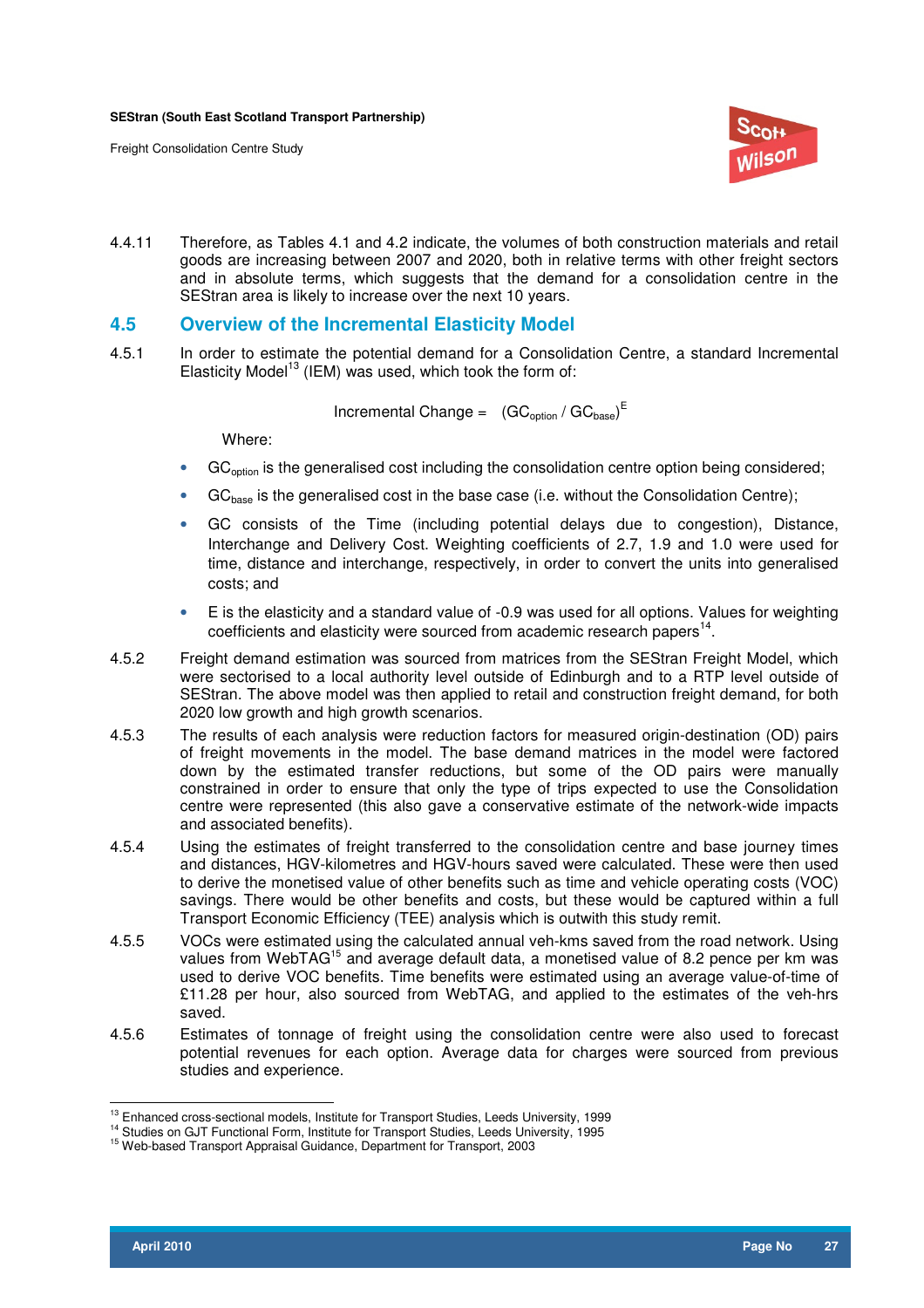

## **4.6 Locations Identified from the Demand Modelling**

- 4.6.1 Six potential sites/locations were identified in the previous chapter of the report. Freight demand data from the SESFM was analysed to establish potential demand at each potential location for a consolidation centre serving the SEStran area. The main freight movements were identified by examining freight desire lines at a detailed zone level, within SEStran and between SEStran and externals regions.
- 4.6.2 When considering the six possible locations Lockerbie and Leven/Methil Dock were found to be too far away from the central SEStran area to serve as suitable locations for a consolidation centre. Furthermore, Rosyth was shown to have insufficient demand for such a facility. Therefore these three sites were discounted from further consideration. The demand analysis however suggested there could be sufficient demand at three key locations, which were Livingston, Grangemouth/Falkirk and Coatbridge.
- 4.6.3 The above remaining three sites are consistent with the consultation feedback which therefore provides an independent sense-check. However, since these sites have been identified solely on demand, it is still necessary to check they meet the planning objectives of producing areawide benefits. This is carried out in the next section and Chapter 5.

## **4.7 Network Impact Appraisal**

4.7.1 The results of the demand analysis are shown in Tables 4.4 and 4.5, respectively for Retail and Construction freight. These also show the changes in veh-kms and veh-hours (a negative means there is an increase, which is caused by the fact that using the consolidation centre can lead to an increase in journey times and/or distances for some OD movements).

## **Table 4.4 – Network-wide Impact of the Consolidation Centre Options (Annual Values) for Retail Freight**

| 2020 Low Growth               |                   |                            |                   |  |  |  |  |  |
|-------------------------------|-------------------|----------------------------|-------------------|--|--|--|--|--|
|                               | <b>Livingston</b> | <b>Grangemouth/Falkirk</b> | <b>Coatbridge</b> |  |  |  |  |  |
| <b>Transferred Tonnage</b>    | 73,660            | 73,602                     | 72,334            |  |  |  |  |  |
| <b>HGV Equivalent Removed</b> | 4,695             | 4.691                      | 4,610             |  |  |  |  |  |
| Veh-km Savings                | 15,246            | 15,058                     | $-1,801$          |  |  |  |  |  |
| <b>Veh-hours Savings</b>      | 438               | 260                        | 345               |  |  |  |  |  |
| 2020 High Growth              |                   |                            |                   |  |  |  |  |  |
|                               |                   |                            |                   |  |  |  |  |  |
|                               | Livingston        | <b>Grangemouth/Falkirk</b> | Coatbridge        |  |  |  |  |  |
| <b>Transferred Tonnage</b>    | 83,849            | 83.783                     | 82,338            |  |  |  |  |  |
| <b>HGV Equivalent Removed</b> | 5,344             | 5,340                      | 5,248             |  |  |  |  |  |
| Veh-km Savings                | 17,353            | 17,146                     | $-1,885$          |  |  |  |  |  |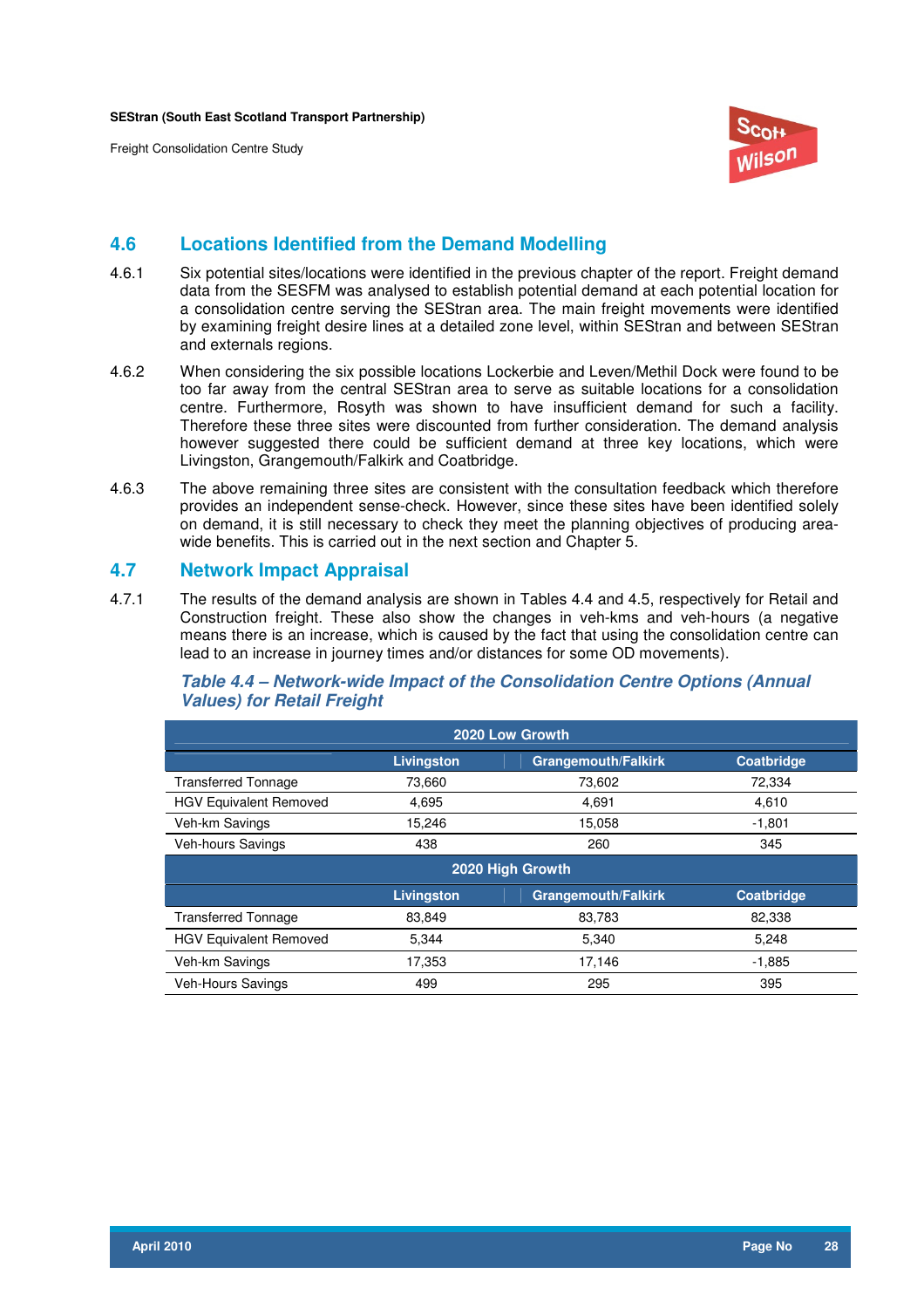

## **Table 4.5 – Network-wide Impact of the Consolidation Centre Options (Annual Values) for Construction Freight**

| 2020 Low Growth               |                   |                            |                   |  |  |  |  |
|-------------------------------|-------------------|----------------------------|-------------------|--|--|--|--|
|                               | <b>Livingston</b> | <b>Grangemouth/Falkirk</b> | <b>Coatbridge</b> |  |  |  |  |
| <b>Transferred Tonnage</b>    | 215,227           | 210,318                    | 208,663           |  |  |  |  |
| <b>HGV Equivalent Removed</b> | 13,346            | 13.041                     | 12,939            |  |  |  |  |
| Veh-km Savings                | $-33,520$         | $-30,723$                  | $-216,705$        |  |  |  |  |
| <b>Veh-hours Savings</b>      | 33                | $-221$                     | $-1,561$          |  |  |  |  |
| 2020 High Growth              |                   |                            |                   |  |  |  |  |
|                               |                   |                            |                   |  |  |  |  |
|                               | <b>Livingston</b> | <b>Grangemouth/Falkirk</b> | <b>Coatbridge</b> |  |  |  |  |
| <b>Transferred Tonnage</b>    | 238,576           | 233,184                    | 231,360           |  |  |  |  |
| <b>HGV Equivalent Removed</b> | 14,794            | 14.459                     | 14,346            |  |  |  |  |
| Veh-km Savings                | $-35,092$         | $-33,597$                  | $-240,627$        |  |  |  |  |

- 4.7.2 The above tables suggest all three sites return similar results in terms of tonnage (and HGV equivalent) passing through the consolidation centre, with Livingston performing slightly better. However, results differ in terms of vehicle-kilometres and vehicle-hours savings. For retail freight, Livingston gives the best results, followed by Grangemouth/Falkirk. Coatbridge actually leads to a slight increase in vehicle-kilometres, due to this site being outside SEStran and therefore further away from the main attractors in the SEStran area. For construction freight, all three sites lead to an increase in vehicle-kilometres, particularly Coatbridge which also leads to an increase in vehicle-hours.
- 4.7.3 For all options, the consolidation centre is much more attractive for construction freight than retail freight, with transfer of construction freight being almost three times higher.
- 4.7.4 Clearly the above results are based on the assumptions applied in this study and also the definition of a consolidation centre.
- 4.7.5 While the network-wide impacts are useful in showing the potential benefits, it is also necessary to compare them against the costs of the consolidation centres before an emerging solution can be confirmed. Therefore, an economic appraisal of each location was carried out and is set out in the next chapter.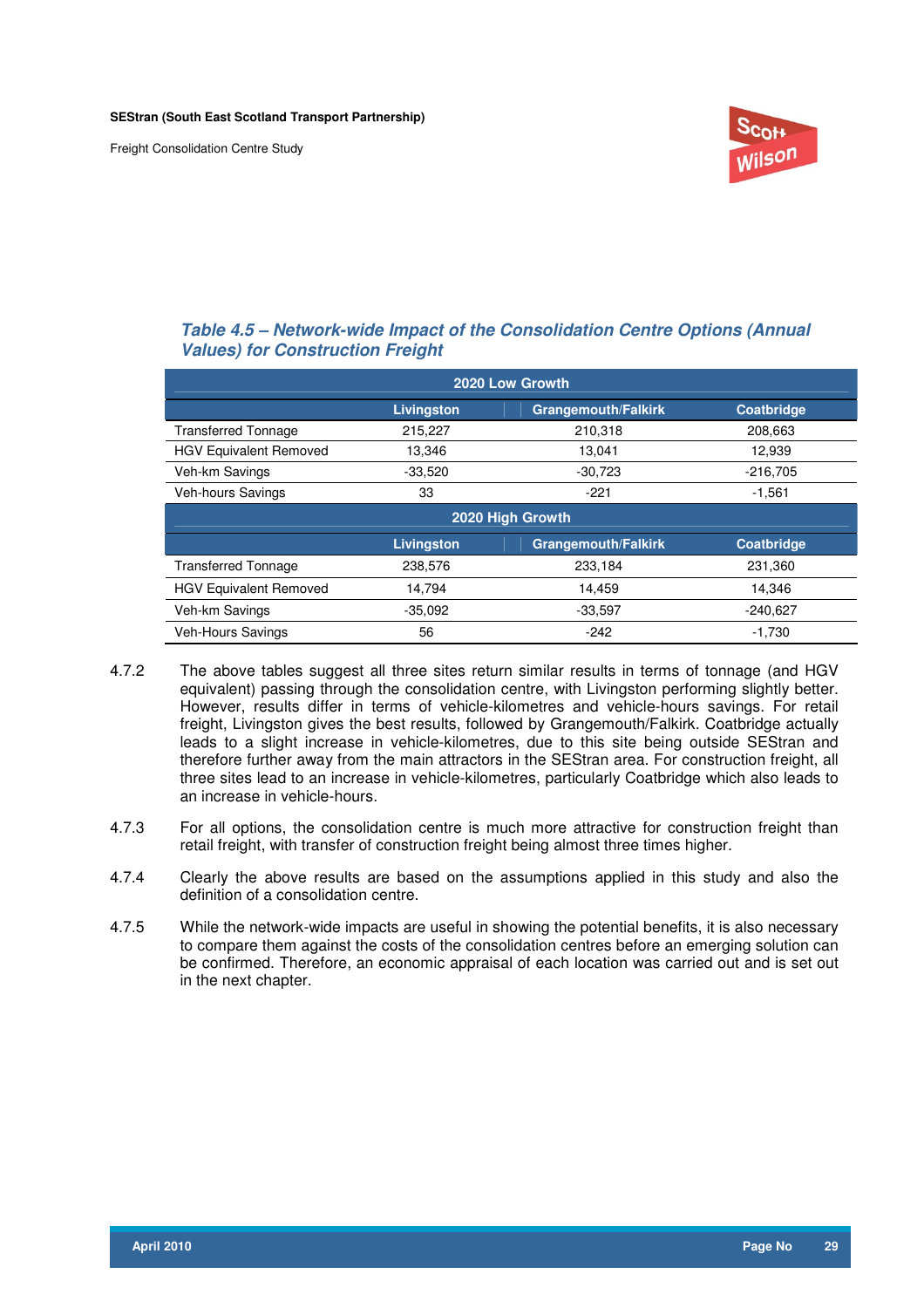

## **5 ECONOMICS AND OPERATIONS ASSESSMENT**

## **5.1 Overview of Economic Appraisal**

- 5.1.1 The economic appraisal method adopted is based on a Restricted Cost / Benefit Analysis (RCBA). The evaluation involves comparing estimated revenues and some other benefits (time savings, VOC reduction, reduction in sensitive lorry miles and carbon savings) against capital and operating costs. The aim is to identify those location options which support sustainable economic activity and return good value-for-money.
- 5.1.2 The central principle of the RCBA is to estimate the welfare gain from the transport investment, as measured by the "willingness to pay" for these improvements and the financial impact on the private sector transport operators. The RCBA does not include financial costs and benefits to the Government as these are quantified separately, and are outwith this study remit.
- 5.1.3 It should be noted that the emphasis on this appraisal is not to provide an exact, detailed, estimate but to allow for a comparison of the differences between the different options / locations. This helps us to understand which options are likely to perform better than others and hence are potentially worthy of taking forward for further, more detailed, study.

## **5.2 Capital and Operating Costs**

- 5.2.1 The capital and operating costs associated with a consolidation centre were calculated, based on case studies of similar developments (a summary of the assumptions used can be found in Appendix B). A capital cost of £0.95m was estimated for a consolidation centre (all costs are in 2008 undiscounted price).
- 5.2.2 There has been a consistent bias in the calculation of capital costs for projects seeking Government funding resulting in a systematic under-reporting of the full costs. To compensate for this, an element of additional costs, estimated at 44% of the capital costs for standard *Civil* Engineering works was applied to the investment (sourced from HM Treasury Guidance), leading to a total capital cost of £1.37m.
- 5.2.3 Regarding operating expenditure, a total annual cost of £0.25m was estimated, again based on relevant case studies.

### **5.3 Assumptions**

- 5.3.1 As noted in Chapter 4, some uncertainty surrounding forecast background economic growth which would affect the performance of the proposed consolidation centre has meant that high and low growth rate scenarios have been assessed in the appraisal.
- 5.3.2 The above calculations were incorporated into a spreadsheet-based RCBA which was used the following economic assumptions:
	- a 60-year appraisal period, with a discount base year of 2002;
	- an annual discount rate of 3.5% over the first 30 years falling to 3% for the remainder;
	- an assumed opening year of 2014; and
	- construction costs are assumed to be spread over 2 years, 2012 (40%) and 2013 (60%).
- 5.3.3 Clearly, if any option is taken forward for a more detailed study, then more information should be sourced and a Full TEE Appraisal would need to be carried out. However, for the purposes of this appraisal the above assumptions are considered to be suitable 'order-of-magnitude'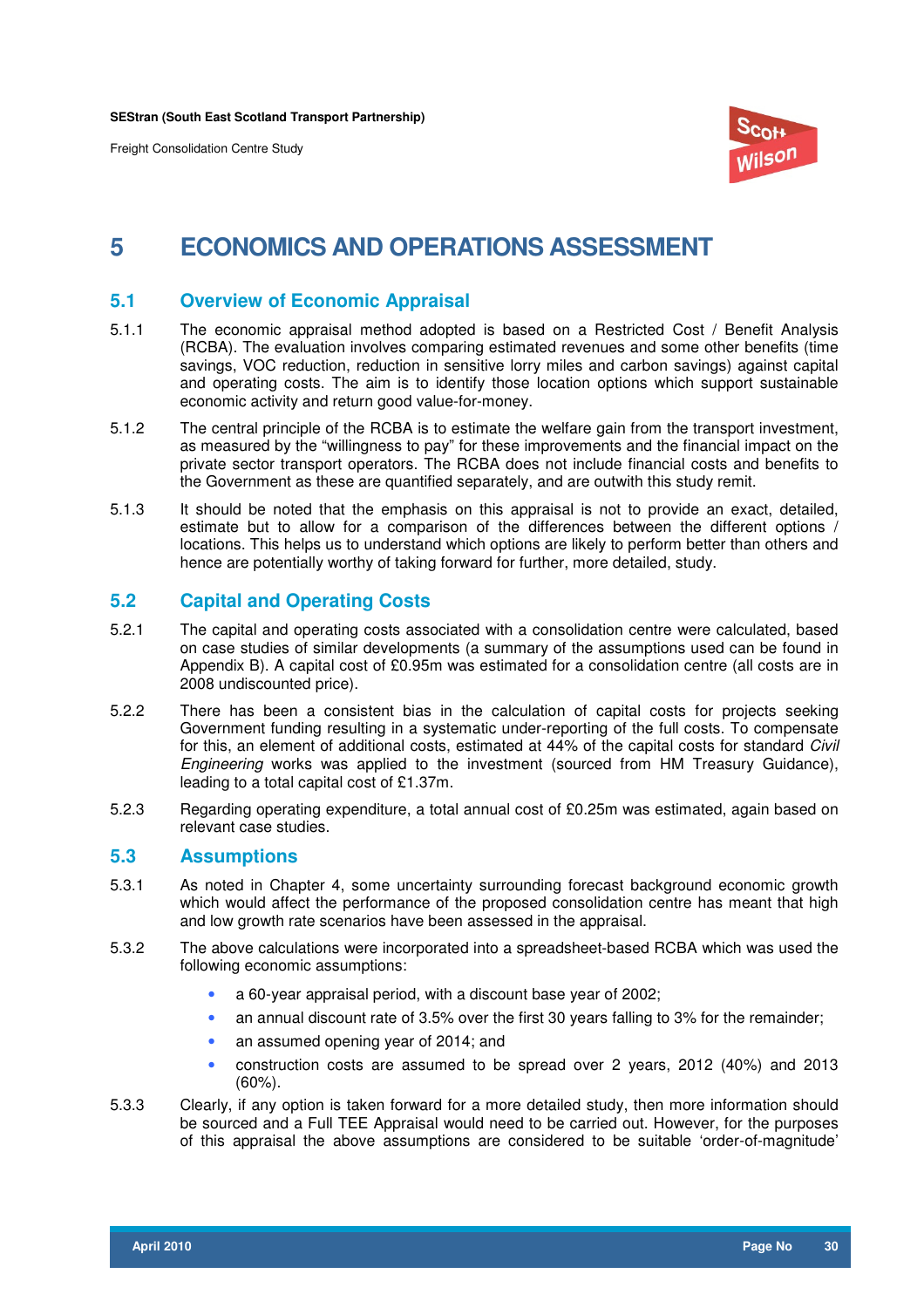

estimates. The analysis has been carried out testing costs (capital and operating) against revenue plus area-wide benefits (vehicle operating costs savings, time savings, reduction in sensitive lorry miles and carbon savings).

## **5.4 Summary of Appraisal Results**

5.4.1 The results of the RCBA appraisal on monetised benefits and costs are summarised in Tables 5.1 and 5.2 (detailed annual benefits can be found in Appendix C). From these, it will be possible to gain an insight into the relative economic efficiency of the options.

|                                           | 2020 Low Growth |                  |            | 2020 High Growth |                  |            |
|-------------------------------------------|-----------------|------------------|------------|------------------|------------------|------------|
|                                           | Livingston      | <b>Gran/Falk</b> | Coatbridge | Livingston       | <b>Gran/Falk</b> | Coatbridge |
| <b>Present Value of Benefits</b><br>(PVB) | £4.61 $m$       | £4.54 $m$        | £4.07m     | £5.90 $m$        | £5.81m           | £5.21 $m$  |
| Present Value of Costs (PVC)              | £6.09m          | £6.09m           | £6.09m     | £6.09m           | £6.09m           | £6.09m     |
| Net Present Value (NPV)                   | $-£1.48m$       | $-£1.55m$        | $-E2.03m$  | $-£0.19m$        | -£0.29m          | $-£0.89m$  |
| Benefit / Cost Ratio (BCR)                | 0.76            | 0.74             | 0.67       | 0.97             | 0.95             | 0.85       |
| Revenue / Operating Cost<br>(R/O)         | 0.82            | 0.82             | 0.80       | 1.05             | 1.05             | 1.03       |

## **Table 5.1 – Summary of Appraisal Results (Retail Freight)**

Note: all monetary values discounted to 2002 prices

## **Table 5.2 – Summary of Appraisal Results (Construction Freight)**

|                                           | 2020 Low Growth   |                  |            | 2020 High Growth |                  |            |
|-------------------------------------------|-------------------|------------------|------------|------------------|------------------|------------|
|                                           | <b>Livingston</b> | <b>Gran/Falk</b> | Coatbridge | Livingston       | <b>Gran/Falk</b> | Coatbridge |
| <b>Present Value of Benefits</b><br>(PVB) | £7.92m            | £7.70m           | £2.47 $m$  | £9.41m           | £9.10m           | £2.91m     |
| Present Value of Costs (PVC)              | £6.09m            | £6.09m           | £6.09m     | £6.09m           | £6.09m           | £6.09m     |
| Net Present Value (NPV)                   | £1.83m            | £1.61 $m$        | $-£3.62m$  | £3.31m           | £3.01m           | $-£3.19m$  |
| Benefit / Cost Ratio (BCR)                | .30               | 1.26             | 0.41       | 1.54             | 1.49             | 0.48       |
| Revenue / Operating Cost<br>(R/O)         | 1.76              | 1.72             | 1.71       | 2.08             | 2.03             | 2.02       |

Note: all monetary values discounted to 2002 prices

- 5.4.2 The RCBA Appraisal results show the relative performance of the tested options in terms of the Benefit-to-Cost Ratio (BCR) and Net Present Value (NPV). As can be seen in the Tables, the consolidation centre in Livingston presents the highest BCR value, and offers the best returns to investment for both retail and construction freight, although the BCR for retail is just below 1. The results for the Grangemouth/Falkirk consolidation centre are slightly lower, and the Coatbridge consolidation centre returns the lowest BCR, due to the fact that it leads to significant increases in journey distances and times.
- 5.4.3 For both Livingston and Grangemouth/Falkirk, NPVs and BCRs are higher for construction freight than retail freight. For Coatbridge, retail freight leads to higher results than construction freight, but both return a negative NPV. This seems to confirm that consolidation centres for the retail market are more likely to necessitate public subsidies.
- 5.4.4 This is further confirmed by the revenue / operating cost ratio (R/O) which are below 1 or only slightly above 1 for the retail market, whereas the construction market returns much higher values.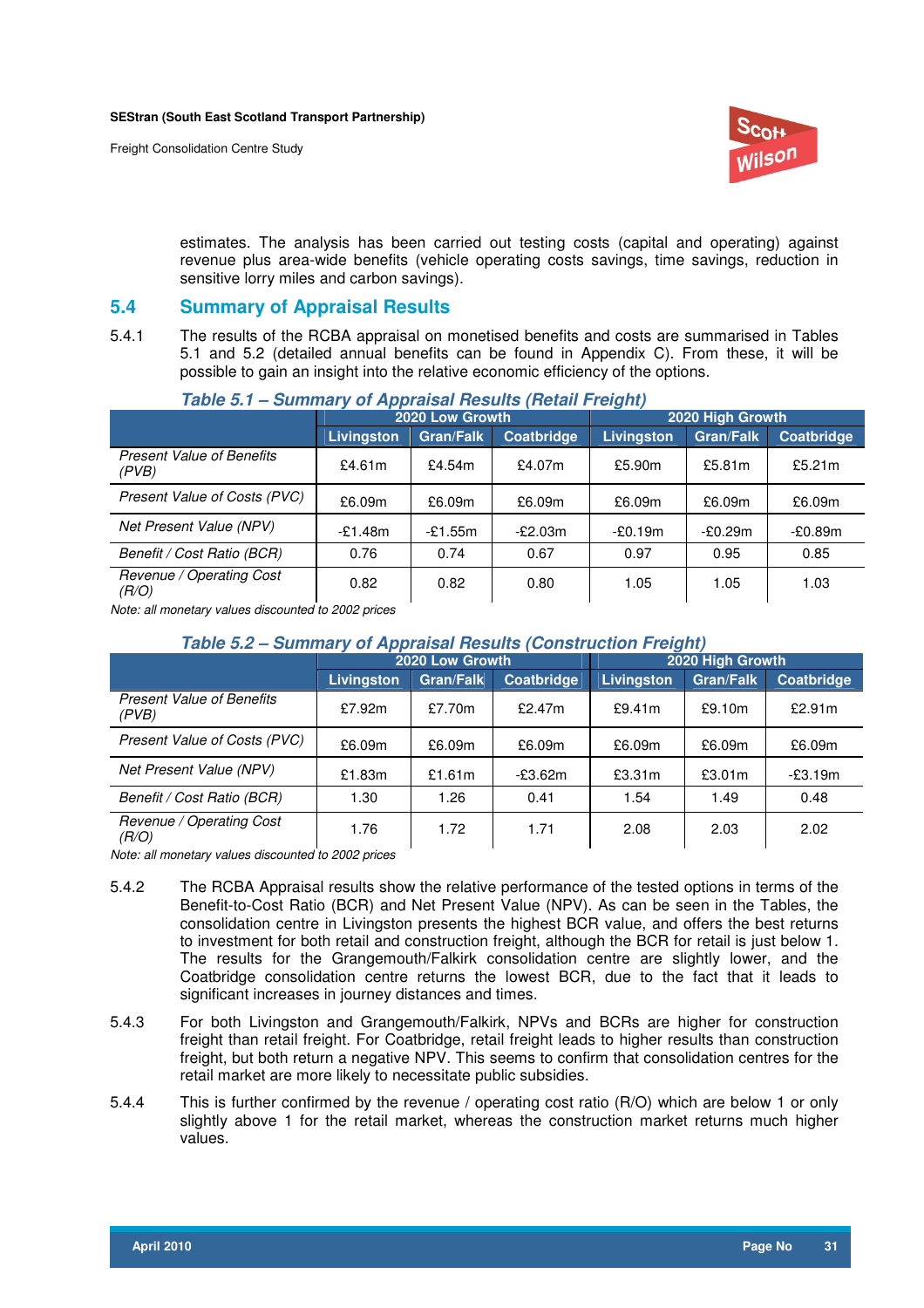

## **6 DRYPORT / CONSOLIDATION CENTRE SYNERGIES**

## **6.1 The Concept of a Dryport**

#### **Overview**

- 6.1.1 Dryports are intermodal facilities that are located inland and which connect the rail and road network with sea ports in the region. They allow the movement of containers between modes and can help shift freight from road to rail and sea options. Furthermore, they can assist in relieving congestion at sea ports and provide these ports with support functions.
- 6.1.2 Dryports operate 24 hours a day in the transhipment of Twenty-foot Equivalent Units (TEUs). Essentially they can carry out all the functions and value added services of a sea port used for the shipping and forwarding of cargoes. These functions include customs clearance, storage, information exchange etc. These functions can save time and space at sea ports and reduce loading times. Figure 6.1 below shows the concept of a Dryport.



### **Figure 6.1 – The Concept of a Dryport**

- 6.1.3 Dryports are designed to receive and deliver cargoes, distributing them by various means of transport, and in turn transfer freight from road to more environmentally sustainable forms of transport. Dryport facilities can be developed from existing suitable infrastructure, but the following three criteria should be fulfilled to meet the necessary requirements of a Dryport:
	- the terminal should have a direct connection to a seaport by road or rail;
	- the terminal should have a high capacity traffic mode; and
	- the terminal should offer the same services and facilities as a sea port.
- 6.1.4 To ensure a Dryport operates effectively it should consolidate maritime goods into intermodal short and long distance transport flows for the collection and distribution of local, regional and international goods.

## **Dryports Research Project**

- 6.1.5 SEStran are involved in the Dryport project, which is funded by the EU Interreg IVB North Sea Programme. The project partners are:
	- South East Scotland Transport Partnership (SEStran), UK;
	- Transport Research Institute, Napier University, UK;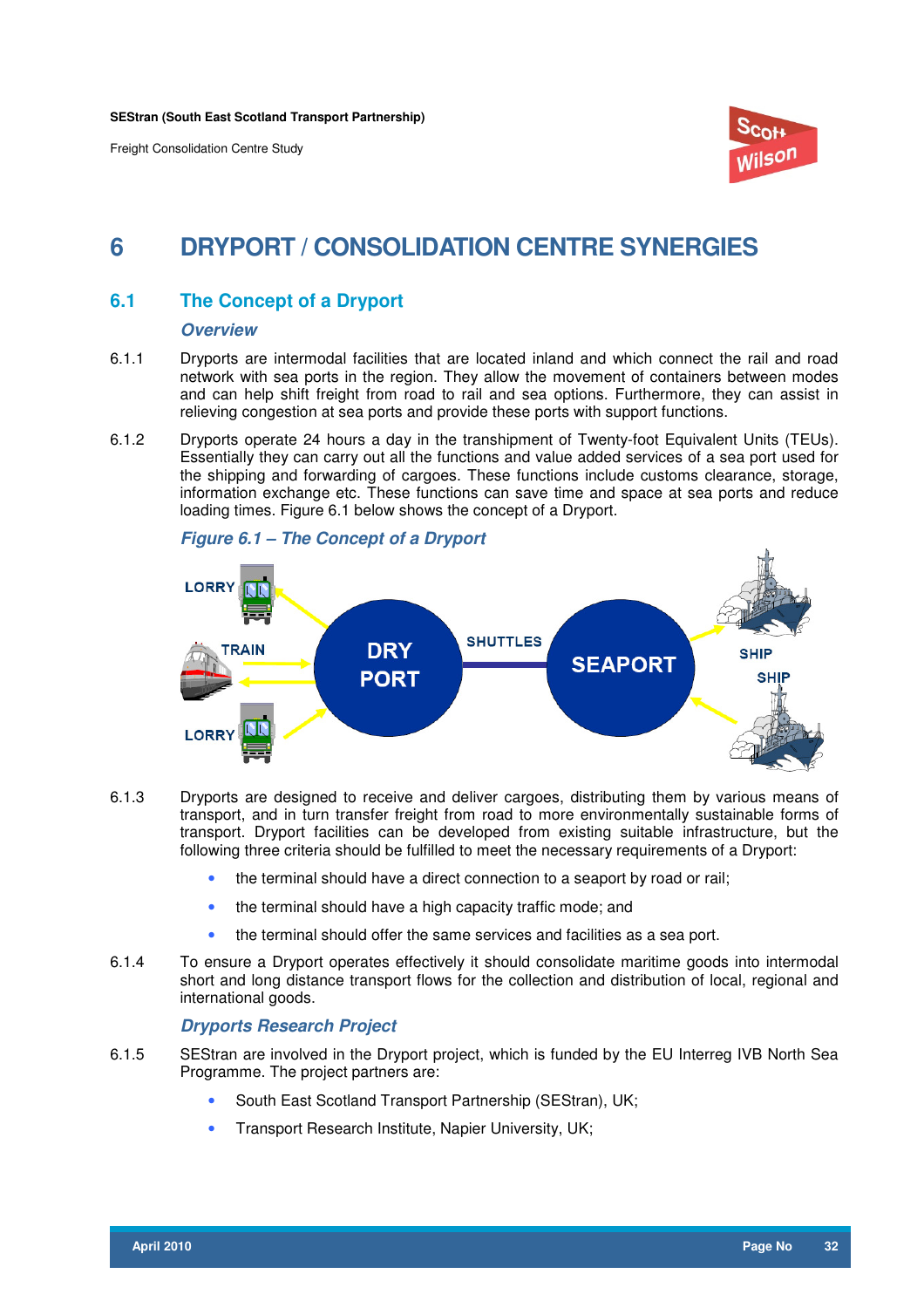

- Essex County Council for Haven Gateway, UK;
- Babergh District Council, UK;
- Falkoping Kommun, Sweden;
- Port of Gothenburg, Sweden;
- Banverket Region Vastra Sverige, Sweden;
- Vagverket Region Vast, Sweden;
- Port of Zeebrugge, Belgium;
- Kamer van Koophandel West Vlaanderen, Belgium;
- Gemeente Emmen, the Netherlands;
- Provincie Friesland, the Netherlands;
- Provincie Drente (sub-partner), the Netherlands; and
- Gemeente Coevorden (sub-partner), the Netherlands.
- 6.1.6 Further information can be found at the Dryport website (http://www.tri-napier.org/current-triprojects/current-tri-projects/dryport.html).

### **Previous Studies**

- 6.1.7 Scott Wilson carried out the Freight Routing Study<sup>16</sup> for SEStran which, amongst other objectives, aimed to test the network impacts of potential locations for a Dryport serving the SEStran area. The five following sites were examined:
	- Coatbridge;
	- Leven;
	- Lockerbie;
	- Grangemouth/Falkirk; and
	- Rosyth.
- 6.1.8 These potential locations also fitted in well with the findings and recommendations suggested in the Scottish Multi-Modal Freight Locations Study<sup>17</sup>. However, the results of the consultation exercise carried out for this study, and supported by the demand analysis, has identified that some of these suggested sites do not meet the performance criteria necessary for a consolidation centre. This is due to a number or reasons, most importantly there being insufficient demand. The Dryports at Coatbridge and Grangemouth/Falkirk were identified as being the most likely to generate adequate demand.

## **6.2 Potential Method of Operations**

6.2.1 Although there will be synergies between a consolidation centre and a Dryport, they are in fact two separate operations. A consolidation centre largely serves the retail and/or construction industries, by aggregating client deliveries into different types of loads and using its own vehicles to distribute goods and materials to relatively local destinations on a frequent basis. On the other hand a Dryport will process container traffic much in the same way as a normal port, where each container is stored, checked and released for onward transportation, which is likely

 $\overline{\phantom{a}}$ <sup>16</sup> Freight Routing Study Final Report, Scott Wilson Ltd, June 2009

<sup>17</sup> Scottish Multi-Modal Freight Locations Study, Scott Wilson Ltd, June 2009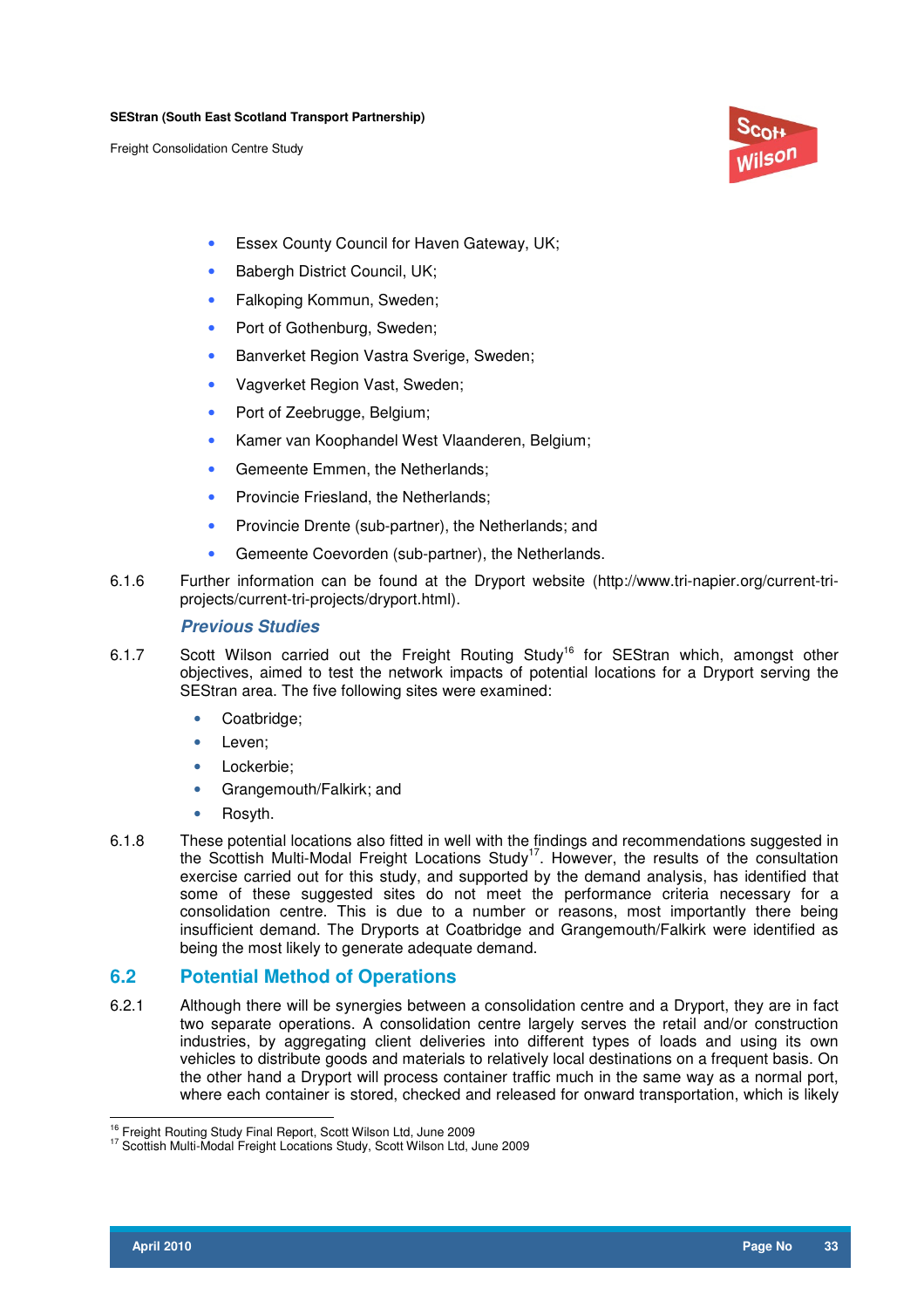

to be by a mixture of sea, rail or HGV, usually using a franchised transport operator or transport provided by the shipping company itself. Figure 6.2 below shows a general example of the layout and principal components of a rail-based Dryport.





- 6.2.2 However, it is possible for a Dryport and a consolidation centre to operate on the same site. As can be seen in Figure 6.2, a Dryport generally includes a Container Freight Station (CFS), where more than one consignment are assembled or separated for onward transit<sup>18</sup>. This CFS in effect operates similarly to a consolidation centre, albeit only for freight transiting through the Dryport. This would suggest that there may be an opportunity to combine both facilities, with either the consolidation centre being included within the Dryport as part of the CFS, or with some level of segregation but with shared resources (staff and/or equipment).
- 6.2.3 One of the requirements for a Dryport is that it is placed under customs control and is subject to a security cordon, as most of the containerised freight passing through the facility is likely to be import/export. On the other hand, a consolidation centre is not subject to this regulation, as it is generally aimed at serving the domestic freight market. As a result, mixing import and export consignments with cargo using the consolidation centre can raise some customs and security issues, as well as being a potential source of confusion and delay.
- 6.2.4 For this reason, it is suggested that the consolidation centre should be included within the grounds of the Dryport compound but partly segregated, for example with a gate separating the domestic freight handling by the consolidation centre from the freight transiting through the

 $\overline{a}$ <sup>18</sup> Handbook on the Management and Operation of Dry Ports, UNCTAD, 1991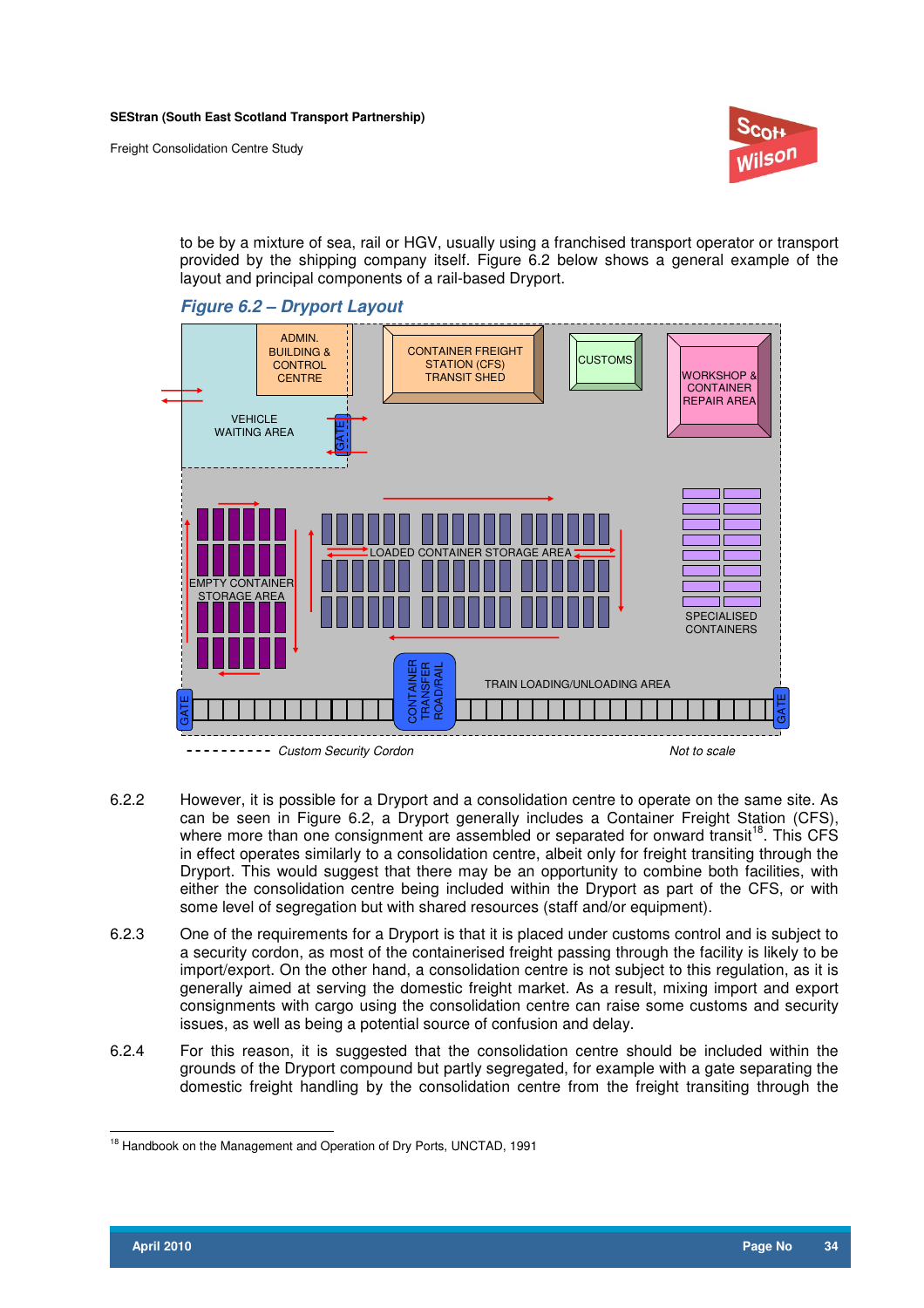

Dryport which is under customs regulation. An example of possible layout is shown in Figure 6.3 below.



**Figure 6.3 – Dryport Layout with a Consolidation Centre** 

- 6.2.5 In this example, the whole operation of the consolidation centre could occur outside of the customs-controlled area without impacting on the operation of the Dryport. Lorries deliver their cargo to the location which is then transferred to the consolidation centre part of the site. There, it is aggregated and stored before being loaded on delivery vehicles to be sent to their final destination.
- 6.2.6 A similar procedure occurs for some of the cargo from the Dryport (mostly arriving by train) which needs to be aggregated before onward travel by road. This cargo is transferred in the CFS for segregation/consolidation, but remains within the custom-controlled area. It can then leave the security cordon after checking by the custom authorities, either to be directly loaded onto delivery vehicles and sent off, or to be transferred into the consolidation centre to be further aggregated with similar domestic deliveries.

### **6.3 Synergies between a Dryport and a Consolidation Centre**

- 6.3.1 As noted in the previous section, there is a possibility to generate some synergies by establishing a Dryport and a consolidation centre on the same site, thereby potentially decreasing costs and augmenting benefits.
- 6.3.2 A clear gain from having both facilities operating jointly would be the sharing of the management structure which can be vertically integrated with the consolidation centre under management of the Dryport administration.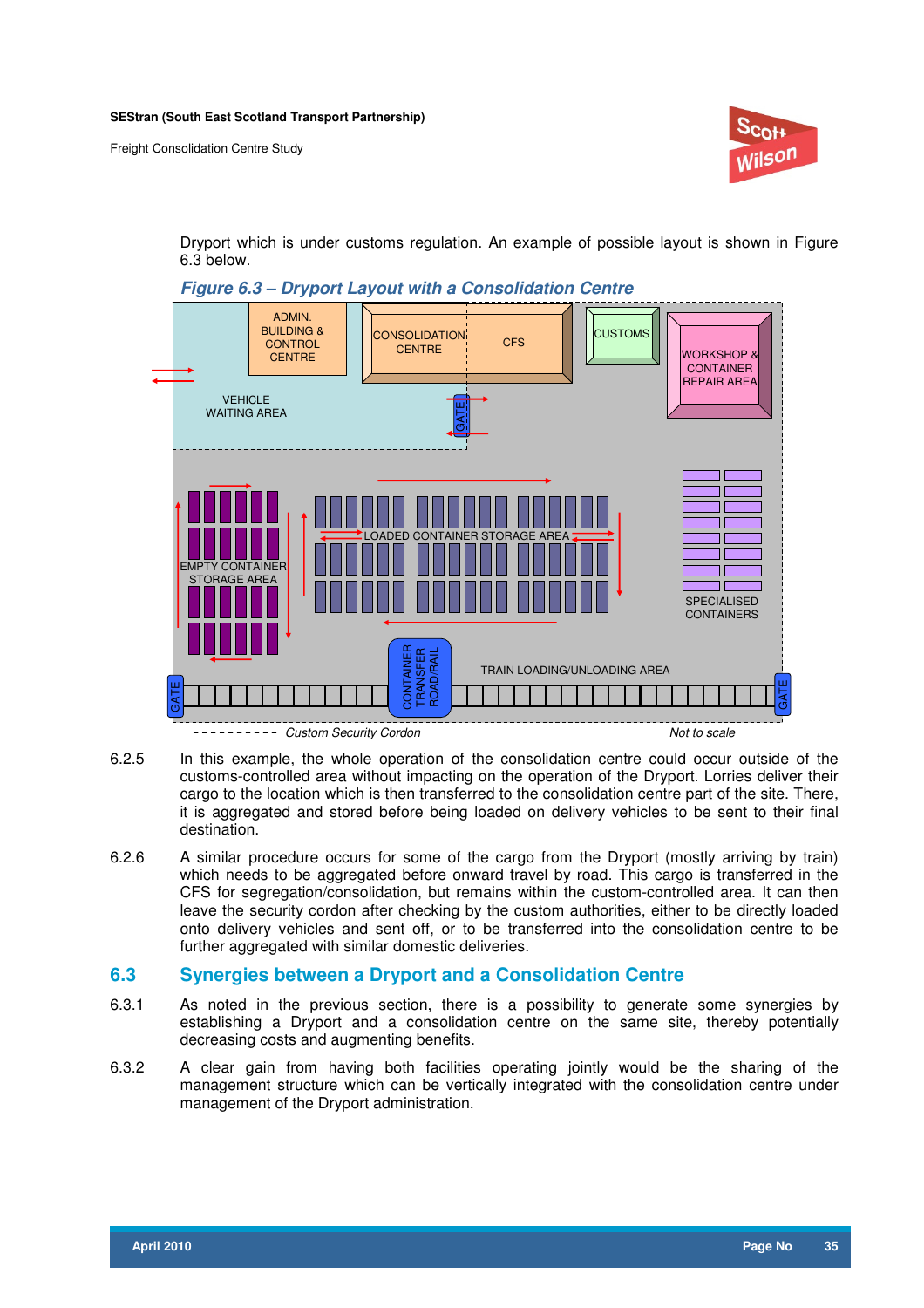

- 6.3.3 Moreover, both the CFS within the Dryport and the consolidation centre could be managed by the same staff, which would lead to a reduction in operating costs. These savings could be significant given the fact that both facilities may experience peak workloads at different times of the day (i.e. early morning deliveries for the consolidation centre, and train arrival/departure throughout the day for the Dryport, synchronised with the scheduled shipping at the sea port). Sharing staff would therefore spread the workload more evenly during the day, avoiding the succession of peak periods and intervals of low activity.
- 6.3.4 In addition to sharing staff, the consolidation centre and the CFS can also share equipment (such as fork-lift trucks), which would further decrease the operating costs.
- 6.3.5 Compared with a purely road-based consolidation centre, cargo transiting through the Dryport / consolidation centre combined facility can utilise both rail and sea modes in addition to road. This could open the potential demand of a consolidation centre to wider markets, including long-distance and international freight.
- 6.3.6 Another consequence is that the combination of both facilities could lead to a reduction in vehicles-kilometres, as cargo from the Dryport that needs aggregating before onward travel could be aggregated directly with freight from the consolidation centre if they share a similar destination, providing the layout permits this as illustrated in Figure 6.3.
- 6.3.7 The combined Dryport / consolidation centre could also benefit from joint marketing, with advertising aimed at targeted customers such as retailers and the construction industry. Emphasis should be made on its status as a modern, multimodal facility offering complementary services to various types of freight, including domestic and international.

#### **6.4 Impact on Cost/Benefit Analysis**

#### **Network Impact of Dryport Sites**

- 6.4.1 The analysis undertaken in this study has shown that the locations which do show sufficient demand for a consolidation centre are the following:
	- Livingston;
	- Grangemouth/Falkirk; and
	- Coatbridge.
- 6.4.2 It should be noted that both Grangemouth/Falkirk and Coatbridge were on the original list as potential Dryport sites in the Freight Routing Study, and these locations were also identified in the Scottish Multi-Modal Freight Locations Study. Although Livingston was not identified in these studies, it was acknowledged that Livingston generates the highest network benefits as a consolidation centre. It was therefore suggested to assess Livingston as a Dryport location, in order to compare effectively the potential costs and benefits of combining a consolidation centre and a Dryport in all three locations. This was carried out applying the same methodology as outlined in the Freight Routing Study Report<sup>19</sup> and the results are shown in Table 6.1 overleaf.

 $\overline{\phantom{a}}$ <sup>19</sup> Freight Routing Study Final Report, Scott Wilson Ltd, June 2009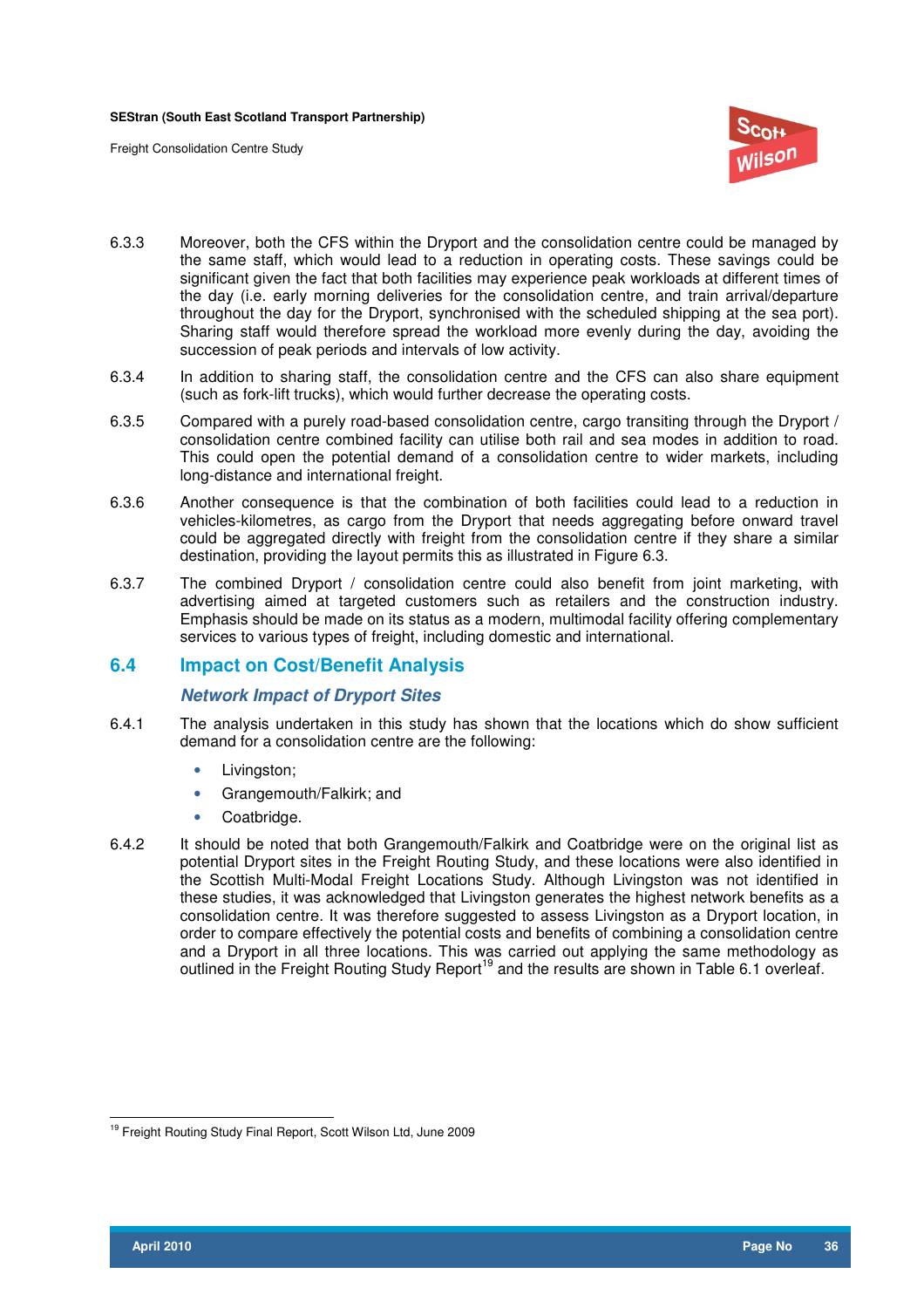

#### **Table 6.1 – Network-Wide Impact of the Dryport Options (per annum)**

|                     | 2020 Low Growth              |                        | 2020 High Growth             |                               |  |
|---------------------|------------------------------|------------------------|------------------------------|-------------------------------|--|
| <b>Site</b>         | <b>VOC</b><br><b>Savings</b> | Time<br><b>Savings</b> | <b>VOC</b><br><b>Savings</b> | <b>Time</b><br><b>Savings</b> |  |
| Livingston          | £0.7m                        | £1.4 $m$               | £0.8m                        | £2.0m                         |  |
| Grangemouth/Falkirk | £1.3m                        | £2.6m                  | £1.4m                        | £3.4m                         |  |
| Coatbridge          | £1.5m                        | £2.8m                  | £1.7m                        | £4.0m                         |  |

Note: all monetary values are in 2002 prices

6.4.3 The results show that the Dryport at Livingston returns lower benefits than the two other sites, which is due to lower demand, and more importantly, to lower accessibility as a Dryport location.

#### **Impact on Operating Costs**

- 6.4.4 In order to estimate the costs savings highlighted in section 6.3, a restricted cost/benefit analysis (RCBA) was carried out for a consolidation centre as part of a Dryport. The RCBA model used was the same as that used in Chapter 5. Based on case studies, potential staff savings were identified which gave an average of circa 20% reduction in operating costs (as the highest observed reduction was 33%, the value of 20% used in this RCBA may be viewed as a more robust analysis).
- 6.4.5 The adjusted RCBA for a consolidation centre as part of a Dryport is shown in Tables 6.2 and 6.3 below, serving retail and construction freight respectively.

| Table 6.2 – Summary of Appraisal Results with Dryports (Retail Freight) |                   |                  |            |            |                  |            |  |
|-------------------------------------------------------------------------|-------------------|------------------|------------|------------|------------------|------------|--|
|                                                                         |                   | 2020 Low Growth  |            |            | 2020 High Growth |            |  |
|                                                                         | <b>Livingston</b> | <b>Gran/Falk</b> | Coatbridge | Livingston | <b>Gran/Falk</b> | Coatbridge |  |
| <b>Present Value of Benefits</b><br>(PVB)                               | £4.61m            | £4.54 $m$        | £4.07m     | £5.90m     | £5.81 $m$        | £5.21 $m$  |  |
| Present Value of Costs (PVC)                                            | £5.10m            | £5.10m           | £5.10m     | £5.10m     | £5.10m           | £5.10m     |  |
| Net Present Value (NPV)                                                 | $-£0.49m$         | -£0.56m          | $-£1.03m$  | £0.80m     | £0.71m           | £0.11m     |  |
| Benefit / Cost Ratio (BCR)                                              | 0.90              | 0.89             | 0.80       | 1.16       | 1.14             | 1.02       |  |
| Revenue / Operating Cost<br>(R/O)                                       | 1.02              | 1.02             | 1.01       | 1.31       | 1.31             | 1.29       |  |

#### **Table 6.2 – Summary of Appraisal Results with Dryports (Retail Freight)**

Note: all monetary values are discounted to 2002 prices

#### **Table 6.3: Summary of Appraisal Results with Dryports (Construction Freight)**

|                                           | 2020 Low Growth |                  |                   | 2020 High Growth |                  |            |
|-------------------------------------------|-----------------|------------------|-------------------|------------------|------------------|------------|
|                                           | Livingston      | <b>Gran/Falk</b> | <b>Coatbridge</b> | Livingston       | <b>Gran/Falk</b> | Coatbridge |
| <b>Present Value of Benefits</b><br>(PVB) | £7.92m          | £7.70 $m$        | £2.47 $m$         | £9.41m           | £9.10m           | £2.91m     |
| Present Value of Costs (PVC)              | £5.10m          | £5.10m           | £5.10m            | £5.10m           | £5.10m           | £5.10m     |
| Net Present Value (NPV)                   | £2.82m          | £2.60m           | $-E2.63m$         | £4.30m           | £4.00m           | $-£2.19m$  |
| Benefit / Cost Ratio (BCR)                | 1.55            | 1.51             | 0.48              | 1.84             | 1.78             | 0.57       |
| Revenue / Operating Cost<br>(R/O)         | 2.21            | 2.16             | 2.14              | 2.60             | 2.54             | 2.52       |

Note: all monetary values are discounted to 2002 prices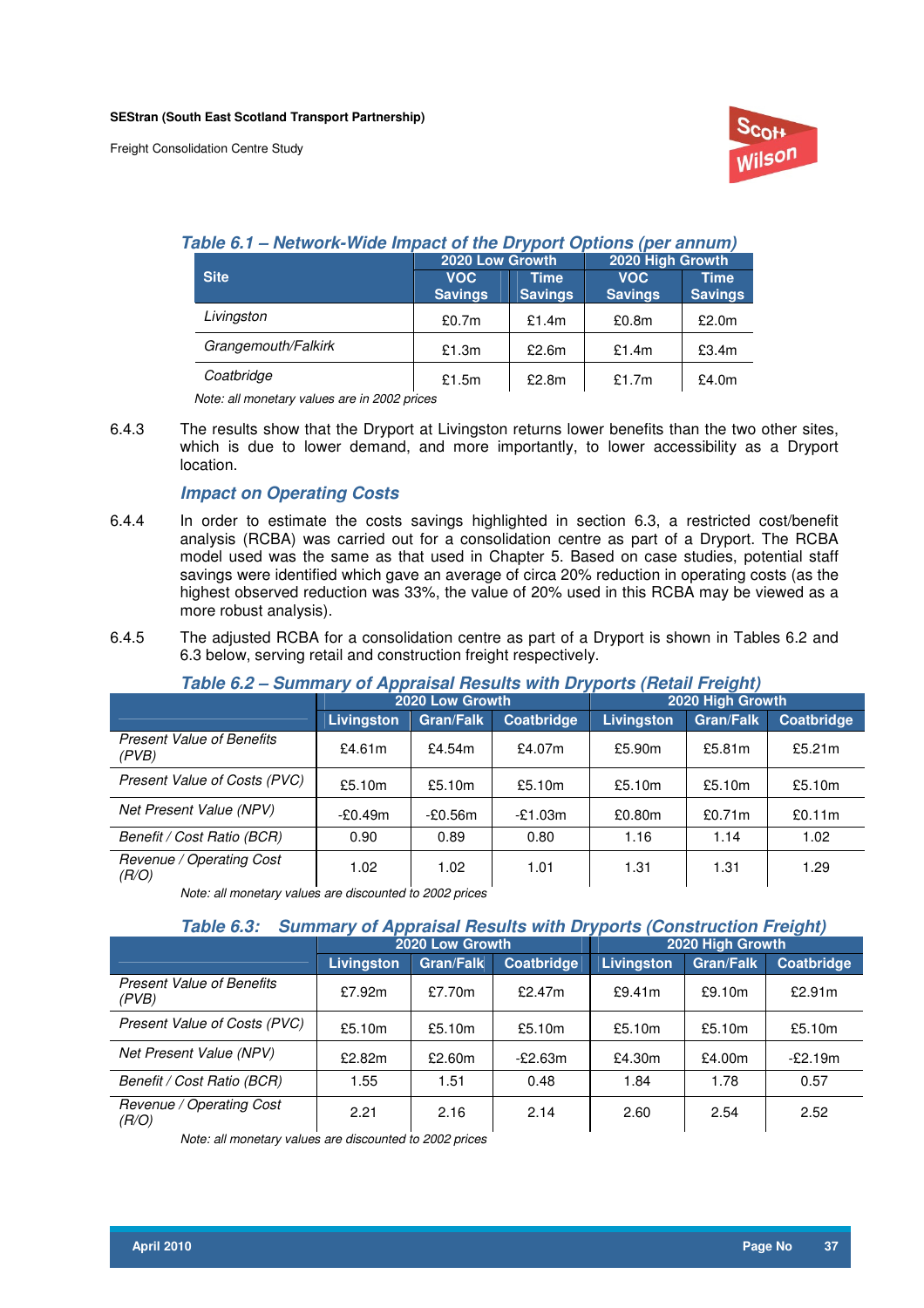

- 6.4.6 The above tables indicate that the savings in operating costs lead to an average 20% increase of the BCR and a 25% increase in R/O. As a result, the freight consolidation centres at Livingston and Grangemouth/Falkirk return a positive NPV in the high growth scenario.
- 6.4.7 Based on the Dryport network benefits and the Dryport/consolidation centre RCBA, for all three sites, the following can be observed:
	- Livingston returns the best results for a consolidation centre, particularly for construction freight, as a result of its key location in the SEStran area and its proximity to the Edinburgh conurbation. However, it is less than ideal for a Dryport due to its insufficient demand and lower accessibility to rail freight;
	- Coatbridge appears to be the best location for a Dryport because of its good connections to the rest of Scotland and its status as a major rail facility. However, its location outside the SEStran area makes it less suitable for a consolidation centre servicing SEStran as it leads to significant increases in journey times and distances on road, particularly for construction freight; and
	- Grangemouth/Falkirk returns a slightly lower NPV than Livingston for a consolidation centre, but results are still positive. It comes second as a Dryport site as well, due to its proximity to the port of Grangemouth and its good accessibility by rail.
- 6.4.8 From these results, it can be concluded than the best location for a consolidation centre servicing the SEStran area would be Livingston, particularly for construction freight. However, this facility would be 'stand alone' as Livingston does not appear to be a suitable site for a Dryport.
- 6.4.9 In the event of Grangemouth/Falkirk being selected as the location for a Dryport, there would be significant benefits in establishing a consolidation centre alongside the Dryport. The slight decrease in NPV and BCR compared with Livingston would be largely counterbalanced by the decrease in operating costs and other synergies.
- 6.4.10 Finally, if Coatbridge is selected for establishing a Dryport, there does not appear to be sufficient benefits for the SEStran area in combining this facility with a consolidation centre. In this case, it is suggested that both facilities are separated, with the preferred location at Livingston being favoured for the consolidation centre.

#### **6.5 Possible Funding / Operators**

#### **Operators**

- 6.5.1 From the case study review, there would appear to be several different organisations involved in the operation of a Dryport. Depending on the set up, these can include:
	- Freight Operating Companies;
	- Port Authorities;
	- Rail infrastructure companies;
	- Goods distribution companies; and
	- Local/Regional Authorities/Government.
- 6.5.2 However, to ensure a seamless operation it would be necessary to appoint one body for the overall management and operation of the site. To enable the development of a Dryport within the SEStran area, the different possibilities for both operators and sources of funding must be considered. In previous examples these have differed from site-to-site depending on the various business interests involved.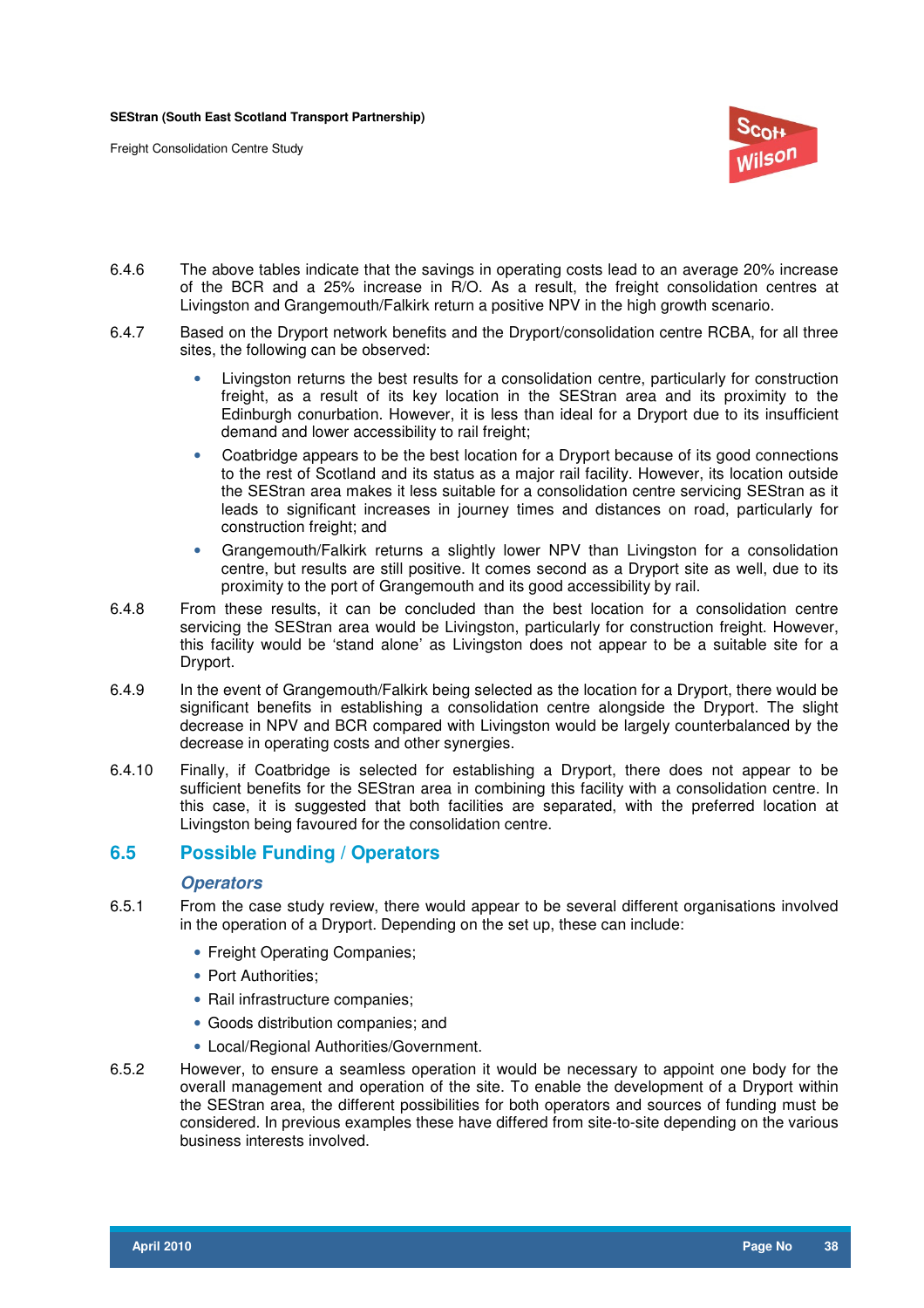

- 6.5.3 Within and adjacent to the SEStran area, possible operators of a Consolidation Centre within a Dryport could include:
	- Forth Ports who operate both Rosyth and Grangemouth ports:
	- freight operating companies such as Freightliner who already operate a depot at Coatbridge; and
	- distribution companies such as DHL (which have a distribution centre at Eurocentral, Mossend) or Exel who also have a large operation is Scotland on behalf of the large supermarket chain, J. Sainsbury.
- 6.5.4 From the above it is worth noting that DHL and Exel already have significant experience operating existing consolidation centres at Bristol, Meadowhall and Heathrow Airport. In addition to the private sector there are also examples of public sector involvement in the operation of consolidation centres (e.g. Transport for London and the Principality of Monaco). However, the regulatory arrangements for these examples are different from those in Scotland.
- 6.5.5 The marketing of the facility would be very important in order to ensure its full capability was realised and potential for revenues maximised. In this regard the role of the operator would be crucial in ensuring the site was promoted to as wide a range of customers as possible.
- 6.5.6 Therefore it would be prudent to appoint an operator who has had previous experience of marketing freight services and who has knowledge of the type of customers who would use the facility. It would appear that commercial companies, or 'arms-length' public entities that operate commercially, such as DHL, Exel or Forth Ports, who have had previous freight and marketing experience, might be best placed to do this. We do not recommend that organisations such as SEStran operate any new facility, but there may be a role for the public sector to sit on the relevant management board or wider steering group.

#### **Funding**

- 6.5.7 In establishing a Dryport, whether building a dedicated new facility or adapting an existing facility, it may be possible that some sort of funding may be obtainable to cover or supplement the capital costs required, and this should certainly be investigated. The process of application and assessment of the grants might be similar to that required for the Freight Facilities Grants that are currently available from the Government, and which are aimed at encouraging modal shift to more sustainable modes of freight transport. This is of particular relevance to the Dryport / Consolidation Centre sector.
- 6.5.8 For the operation of the Consolidation Centre within a Dryport, there are several ways which it could be funded. The most common methods include:
	- operate on a fully commercial (self-funding) basis;
	- operations partly commercial and partly subsidised by public sector; or
	- possible grants / funding from central Government / EU to cover all recurrent costs.
- 6.5.9 As seen from the case studies there are very few examples of Consolidation Centres / Dryports which have successfully operated on a commercial basis, requiring no external funding. Nevertheless, Tables 6.2 and 6.3 which display the results of the appraisal show that the Revenue / Operating Cost (R/O) ratios are greater than one for all sites. This implies that the facilities would be able to sustain themselves commercially, requiring little or no subsidy. However, these results are dependant on the assumptions made in the modelling and appraisal process.
- 6.5.10 There may also be opportunities for funding assistance (e.g. from the EU) in the future to support an initial pilot project. Such pilot projects have been evident from the case study review.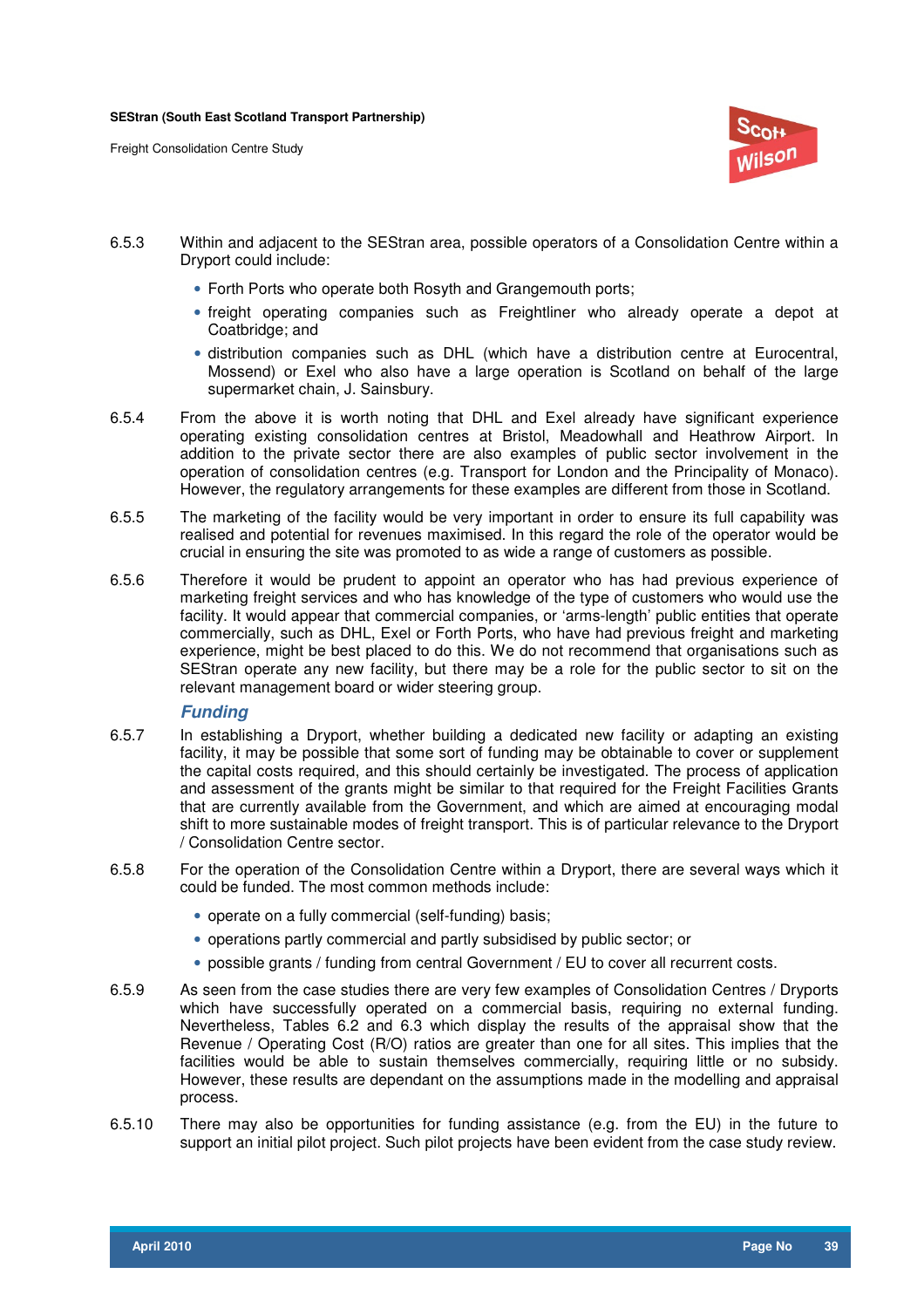

## **7 EMERGING FINDINGS AND RECOMMENDATIONS**

#### **7.1 Emerging Findings**

7.1.1 This report has presented the results of a study examining the potential for developing a freight consolidation centre serving the SEStran area, as well as the opportunities to combine this facility with a Dryport and the benefits and issues resulting from their joint operation.

#### **Case Study Review**

- 7.1.2 A case study review was undertaken to identify lessons learned from operating consolidation centres elsewhere. Six examples were reviewed, focussing on their efficiency, sustainability and effect on freight transport and the supply chain. This review showed that there is a great variety of consolidation centres with different types of location and spatial coverage, and with various modes of operation and ownership, all serve either the retail of the construction market.
- 7.1.3 Nevertheless, the concept of a consolidation centre has been shown to work operationally in a number of different scenarios, with customers having a positive appreciation of the services provided and the enhancements to their supply chain performance. However, the main issue was the financial viability of consolidation centres which generally require public funding, despite the promotion of value-added services provided, by, for example, one of the facilities serving the retail market.
- 7.1.4 There is therefore a challenge to identify the right set of circumstances where a consolidation centre would be able to deliver the benefits that these facilities have achieved, while operating successfully from a commercial point of view, and with the least requirement for financial support.

#### **Stakeholder Consultation**

- 7.1.5 A stakeholder consultation exercise was carried out by interviewing businesses and organisations from a wide geographical area. This considered responses in terms of the requirement for a consolidation centre, potential locations and markets which can be served, and what facilities and functions a consolidation centre can or should be able to undertake.
- 7.1.6 From this, it appeared that the largest retail companies have little need for a separate consolidation centre as they already have sophisticated distribution networks in place. However, smaller retailers in urban areas may benefit more from such a scheme, with preferences for either overnight or very early morning deliveries.
- 7.1.7 On the other hand, all construction companies interviewed indicated a consolidation centre would be useful at some undefined period in the future. The construction sector favours a just-in time (on demand) approach to synchronise building operations with the delivery of materials.
- 7.1.8 From the point of view of freight operators, the major benefit of a consolidation centre was the ability to fully utilise vehicle capacity, resulting in significant increase in financial performance.
- 7.1.9 However, freight operating companies that are rail based tend to be locked into a rail-lorry structure hub-and-spoke system, using independent hauliers for the final delivery leg to the final destination, mainly using containers. This would restrict the ability of a consolidation centre from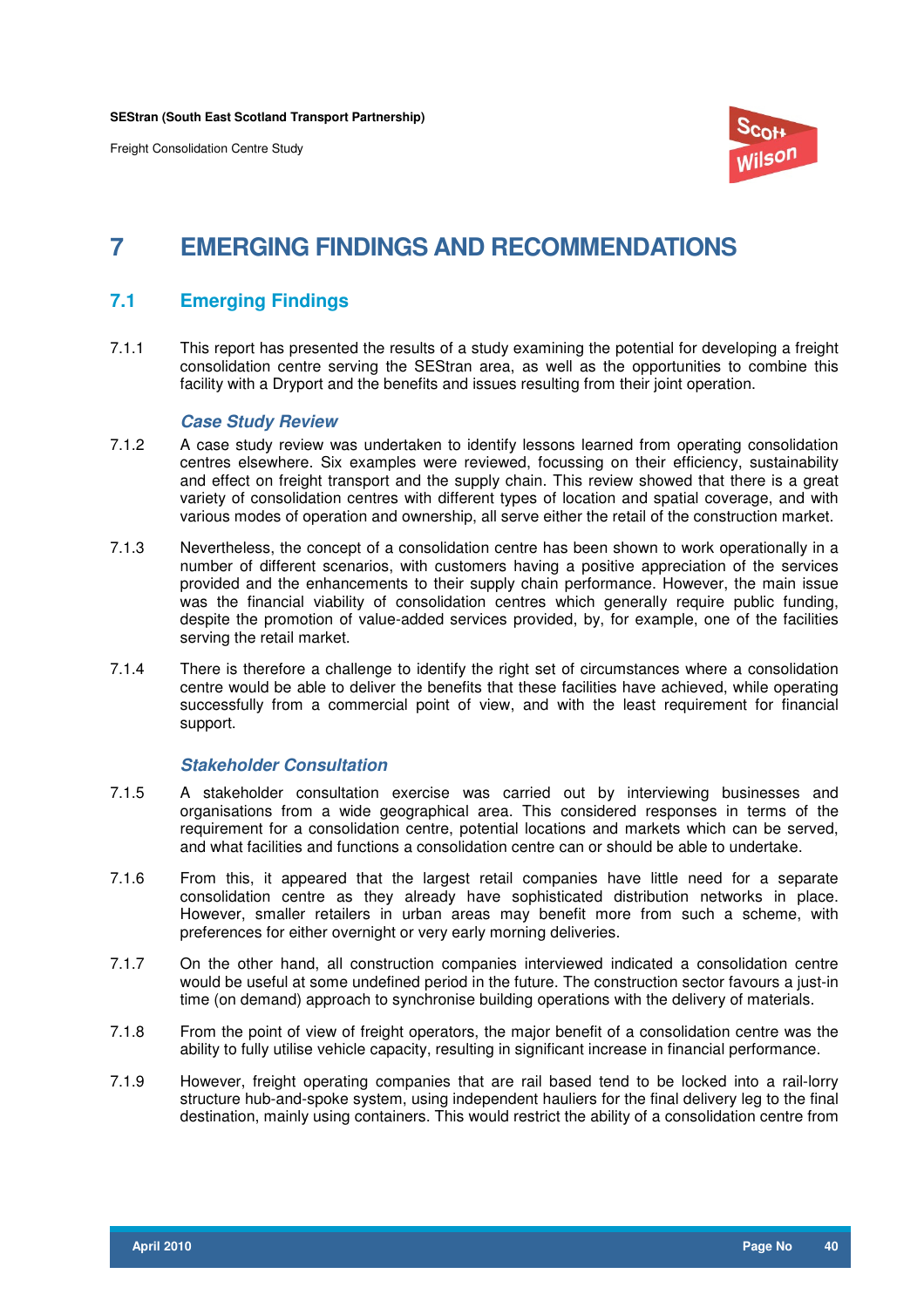

operating as a Dryport, but does not preclude the possibility of both facilities operating separately on the same site.

7.1.10 Regarding the location for a consolidation centre, the apparent preferred locus was formed by a triangle linking the Coatbridge area in the south west to the Grangemouth/Falkirk region in the north, and the western fringes of Edinburgh itself. In particular, for the retail sector and freight operating companies, the favoured location would be an area in close proximity to Livingston, while construction companies favoured a site at Grangemouth/Falkirk, central to the region and close to a major port.

#### **Existing Freight Patterns and Potential Demand**

- 7.1.11 A previous study, the Scottish Multi-Modal Freight Locations Study, developed an emerging freight hubs strategy. In addition, the SEStran FRS identified five potential locations for a new facility, either within the SEStran boundary or adjacent to the area. The results of these two studies, combined with locations suggested in the stakeholder consultation has produced a list of six sites as follows:
	- Livingston;
	- Grangemouth/Falkirk;
	- Rosyth;
	- Coatbridge;
	- Leven/Methil Dock; and
	- Lockerbie.
- 7.1.12 Freight demand data from the SESFM was then analysed to establish potential demand at each potential location for a consolidation centre serving the SEStran area. When considering the six possible locations, Lockerbie and Leven/Methil Dock were found to be too far away from the central SEStran area to serve as suitable locations for a consolidation centre. Furthermore, Rosyth was shown to have insufficient demand for such a facility. Therefore these three sites were discounted from further consideration.
- 7.1.13 The data also suggested there might be sufficient demand at Livingston, Grangemouth/Falkirk and Coatbridge which was consistent with the consultation feedback.
- 7.1.14 In order to estimate the potential demand for a consolidation centre, an Incremental Elasticity Model was used, with data from the SEStran Freight Model as input. The model suggested that all three sites return similar results in terms of demand, but results differ in terms of network savings, with Livingston performing the best.
- 7.1.15 For all options, the consolidation centre is much more attractive for construction freight activity than retail freight activity, with freight transfers involving the construction sector occurring almost three times as often.

#### **Economics and Operations Assessment**

7.1.16 For all three options, an economic appraisal was carried out, using a Restricted Cost / Benefits Analysis (RCBA). The intention was to identify those locations which support sustainable economic activity and return good value-for-money.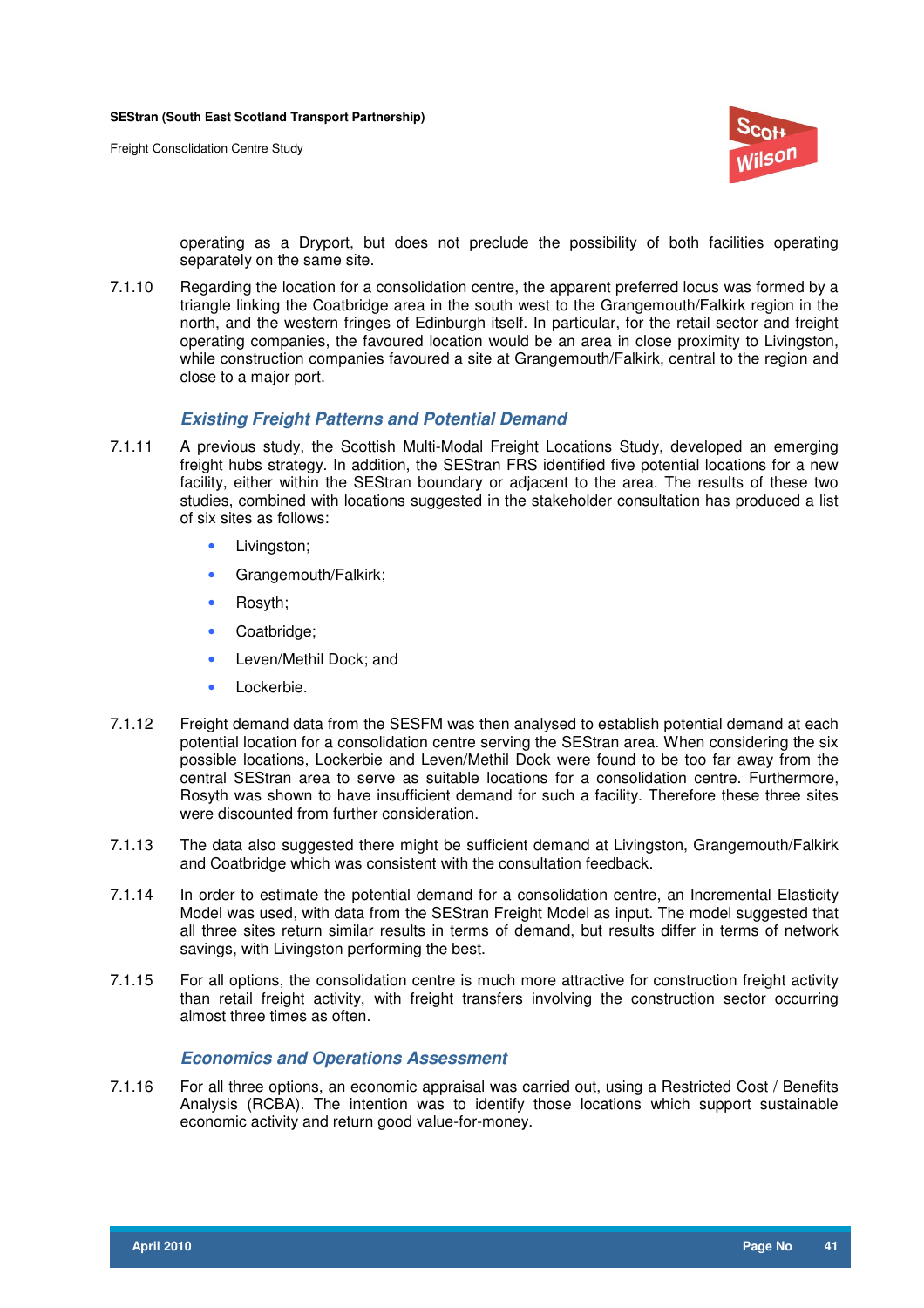

- 7.1.17 The capital and operating costs associated with a consolidation centre were estimated from case studies of similar developments and were fed into the analysis, along with revenues and network benefits calculated from the Incremental Elasticity Model.
- 7.1.18 The results showed that the site at Livingston performs the best for both retail and construction freight, with Grangemouth/ Falkirk having slightly lower values, and Coatbridge returning a negative Net Present Value (NPV) in all cases. It was noted that the NPV for retail freight consolidation centres are negative in the low growth scenario and only marginally positive in the high growth scenario. This seems to confirm that consolidation centres for the retail freight market are more likely to necessitate public subsidies.

#### **Dryport/Consolidation Centre Synergies**

- 7.1.19 After the economic performance of each consolidation centre was undertaken, the opportunity to combine such a facility with a Dryport was analysed. It was noted that both facilities have, in fact, two different modes of operation with different constraints, and that the consolidation centre should not be completely physically incorporated within the Dryport.
- 7.1.20 However, there would be benefits in operating both these facilities on the same site and with shared resources. Such benefits include the reduction in operating costs through the integration of the management structure and the sharing of staff and resources. It would also improve accessibility for various modes and therefore have the potential to attract a wider market, and reduce the distance that freight vehicles need to travel by having the two facilities on one site.
- 7.1.21 In order to estimate the impact on their costs by combining both facilities, another RCBA was undertaken for a consolidation centre as part of a Dryport. The result of the analysis showed that this leads to an average increase of 20% of the BCR, suggesting significant improvements in terms of viability.
- 7.1.22 From these results, it was concluded that the best location for a consolidation centre servicing the SEStran area would be Livingston, particularly for construction freight activities, but this facility would be 'stand alone' as Livingston is not a suitable site for a Dryport.
- 7.1.23 A site at Grangemouth/Falkirk leads to a slight decrease in NPV and BCR for the consolidation centre, but this would be counterbalanced by the decrease in operating costs and other synergies if operations were synchronised with that of a Dryport.
- 7.1.24 Finally, a consolidation centre at Coatbridge would not generate sufficient benefits for the SEStran area, regardless of its inclusion in a Dryport. In the case that the site chosen for a Dryport is outside SEStran, both facilities are best kept separated.

#### **Possible Funding / Operators**

7.1.25 It is highly likely that financial assistance will be sought to establish a facility with the size and complexity of a Dryport. Although this is speculation at the moment, this sort of assistance may well be available along the lines of the Freight Facility Grant programme, sponsored by Government in order to meet national environmental objectives. There may also be opportunities for EU funding in the future to support an initial pilot project. Such pilot projects have been evident from the case study review. However, once established, in terms of operational costs, the analysis has shown that the sites could be able to meet their on-going costs.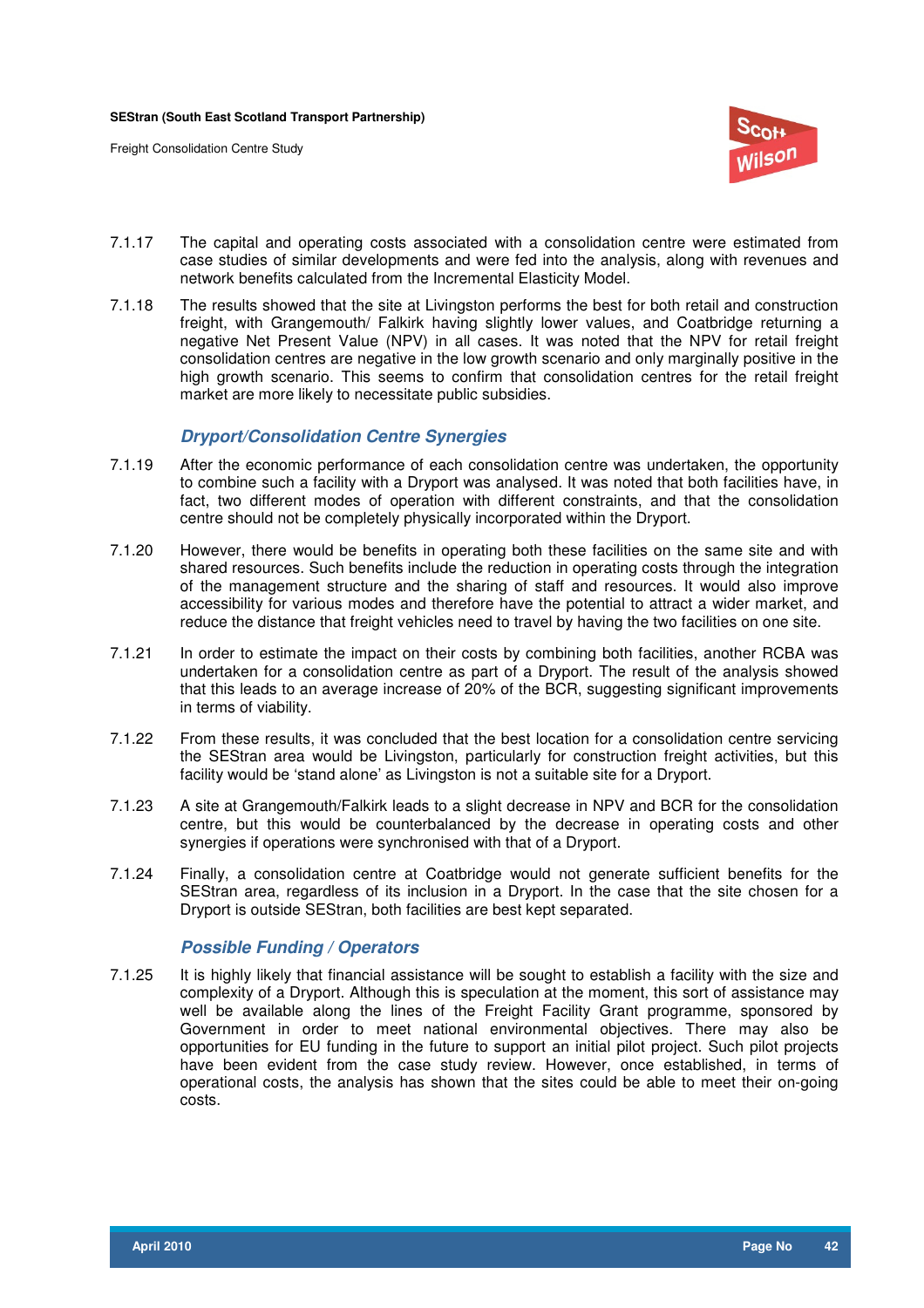**SEStran (South East Scotland Transport Partnership)**

Freight Consolidation Centre Study



#### **7.2 Recommendations**

- 7.2.1 Based on the findings of this report, the following is recommended:
	- the Transport Research Institute (TRI) at Napier University is currently working on the Dryport project looking at preferred locations, costs and benefits. The findings of this report should be considered when undertaking their assessment;
	- from the TRI study, the opportunities to combine both the consolidation centre and the Dryports market should be evaluated, and a full business case of their joint operation should be undertaken;
	- the different possibilities for funding should be identified, with a review of the opportunities for third party financing; and
	- the potential to initially operate a consolidation centre as a pilot scheme should be considered, as this procedure was followed successfully with one of the case studies assessed in this study (the London Consolidation Centre). It may be possible to pursue opportunities for funding support from various sources (e.g. EU grants) to assist with the pilot project.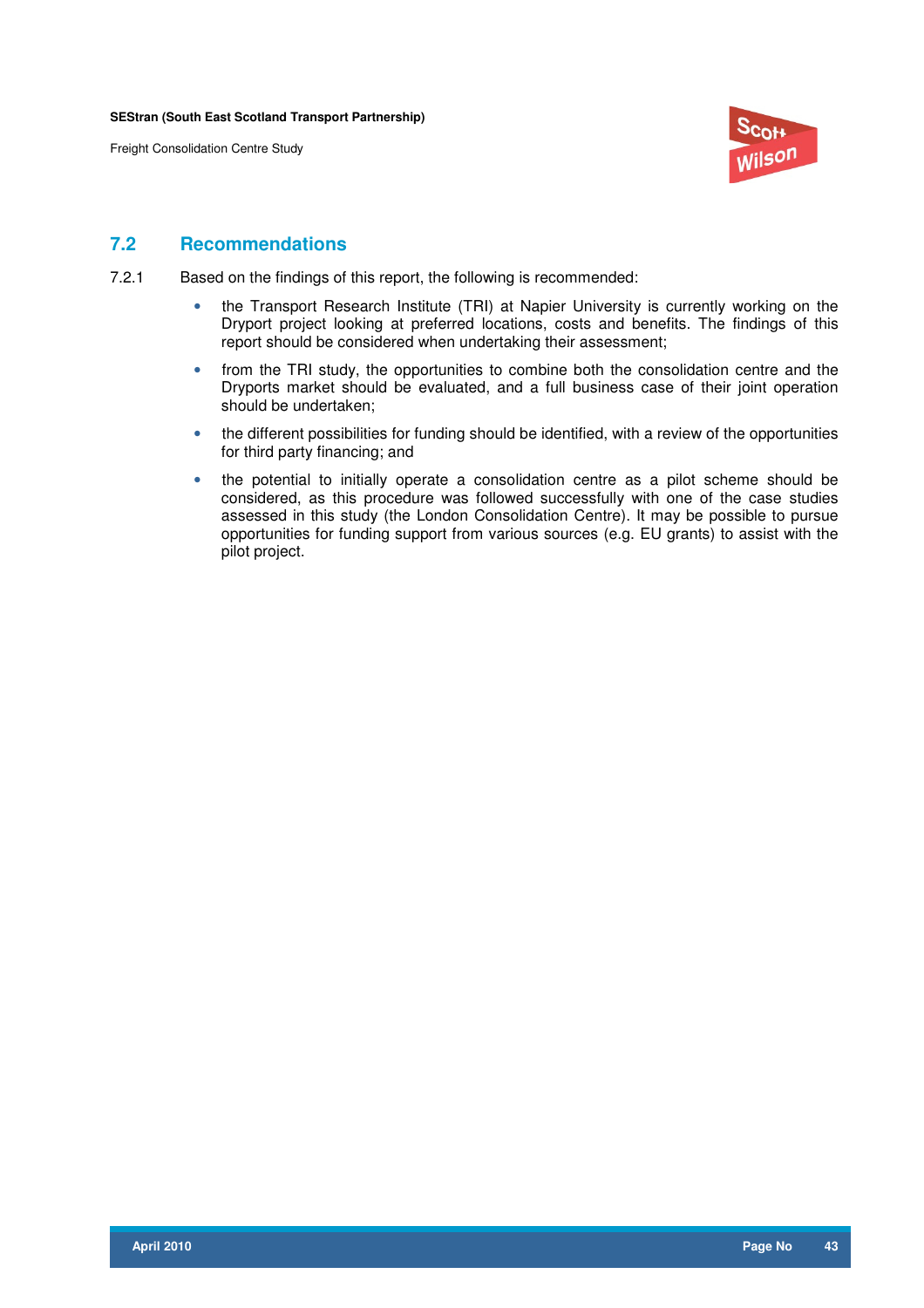# *Appendix A*

*Consultation Questionnaire*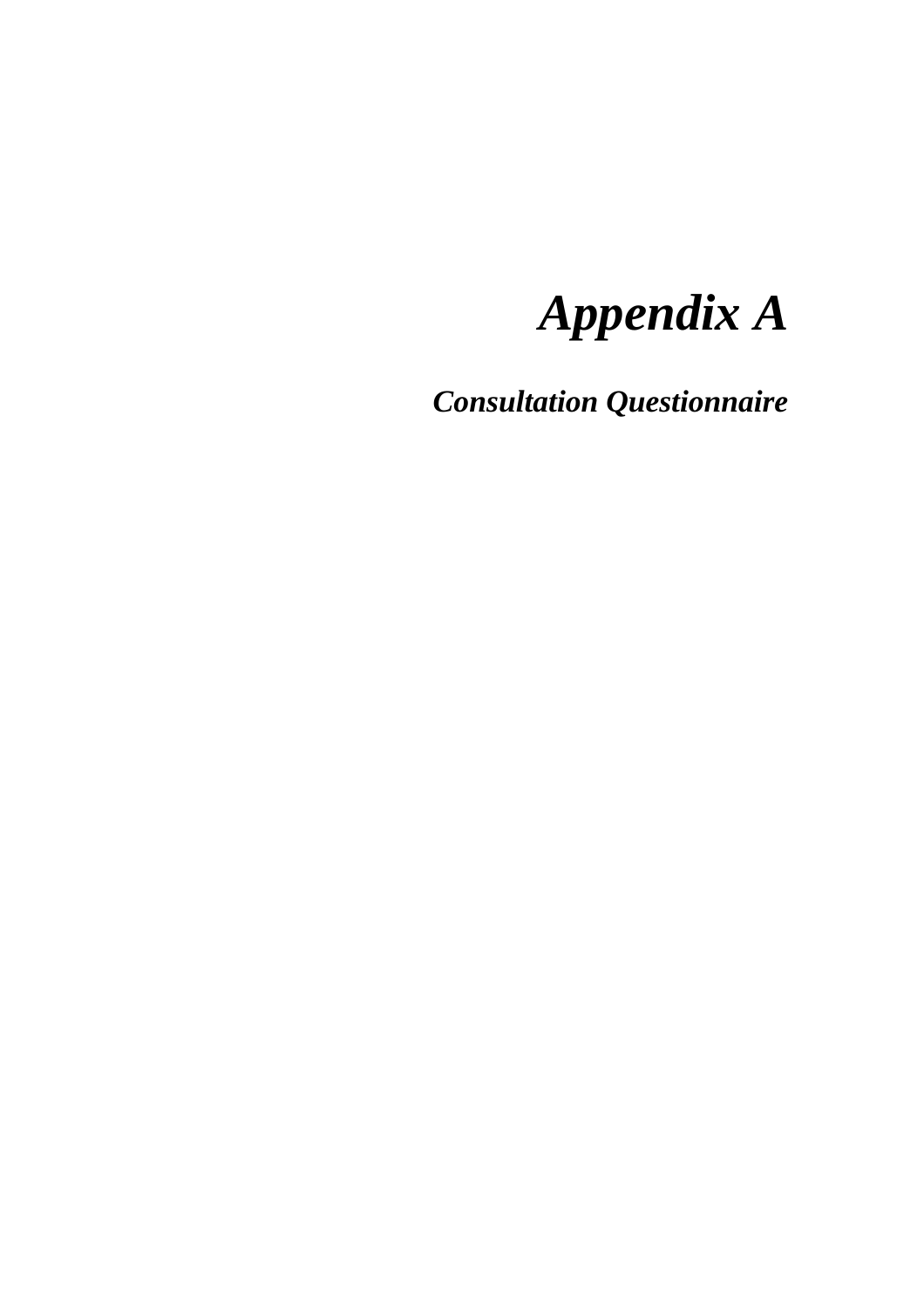## **Record of Telephone Conversation**



| <b>Project Data</b>                                                                                                                                                                                                                    |                                                      |      |                                |  |  |
|----------------------------------------------------------------------------------------------------------------------------------------------------------------------------------------------------------------------------------------|------------------------------------------------------|------|--------------------------------|--|--|
| Title                                                                                                                                                                                                                                  | <b>Freight Routing Strategy</b>                      |      | S106019<br>Reference<br>Number |  |  |
| <b>Call Information</b>                                                                                                                                                                                                                |                                                      |      |                                |  |  |
| Date                                                                                                                                                                                                                                   |                                                      |      |                                |  |  |
| From (Receiver)                                                                                                                                                                                                                        | Jonathan Campbell, SWS&I                             |      | Time                           |  |  |
|                                                                                                                                                                                                                                        |                                                      |      | Organisation                   |  |  |
| <b>Address</b>                                                                                                                                                                                                                         |                                                      |      | E-mail & telephone             |  |  |
| <b>Actions</b>                                                                                                                                                                                                                         |                                                      |      |                                |  |  |
| Please return call                                                                                                                                                                                                                     |                                                      |      | Will call again $\Box$         |  |  |
| Message You should have received a copy of the Freight Routing Strategy recently, and I am calling to ask<br>your opinion and comments on this document. May I have a few minutes of your time to ask you six very<br>quick questions. |                                                      |      |                                |  |  |
|                                                                                                                                                                                                                                        | If yes - proceed; If no, when would be a good time - | Day: | Hour:                          |  |  |
|                                                                                                                                                                                                                                        |                                                      |      |                                |  |  |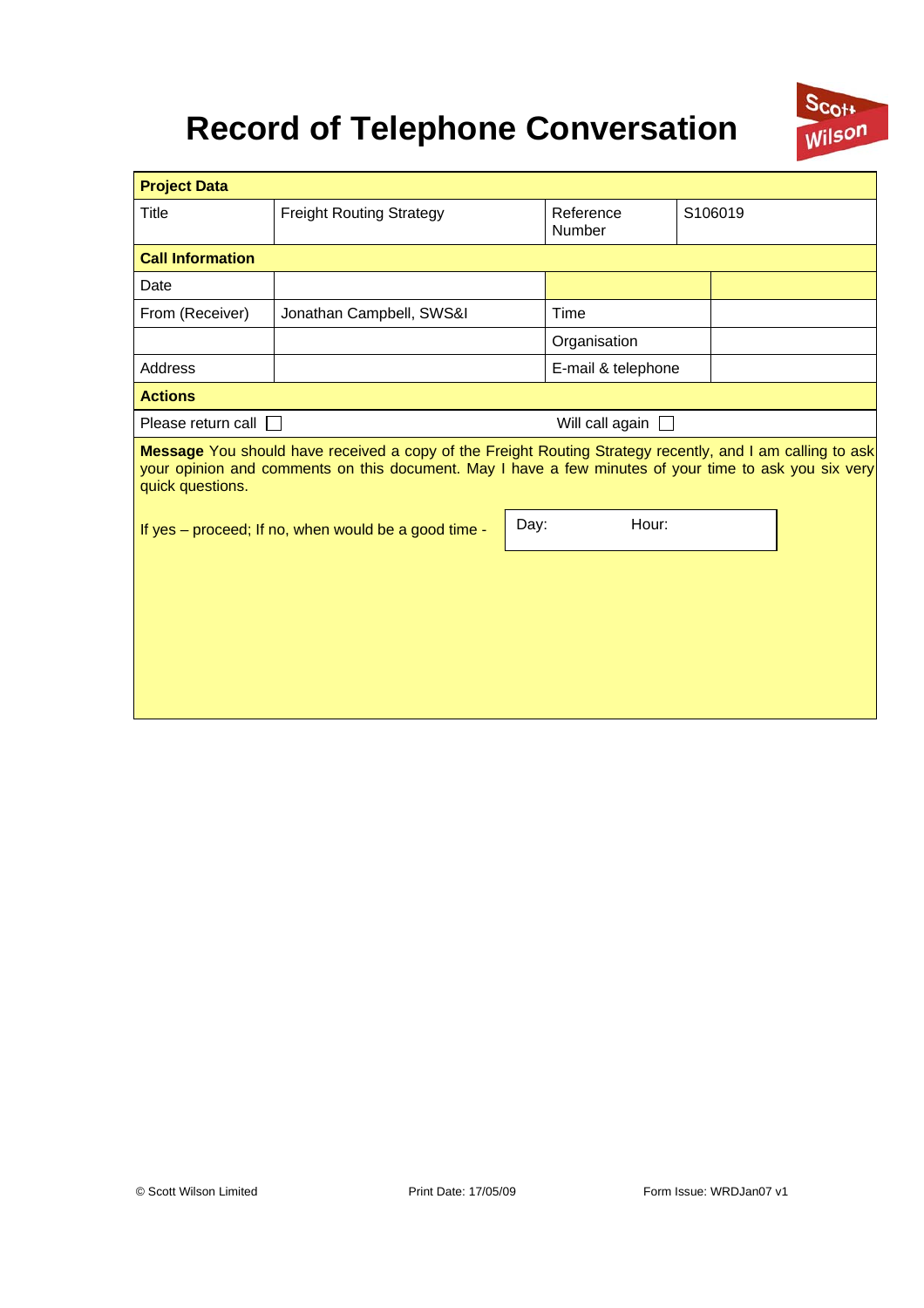# **Record of Telephone Conversation**



| Q1             | any comments on this (anything missing)?                                        |                      | In terms of the existing truck stop analysis and how it is presented in Chapter 4, (i.e. T4.1) do you have                                                                                            |  |
|----------------|---------------------------------------------------------------------------------|----------------------|-------------------------------------------------------------------------------------------------------------------------------------------------------------------------------------------------------|--|
| Q2             | you have any views or comments on the location of the other 2?                  |                      | Of the three new potential truck stops examined in the study, one that was located in the<br>Livingstone/Bathgate/M8 corridor (West Lothian) was dismissed owing to the unavailability of land; do    |  |
| Q <sub>3</sub> | as to where it should be placed?                                                |                      | With regards to the third truck stop originally to be located in the M8 corridor, do you have any views                                                                                               |  |
| Q4             |                                                                                 |                      | Turning now to the Lorry Advisory Network presented in Chapter 5, do you have any views or<br>comments on the identified locations and their key trip generators and attractors as presented in T5.1? |  |
| Q5             | particular location, what are the weaknesses in the signing and where are they? |                      | Referring to the signing strategy in Chapter 6, do you know of any place with weak signing for any                                                                                                    |  |
| Q6             | strategy cover?                                                                 |                      | Other than what is already presented in the Chapter, in your opinion what else should the signing                                                                                                     |  |
|                | © Scott Wilson Limited                                                          | Print Date: 17/05/09 | Form Issue: WRDJan07 v1                                                                                                                                                                               |  |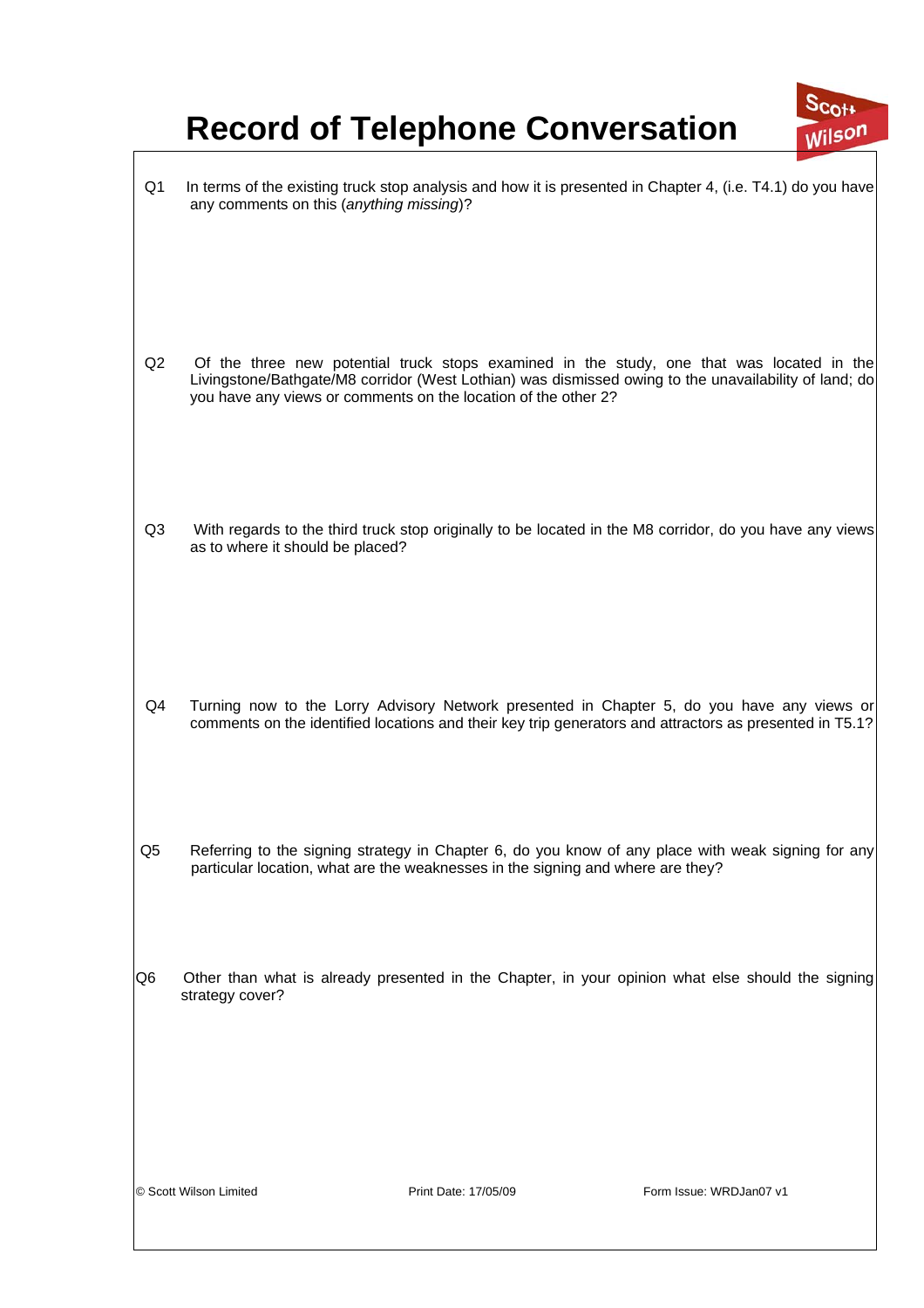# **Record of Telephone Conversation**



Q7 Given that our remit for the Dry Ports Appraisal in Chapter 7 was limited to a high level evaluation of the potential benefits that such a facility offered, rather than presenting a full business case, do you have any comments or views on the appraisal results?

**End & Thank You**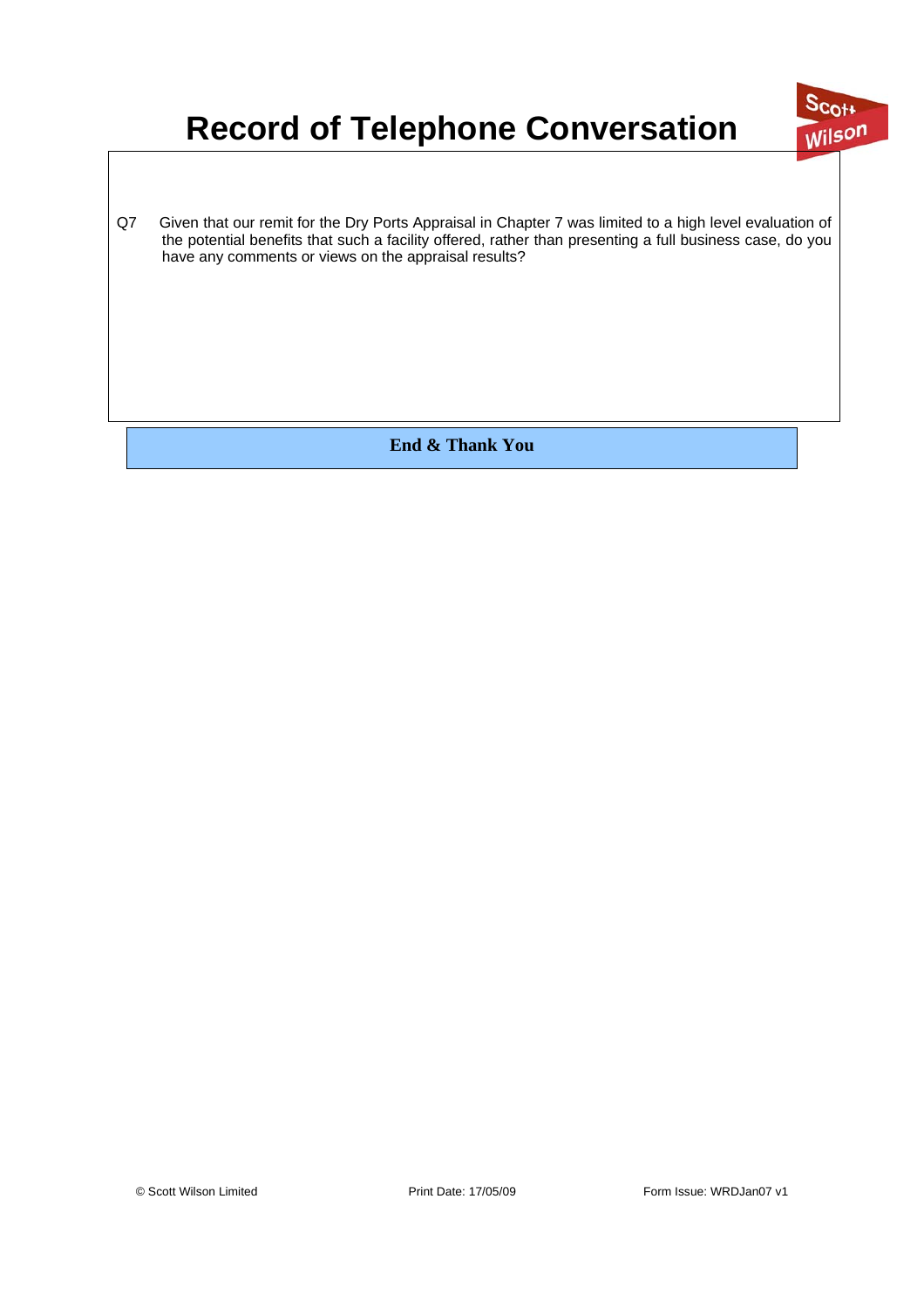# *Appendix B*

*Cost Estimates*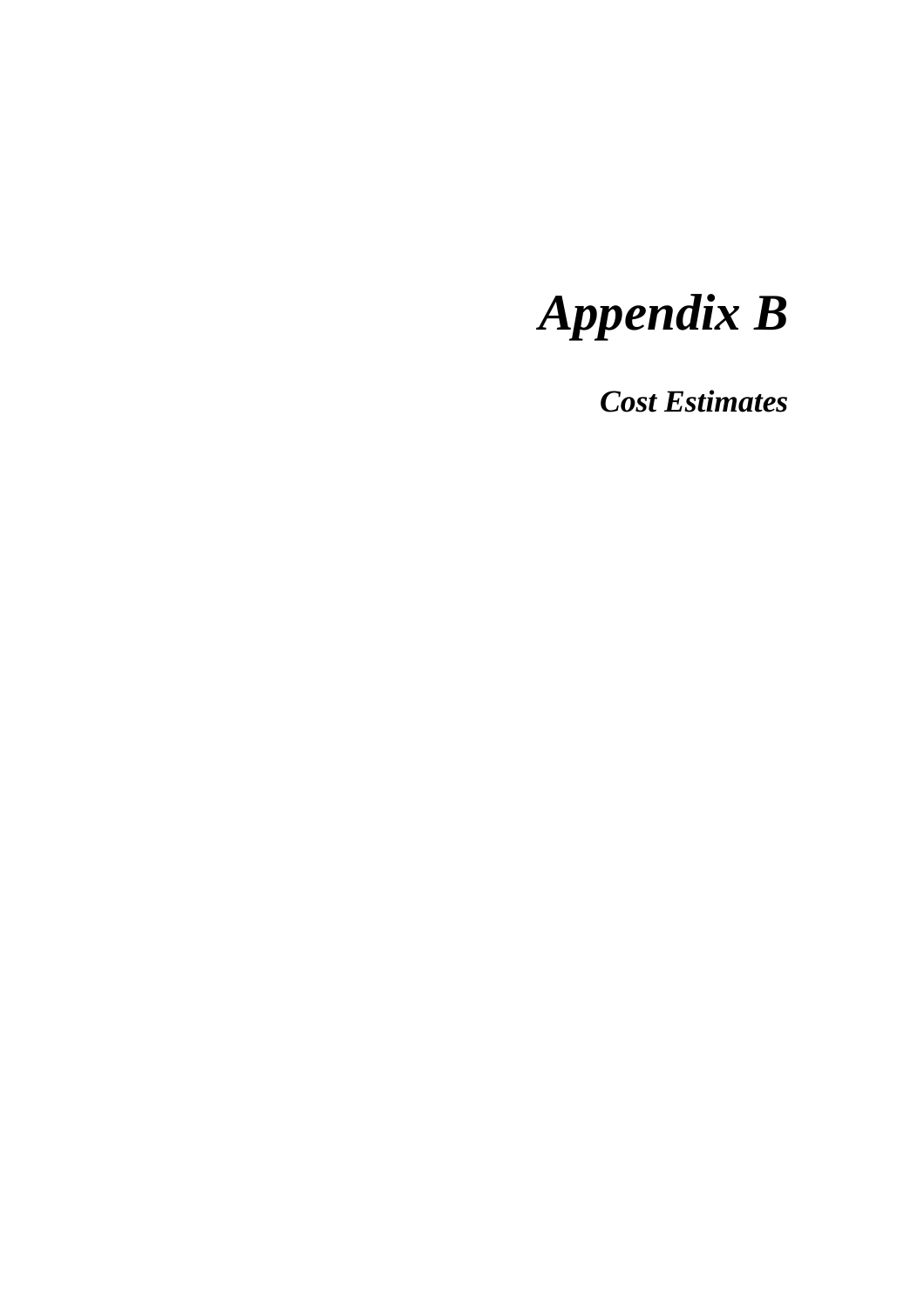#### **SEStran Freight Consolidation Centre Study**

| Veh op costs                      |       |                         | <b>Capital costs</b>        |            |                                        |                                                                                                              |          |
|-----------------------------------|-------|-------------------------|-----------------------------|------------|----------------------------------------|--------------------------------------------------------------------------------------------------------------|----------|
| No of Vehs                        |       | 3                       | CC floor area               |            | 500 sq.m                               |                                                                                                              |          |
| Fuel diesel                       |       | 5 km per litre          | Overall site area           |            | $2,000$ sq.m                           |                                                                                                              |          |
| Ave distance travelled            |       | 32000 km per yr         |                             |            |                                        |                                                                                                              |          |
| Cost of diesel                    |       | £1.05 per litre         |                             |            | £1,518 concrete frame and floor option | Overall building rates $(E/m^2 GFA)$ - Sourced from SteelConstruction.org (estimate for simple building fram |          |
| Veh leasing costs                 |       | £30,000 per vehicle     |                             |            | £1,476 steel frame option              |                                                                                                              |          |
| Depreciation                      |       | £6,000 per vehicle      | Ave rate                    | £1,497.00  |                                        |                                                                                                              |          |
| Annual fuel & lube                |       | £6,720 per vehicle      |                             |            |                                        |                                                                                                              |          |
| Tyres                             | 5%    | £1,500 per vehicle      | <b>Building Cost</b>        | £748,500   |                                        |                                                                                                              |          |
| Maintenance                       | 15%   | £4,500 per vehicle      |                             |            |                                        |                                                                                                              |          |
| Sub-Total (Per vehicle)           |       | £48,720 per vehicle     | Road access                 | £150,000   |                                        |                                                                                                              |          |
| <b>Total Annual Veh OpEx</b>      |       | £146,160                |                             |            |                                        |                                                                                                              |          |
|                                   |       |                         | Land purchase               | £53,800    |                                        | Industrial and warehouse land values<br>Typical £ per ha                                                     | £269,000 |
| <b>Building op costs</b>          |       |                         | <b>Total CapEx</b>          | £952,300   |                                        | sq.m to ha factor                                                                                            | 10,000   |
| No of Staff                       |       | 3                       |                             |            |                                        |                                                                                                              |          |
| Ave salary                        |       | £17,000 from Case Study |                             |            |                                        |                                                                                                              |          |
| <b>Staff Costs</b>                |       | £51,000                 |                             |            |                                        |                                                                                                              |          |
| Rates                             |       | £25,000                 | Optimism Bias               | 44%        |                                        |                                                                                                              |          |
| Insurance                         | 0.50% | £3,743 from Case Study  |                             |            |                                        |                                                                                                              |          |
| Electricity                       | 0.50% | £3,743 from Case Study  | <b>Total CapEx (inc OB)</b> | £1,371,312 |                                        |                                                                                                              |          |
| <b>Waste Disposal</b>             |       | £2,000 from Case Study  |                             |            |                                        |                                                                                                              |          |
| Security                          |       | £1,000 from Case Study  |                             |            |                                        |                                                                                                              |          |
| Administration                    |       | £6,000 from Case Study  |                             |            |                                        |                                                                                                              |          |
| Maintenance                       | 1.00% | £9,523 from Case Study  |                             |            |                                        |                                                                                                              |          |
| <b>Total Annual Building OpEx</b> |       | £102,008                |                             |            |                                        |                                                                                                              |          |

**Total Annual OpEx £248,168**

*Total Annual Building OpEx*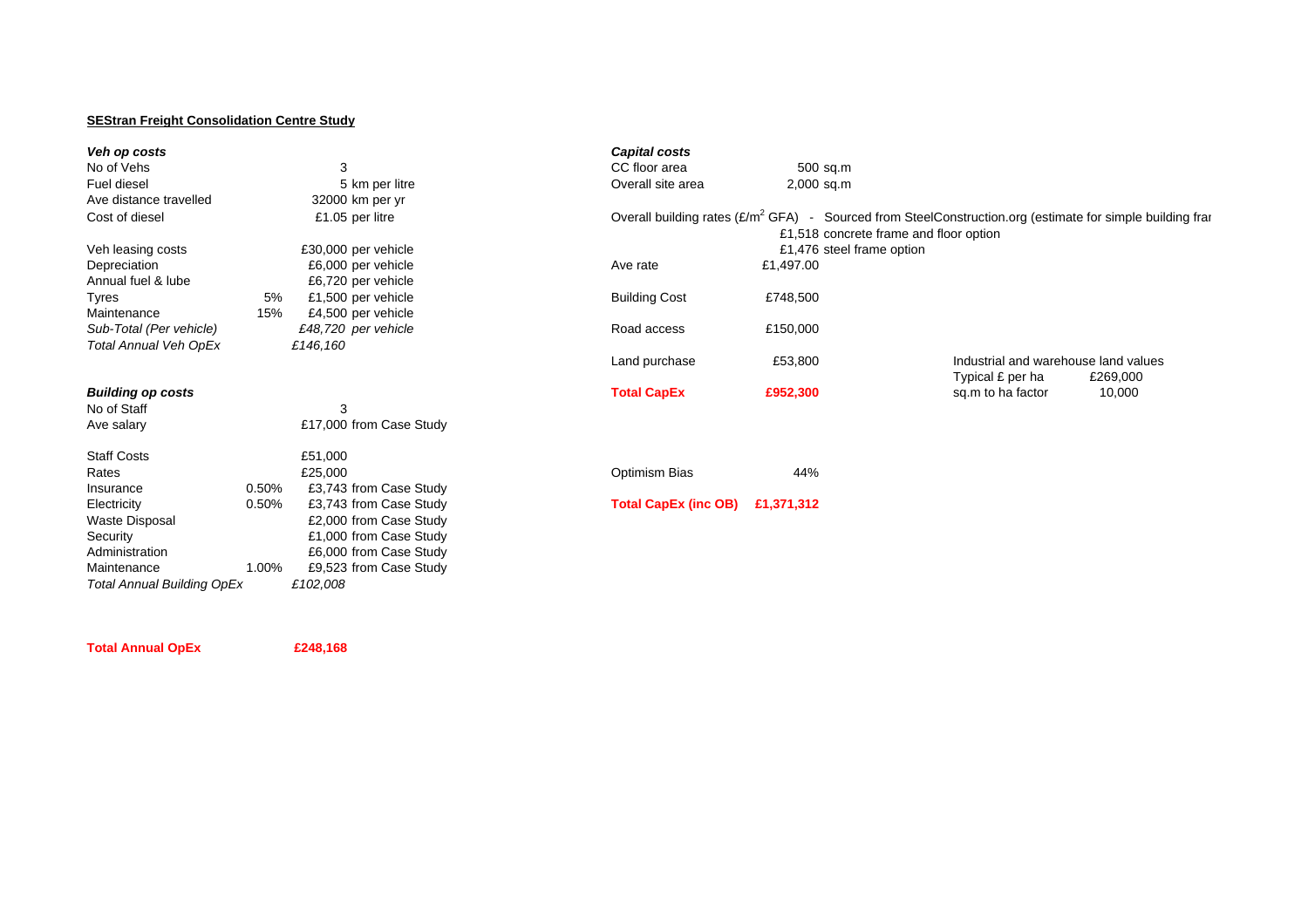me)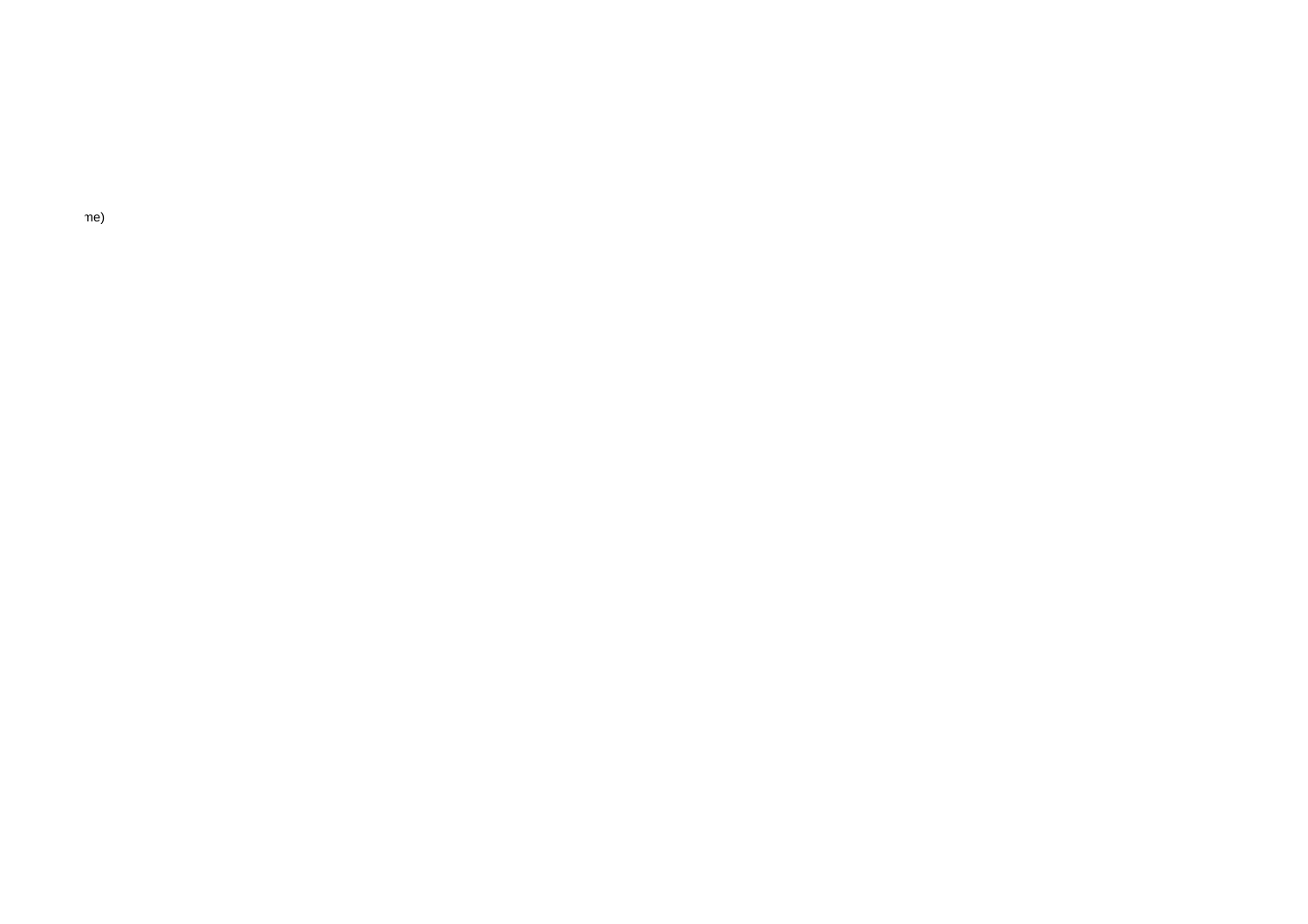# *Appendix C*

*Demand Analysis Model Results Tables*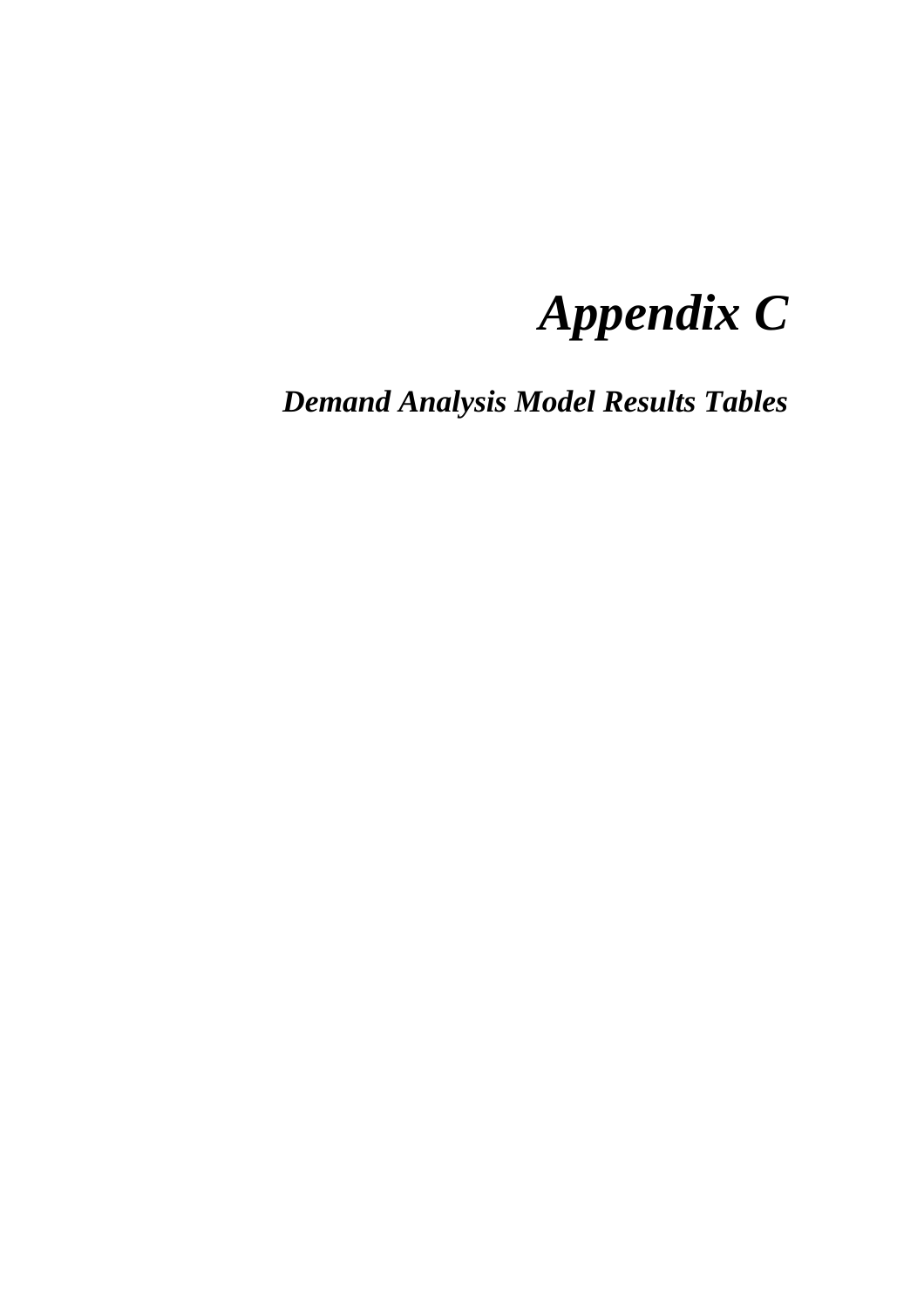### **Consolidation Centres Study**

*Incremental Elasticity Model*



#### *Input Parameters*

**Site of Consolidation Centre**

**Coatbridge** 

SEStran

|                                                | Retail     | <b>Construction</b> |
|------------------------------------------------|------------|---------------------|
| <b>Generalised Costs Parameters</b>            |            |                     |
| Distance Co-efficient                          | 1.9        | 1.9                 |
| Time Co-efficient                              | 2.7        | 2.7                 |
| Interchange Penalty Co-efficient               |            |                     |
| Consolidation Centre Fee (£ per tonne)         | £2.00      | £1.50               |
| <b>Incremental Elasticity Model Parameters</b> |            |                     |
| <b>Elasticity Factor</b>                       | $-0.9$     | $-0.9$              |
| Minimum Decrease Cut-Off                       | 0%         | 0%                  |
| Maximum Decrease Cut-Off                       | <b>20%</b> | 20%                 |
| <b>Average Load per HGV (Tonnes/Vehicle)</b>   | 15.689     | 16.127              |

|                        | Retail | <b>Construction</b> |
|------------------------|--------|---------------------|
| <b>Delivery Costs</b>  |        |                     |
| Delivery Rate (per km) | £0.11  | £0.11               |
| Minimum Delivery Cost  | £9.00  | £9.00               |

| Distance/Time from zones to Consolidation |                 |              |
|-------------------------------------------|-----------------|--------------|
| Centre (km)                               | <b>Distance</b> | Time         |
| <b>Edinburgh Centre</b>                   | 60              | 49           |
| <b>Hermiston Gait</b>                     | 53              | 39           |
| Cameron Toll                              | 68              | 52           |
| <b>Fort Kinnaird</b>                      | 73              | 52           |
| Leith                                     | 63              | 52           |
| Granton                                   | 60              | 49           |
| Airport                                   | 50              | 38           |
| Ratho                                     | 49              | 39           |
| Newbridge                                 | 46              | 32           |
| Queensferry                               | 60              | 43           |
| Bathgate                                  | 31              | 28           |
| Midlothian                                | 68              | 49           |
| East Lothian                              | 97              | 73           |
| <b>Scottish Borders</b>                   | 132             | 108          |
| Falkirk                                   | 37              | 35           |
| Clackmannanshire                          | 52              | 47           |
| Fife                                      | 66              | 50           |
| <b>SPT North</b>                          | 62              | 56           |
| <b>SPT Central</b>                        | $\mathbf{0}$    | $\mathbf{0}$ |
| <b>SPT South</b>                          | 54              | 43           |
| <b>Swestrans</b>                          | 112             | 80           |
| <b>Tactran West</b>                       | 65              | 52           |
| <b>Tactran Central</b>                    | 107             | 74           |
| <b>Tactran East</b>                       | 138             | 100          |
| Nestran                                   | 241             | 185          |
| <b>Hitrans</b>                            | 273             | 224          |
| North East England                        | 233             | 169          |
| <b>Rest of UK</b>                         | 454             | 286          |

| <b>Economic Parameters</b>    | <b>Values</b> | <b>Units</b> |
|-------------------------------|---------------|--------------|
| Vehicle Operating Costs (VOC) | £0.08         | per HGV-km   |
| <b>Time Saving</b>            | £12.80        | per HGV-hr   |
| <b>SLM</b>                    | £0.81         | per HGV-km   |
| Climate Change (Carbon)       | £0.04         | per HGV-km   |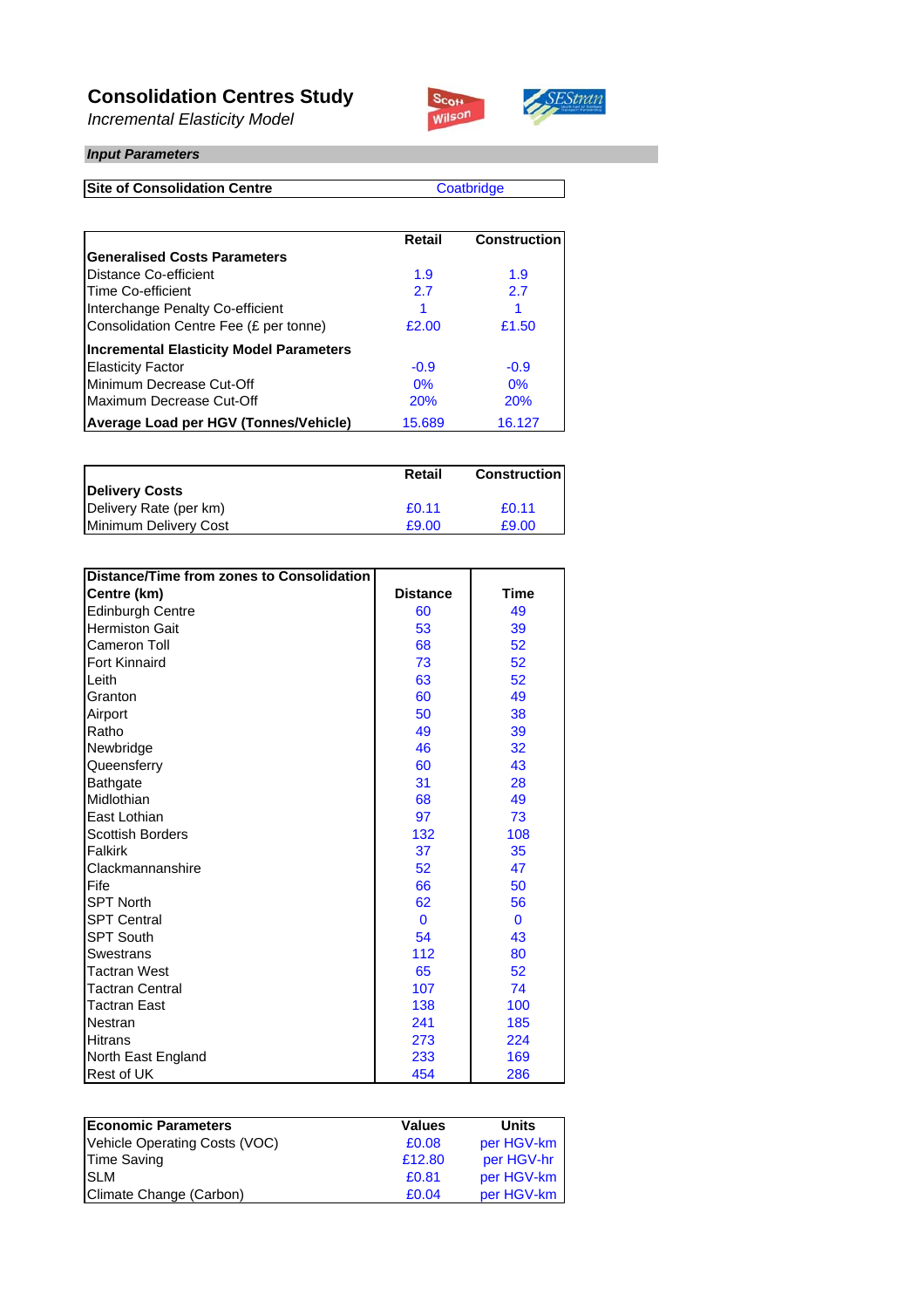## **Consolidation Centres Study**

*Incremental Elasticity Model*



#### *Results for Consolidation Centre at Coatbridge*

|                            | 2020 Low Growth |                     |               | 2020 High Growth    |
|----------------------------|-----------------|---------------------|---------------|---------------------|
|                            | Retail          | <b>Construction</b> | <b>Retail</b> | <b>Construction</b> |
| <b>Tonnes Transferred</b>  | 72,334          | 208,663             | 82,338        | 231,360             |
| HGV equivalent Transferred | 4.610           | 12.939              | 5.248         | 14.346              |
| Tonnes-km Reduction        | $-28.263$       | $-3,494,797$        | $-29.569$     | $-3,880,599$        |
| <b>HGV-hrs Reduction</b>   | 345             | $-1.561$            | 395           | $-1.730$            |
| <b>HGV-kms Reduction</b>   | $-1,801$        | $-216,705$          | $-1,885$      | $-240,627$          |
| Revenue                    | £144,667        | £312,995            | £164,675      | £347,040            |
| VOC.                       | -£148           | $-£17.770$          | $-£155$       | -£19.731            |
| Time Saving                | £4,422          | $-E19.981$          | £5,056        | $-E22,149$          |
| <b>SLM</b>                 | $-£1,461$       | $-£175,734$         | $-£1,528$     | $-£195,133$         |
| Climate Change (Carbon)    | -£70            | $-E8.368$           | -£73          | $-E9.292$           |
| <b>Total Benefit</b>       | £2,744          | $-E221.853$         | £3,300        | -£246,306           |
| I PVB                      | £147,411        | £91.142             | £167,975      | £100,734            |
|                            |                 |                     |               |                     |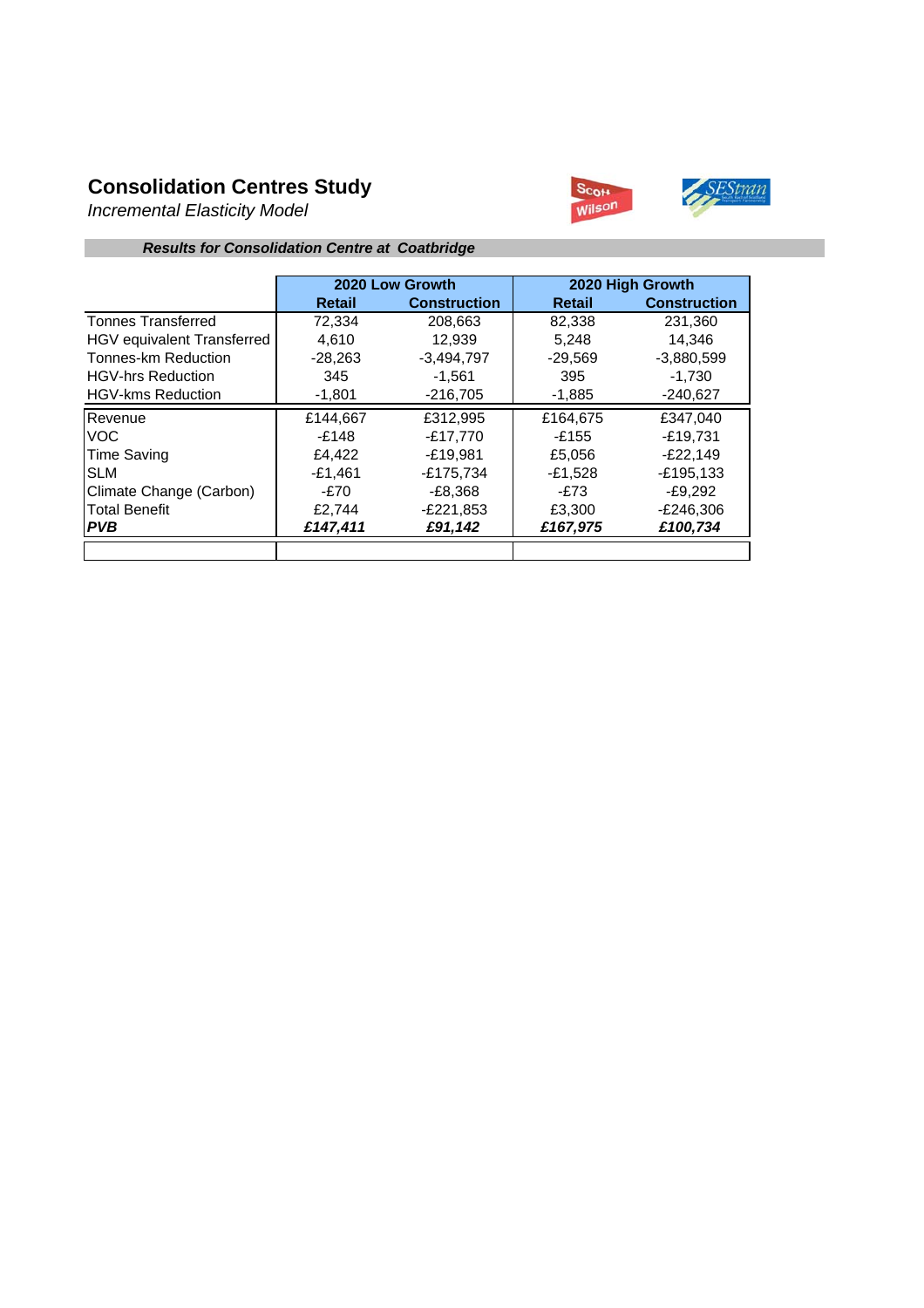| <b>Consolidation Centres Study</b> |  |
|------------------------------------|--|
| Incremental Elasticity Model       |  |

**Total 12,334 tonnes** 

**Total 82,338 tonnes** 

*Transferred Freight (Annual Tonnes)* **Retail 2020 Low Growth**1 2 3 4 5 6 7 8 9 10 11 12 13 14 15 16 17 18 19 20 21 22 23 24 25 26 27 28Edinburgh Cent Hermiston GaitCameron ToFort Kinnair Leith Granton Airport Ratho NewbridgeQueensferryWest Lothian MidlothianEast Lothiacnottish Borde Falkirk ckmannans Fife SPT North SPT Central SPT South SwestransTactran Wesactran CentTactran Eas Nestran Hitrans rth East Engl Rest of UK 0000 2,579 1,056 0 654 397 0 3,021 0 0 0 0 0 0 0 0 0 0 0 0000 3,304 651 0 794 401 0 3,194 0 0 0 0 0 0 0 0 0 0 0 0 0 0 0 527 398 0 236 72 0 878 0 0 0 0 0 0 0 0 0 0 0 0 0 0 0 105 426 0 238 14 0 738 0 0 0 0 0 0 0 0 0 0 0 0 0 0 0 837 320 0 235 100 0 1,018 0 0 0 0 0 0 0 0 0 0 0 0 0 0 0 794 206 0 218 86 0 1,060 0 0 0 0 0 0 0 0 0 0 0 0 0 0 0 246 12 0 45 31 0 294 0 0 0 0 0 0 0 0 0 0 0 0 0 0 0 37 3 0 0 3 0 38 0 0 0 0 0 0 0 0 0 0 0 0 0 0 0 401 13 0 60 58 0 457 0 0 0 0 0 0 0 0 0 0 0 0 0 0 0 293 17 0 55 18 0 278 0 0 0 0 0 0 0 0 0 0 0 11 West Lothian 1,204 1,325 198 124 414 329 53 11 86 24 0 0 0 0 3,433 0 2,719 0 0 0 0 0 0 0 0 0 0 0 0 0 0 0 113 0 0 0 0 0 0 0 0 0 0 0 0 0 0 0 0 0 0000 0 000 0 0 0 0 0 00000 0 0 0 0 0000 0 000 0 0 0 0 0 00000 0 0 0 0 15 Falkirk 1,222 1,239 115 50 343 82 106 15 156 28 957 0 0 0 0 0 2,958 0 0 0 0 0 0 0 0 0 0 0 0000 0 000 0 0 0 0 0 00000 0 0 0 0 0000 2,314 0 0 0 2,350 0 0 0 0 0 0 0 0 0 0 0 0 0 0000 0 000 0 0 0 0 0 00000 0 0 0 0 19 SPT Central 847 864 136 0 299 258 50 8 68 35 9,241 0 0 0 4,461 0 3,822 0 0 0 0 0 0 0 0 0 0 0 0 0 0 0 1 0 0 0 18 0 0 0 0 0 0 0 0 0 0 0 0 0 0000 3 000 0 0 0 0 0 00000 0 0 0 0 0000 0 000 0 0 0 0 0 00000 0 0 0 0 0000 0 000 0 0 0 0 0 00000 0 0 0 0 0 0 0 0 0 0 0 0 0 0 69 0 0 0 0 0 0 0 0 0 0 0 0 0 0 0 797 0 0 0 225 0 900 0 0 0 0 0 0 0 0 0 0 0 0 0 0 0 18 0 0 0 28 0 0 0 0 0 0 0 0 0 0 0 0 0 0000 0 000 1 0 0 0 0 00000 0 0 0 0 0000 6 000 2 0 0 0 0 00000 0 0 0 0 1 Edinburgh Centre | 0 0 0 0 0 0<br>2 Hermiston Gait 0 0 0 0 0 0 3 Cameron Toll 0 0 0 0 0 04 Fort Kinnaird 0 0 0 0 0 05 Leith 0 0 0 0 0 06 Granton 0 0 0 0 0 07 Airport 0 0 0 0 0 08 Ratho 0 0 0 0 0 09 Newbridge 0 0 0 0 0 010 Queensferry 0 0 0 0 0 012 Midlothian 0 0 0 0 0 013 East Lothian 0 0 0 0 0 014 Scottish Borders 0 0 0 0 0 016 Clackmannanshire 0 0 0 0 0 017 Fife 420 299 140 127 166 13518 SPT North 0 0 0 0 0 020 SPT South 0 0 0 0 0 021 Swestrans 0 0 0 0 0 022 Tactran West 0 0 0 0 0 023 Tactran Central 0 0 0 0 0 024 Tactran East 0 0 0 0 0 025 Nestran 0 0 0 0 0 026 Hitrans 0 0 0 0 0 027 North East England 0 0 0 0 0 028 RestolUK || 0 0 0 0 0 0

| Retail 2020 High Growth |       |                                                      |     |     |       |         |          |    |     |     |                                                                          |        |    |          |          |           |          |    |                                                                                   |    |    |    |    |         |     |    |                                  |  |
|-------------------------|-------|------------------------------------------------------|-----|-----|-------|---------|----------|----|-----|-----|--------------------------------------------------------------------------|--------|----|----------|----------|-----------|----------|----|-----------------------------------------------------------------------------------|----|----|----|----|---------|-----|----|----------------------------------|--|
|                         |       |                                                      |     |     |       |         |          |    |     | 10. | 11.                                                                      | 12     | 13 | 14       |          |           | 17       | 18 | 19                                                                                | 20 | 91 | π. | 28 | 24.     | 25. | 26 |                                  |  |
|                         |       | Edinburgh Cent Hermiston Gait Jameron To ort Kinnair |     |     | Leith | Granton | Airport  |    |     |     | Ratho NewbridgeQueensferr West Lothian Midlothian East Lothianotish Bord |        |    |          | Falkirk  | ckmannans | File     |    | SPT North SPT Central SPT South Swestnans actran Wesctran CentFactran Eas Nestran |    |    |    |    |         |     |    | Hitrans rth East Engl Rest of UK |  |
| 1 Edinburgh Centre      |       |                                                      |     |     |       |         |          |    |     |     | 2.937                                                                    | $-205$ |    | 744      | 463      |           | 3.448    |    |                                                                                   |    |    |    |    |         |     |    |                                  |  |
| 2 Hermiston Gait        |       |                                                      |     |     |       |         |          |    |     |     | 3.763                                                                    | 740    |    | 904      | 456      |           | 3.646    |    |                                                                                   |    |    |    |    |         |     |    |                                  |  |
| 3 Cameron Toll          |       |                                                      |     |     |       |         |          |    |     |     | 598                                                                      | 452    |    | 266      | 82       |           | 988      |    |                                                                                   |    |    |    |    |         |     |    |                                  |  |
| 4 Fort Kinnaird         |       |                                                      |     |     |       |         |          |    |     |     | 120                                                                      | 485    |    | 269      |          |           | 835      |    |                                                                                   |    |    |    |    |         |     |    |                                  |  |
| 5 Leith                 |       |                                                      |     |     |       |         |          |    |     |     | 951                                                                      | 361    |    | 267      | 115      |           | 1.149    |    |                                                                                   |    |    |    |    |         |     |    |                                  |  |
| 6 Granton               |       |                                                      |     |     |       |         |          |    |     |     | 902                                                                      | 232    |    | 246      | 98       |           | 1.198    |    |                                                                                   |    |    |    |    |         |     |    |                                  |  |
| 7 Airport               |       |                                                      |     |     |       |         | $\theta$ |    |     |     | 287                                                                      |        |    | 40       |          |           | 328      |    |                                                                                   |    |    |    |    |         |     |    |                                  |  |
| 8 Ratho                 |       |                                                      |     |     |       |         |          |    |     |     | 46                                                                       |        |    |          |          |           | 54       |    |                                                                                   |    |    |    |    |         |     |    |                                  |  |
| 9 Newbridge             |       |                                                      |     |     |       |         |          |    |     |     | 460                                                                      |        |    | $\omega$ | 65       |           | 518      |    |                                                                                   |    |    |    |    |         |     |    |                                  |  |
| 10 Queensferry          |       |                                                      |     |     |       |         |          |    |     | n   | 328                                                                      | 28     |    | 66       | $^{24}$  |           | 335      |    |                                                                                   |    |    |    |    |         |     |    |                                  |  |
| 11 West Lothian         | 1,369 | 1.511                                                | 226 | 143 | 474   | 372     | 60       |    | 104 | 30  | $\alpha$                                                                 |        |    |          | 3.903    |           | 3.088    |    |                                                                                   |    |    |    |    |         |     |    |                                  |  |
| 12 Midlothian           |       |                                                      |     |     |       |         |          |    |     |     | 138                                                                      |        |    |          |          |           | $\theta$ |    |                                                                                   |    |    |    |    |         |     |    |                                  |  |
| 13 East Lothian         |       |                                                      |     |     |       |         |          |    |     |     |                                                                          |        |    |          |          |           |          |    |                                                                                   |    |    |    |    |         |     |    |                                  |  |
| 14 Scottish Borders     |       |                                                      |     |     |       |         |          |    |     |     |                                                                          |        |    |          |          |           |          |    |                                                                                   |    |    |    |    |         |     |    |                                  |  |
| 15 Falkirk              | 1,392 | 1.412                                                | 131 | 56  | 391   | 93      | 121      | 16 | 178 | 32  | 1.092                                                                    |        |    |          |          |           | 3.369    |    |                                                                                   |    |    |    |    |         |     |    |                                  |  |
| 16 Clackmannanshire     |       |                                                      |     |     |       |         |          |    |     |     | $\alpha$                                                                 |        |    |          |          |           | $\theta$ |    |                                                                                   |    |    |    |    |         |     |    |                                  |  |
| 17 Fife                 | 471   | 321                                                  | 149 | 139 | 181   | 158     |          |    |     |     | 2.617                                                                    |        |    |          | 2.677    |           | $\circ$  |    |                                                                                   |    |    |    |    |         |     |    |                                  |  |
| 18 SPT North            |       |                                                      |     |     |       |         |          |    |     |     | $\alpha$                                                                 |        |    |          |          |           | o        |    |                                                                                   |    |    |    |    |         |     |    |                                  |  |
| 19 SPT Central          | 965   | 984                                                  | 155 |     | 341   | 294     | 57       |    | 78  | 40  | 10.532                                                                   |        |    |          | 5.085    |           | 4.356    |    |                                                                                   |    |    |    |    |         |     |    |                                  |  |
| 20 SPT South            |       |                                                      |     |     |       |         |          |    |     |     |                                                                          |        |    |          | $\infty$ |           |          |    |                                                                                   |    |    |    |    |         |     |    |                                  |  |
| 21 Swestnans            |       |                                                      |     |     |       |         |          |    |     |     |                                                                          |        |    |          |          |           |          |    |                                                                                   |    |    |    |    |         |     |    |                                  |  |
| 22 Tactran West         |       |                                                      |     |     |       |         |          |    |     |     |                                                                          |        |    |          |          |           |          |    |                                                                                   |    |    |    |    |         |     |    |                                  |  |
| 23 Tactran Central      |       |                                                      |     |     |       |         |          |    |     |     |                                                                          |        |    |          |          |           |          |    |                                                                                   |    |    |    |    |         |     |    |                                  |  |
| 24 Tactran East         |       |                                                      |     |     |       |         |          |    |     |     |                                                                          |        |    |          |          |           | 78       |    |                                                                                   |    |    |    |    | $\circ$ |     |    |                                  |  |
| 25 Nestran              |       |                                                      |     |     |       |         |          |    |     |     | 908                                                                      |        |    |          | 256      |           | 1.026    |    |                                                                                   |    |    |    |    |         |     |    |                                  |  |
| 26 Hittans              |       |                                                      |     |     |       |         |          |    |     |     | 20                                                                       |        |    |          |          |           | $\theta$ |    |                                                                                   |    |    |    |    |         |     |    |                                  |  |
| 27 North East England   |       |                                                      |     |     |       |         |          |    |     |     |                                                                          |        |    |          |          |           |          |    |                                                                                   |    |    |    |    |         |     |    |                                  |  |
| 28 Rest of UK           |       |                                                      |     |     |       |         |          |    |     |     |                                                                          |        |    |          |          |           |          |    |                                                                                   |    |    |    |    |         |     |    |                                  |  |

| Construction 2020 Low Growth |                |                                                            |       |       |       |                 |          |                         |       |          |                                                                                              |              |         |                            |          |                 |       |          |    |    |         |    |         |                                                                                   |     |    |                                  |
|------------------------------|----------------|------------------------------------------------------------|-------|-------|-------|-----------------|----------|-------------------------|-------|----------|----------------------------------------------------------------------------------------------|--------------|---------|----------------------------|----------|-----------------|-------|----------|----|----|---------|----|---------|-----------------------------------------------------------------------------------|-----|----|----------------------------------|
|                              |                |                                                            |       |       |       |                 |          |                         |       | 10       | 11                                                                                           | $12^{\circ}$ | 13      | 14                         | 15       |                 | 17    |          | 19 | 20 | 21      | 22 | $^{23}$ | $^{24}$                                                                           | 25. | 26 |                                  |
|                              |                | Edinburgh Cent Hermiston Gait Jameron To ort Kinnair Leith |       |       |       | Granton Airport |          |                         |       |          | Ratho NewbridgeDueensferr West Lothian Midlothian East Lothianottish Bord Falkirk clymannans |              |         |                            |          |                 | File  |          |    |    |         |    |         | SPT North SPT Central SPT South Swestnans actran Wesctran CentFactran Eas Nestran |     |    | Hitrans rth East Engl Rest of UK |
| 1 Edinburch Centre           |                |                                                            |       |       |       |                 |          |                         |       |          | 1.077                                                                                        | 2.095        | 1,669   | 70                         | 401      | 70              | 741   | n        | n  |    |         |    |         |                                                                                   |     |    |                                  |
| 2 Hermiston Gait             |                |                                                            |       |       |       |                 |          |                         |       |          | 2.531                                                                                        | 2.408        | 2.175   | 279                        | 89       | 515             | 1.425 |          |    |    |         |    |         |                                                                                   |     |    |                                  |
| 3 Cameron Toll               |                |                                                            |       |       |       |                 |          |                         |       |          | 212                                                                                          | 773          | 608     | $^{26}$                    | $\alpha$ | 20 <sub>2</sub> | 208   |          |    |    |         |    |         |                                                                                   |     |    |                                  |
| 4 Fort Kinnains              |                |                                                            |       |       |       |                 |          |                         |       |          | 36                                                                                           | 738          | 637     | $\boldsymbol{22}$          | 16       | 17              | 150   |          |    |    |         |    |         |                                                                                   |     |    |                                  |
| 5 Leith                      |                |                                                            |       |       |       |                 |          |                         |       |          | 300                                                                                          | 559          | 563     | $\boldsymbol{\mathsf{22}}$ | 115      | $^{22}$         | 214   |          |    |    |         |    |         |                                                                                   |     |    |                                  |
| 6 Granton                    |                |                                                            |       |       |       |                 |          |                         |       |          | 451                                                                                          | 552          | 563     | 32                         | 148      | $^{29}$         | 348   |          |    |    |         |    |         |                                                                                   |     |    |                                  |
| 7 Airport                    |                |                                                            |       |       |       |                 | $\theta$ |                         |       |          | 514                                                                                          | 110          | 108     | 20                         | 200      | 136             | 333   |          |    |    |         |    |         |                                                                                   |     |    |                                  |
| 8 Ratho                      |                |                                                            |       |       |       |                 |          | $\circ$                 |       |          | 16                                                                                           |              |         |                            |          |                 |       |          |    |    |         |    |         |                                                                                   |     |    |                                  |
| 9 Newbridge                  |                |                                                            |       |       |       |                 |          |                         |       |          |                                                                                              |              |         |                            |          |                 |       |          |    |    |         |    |         |                                                                                   |     |    |                                  |
| 10 Queensferry               |                |                                                            |       |       |       |                 |          |                         |       | $\alpha$ | 526                                                                                          | 146          | 149     | $^{28}$                    | 104      | 95              | 368   |          |    |    |         |    |         |                                                                                   |     |    |                                  |
| 11 West Lothian              | 2.065          | 4.176                                                      | 334   | 188   | 623   | 792             | 460      | $\overline{\mathbf{r}}$ | 781   | 235      | $\circ$                                                                                      | 1,639        | 219     |                            | 4.820    | 1.066           | 3.980 |          |    |    |         |    |         |                                                                                   |     |    |                                  |
| 12 Midlothian                | 4.381          | 4.538                                                      | 1.626 | 1.565 | 1.192 | 1.120           | 148      |                         | 183   | 70       | 152                                                                                          | $\circ$      | 4.151   | 2.362                      |          |                 |       |          |    |    |         |    |         |                                                                                   |     |    |                                  |
| 13 East Lothian              | 461            | 585                                                        | 107   | 132   | 106   | 119             | 14       |                         | 18    |          | 62                                                                                           | 5.094        | $\circ$ |                            |          |                 | 58    |          |    |    |         |    |         |                                                                                   |     |    |                                  |
| 14 Scottish Borders          | 299            | $\alpha$                                                   | 104   | 100   | 100   | 106             |          |                         |       |          |                                                                                              | 2.065        |         | $\Omega$                   |          |                 |       |          |    |    |         |    |         |                                                                                   |     |    |                                  |
| 15 Fallely                   | 1.117          | 2.018                                                      | 116   | 44    | 266   | 125             | 444      | 15                      | 662   | 128      | 3.217                                                                                        |              | 212     | 1.895                      | $\circ$  | 1.983           | 1847  |          |    |    |         |    |         |                                                                                   |     |    |                                  |
| 16 Clarkmonnanshire          |                | $\alpha$                                                   |       |       |       |                 |          |                         |       |          | $\theta$                                                                                     |              |         |                            | 1.879    | $\theta$        |       |          |    |    |         |    |         |                                                                                   |     |    |                                  |
| 17 Fife                      | 6.523          | 9.440                                                      | 1.86  | 1.581 | 2.054 | 2.702           | .762     | 98                      | 2.682 | 1.973    | 12.856                                                                                       |              | 605     |                            | 16,564   | 3.944           |       |          |    |    |         |    |         |                                                                                   |     |    |                                  |
| 18 SPT North                 |                | $\alpha$                                                   |       |       |       |                 |          |                         |       |          | $\theta$                                                                                     |              |         |                            |          |                 |       | $\Omega$ |    |    |         |    |         |                                                                                   |     |    |                                  |
| 19 SPT Central               | 917            | 1,663                                                      |       |       | 284   | 383             | 281      | 10                      | 379   | 170      | 7.844                                                                                        |              |         |                            | 12.994   | 570             | 4.624 |          |    |    |         |    |         |                                                                                   |     |    |                                  |
| 20 SPT South                 |                |                                                            |       |       |       |                 |          |                         |       |          |                                                                                              |              |         |                            | 197      |                 |       |          |    |    |         |    |         |                                                                                   |     |    |                                  |
| 21 Swestnans                 |                |                                                            |       |       |       |                 |          |                         |       |          |                                                                                              |              |         |                            | 673      |                 | 3.546 |          |    |    | $\circ$ |    |         |                                                                                   |     |    |                                  |
| 22 Tactran West              |                |                                                            |       |       |       |                 |          |                         |       |          | $^{2}$                                                                                       |              |         |                            | 4.070    |                 | 310   |          |    |    |         |    |         |                                                                                   |     |    |                                  |
| 23 Tactran Central           |                |                                                            | 14    |       |       | $^{25}$         |          |                         | 14    | t.       |                                                                                              |              |         |                            | 2.517    |                 | 3.036 |          |    |    |         |    |         |                                                                                   |     |    |                                  |
| 24 Tartran Fast              |                |                                                            |       |       |       |                 |          |                         |       |          |                                                                                              |              |         |                            |          |                 | 256   |          |    |    |         |    |         |                                                                                   |     |    |                                  |
| 25 Nestran                   |                |                                                            |       |       |       |                 |          |                         |       |          | 842                                                                                          |              |         |                            | 2,009    |                 | 305   |          |    |    |         |    |         |                                                                                   |     |    |                                  |
| 26 Hitrans                   |                |                                                            |       |       |       |                 |          |                         |       |          |                                                                                              |              |         |                            |          |                 |       |          |    |    |         |    |         |                                                                                   |     |    |                                  |
| 27 North East England        |                |                                                            |       |       |       |                 |          |                         |       |          |                                                                                              |              |         |                            | $^{26}$  |                 |       |          |    |    |         |    |         |                                                                                   |     |    |                                  |
| 28 Rest of UK                |                |                                                            |       |       |       |                 |          |                         |       |          | 362                                                                                          |              |         |                            |          |                 |       |          |    |    |         |    |         |                                                                                   |     |    |                                  |
| Total                        | 208 683 tonnes |                                                            |       |       |       |                 |          |                         |       |          |                                                                                              |              |         |                            |          |                 |       |          |    |    |         |    |         |                                                                                   |     |    |                                  |

| Construction 2020 High Growth |                          |                                                      |          |       |       |         |          |     |       |                |                                                                           |         |          |         |          |           |          |    |                                                                                   |          |    |     |         |     |     |    |                                  |     |
|-------------------------------|--------------------------|------------------------------------------------------|----------|-------|-------|---------|----------|-----|-------|----------------|---------------------------------------------------------------------------|---------|----------|---------|----------|-----------|----------|----|-----------------------------------------------------------------------------------|----------|----|-----|---------|-----|-----|----|----------------------------------|-----|
|                               |                          |                                                      |          |       |       |         |          |     |       | 10             | 11.                                                                       | 12      | 13       | 14      | 15       | 1R        | 17       | 18 | 19                                                                                | 20       | 21 | 22. | 23      | 24. | 25. | 28 |                                  | 28. |
|                               |                          | Edinburgh Cent Hermiston Gait Jameron Tofort Kinnair |          |       | Leith | Granton | Airport  |     |       |                | Ratho NewbridgeDueensferr West Lothian Midlothian East Lothianotish Bord- |         |          |         | Falkirk  | ckmannans | File     |    | SPT North SPT Central SPT South Swestnans actran Wesctran CentFactran Eas Nestran |          |    |     |         |     |     |    | Hitrans rth East Engl Rest of UK |     |
| Edinburgh Centre              |                          | n                                                    |          |       |       |         |          |     |       |                | 1.184                                                                     | 2.296   | 1.832    | 78      | 539      | 77.       | 817      |    | n                                                                                 |          |    |     |         |     | o   |    |                                  |     |
| 2 Hermiston Gait              |                          |                                                      |          |       |       |         |          |     |       |                | 2.779                                                                     | 2.643   | 2.388    | 306     | 978      | 566       | 1.567    |    |                                                                                   |          |    |     |         |     |     |    |                                  |     |
| 3 Cameron Toll                |                          |                                                      | $\Omega$ |       |       |         |          |     |       |                | 233                                                                       | 851     | 668      | $^{28}$ | $^{99}$  | $^{22}$   | 227      |    |                                                                                   |          |    |     |         |     |     |    |                                  |     |
| 4 Fort Kinnains               |                          |                                                      |          |       |       |         |          |     |       |                | $\mathfrak{D}$                                                            | 809     | 700      | 24      | 17       | 10        | 166      |    |                                                                                   |          |    |     |         |     |     |    |                                  |     |
| 5 Leith                       |                          |                                                      |          |       |       |         |          |     |       |                | 330                                                                       | 614     | 618      | 24      | 126      | $^{24}$   | 233      |    |                                                                                   |          |    |     |         |     |     |    |                                  |     |
| 6 Granton                     |                          |                                                      |          |       |       |         |          |     |       |                | 496                                                                       | 604     | 618      | 36      | 162      | 32        | 385      |    |                                                                                   |          |    |     |         |     |     |    |                                  |     |
| 7 Airport                     |                          |                                                      |          |       |       |         |          |     |       |                | 564                                                                       | 122     | 118      | 21      | 219      | 150       | 370      |    |                                                                                   |          |    |     |         |     |     |    |                                  |     |
| 8 Ratho                       |                          |                                                      |          |       |       |         |          |     |       |                | 16                                                                        |         |          |         |          |           |          |    |                                                                                   |          |    |     |         |     |     |    |                                  |     |
| 9 Newbridge                   |                          |                                                      |          |       |       |         |          |     |       |                | 854                                                                       | 150     | 146      | $^{28}$ | 326      | 188       | 559      |    |                                                                                   |          |    |     |         |     |     |    |                                  |     |
| 10 Queensferry                |                          |                                                      |          |       |       |         |          |     |       |                | 580                                                                       | 164     | 167      | $^{20}$ | 114      | 102       | 406      |    |                                                                                   |          |    |     |         |     |     |    |                                  |     |
| 11 West Lothian               | 2.267                    | 4,586                                                | 367      | 207   | 684   | 889     | 506      | 22  | 856   | 258            | c                                                                         | 1.796   | 241      |         | 5.296    | 1.172     | 4,368    |    |                                                                                   |          |    |     |         |     |     |    |                                  |     |
| 12 Midlothian                 | 4,808                    | 4.982                                                | 1.784    | 1.717 | 1.309 | 1.228   | 163      |     | 201   | $\overline{7}$ | 164                                                                       | $\circ$ | 4.555    | 2.594   |          |           |          |    |                                                                                   |          |    |     |         |     |     |    |                                  |     |
| 13 East Lothian               | 506                      | 642                                                  | 118      | 146   | 116   | 131     | 16       |     | 19    |                | 66                                                                        | 5.592   | $\circ$  | 192     |          |           |          |    |                                                                                   |          |    |     |         |     |     |    |                                  |     |
| 14 Scottish Borders           | 329                      | $\circ$                                              | 115      | 110   | 110   | 117     | $\Omega$ |     |       |                | ×                                                                         | 2.266   | π        | $\circ$ |          |           |          |    |                                                                                   |          |    |     |         |     |     |    |                                  |     |
| 15 Falkirk                    | 1,226                    | 2.215                                                | 127      | 49    | 292   | 137     | 488      | 16  | 727   | 140            | 3.531                                                                     |         | 233      | 2.079   | $\circ$  | 2.177     | 2.029    |    |                                                                                   |          |    |     |         |     |     |    |                                  |     |
| 16 Clackmannanshire           | $\sim$                   | $\theta$                                             |          |       |       |         | $\theta$ |     |       |                | $\theta$                                                                  |         | $\Omega$ |         | 2.063    | $\Omega$  |          |    |                                                                                   |          |    |     |         |     |     |    |                                  |     |
| 17 Fife                       | 7.166                    | 10,363                                               | 2.043    | 1.735 | 2.259 | 2.966   | 1,933    | 98  | 2.947 | 2.176          | 14.117                                                                    |         | 669      |         | 18.183   | 4.332     |          |    |                                                                                   |          |    |     |         |     |     |    |                                  |     |
| 18 SPT North                  | $\overline{\phantom{a}}$ | $\alpha$                                             |          |       |       |         |          |     |       |                | $\theta$                                                                  |         |          |         | $\Omega$ |           |          |    |                                                                                   |          |    |     |         |     |     |    |                                  |     |
| 19 SPT Central                | 1,006                    | 1.826                                                |          |       | 312   | 421     | 309      | -11 | 416   | 187            | 8.612                                                                     |         |          |         | 14.267   | 626       | 5.076    |    | n                                                                                 |          |    |     |         |     |     |    |                                  |     |
| 20 SPT South                  |                          |                                                      |          |       |       |         |          |     |       |                |                                                                           |         |          |         | 217      |           | $\theta$ |    |                                                                                   | $\Omega$ |    |     |         |     |     |    |                                  |     |
| 21 Reastrong                  |                          |                                                      |          |       |       |         |          |     |       |                |                                                                           |         |          |         | 739      |           | 3.894    |    |                                                                                   |          |    |     |         |     |     |    |                                  |     |
| 22 Tartran West               |                          |                                                      |          |       |       |         |          |     |       |                | 98                                                                        |         |          |         | 4,468    |           | 341      |    |                                                                                   |          |    |     |         |     |     |    |                                  |     |
| 23 Tartran Central            | $\infty$                 | 80                                                   | 15.      | 17    | 18    | 26      | 11       |     |       | 12             |                                                                           |         |          |         | 2.763    |           | 3.333    |    |                                                                                   |          |    |     | $\circ$ |     |     |    |                                  |     |
| 24 Tactran East               |                          |                                                      |          |       |       |         |          |     |       |                |                                                                           |         |          |         |          |           | 281      |    |                                                                                   |          |    |     |         |     |     |    |                                  |     |
| 25 Nostran                    |                          |                                                      |          |       |       |         |          |     |       |                | 924                                                                       |         |          |         | 2,206    |           | 335      |    |                                                                                   |          |    |     |         |     | ×   |    |                                  |     |
| 26 Hittans                    |                          |                                                      |          |       |       |         |          |     |       |                |                                                                           |         |          |         | $\Omega$ |           |          |    |                                                                                   |          |    |     |         |     |     |    |                                  |     |
| 27 North East England         |                          |                                                      |          |       |       |         |          |     |       |                |                                                                           |         |          |         | 105      |           |          |    |                                                                                   |          |    |     |         |     |     |    |                                  |     |
| 28 Rest of UK                 |                          |                                                      |          |       |       |         |          |     |       |                | 397                                                                       |         |          |         |          |           |          |    |                                                                                   |          |    |     |         |     |     |    |                                  |     |
| Total                         | 231,360 tonnes           |                                                      |          |       |       |         |          |     |       |                |                                                                           |         |          |         |          |           |          |    |                                                                                   |          |    |     |         |     |     |    |                                  |     |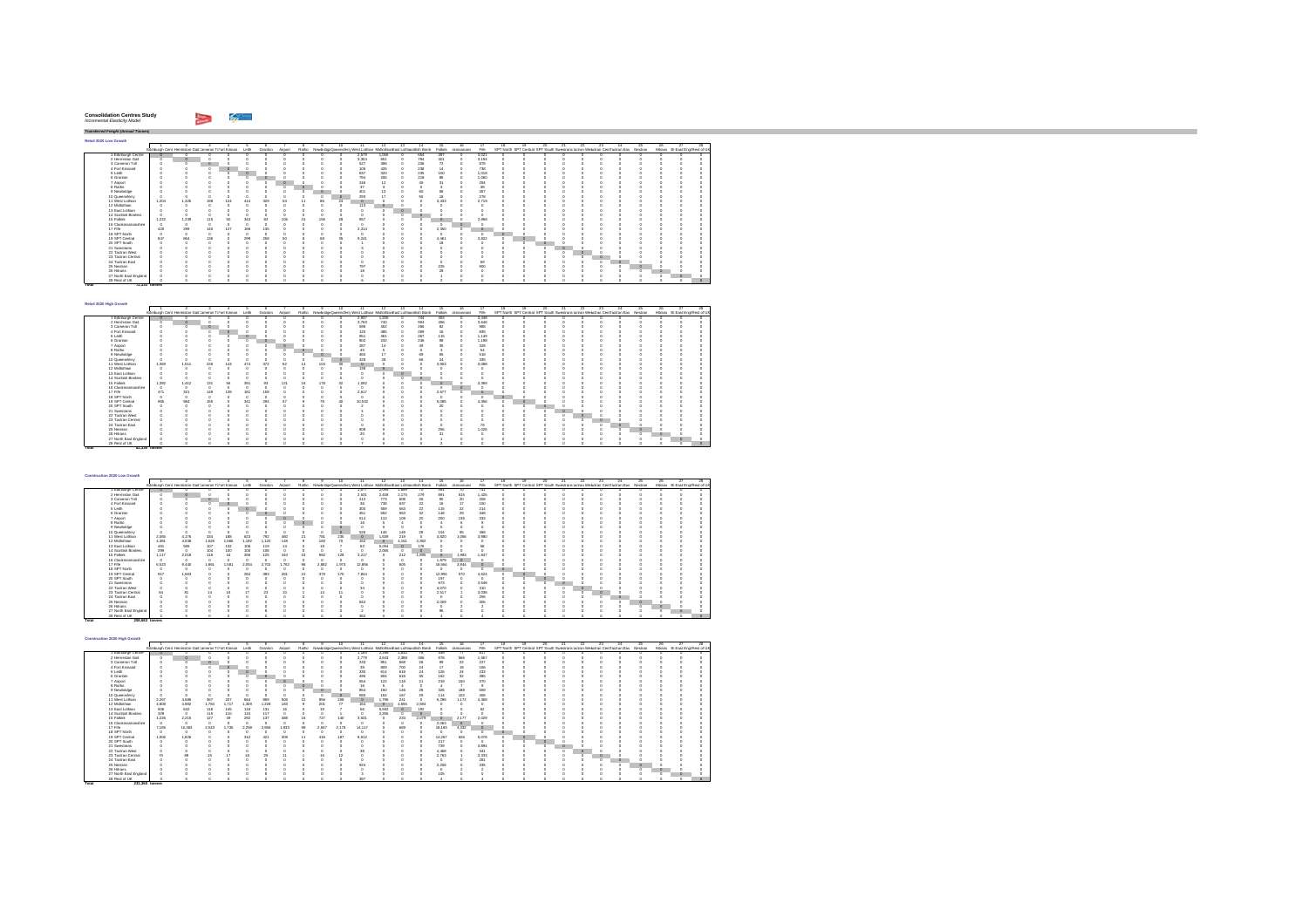| <b>Consolidation Centres Study</b> |  |
|------------------------------------|--|
| Incremental Elasticity Model       |  |

hiji wa m

**Total 5,248 HGVs**

*Transferred Freight (Annual HGV equivalent)* **Retail 2020 Low Growth** $\Gamma$ 1 2 3 4 5 6 7 8 9 10 11 12 13 14 15 16 17 18 19 20 21 22 23 24 25 26 27 28Edinburgh Cent Hermiston Gait Jameron ToFort Kinnair Leith Granton Airport Ratho NewbridgeQueensferry West Lothian MidlothianEast Lothiaeottish Borde enton Report Realth Westfand Holden installed in the Street Street Street Street (Street Street Street Street Street Street Street Street Street Street Street Street Street Street Street Street Street Street Street Street 1 Edinburgh Centre | 0 0 0 0 0 0<br>2 Hermiston Gait 0 0 0 0 0 0 ...................... 3 Cameron Toll 0 0 0 0 0 04 Fort Kinnaird 0 0 0 0 0 05 Leith 0 0 0 0 0 06 Granton 0 0 0 0 0 07 Airport 0 0 0 0 0 08 Ratho 0 0 0 0 0 09 Newbridge 0 0 0 0 0 010 Queensferry 0 0 0 0 0 011 West Lothian 77 84 13 8 26 2112 Midlothian 0 0 0 0 0 013 East Lothian 0 0 0 0 0 014 Scottish Borders 0 0 0 0 0 016 Clackmannanshire 0 0 0 0 0 017 Fife 27 19 9 8 11 918 SPT North 0 0 0 0 0 019 SPT Central 54 55 9 0 19 1620 SPT South 0 0 0 0 0 021 Swestrans 0 0 0 0 0 022 Tactran West 0 0 0 0 0 023 Tactran Central 0 0 0 0 0 024 Tactran East 0 0 0 0 0 025 Nestran 0 0 0 0 0 026 Hitrans 0 0 0 0 0 027 North East England 0 0 0 0 0 0 0 0 0 0 7 27 0 15 1 0 47 0 0 0 0 0 0 0 0 0 0 0 0 0 0 0 53 20 0 15 6 0 65 0 0 0 0 0 0 0 0 0 0 0 0 0 0 0 51 13 0 14 5 0 68 0 0 0 0 0 0 0 0 0 0 0 0 0 0 0 16 1 0 3 2 0 19 0 0 0 0 0 0 0 0 0 0 0 0000 2 000 0 0 2 0 0 00000 0 0 0 0 0 0 0 0 26 1 0 4 4 0 29 0 0 0 0 0 0 0 0 0 0 0 0 0 0 0 19 1 0 4 1 0 18 0 0 0 0 0 0 0 0 0 0 0 3 1 6 2 0 0 0 0 219 0 173 0 0 0 0 0 0 0 0 0 0 0 0000 7 000 0 0 0 0 0 00000 0 0 0 0 0000 0 000 0 0 0 0 0 00000 0 0 0 0 0000 0 000 0 0 0 0 0 00000 0 0 0 0 15 Falkirk 78 79 7 3 22 5 7 1 10 2 61 0 0 0 0 0 189 0 0 0 0 0 0 0 0 0 0 0 0000 0 000 0 0 0 0 0 00000 0 0 0 0 0 0 0 0 147 0 0 0 150 0 0 0 0 0 0 0 0 0 0 0 0 0 0000 0 000 0 0 0 0 0 00000 0 0 0 0 3 1 4 2 589 0 0 0 284 0 244 0 0 0 0 0 0 0 0 0 0 0 0000 0 000 1 0 0 0 0 00000 0 0 0 0 0000 0 000 0 0 0 0 0 00000 0 0 0 0 0000 0 000 0 0 0 0 0 00000 0 0 0 0 0000 0 000 0 0 0 0 0 00000 0 0 0 0 0000 0 000 0 0 4 0 0 00000 0 0 0 0 0 0 0 0 51 0 0 0 14 0 57 0 0 0 0 0 0 0 0 0 0 0 0000 1 000 2 0 0 0 0 00000 0 0 0 0 0000 0 000 0 0 0 0 0 00000 0 0 0 0 0000 0 000 0 0 0 0 0 00000 0 0 0 0 28 RestolUK || 0 0 0 0 0 0 **Total 4,610 HGVs**

| Retail 2020 High Growth |           |    |                                                            |                  |                 |  |   |     |          |         |                                                                                 |                         |           |      |    |                                                                                   |     |         |         |     |          |                                  |         |
|-------------------------|-----------|----|------------------------------------------------------------|------------------|-----------------|--|---|-----|----------|---------|---------------------------------------------------------------------------------|-------------------------|-----------|------|----|-----------------------------------------------------------------------------------|-----|---------|---------|-----|----------|----------------------------------|---------|
|                         |           |    |                                                            |                  |                 |  |   |     |          | 13      |                                                                                 | 15                      |           |      | 18 |                                                                                   | -22 | 23      | $^{24}$ | 25. | 26       |                                  | $^{28}$ |
|                         |           |    | Edinburgh Cent Hermiston Gait Jameron To ort Kinnair Leith |                  | Granton Airport |  |   |     |          |         | Ratho NewbridgeQueenslem West Lothian Midlothian East Lothianotish Bord Falkirk |                         | ckmannans | File |    | SPT North SPT Central SPT South Swestnans actran Wesctran CentFactran Eas Nestran |     |         |         |     |          | Hitrans rth East Engl Rest of UK |         |
| 1 Edinburgh Centre      |           |    |                                                            |                  |                 |  |   | 187 |          |         | 47                                                                              | 29                      |           | 220  |    |                                                                                   |     |         |         |     |          |                                  |         |
| 2 Hermiston Gait        |           |    |                                                            |                  |                 |  |   | 240 |          |         | 58                                                                              | $\overline{\mathbf{x}}$ |           | 232  |    |                                                                                   |     |         |         |     |          |                                  |         |
| 3 Cameron Toll          |           |    | ٥                                                          |                  |                 |  |   | œ   | $^{20}$  |         |                                                                                 |                         |           | 63   |    |                                                                                   |     |         |         |     |          |                                  |         |
| 4 Fort Kinnaird         |           |    |                                                            |                  |                 |  |   |     | Ń.       |         |                                                                                 |                         |           | 53   |    |                                                                                   |     |         |         |     |          |                                  |         |
| 5 Leith                 |           |    |                                                            |                  |                 |  |   | Ř1  | $\infty$ |         |                                                                                 |                         |           | 73   |    |                                                                                   |     |         |         |     |          |                                  |         |
| 6 Granton               |           |    |                                                            |                  |                 |  |   | 58  |          |         |                                                                                 |                         |           |      |    |                                                                                   |     |         |         |     |          |                                  |         |
| 7 Airport               |           |    |                                                            |                  |                 |  |   |     |          |         |                                                                                 |                         |           | 21   |    |                                                                                   |     |         |         |     |          |                                  |         |
| 8 Ratho                 |           |    |                                                            |                  |                 |  |   |     |          |         |                                                                                 |                         |           |      |    |                                                                                   |     |         |         |     |          |                                  |         |
| 9 Newbridge             |           |    |                                                            |                  |                 |  | n | 29  |          |         |                                                                                 |                         |           | 33   |    |                                                                                   |     |         |         |     |          |                                  |         |
| 10 Queensferry          |           |    |                                                            |                  |                 |  |   | ٠,  |          |         |                                                                                 |                         |           | 21   |    |                                                                                   |     |         |         |     |          |                                  |         |
| 11 West Lothian         | œ.        |    | 14                                                         |                  |                 |  |   |     |          |         |                                                                                 | 249                     |           | 197  |    |                                                                                   |     |         |         |     |          |                                  |         |
| 12 Midlothian           |           |    |                                                            |                  |                 |  |   |     |          |         |                                                                                 |                         |           |      |    |                                                                                   |     |         |         |     |          |                                  |         |
| 13 East Lothian         |           |    |                                                            |                  |                 |  |   |     |          | $\circ$ |                                                                                 |                         |           |      |    |                                                                                   |     |         |         |     |          |                                  |         |
| 14 Scottish Borders     |           |    |                                                            |                  |                 |  |   |     |          |         | $\circ$                                                                         |                         |           |      |    |                                                                                   |     |         |         |     |          |                                  |         |
| 15 Falkirk              | <b>SH</b> | on |                                                            | 25               |                 |  |   |     |          |         |                                                                                 |                         |           | 215  |    |                                                                                   |     |         |         |     |          |                                  |         |
| 16 Clackmannanshire     |           |    |                                                            |                  |                 |  |   |     |          |         |                                                                                 |                         |           |      |    |                                                                                   |     |         |         |     |          |                                  |         |
| 17 Fife                 | ×         | 20 |                                                            | 12               |                 |  |   | 167 |          |         |                                                                                 | 171                     |           |      |    |                                                                                   |     |         |         |     |          |                                  |         |
| 18 SPT North            |           |    |                                                            |                  |                 |  |   |     |          |         |                                                                                 |                         |           |      |    |                                                                                   |     |         |         |     |          |                                  |         |
| 19 SPT Central          | R.        | Ŕ9 | 10                                                         | $\boldsymbol{z}$ |                 |  |   | 671 |          |         |                                                                                 | 324                     |           | 278  |    |                                                                                   |     |         |         |     |          |                                  |         |
| 20 SPT South            |           |    |                                                            |                  |                 |  |   |     |          |         |                                                                                 |                         |           |      |    |                                                                                   |     |         |         |     |          |                                  |         |
| 21 Swestnans            |           |    |                                                            |                  |                 |  |   |     |          |         |                                                                                 |                         |           |      |    |                                                                                   |     |         |         |     |          |                                  |         |
| 22 Tactran West         |           |    |                                                            |                  |                 |  |   |     |          |         |                                                                                 |                         |           |      |    |                                                                                   |     |         |         |     |          |                                  |         |
| 23 Tactran Central      |           |    |                                                            |                  |                 |  |   |     |          |         |                                                                                 |                         |           |      |    |                                                                                   |     | $\circ$ |         |     |          |                                  |         |
| 24 Tactran East         |           |    |                                                            |                  |                 |  |   |     |          |         |                                                                                 |                         |           |      |    |                                                                                   |     |         |         |     |          |                                  |         |
| 25 Nestran              |           |    |                                                            |                  |                 |  |   | κö, |          |         |                                                                                 |                         |           | 65   |    |                                                                                   |     |         |         |     |          |                                  |         |
| 26 Hittans              |           |    |                                                            |                  |                 |  |   |     |          |         |                                                                                 |                         |           |      |    |                                                                                   |     |         |         |     | $\Omega$ |                                  |         |
| 27 North East England   |           |    |                                                            |                  |                 |  |   |     |          |         |                                                                                 |                         |           |      |    |                                                                                   |     |         |         |     |          |                                  |         |
| 28 Rest of UK           |           |    |                                                            |                  |                 |  |   |     |          |         |                                                                                 |                         |           |      |    |                                                                                   |     |         |         |     |          |                                  |         |

| Construction 2020 Low Growth |             |         |                                                            |         |     |                 |                          |         |     |     |                                                                                   |         |          |          |          |           |         |         |    |    |         |                                                                                   |         |         |    |    |                                  |     |
|------------------------------|-------------|---------|------------------------------------------------------------|---------|-----|-----------------|--------------------------|---------|-----|-----|-----------------------------------------------------------------------------------|---------|----------|----------|----------|-----------|---------|---------|----|----|---------|-----------------------------------------------------------------------------------|---------|---------|----|----|----------------------------------|-----|
|                              |             |         |                                                            |         |     |                 |                          |         |     | 10  |                                                                                   |         | 13       | 14       | 15       | 18        |         | 18      | 19 | 20 | $^{21}$ | 22.                                                                               | $^{23}$ | $^{24}$ | 25 | 26 | 27                               | 28. |
|                              |             |         | Edinburgh Cent Hermiston Gait Jameron To ort Kinnair Leith |         |     | Granton Airport |                          |         |     |     | Ratho NewbridgeDueensfern West Lothian Midlothian East Lothianottish Bord Falkirk |         |          |          |          | ckmannans | File    |         |    |    |         | SPT North SPT Central SPT South Swestnans actran Wesctran CentFactran Eas Nestran |         |         |    |    | Hitrans rth East Engl Rest of UK |     |
| 1 Edinburgh Centre           |             |         |                                                            |         |     |                 |                          |         |     |     |                                                                                   | 130     | 104      |          |          |           | 46      |         |    |    |         |                                                                                   |         |         |    |    |                                  |     |
| 2 Hermiston Gait             |             |         |                                                            |         |     |                 |                          |         |     |     | 157                                                                               | 149     | 135      |          | 58       | 32        | 88      |         |    |    |         |                                                                                   |         |         |    |    |                                  |     |
| 3 Cameron Toll               |             |         |                                                            |         |     |                 |                          |         |     |     | 13                                                                                |         | 38       |          |          |           |         |         |    |    |         |                                                                                   |         |         |    |    |                                  |     |
| 4 Fort Kinnaird              |             |         |                                                            | $\circ$ |     |                 |                          |         |     |     |                                                                                   |         | 40       |          |          |           |         |         |    |    |         |                                                                                   |         |         |    |    |                                  |     |
| 5 Leith                      |             |         |                                                            |         |     |                 |                          |         |     |     | 19                                                                                | $^{36}$ | 35       |          |          |           |         |         |    |    |         |                                                                                   |         |         |    |    |                                  |     |
| 6 Granton                    |             |         |                                                            |         |     |                 |                          |         |     |     | $^{28}$                                                                           |         | $\infty$ |          |          |           | 22      |         |    |    |         |                                                                                   |         |         |    |    |                                  |     |
| 7 Airport                    |             |         |                                                            |         |     |                 | $\circ$                  |         |     |     | $\infty$                                                                          |         |          |          |          |           |         |         |    |    |         |                                                                                   |         |         |    |    |                                  |     |
| 8 Ratho                      |             |         |                                                            |         |     |                 |                          | $\circ$ |     |     |                                                                                   |         |          |          |          |           |         |         |    |    |         |                                                                                   |         |         |    |    |                                  |     |
| 9 Newbridge                  |             |         |                                                            |         |     |                 |                          |         |     |     |                                                                                   |         |          |          |          |           |         |         |    |    |         |                                                                                   |         |         |    |    |                                  |     |
| 10 Queensferry               |             |         |                                                            |         |     |                 |                          |         |     |     | 33                                                                                |         |          |          |          |           | $^{23}$ |         |    |    |         |                                                                                   |         |         |    |    |                                  |     |
| 11 West Lothian              | 128         | 259     | 21                                                         | 12      | 96  |                 | $\boldsymbol{\times}$    |         | 48  | 15  |                                                                                   | 102     | 14       |          | 299      | 6Ŕ        | 247     |         |    |    |         |                                                                                   |         |         |    |    |                                  |     |
| 12 Midlothian                | 272         | 281     | 101                                                        | 97      | 74  | 69              |                          |         | 11  |     |                                                                                   | $\circ$ | 257      | 146      |          |           |         |         |    |    |         |                                                                                   |         |         |    |    |                                  |     |
| 13 East Lothian              | 29          | $^{36}$ |                                                            |         |     |                 |                          |         |     |     |                                                                                   | 316     | $\circ$  |          |          |           |         |         |    |    |         |                                                                                   |         |         |    |    |                                  |     |
| 14 Scottish Borders          | 19          |         |                                                            |         |     |                 |                          |         |     |     |                                                                                   | 128     | n        | $\alpha$ |          |           |         |         |    |    |         |                                                                                   |         |         |    |    |                                  |     |
| 15 Falkirk                   | 69          | 125     |                                                            |         |     |                 | $\overline{\mathcal{R}}$ |         |     |     | 199                                                                               |         | 13       | 117      | $\Delta$ | 123       | 115     |         |    |    |         |                                                                                   |         |         |    |    |                                  |     |
| 16 Clackmannanshire          |             |         |                                                            |         |     |                 |                          |         |     |     |                                                                                   |         |          |          | 116      | $\circ$   |         |         |    |    |         |                                                                                   |         |         |    |    |                                  |     |
| 17 Fife                      | 405         | 585     | 115                                                        | 98      | 127 | 168             | 109                      |         | 166 | 122 | 797                                                                               |         | 38       |          | 1.027    | 245       |         |         |    |    |         |                                                                                   |         |         |    |    |                                  |     |
| 18 SPT North                 |             |         |                                                            |         |     |                 |                          |         |     |     |                                                                                   |         |          |          |          |           |         | $\circ$ |    |    |         |                                                                                   |         |         |    |    |                                  |     |
| 19 SPT Central               | 57          | 103     |                                                            |         |     | $^{2}$          | ×.                       |         | 24  | 11  | 486                                                                               |         |          |          | 806      | 36        | 287     |         |    |    |         |                                                                                   |         |         |    |    |                                  |     |
| 20 SPT South                 |             |         |                                                            |         |     |                 |                          |         |     |     |                                                                                   |         |          |          | 12       |           |         |         |    |    |         |                                                                                   |         |         |    |    |                                  |     |
| 21 Swestnans                 |             |         |                                                            |         |     |                 |                          |         |     |     |                                                                                   |         |          |          | 42       |           | 220     |         |    |    |         |                                                                                   |         |         |    |    |                                  |     |
| 22 Tactran West              |             |         |                                                            |         |     |                 |                          |         |     |     |                                                                                   |         |          |          | 252      |           | 19      |         |    |    |         | $\circ$                                                                           |         |         |    |    |                                  |     |
| 23 Tactran Central           |             |         |                                                            |         |     |                 |                          |         |     |     |                                                                                   |         |          |          | 156      |           | 188     |         |    |    |         |                                                                                   | ю       |         |    |    |                                  |     |
| 24 Tactran East              |             |         |                                                            |         |     |                 |                          |         |     |     |                                                                                   |         |          |          |          |           |         |         |    |    |         |                                                                                   | o       |         |    |    |                                  |     |
| 25 Nestran                   |             |         |                                                            |         |     |                 |                          |         |     |     | 50                                                                                |         |          |          | 125      |           |         |         |    |    |         |                                                                                   |         |         |    |    |                                  |     |
| 26 Hittans                   |             |         |                                                            |         |     |                 |                          |         |     |     |                                                                                   |         |          |          |          |           |         |         |    |    |         |                                                                                   |         |         |    |    |                                  |     |
| 27 North East England        |             |         |                                                            |         |     |                 |                          |         |     |     |                                                                                   |         |          |          |          |           |         |         |    |    |         |                                                                                   |         |         |    |    |                                  |     |
| 28 Rest of UK                |             |         |                                                            |         |     |                 |                          |         |     |     | $\boldsymbol{2}$                                                                  |         |          |          |          |           |         |         |    |    |         |                                                                                   |         |         |    |    |                                  |     |
| Total                        | 12,939 HOVS |         |                                                            |         |     |                 |                          |         |     |     |                                                                                   |         |          |          |          |           |         |         |    |    |         |                                                                                   |         |         |    |    |                                  |     |

| Construction 2020 High Growth |                    |             |     |                                                      |     |       |                |         |          |     |                                                                           |              |         |     |          |           |         |    |                                                                                   |     |    |         |     |    |          |                                  |     |
|-------------------------------|--------------------|-------------|-----|------------------------------------------------------|-----|-------|----------------|---------|----------|-----|---------------------------------------------------------------------------|--------------|---------|-----|----------|-----------|---------|----|-----------------------------------------------------------------------------------|-----|----|---------|-----|----|----------|----------------------------------|-----|
|                               |                    |             |     |                                                      |     |       |                |         |          | 10  | 11.                                                                       | $12^{\circ}$ | 13      | 14  | 15       | 18        | 17      | 18 | 20                                                                                | 21. | 22 | 23      | 24. | 25 | 26       |                                  | 28. |
|                               |                    |             |     | Edinburgh Cent Hermiston Gait Jameron To ort Kinnair |     | Leith | Granton        | Airport |          |     | Ratho NewbridgeDueensferr West Lothian Midlothian East Lothianotish Bord- |              |         |     | Falkirk  | ckmannans | File    |    | SPT North SPT Central SPT South Swestnans actran Weschlan CentFactran Eas Nestran |     |    |         |     |    |          | Hitrans rth East Engl Rest of UK |     |
|                               | 1 Edinburgh Centre |             |     |                                                      |     |       |                |         |          |     | 73                                                                        | 142          | 114     |     | 33       |           | 51      |    |                                                                                   |     |    |         |     |    |          |                                  |     |
| 2 Hermiston Gait              |                    |             |     |                                                      |     |       |                |         |          |     | 172                                                                       | 164          | 148     |     |          | 35        | o7      |    |                                                                                   |     |    |         |     |    |          |                                  |     |
| 3 Cameron Toll                |                    |             |     |                                                      |     |       |                |         |          |     | 14                                                                        | 53           |         |     |          |           | 14      |    |                                                                                   |     |    |         |     |    |          |                                  |     |
| 4 Fort Kinnaird               |                    |             |     |                                                      |     |       |                |         |          |     |                                                                           | 5Ċ           | 43      |     |          |           | 10      |    |                                                                                   |     |    |         |     |    |          |                                  |     |
| 5 Leith                       |                    |             |     |                                                      |     |       |                |         |          |     | 20                                                                        | ż            | 38      |     |          |           | 14      |    |                                                                                   |     |    |         |     |    |          |                                  |     |
| 6 Granton                     |                    |             |     |                                                      |     |       |                |         |          |     |                                                                           | ×.           | 38      |     |          |           | 24      |    |                                                                                   |     |    |         |     |    |          |                                  |     |
| 7 Airport                     |                    |             |     |                                                      |     |       |                |         |          |     | ŵ,                                                                        |              |         |     |          |           | $^{23}$ |    |                                                                                   |     |    |         |     |    |          |                                  |     |
| 8 Ratho                       |                    |             |     |                                                      |     |       |                |         |          |     |                                                                           |              |         |     |          |           |         |    |                                                                                   |     |    |         |     |    |          |                                  |     |
| 9 Newbridge                   |                    |             |     |                                                      |     |       |                |         |          |     |                                                                           |              |         |     | $\alpha$ |           | 35      |    |                                                                                   |     |    |         |     |    |          |                                  |     |
| 10 Queensferry                |                    |             |     |                                                      |     |       |                |         |          |     | 38                                                                        |              |         |     |          |           | 25      |    |                                                                                   |     |    |         |     |    |          |                                  |     |
| 11 West Lothian               |                    | 141         | 284 | $^{23}$                                              | 13  |       |                |         | 53       | 16  |                                                                           | 111          | 15      |     | 328      | 73        | 271     |    |                                                                                   |     |    |         |     |    |          |                                  |     |
| 12 Midlothian                 |                    | 298         | 309 | 111                                                  | 106 | 81    | $\overline{2}$ | 10      | 12       |     | 10                                                                        | ٥            | 282     | 161 |          |           |         |    |                                                                                   |     |    |         |     |    |          |                                  |     |
| 13 East Lothian               |                    | 31          | ۵Ń  |                                                      |     |       |                |         |          |     |                                                                           | 347          | $\circ$ | 12  |          |           |         |    |                                                                                   |     |    |         |     |    |          |                                  |     |
| 14 Scottish Borders           |                    | 20          |     |                                                      |     |       |                |         |          |     |                                                                           | 141          |         |     |          |           |         |    |                                                                                   |     |    |         |     |    |          |                                  |     |
| 15 Falkirk                    |                    |             | 137 |                                                      |     |       |                | ść      | ú        |     | 219                                                                       |              | 14      | 129 |          | 135       | 126     |    |                                                                                   |     |    |         |     |    |          |                                  |     |
| 16 Clackmannanshire           |                    |             |     |                                                      |     |       |                |         |          |     |                                                                           |              |         |     | 128      | $\Omega$  |         |    |                                                                                   |     |    |         |     |    |          |                                  |     |
| 17 Fife                       |                    | 444         | 643 | 127                                                  | 108 | 140   | 184            | 120     | 183      | 135 | 875                                                                       |              |         |     | 1.128    | 269       |         |    |                                                                                   |     |    |         |     |    |          |                                  |     |
| 18 SPT North                  |                    |             |     |                                                      |     |       |                |         |          |     |                                                                           |              |         |     |          |           |         |    |                                                                                   |     |    |         |     |    |          |                                  |     |
| 19 SPT Central                |                    | 62          | 113 |                                                      |     |       | $\overline{2}$ | 10      | $\infty$ | 12  | 534                                                                       |              |         |     | 885      | 39        | 315     |    |                                                                                   |     |    |         |     |    |          |                                  |     |
| 20 SPT South                  |                    |             |     |                                                      |     |       |                |         |          |     |                                                                           |              |         |     | 12       |           |         |    |                                                                                   |     |    |         |     |    |          |                                  |     |
| 21 Swestnans                  |                    |             |     |                                                      |     |       |                |         |          |     |                                                                           |              |         |     | 46       |           | 241     |    |                                                                                   |     |    |         |     |    |          |                                  |     |
| 22 Tactran West               |                    |             |     |                                                      |     |       |                |         |          |     |                                                                           |              |         |     | 277      |           | 21      |    |                                                                                   |     |    |         |     |    |          |                                  |     |
| 23 Tactran Central            |                    |             |     |                                                      |     |       |                |         |          |     |                                                                           |              |         |     | 171      |           | 207     |    |                                                                                   |     |    | $\circ$ |     |    |          |                                  |     |
| 24 Tactran East               |                    |             |     |                                                      |     |       |                |         |          |     |                                                                           |              |         |     |          |           | 17      |    |                                                                                   |     |    | o       |     |    |          |                                  |     |
| 25 Nestran                    |                    |             |     |                                                      |     |       |                |         |          |     |                                                                           |              |         |     | 137      |           | 21      |    |                                                                                   |     |    |         |     |    |          |                                  |     |
| 26 Hittans                    |                    |             |     |                                                      |     |       |                |         |          |     |                                                                           |              |         |     |          |           |         |    |                                                                                   |     |    |         |     |    | $\Omega$ |                                  |     |
| 27 North East England         |                    |             |     |                                                      |     |       |                |         |          |     |                                                                           |              |         |     |          |           |         |    |                                                                                   |     |    |         |     |    |          |                                  |     |
| 28 Rest of UK                 |                    |             |     |                                                      |     |       |                |         |          |     | $\sim$                                                                    |              |         |     |          |           |         |    |                                                                                   |     |    |         |     |    |          |                                  |     |
| Total                         |                    | 14.346 HOVS |     |                                                      |     |       |                |         |          |     |                                                                           |              |         |     |          |           |         |    |                                                                                   |     |    |         |     |    |          |                                  |     |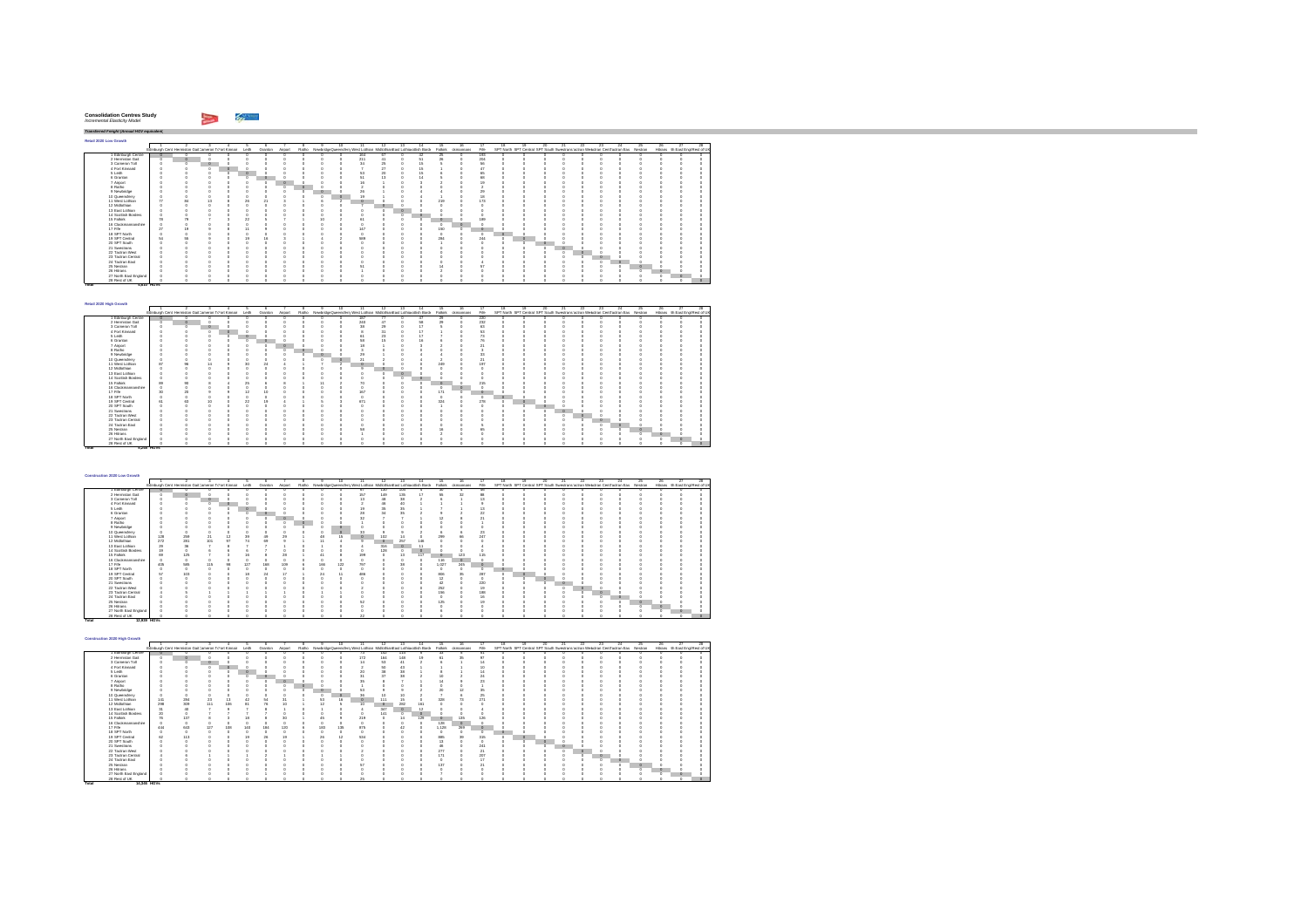#### **Consolidation Centres Study** *Incremental Elasticity Model Reduction in Tonnes-kilometres (Annual)*

**Total 29,569**

**- tonnes-kilometres**

| Reduction in Tonnes-kilometres (Annual |                                                      |           |          |          |          |          |         |        |          |          |                                                                    |           |    |          |           |           |           |    |    |                                                                                  |    |         |         |    |    |    |    |                                  |
|----------------------------------------|------------------------------------------------------|-----------|----------|----------|----------|----------|---------|--------|----------|----------|--------------------------------------------------------------------|-----------|----|----------|-----------|-----------|-----------|----|----|----------------------------------------------------------------------------------|----|---------|---------|----|----|----|----|----------------------------------|
|                                        |                                                      |           |          |          |          |          |         |        |          |          |                                                                    |           |    |          |           |           |           |    |    |                                                                                  |    |         |         |    |    |    |    |                                  |
| Retail 2020 Low Growth                 |                                                      |           |          |          |          |          |         |        |          |          |                                                                    |           |    |          |           |           |           |    |    |                                                                                  |    |         |         |    |    |    |    |                                  |
|                                        |                                                      |           |          |          |          |          |         |        |          | 10.      | 11                                                                 |           | 13 | 14       | 15        |           |           | 18 | 19 | 20                                                                               | 21 | 22.     | $^{23}$ | 24 | つら | 26 | 27 | 28                               |
|                                        | Edinburgh Cent Hermiston Gait Jameron Tofort Kinnair |           |          |          | Leith    | Granton  | Airport | Ratho  |          |          | NewbridgeDueensferr West Lothian Midlothian East Lothianotish Bord |           |    |          | Falkirk   | ckmannans | File      |    |    | SPT North SPT Central SPT South Swestrans actran Weschan CentFactran Eas Nestran |    |         |         |    |    |    |    | Hitrans rth East Engl Rest of UK |
| 1 Edinburgh Centre                     |                                                      |           |          |          |          |          |         |        |          |          | -68.083                                                            | -55.867   |    | 10.196   | $-7.425$  |           | $-98.987$ |    |    |                                                                                  |    |         |         |    |    |    |    |                                  |
| 2 Hermiston Gait                       |                                                      |           |          |          |          |          |         |        |          |          | $-87.226$                                                          | $-22.708$ |    | 22,850   | $-6.455$  |           | $-72.509$ |    |    |                                                                                  |    |         |         |    |    |    |    |                                  |
| 3 Cameron Toll                         |                                                      |           |          |          |          |          |         |        |          |          | $-13.663$                                                          | $-23.772$ |    | 543      | $-1.110$  |           | $-30.896$ |    |    |                                                                                  |    |         |         |    |    |    |    |                                  |
| 4 Fort Kinnaird                        |                                                      |           |          |          |          |          |         |        |          |          | $-2.741$                                                           | $-27.440$ |    | $-1.260$ | $-221$    |           | $-27.446$ |    |    |                                                                                  |    |         |         |    |    |    |    |                                  |
| 5 Leith                                |                                                      |           |          |          |          |          |         |        |          |          | $-21.933$                                                          | $-15.413$ |    | 2.614    | $-1.868$  |           | $-33.703$ |    |    |                                                                                  |    |         |         |    |    |    |    |                                  |
| 6 Granton                              |                                                      |           |          |          |          |          |         |        |          |          | $-20.812$                                                          | $-9.202$  |    | 4.185    | $-1.593$  |           | $-36.142$ |    |    |                                                                                  |    |         |         |    |    |    |    |                                  |
| 7 Airport                              |                                                      |           |          |          |          |          |         |        |          |          | $-6.365$                                                           | $-316$    |    | 1.697    | -564      |           | $-7.266$  |    |    |                                                                                  |    |         |         |    |    |    |    |                                  |
| 8 Ratho                                |                                                      |           |          |          |          |          |         | n      |          |          | $-947$                                                             | $-67$     |    |          | -54       |           | -958      |    |    |                                                                                  |    |         |         |    |    |    |    |                                  |
| 9 Newbridge                            |                                                      |           |          |          |          |          |         |        | $\Omega$ |          | $-10.391$                                                          | $-254$    |    | 2.616    | $-1.069$  |           | $-11.479$ |    |    |                                                                                  |    |         |         |    |    |    |    |                                  |
| 10 Queensferry                         |                                                      |           |          |          |          |          |         |        |          | $\alpha$ | $-7.754$                                                           | $-358$    |    | 2.367    | -507      |           | $-13.749$ |    |    |                                                                                  |    |         |         |    |    |    |    | $\alpha$                         |
| 11 West Lothian                        | 2.770                                                | $-5.984$  | 2.140    | 1.923    | 2.280    | 855      | $-396$  | $-90$  | $-943$   | 44       |                                                                    |           |    |          | $-42.912$ |           | 18,760    |    |    |                                                                                  |    |         |         |    |    |    |    | n                                |
| 12 Midlothian                          |                                                      |           |          |          |          |          |         |        |          | o        | $-3.129$                                                           |           |    |          |           |           |           |    |    |                                                                                  |    |         |         |    |    |    |    | $\circ$                          |
| 13 East Lothian                        |                                                      |           |          |          |          |          |         |        |          |          |                                                                    |           |    |          |           |           |           |    |    |                                                                                  |    |         |         |    |    |    |    | $\Omega$                         |
| 14 Scottish Borders                    |                                                      |           |          |          |          |          |         |        |          | $\theta$ |                                                                    |           |    |          |           |           |           |    |    |                                                                                  |    |         |         |    |    |    |    | $\Delta$                         |
| 15 Falkirk                             | 4.764                                                | $-372$    | 1.754    | 982      | 2.434    | 338      | $-617$  | $-102$ | $-1.497$ | $-153$   | $-17.799$                                                          |           |    |          |           |           | $-22.779$ |    |    |                                                                                  |    |         |         |    |    |    |    | $\Delta$                         |
| 16 Clackmannanshire                    |                                                      |           |          |          |          |          |         |        |          |          |                                                                    |           |    |          |           |           |           |    |    |                                                                                  |    |         |         |    |    |    |    |                                  |
| 17 Fife                                | $-16.079$                                            | $-10.664$ | $-4.670$ | $-3.871$ | $-6.015$ | $-5.430$ |         |        |          | $\theta$ | $-64.794$                                                          |           |    |          | $-86.790$ |           |           |    |    |                                                                                  |    |         |         |    |    |    |    |                                  |
| 18 SPT North                           |                                                      |           |          |          |          |          |         |        |          | ×        |                                                                    |           |    |          |           |           |           |    |    |                                                                                  |    |         |         |    |    |    |    |                                  |
| 19 SPT Central                         | 62.643                                               | 57,959    | 11.214   |          | 23.115   | 19,172   | 3.248   | 515    | 4.125    | 2.593    | 419.532                                                            |           |    |          | 174.431   |           | 237.384   |    |    |                                                                                  |    |         |         |    |    |    |    |                                  |
| 20 SPT South                           |                                                      |           |          |          |          |          |         |        |          |          | 40                                                                 |           |    |          | 399       |           |           |    |    |                                                                                  |    |         |         |    |    |    |    |                                  |
| 21 Swestnans                           |                                                      |           |          |          |          |          |         |        |          |          | on.                                                                |           |    |          |           |           |           |    |    |                                                                                  |    |         |         |    |    |    |    |                                  |
| 22 Tactran West                        |                                                      |           |          |          |          |          |         |        |          |          |                                                                    |           |    |          |           |           |           |    |    |                                                                                  |    | $\circ$ |         |    |    |    |    |                                  |
| 23 Tactran Central                     |                                                      |           |          |          |          |          |         |        |          |          |                                                                    |           |    |          |           |           |           |    |    |                                                                                  |    |         | o       |    |    |    |    |                                  |
| 24 Tactran East                        |                                                      |           |          |          |          |          |         |        |          |          |                                                                    |           |    |          |           |           | $-4.188$  |    |    |                                                                                  |    |         |         |    |    |    |    |                                  |
| 25 Nestran                             |                                                      |           |          |          |          |          |         |        |          |          | $-22.319$                                                          |           |    |          | $-6.306$  |           | $-54.896$ |    |    |                                                                                  |    |         |         |    |    |    |    |                                  |
| 26 Hitrans                             |                                                      |           |          |          |          |          |         |        |          |          | $-182$                                                             |           |    |          | $-632$    |           |           |    |    |                                                                                  |    |         |         |    |    |    |    |                                  |
| 27 North East England                  |                                                      |           |          |          |          |          |         |        |          |          |                                                                    |           |    |          | $-18$     |           |           |    |    |                                                                                  |    |         |         |    |    |    |    |                                  |
| 28 Rest of UK                          |                                                      |           |          |          |          |          |         |        |          |          | 166                                                                |           |    |          | 54        |           |           |    |    |                                                                                  |    |         |         |    |    |    |    |                                  |
| Total                                  | 28.263 tonnes-kilometres                             |           |          |          |          |          |         |        |          |          |                                                                    |           |    |          |           |           |           |    |    |                                                                                  |    |         |         |    |    |    |    |                                  |
|                                        |                                                      |           |          |          |          |          |         |        |          |          |                                                                    |           |    |          |           |           |           |    |    |                                                                                  |    |         |         |    |    |    |    |                                  |

|                       |                                                      |            |          |          |          |          |         |        |          | 10     | 11                                                                 | -12       | 19.      | 14       |           | 18        | 17         | 18 | 19                                                                                |  | 23 | つら | 28 |                                  |  |
|-----------------------|------------------------------------------------------|------------|----------|----------|----------|----------|---------|--------|----------|--------|--------------------------------------------------------------------|-----------|----------|----------|-----------|-----------|------------|----|-----------------------------------------------------------------------------------|--|----|----|----|----------------------------------|--|
|                       | Edinburgh Cent Hermiston Gait Jameron To ort Kinnair |            |          |          | Leith    | Granton  | Airport | Ratho  |          |        | NewbridgeDueensferr West Lothian Midlothian East Lothianotish Bord |           |          |          | Falkirk   | ckmannans | File       |    | SPT North SPT Central SPT South Swestnans actran Wesctran CentFactran Eas Nestran |  |    |    |    | Hitrans rth East Engl Rest of UK |  |
| 1 Edinburgh Centre    |                                                      | n          |          |          |          |          |         |        |          |        | $-77.543$                                                          | $-63.752$ | - 69     | 11,611   | $-8.462$  |           | $-110.693$ |    |                                                                                   |  |    |    |    |                                  |  |
| 2 Hermiston Gait      |                                                      |            |          |          |          |          |         |        |          |        | $-29.349$                                                          | $-25.810$ |          | 26.045   | $-7.349$  |           | $-82.755$  |    |                                                                                   |  |    |    |    |                                  |  |
| 3 Cameron Toll        |                                                      |            | $\alpha$ |          |          |          |         |        |          |        | $-15.496$                                                          | $-26.963$ |          | 612      | $-1.260$  |           | $-34.773$  |    |                                                                                   |  |    |    |    |                                  |  |
| 4 Fort Kinnaird       |                                                      |            |          |          |          |          |         |        |          |        | $-3.143$                                                           | $-31.238$ |          | $-1.423$ | $-253$    |           | $-31.072$  |    |                                                                                   |  |    |    |    |                                  |  |
| 5 Leith               |                                                      |            |          |          |          |          |         |        |          |        | $-24.910$                                                          | $-17.361$ |          | 2.959    | $-2.126$  |           | $-38.046$  |    |                                                                                   |  |    |    |    |                                  |  |
| <b>R. Granton</b>     |                                                      |            |          |          |          |          |         |        |          |        | $-23.640$                                                          | $-10.358$ |          | 4.731    | $-1.822$  |           | $-40.842$  |    |                                                                                   |  |    |    |    |                                  |  |
| 7 Airport             |                                                      |            |          |          |          |          |         |        |          |        | $-7.393$                                                           | $-356$    |          | 1,884    | -634      |           | $-8.090$   |    |                                                                                   |  |    |    |    |                                  |  |
| 8 Ratho               |                                                      |            |          |          |          |          |         |        |          |        | $-1.152$                                                           | $-141$    |          | ó        | $-54$     |           | $-1.345$   |    |                                                                                   |  |    |    |    |                                  |  |
| 9 Newbridge           |                                                      |            |          |          |          |          |         |        |          |        | $-11.917$                                                          | $-336$    | $\Omega$ | 3.005    | $-1.209$  |           | $-13.005$  |    |                                                                                   |  |    |    |    |                                  |  |
| 10 Queensferry        |                                                      |            |          |          |          |          |         |        |          |        | $-8.691$                                                           | $-579$    |          | 2.827    | $-656$    |           | $-16.661$  |    |                                                                                   |  |    |    |    |                                  |  |
| 11 West Lothian       | 3.150                                                | $-6.801$   | 2.442    | 2.215    | 2.607    | 986      | $-460$  | $-114$ | $-1.137$ | 55     |                                                                    |           |          |          | 48.792    |           | 21.304     |    |                                                                                   |  |    |    |    |                                  |  |
| 12 Midlethian         |                                                      |            |          |          |          |          |         |        |          |        | $-3.844$                                                           | $\circ$   |          |          |           |           |            |    |                                                                                   |  |    |    |    |                                  |  |
| 13 East Lothian       |                                                      |            |          |          |          |          |         |        |          |        |                                                                    |           | $\Omega$ |          |           |           |            |    |                                                                                   |  |    |    |    |                                  |  |
| 14 Scottish Borders   |                                                      |            |          |          |          |          |         |        |          |        |                                                                    |           |          |          |           |           |            |    |                                                                                   |  |    |    |    |                                  |  |
| 15 Falkirk            | 5.429                                                | $-424$     | 1.994    | 1.113    | 2.777    | 383      | $-703$  | $-114$ | $-1.706$ | $-171$ | $-20.303$                                                          |           |          |          |           |           | $-25.940$  |    |                                                                                   |  |    |    |    |                                  |  |
| 16 Clackmannanshire   |                                                      | $^{\circ}$ |          |          |          |          |         |        |          |        |                                                                    |           |          |          |           |           |            |    |                                                                                   |  |    |    |    |                                  |  |
| 17 Fife               | $-18.048$                                            | $-11,448$  | $-4.975$ | $-4.221$ | $-6.574$ | $-8.344$ |         |        |          |        | $-73.272$                                                          |           |          |          | $-97.727$ |           |            |    |                                                                                   |  |    |    |    |                                  |  |
| 18 SPT North          |                                                      | $\theta$   |          |          |          |          |         |        |          |        |                                                                    |           |          |          |           |           |            |    |                                                                                   |  |    |    |    |                                  |  |
| 19 SPT Central        | 71,396                                               | 66,030     | 12,789   |          | 26.342   | 21.836   | 3.675   | 584    | 4.721    | 2.946  | 478.155                                                            |           |          |          | 198.814   |           | 270.501    |    |                                                                                   |  |    |    |    |                                  |  |
| 20 SPT South          |                                                      |            |          |          |          |          |         |        |          |        | 50 <sub>0</sub>                                                    |           |          |          | 450       |           |            |    |                                                                                   |  |    |    |    |                                  |  |
| 21 Swestnans          |                                                      |            |          |          |          |          |         |        |          |        | 114                                                                |           |          |          |           |           |            |    |                                                                                   |  |    |    |    |                                  |  |
| 22 Tartran West       |                                                      |            |          |          |          |          |         |        |          |        |                                                                    |           |          |          |           |           |            |    |                                                                                   |  |    |    |    |                                  |  |
| 23 Tartran Central    |                                                      |            |          |          |          |          |         |        |          |        |                                                                    |           |          |          |           |           |            |    |                                                                                   |  |    |    |    |                                  |  |
| 24 Tartran Fast       |                                                      |            |          |          |          |          |         |        |          |        |                                                                    |           |          |          |           |           | $-4.733$   |    |                                                                                   |  |    |    |    |                                  |  |
| 25 Nestran            |                                                      |            |          |          |          |          |         |        |          |        | $-25.412$                                                          |           |          |          | $-7.166$  |           | $-62.560$  |    |                                                                                   |  |    |    |    |                                  |  |
| 26 Hittans            |                                                      |            |          |          |          |          |         |        |          |        | $-202$                                                             |           |          |          | -587      |           |            |    |                                                                                   |  |    |    |    |                                  |  |
| 27 North East England |                                                      |            |          |          |          |          |         |        |          |        | ٠                                                                  |           |          |          | $-20$     |           |            |    |                                                                                   |  |    |    |    |                                  |  |
| 28 Rest of UK         |                                                      |            |          |          |          |          |         |        |          |        | 192                                                                |           |          |          | 61        |           |            |    |                                                                                   |  |    |    |    |                                  |  |

| Construction 2020 Low Growth |                             |                                                      |           |           |           |            |            |            |          |          |                                                                          |            |                |           |           |            |            |    |                                                                                   |    |    |         |    |     |          |                                  |  |
|------------------------------|-----------------------------|------------------------------------------------------|-----------|-----------|-----------|------------|------------|------------|----------|----------|--------------------------------------------------------------------------|------------|----------------|-----------|-----------|------------|------------|----|-----------------------------------------------------------------------------------|----|----|---------|----|-----|----------|----------------------------------|--|
|                              |                             |                                                      |           |           |           |            |            |            |          | 10       | 11                                                                       | 12         | 19.            | 14        | 15        | 16         |            | 18 | 19                                                                                | 91 | 22 | $^{23}$ | 24 | 25. | 28       |                                  |  |
|                              |                             | Edinburgh Cent Hermiston Gait Jameron Tofort Kinnair |           |           | Leith     | Granton    | Airport    |            |          |          | Ratho NewbridgeDueensferr West Lothian Midlothian East Lothianotish Bord |            |                |           | Falkirk   | ckmannans  | File       |    | SPT North SPT Central SPT South Swestnans actran Wesctran CentFactran Eas Nestran |    |    |         |    |     |          | Hitrans rth East Engl Rest of UK |  |
| 1 Edinburgh Centre           |                             |                                                      |           |           |           |            |            |            |          |          | $-28.438$                                                                | $-110.819$ | $-38.390$      | 1.096     | $-9.190$  | $-125$     | $-23.800$  |    |                                                                                   |    |    |         |    |     |          |                                  |  |
| 2 Hermiston Gait             |                             |                                                      |           |           |           |            |            |            |          |          | -66.810                                                                  | $-84.040$  | $-12.617$      | 8.040     | $-14.342$ | 412        | $-32.342$  |    |                                                                                   |    |    |         |    |     |          |                                  |  |
| 3 Cameron Toll               |                             |                                                      |           |           |           |            |            |            |          |          | $-5.483$                                                                 | $-46.174$  | $-21.360$      | 60        | $-1.391$  | 30         | $-7.307$   |    |                                                                                   |    |    |         |    |     |          |                                  |  |
| 4 Fort Kinnaire              |                             |                                                      |           |           |           |            |            |            |          |          | $-933$                                                                   | $-47.510$  | $-27.153$      | $-119$    | $-245$    | 12         | $-5.577$   |    |                                                                                   |    |    |         |    |     |          |                                  |  |
| 5 Leith                      |                             |                                                      |           |           |           |            |            |            |          |          | $-7.863$                                                                 | $-26.899$  | $-14.759$      | 246       | $-2.124$  | $-36$      | $-7.069$   |    |                                                                                   |    |    |         |    |     |          |                                  |  |
| 6 Granton                    |                             |                                                      |           |           |           |            |            |            |          |          | $-11.826$                                                                | $-24.652$  | $-10.252$      | 624       | $-2.751$  | $-298$     | $-11.860$  |    |                                                                                   |    |    |         |    |     |          |                                  |  |
| 7 Airport                    |                             |                                                      |           |           |           |            |            |            |          |          | $-13.250$                                                                | $-2.806$   | 355            | 756       | $-3.613$  | $-164$     | $-8.231$   |    |                                                                                   |    |    |         |    |     |          |                                  |  |
| 8 Ratho                      |                             |                                                      |           |           |           |            |            | $\circ$    |          |          | 402                                                                      | $-125$     | 12             |           | -83       | $-10$      | $-225$     |    |                                                                                   |    |    |         |    |     |          |                                  |  |
| 9 Newbridge                  |                             |                                                      |           |           |           |            |            |            |          |          |                                                                          |            |                |           |           |            |            |    |                                                                                   |    |    |         |    |     |          |                                  |  |
| 10 Queensferry               |                             |                                                      |           |           |           |            |            |            |          |          | $-13.948$                                                                | $-3.075$   | 1,209          | 1.185     | $-2.880$  | $-2.465$   | $-18.162$  |    |                                                                                   |    |    |         |    |     |          |                                  |  |
| 11 West Lothian              | 4.750                       | $-18.792$                                            | 3.609     | 2.911     | 3.427     | 2.059      | $-3.404$   | $-167$     | $-8.506$ | 423      |                                                                          | 15.075     | 8.353          | $\alpha$  | $-60.245$ | 5.119      | 27,464     |    |                                                                                   |    |    |         |    |     |          |                                  |  |
| 12 Midlothian                | $-268.089$                  | $-226.894$                                           | $-97.532$ | $-93.423$ | $-63.669$ | $-59.222$  | 6.543      | 418        | $-7.761$ | $-2.081$ | $-4.230$                                                                 | $\circ$    | 156,916        | $-11.339$ |           |            |            |    |                                                                                   |    |    |         |    |     |          |                                  |  |
| 13 East Lothian              | $-27.320$                   | $-29.310$                                            | $-6.931$  | $-8.884$  | $-6.410$  | $-6.60$    | 626        | $\Omega$   | $-746$   | $-208$   | $-1.729$                                                                 | -341.288   | $\circ$        | $-960$    |           |            | $-1.314$   |    |                                                                                   |    |    |         |    |     |          |                                  |  |
| 14 Scottish Borders          | $-16.918$                   | $\alpha$                                             | $-6.465$  | $-6.437$  | $-5.832$  | $-5.630$   |            |            |          | $-32$    |                                                                          | $-141.878$ |                | $\Omega$  |           |            |            |    |                                                                                   |    |    |         |    |     |          |                                  |  |
| 15 Falkirk                   | 4.355                       | $-605$                                               | 1.763     | 873       | 1.888     | 511        | $-2.577$   | $-102$     | $-6.356$ | -690     | -59.834                                                                  |            | 9.358          | 148.913   |           | $-30.632$  | $-14.223$  |    |                                                                                   |    |    |         |    |     |          |                                  |  |
| 16 Clackmannanshire          |                             |                                                      |           |           |           |            |            |            |          |          |                                                                          |            |                |           | $-55.60$  | $\Omega$   |            |    |                                                                                   |    |    |         |    |     |          |                                  |  |
| 17 Fife                      | $-249.845$                  | $-337.006$                                           | $-62.148$ | $-48.049$ | $-74.568$ | $-108.609$ | $-72.601$  | $-4.046$   | 120.673  | .110.484 | $-359.98$                                                                |            | 5.266          |           | -604.592  | $-172.366$ | $\Omega$   |    |                                                                                   |    |    |         |    |     |          |                                  |  |
| 18 SPT North                 |                             | ×                                                    |           |           |           |            |            |            |          |          |                                                                          |            |                |           |           |            |            |    |                                                                                   |    |    |         |    |     |          |                                  |  |
| 19 SPT Central               | 67,836                      | 111,585                                              |           |           | 21.935    | 28,418     | <b>116</b> | 634        | 23.048   | 12,502   | 356.102                                                                  |            |                |           | 508.077   | 30.992     | 287.154    |    |                                                                                   |    |    |         |    |     |          |                                  |  |
| 20 SPT South                 |                             |                                                      |           |           |           |            |            |            |          |          |                                                                          |            |                |           | 4.384     |            |            |    |                                                                                   |    |    |         |    |     |          |                                  |  |
| 21 Reastrong                 |                             |                                                      |           |           |           |            |            |            |          |          |                                                                          |            |                |           | 20.118    |            | 187.246    |    |                                                                                   |    |    |         |    |     |          |                                  |  |
| 22 Tartran West              |                             |                                                      |           |           |           |            |            |            |          |          | 158                                                                      |            | $\mathfrak{p}$ |           | $-78.517$ |            | $-1.179$   |    |                                                                                   |    |    |         |    |     |          |                                  |  |
| 23 Tartran Central           | $-2.432$                    | $-2.888$                                             | $-456$    | $-484$    | $-610$    | $-921$     | 402        | $\cdot 25$ | $-630$   | $-621$   |                                                                          |            |                |           | $-81.291$ | $-37$      | $-186.170$ |    |                                                                                   |    |    | $\circ$ |    |     |          |                                  |  |
| 24 Tactran East              |                             |                                                      |           |           |           |            |            |            |          |          |                                                                          |            |                |           |           |            | $-15.620$  |    |                                                                                   |    |    |         |    |     |          |                                  |  |
| 25 Nostran                   |                             |                                                      |           |           |           |            |            |            |          |          | $-23.581$                                                                |            |                |           | $-58.249$ |            | $-18.003$  |    |                                                                                   |    |    |         |    |     |          |                                  |  |
| 26 Hittans                   |                             |                                                      |           |           |           |            |            |            |          |          |                                                                          |            |                |           | A         | -67        | $-79$      |    |                                                                                   |    |    |         |    |     | $\Omega$ |                                  |  |
| 27 North East England        |                             |                                                      |           |           |           | $-284$     |            |            |          |          | $-84$                                                                    |            |                |           | $-2.284$  |            | - 11       |    |                                                                                   |    |    |         |    |     |          |                                  |  |
| 28 Rest of UK                |                             |                                                      |           |           |           |            |            |            |          |          | 9.304                                                                    |            |                |           | 114       | 17         | 205        |    |                                                                                   |    |    |         |    |     |          |                                  |  |
| Total                        | 3.494.797 tonnes-kilometres |                                                      |           |           |           |            |            |            |          |          |                                                                          |            |                |           |           |            |            |    |                                                                                   |    |    |         |    |     |          |                                  |  |

| Construction 2020 High Growth |                                                      |            |            |            |           |            |           |           |          |          |                                                                           |            |            |           |           |            |            |    |  |                                                                                   |    |          |     |  |                                  |
|-------------------------------|------------------------------------------------------|------------|------------|------------|-----------|------------|-----------|-----------|----------|----------|---------------------------------------------------------------------------|------------|------------|-----------|-----------|------------|------------|----|--|-----------------------------------------------------------------------------------|----|----------|-----|--|----------------------------------|
|                               |                                                      |            |            |            |           |            |           |           |          |          | 11                                                                        | 12         | 13         | 14        | 15        | 18         | 17         | 18 |  |                                                                                   | 23 |          | 25. |  |                                  |
|                               | Edinburgh Cent Hermiston Gait Jameron To ort Kinnair |            |            |            | Leith     | Granton    | Airport   |           |          |          | Ratho NewbridgeDueensferr West Lothian Midlothian East Lothianotish Bord- |            |            |           | Falkirk   | ckmannans  | File       |    |  | SPT North SPT Central SPT South Swestnans actran Weschlan Centractran Eas Nestran |    |          |     |  | Hitrans rth East Engl Rest of UK |
| 1 Edinburgh Centre            |                                                      |            |            |            |           |            |           |           |          |          | $-31.256$                                                                 | $-121.479$ | $-39.944$  | 1.210     | $-10.088$ | $-138$     | $-26.211$  |    |  |                                                                                   |    |          |     |  |                                  |
| 2 Hermiston Gait              |                                                      |            |            |            |           |            |           |           |          |          | $-73.363$                                                                 | $-92.237$  | $-13.862$  | 8.815     | $-15.749$ | 453        | $-36.572$  |    |  |                                                                                   |    |          |     |  |                                  |
| 3 Cameron Toll                |                                                      |            |            |            |           |            |           |           |          |          | $-6.036$                                                                  | $-50.832$  | $-23.448$  | 64        | $-1.523$  | 33         | $-8.002$   |    |  |                                                                                   |    |          |     |  |                                  |
| 4 Fort Kinnaird               |                                                      |            |            |            |           |            |           |           |          |          | $-1.029$                                                                  | $-52.120$  | $-29.799$  | $-127$    | $-268$    | 21         | $-6.157$   |    |  |                                                                                   |    |          |     |  |                                  |
| 5 Leith                       |                                                      |            |            |            |           |            |           |           |          |          | $-8.633$                                                                  | $-29.552$  | $-16.198$  | 262       | $-2.324$  | $-39$      | $-7.709$   |    |  |                                                                                   |    |          |     |  |                                  |
| 6 Granton                     |                                                      |            |            |            |           |            |           |           |          |          | $-12.990$                                                                 | $-27.007$  | $-11.254$  | 678       | $-3.022$  | .329       | $-13.134$  |    |  |                                                                                   |    |          |     |  |                                  |
| 7 Airport                     |                                                      |            |            |            |           |            |           |           |          |          | $-14.542$                                                                 | $-3.114$   | 389        | 803       | $-3.969$  | .180       | $-9.146$   |    |  |                                                                                   |    |          |     |  |                                  |
| 8 Ratho                       |                                                      |            |            |            |           |            |           |           |          |          | $-417$                                                                    | $-125$     | 12         |           | $-83$     | $-12$      | $-225$     |    |  |                                                                                   |    |          |     |  |                                  |
| 9 Newbridge                   |                                                      |            |            |            |           |            |           |           |          |          | $-22.131$                                                                 | $-3.046$   | 268        | 1.233     | $-6.035$  | -338       | $-14.033$  |    |  |                                                                                   |    |          |     |  |                                  |
| 10 Queensferry                |                                                      |            |            |            |           |            |           |           |          |          | $-15.369$                                                                 | $-3.436$   | 1.350      | 1.228     | $-3.141$  | $-2.646$   | $-20.068$  |    |  |                                                                                   |    |          |     |  |                                  |
| 11 West Lothian               | 5.215                                                | $-20.637$  | 3,968      | 3.203      | 3.764     | 2.261      | $-3.742$  | $-178$    | $-9.335$ | 465      | $\alpha$                                                                  | 16.526     | 9.203      |           | $-66.202$ | 5.627      | 30.140     |    |  |                                                                                   |    |          |     |  |                                  |
| 12 Midlethian                 | $-294.276$                                           | $-249.081$ | $-107.030$ | $-102.512$ | $-69.917$ | $-64.983$  | $-7.203$  | $-418$    | $-8.514$ | $-2.294$ | $-4.565$                                                                  | $^{\circ}$ | $-172.170$ | $-12.452$ |           |            |            |    |  |                                                                                   |    |          |     |  |                                  |
| 13 East Lothian               | $-30.022$                                            | $-32.165$  | $-7.622$   | $-9.762$   | $-7.030$  | $-7.293$   | $-697$    |           | $-817$   | $-214$   | $-1.859$                                                                  | $-374.676$ | $\circ$    | $-1.058$  |           |            | $-1.394$   |    |  |                                                                                   |    |          |     |  |                                  |
| 14 Scottish Borders           | $-18.596$                                            | $^{\circ}$ | $-7.117$   | $-7.075$   | $-6.415$  | .857       | $\Omega$  |           |          | $-98$    | $\theta$                                                                  | $-155.698$ |            | $\sim$    |           |            |            |    |  |                                                                                   |    |          |     |  |                                  |
| 15 Falkirk                    | 4.781                                                | $-665$     | 1.936      | 965        | 2.072     | 561        | $-2.832$  | $-112$    | $-6.975$ | $-759$   | -65.685                                                                   |            | 10.266     | 163.432   | $\circ$   | $-33.528$  | $-15.624$  |    |  |                                                                                   |    |          |     |  |                                  |
| 16 Clarkmonnanshire           |                                                      |            |            |            |           |            |           |           |          |          |                                                                           |            |            |           | $-61.055$ | $\Omega$   |            |    |  |                                                                                   |    |          |     |  |                                  |
| 17 Fife                       | $-274.464$                                           | $-369.949$ | $-68.230$  | $-52.742$  | $-81.988$ | $-119.231$ | $-79.637$ | $-4, 145$ | 132,609  | .121.870 | $-396.273$                                                                |            | 5.823      |           | -663,693  | $-189.320$ |            |    |  |                                                                                   |    |          |     |  |                                  |
| 18 SPT North                  |                                                      | $\sim$     |            |            |           |            |           |           |          |          |                                                                           |            |            |           |           |            |            |    |  |                                                                                   |    |          |     |  |                                  |
| 19 SPT Central                | 74,477                                               | 122,499    |            |            | 24.072    | 31,205     | 19,898    | 69        | 25.306   | 13.724   | 390.975                                                                   |            |            |           | 557.832   | 34.029     | 315.236    |    |  |                                                                                   |    |          |     |  |                                  |
| 20 SPT South                  |                                                      |            |            |            |           |            |           |           |          |          |                                                                           |            |            |           | 4.807     |            |            |    |  |                                                                                   |    |          |     |  |                                  |
| 21 Reastrong                  |                                                      |            |            |            |           |            |           |           |          |          |                                                                           |            |            |           | 22.082    |            | 205.599    |    |  |                                                                                   |    |          |     |  |                                  |
| 22 Tactran West               |                                                      |            |            |            |           |            |           |           |          |          |                                                                           |            |            |           | $-84.003$ |            | $-1.294$   |    |  |                                                                                   |    |          |     |  |                                  |
| 23 Tactran Central            | $-2.674$                                             | $-3.166$   | $-499$     | -532       | -668      | 1.01       |           | $-26$     | $-701$   | $-677$   |                                                                           |            |            |           | -89.250   | $-97$      | $-203.292$ |    |  |                                                                                   |    |          |     |  |                                  |
| 24 Tactran East               |                                                      |            |            |            |           |            |           |           |          |          |                                                                           |            |            |           |           |            | $-17.157$  |    |  |                                                                                   |    | $\Omega$ |     |  |                                  |
| 25 Nestran                    |                                                      |            |            |            |           |            |           |           |          |          | $-25.882$                                                                 |            |            |           | $-61.762$ |            | $-20.406$  |    |  |                                                                                   |    |          |     |  |                                  |
| 26 Hittges                    |                                                      |            |            |            |           |            |           |           |          |          |                                                                           |            |            |           | -3        |            | $-79$      |    |  |                                                                                   |    |          |     |  |                                  |
| 27 North East England         |                                                      |            |            |            |           | $-290$     |           |           |          |          | $-92$                                                                     |            |            |           | $-2.507$  |            | -1         |    |  |                                                                                   |    |          |     |  |                                  |
| 28 Rest of UK                 |                                                      |            |            |            |           |            |           |           |          |          | 10.215                                                                    |            |            |           | 128       |            | 213        |    |  |                                                                                   |    |          |     |  |                                  |
| Total                         | 3,880,599 tonnes-kilometres                          |            |            |            |           |            |           |           |          |          |                                                                           |            |            |           |           |            |            |    |  |                                                                                   |    |          |     |  |                                  |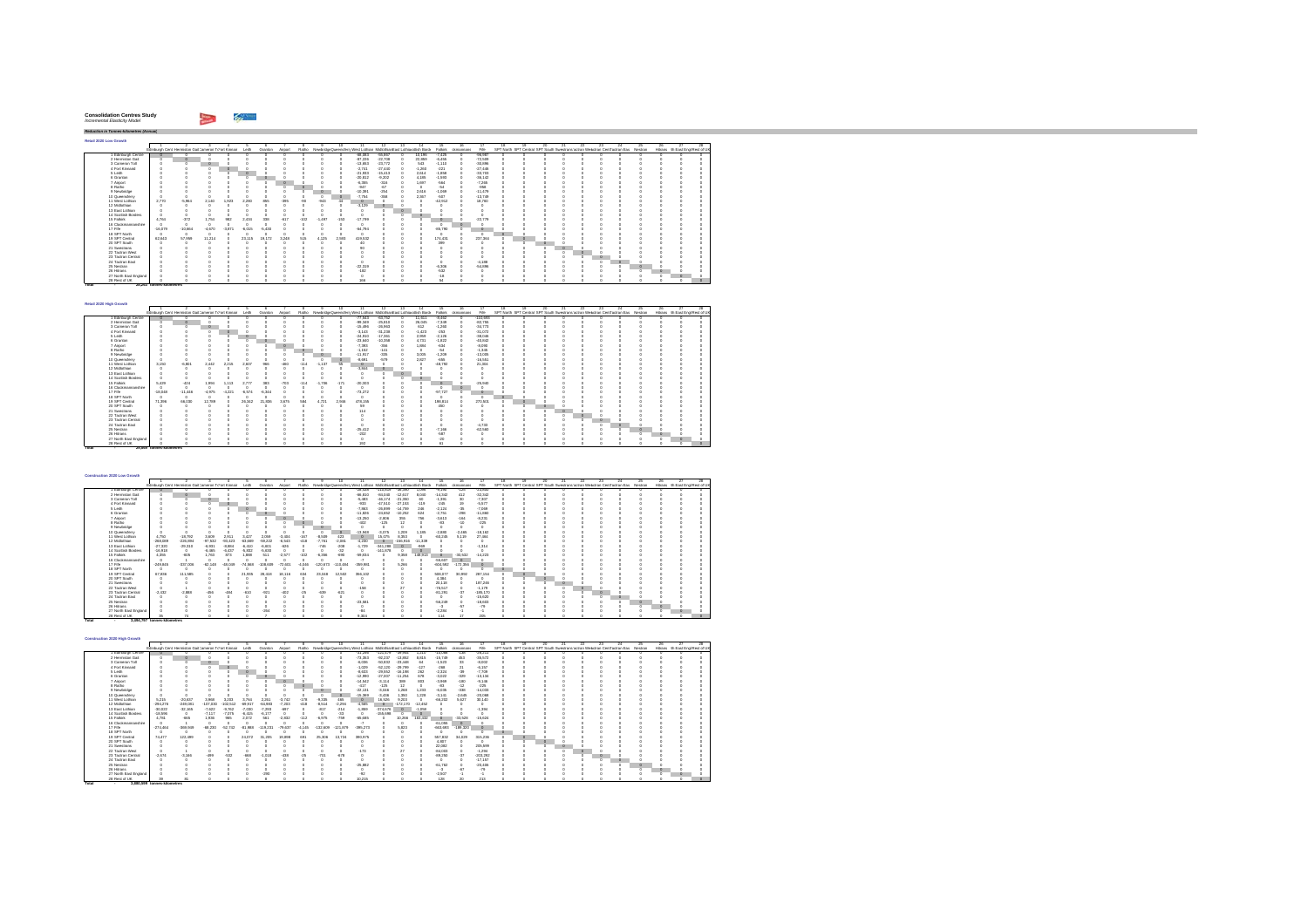#### $\sim$   $\sim$ **Consolidation Centres Study** *Incremental Elasticity Model*

**Total 1,885- HGV-kilometers** 

**Total 240,627 - HGV-kilometers** 

*Reduction in HGV-kilometers (Annual)* **Retail 2020 Low Growth** $\Gamma$ 1 2 3 4 5 6 7 8 9 10 11 12 13 14 15 16 17 18 19 20 21 22 23 24 25 26 27 28Edinburgh CentHermiston GaCi ameron ToFort Kinnair Leith Granton Airport Ratho NewbridgeQueensferryWest Lothian MidlothianEast Lothiacnottish Borde Falkirk ckmannans Fife SPT North SPT Central SPT South SwestransTactran Wesactran CentTactran Eas Nestran Hitrans rth East Engl Rest of UK1 Edinburgh Centre 0 0 0 0 0 0 0 0 0 0 -4,340 -3,561 0 650 -473 0 -6,182 0 0 0 0 0 0 0 0 0 0 02 Hermiston Gait 0 0 0 0 0 0 0 0 0 0 -5,560 -1,447 0 1,457 -411 0 -4,622 0 0 0 0 0 0 0 0 0 0 03 Cameron Toll 0 0 0 0 0 0 0 0 0 0 -870 -1,515 0 35 -71 0 -1,969 0 0 0 0 0 0 0 0 0 0 0 4 Fort Kinnaird 0 0 0 0 0 0 0 0 0 0 -175 -1,749 0 -80 -14 0 -1,749 0 0 0 0 0 0 0 0 0 0 0 5 Leith 0 0 0 0 0 0 0 0 0 0 -1,398 -982 0 167 -118 0 -2,148 0 0 0 0 0 0 0 0 0 0 06 Granton 0 0 0 0 0 0 0 0 0 0 -1,327 -587 0 267 -102 0 -2,304 0 0 0 0 0 0 0 0 0 0 07 Airport 0 0 0 0 0 0 0 0 0 0 -405 -20 0 108 -36 0 -463 0 0 0 0 0 0 0 0 0 0 0 8 Ratho 0 0 0 0 0 0 0 0 0 0 -60 -4 0 0 -3 0 -61 0 0 0 0 0 0 0 0 0 0 09 Newbridge 0 0 0 0 0 0 0 0 0 0 -662 -16 0 167 -68 0 -732 0 0 0 0 0 0 0 0 0 0 0 10 Queensferry 0 0 0 0 0 0 0 0 0 0 -494 -23 0 151 -32 0 -876 0 0 0 0 0 0 0 0 0 0 0 11 West Lothian 177 -380 136 123 145 55 -25 -6 -60 3 0 0 0 0 -2,735 0 1,196 0 0 0 0 0 0 0 0 0 0 012 Midlothian 0 0 0 0 0 0 0 0 0 0 -199 0 0 0 0 0 0 0 0 0 0 0 0 0 0 0 0 0 13 East Lothian 0 0 0 0 0 0 0 0 0 0 0 0 0 0 0 0 0 0 0 0 0 0 0 0 0 0 0 014 Scottish Borders 0 0 0 0 0 0 0 0 0 0 0 0 0 0 0 0 0 0 0 0 0 0 0 0 0 0 0 015 Falkirk 304 -24 112 63 155 22 -39 -7 -95 -10 -1,134 0 0 0 0 0 -1,452 0 0 0 0 0 0 0 0 0 0 016 Clackmannanshire 0 0 0 0 0 0 0 0 0 0 0 0 0 0 0 0 0 0 0 0 0 0 0 0 0 0 0 017 Fife -1,025 -680 -298 -247 -383 -346 0 0 0 0 -4,130 0 0 0 -5,468 0 0 0 0 0 0 0 0 0 0 0 0 018 SPT North 0 0 0 0 0 0 0 0 0 0 0 0 0 0 0 0 0 0 0 0 0 0 0 0 0 0 0 019 SPT Central 3,993 3,694 715 0 1,473 1,222 207 33 263 165 26,741 0 0 0 11,118 0 15,129 0 0 0 0 0 0 0 0 0 0 0 SPT South 0 0 0 0 0 0 0 0 0 0 3 0 0 0 25 0 0 0 0 0 0 0 0 0 0 0 0 021 Swestrans 0 0 0 0 0 0 0 0 0 0 6 0 0 0 0 0 0 0 0 0 0 0 0 0 0 0 0 022 Tactran West 0 0 0 0 0 0 0 0 0 0 0 0 0 0 0 0 0 0 0 0 0 0 0 0 0 0 0 023 Tactran Central 0 0 0 0 0 0 0 0 0 0 0 0 0 0 0 0 0 0 0 0 0 0 0 0 0 0 0 024 Tactran East 0 0 0 0 0 0 0 0 0 0 0 0 0 0 0 0 -267 0 0 0 0 0 0 0 0 0 0 025 Nestran 0 0 0 0 0 0 0 0 0 0 -1,423 0 0 0 -402 0 -3,499 0 0 0 0 0 0 0 0 0 0 026 Hitrans 0 0 0 0 0 0 0 0 0 0 -12 0 0 0 -34 0 0 0 0 0 0 0 0 0 0 0 0 027 North East England 0 0 0 0 0 0 0 0 0 0 0 0 0 0 -1 0 0 0 0 0 0 0 0 0 0 0 0 028 Rest of UK 0 0 0 0 0 0 0 0 0 0 11 0 0 0 3 0 0 0 0 0 0 0 0 0 0 0 0 0 **- HGV-kilometers Total 1,801**

| Ketail 2020 High Growth |                                                   |        |         |         |        |         |         |          |        |       |                                                                          |          |         |       |               |           |          |                                                                                   |    |   |    |               |    |     |                                  |  |
|-------------------------|---------------------------------------------------|--------|---------|---------|--------|---------|---------|----------|--------|-------|--------------------------------------------------------------------------|----------|---------|-------|---------------|-----------|----------|-----------------------------------------------------------------------------------|----|---|----|---------------|----|-----|----------------------------------|--|
|                         |                                                   |        |         |         |        |         |         |          |        |       |                                                                          | 12       | 13      | 14    | 15            |           |          |                                                                                   | 20 |   | 22 | $\mathcal{P}$ | 24 | 25. | 26                               |  |
|                         | Edinburgh Centriermiston Gacameron Tofort Kinnair |        |         |         | Leith  | Granton | Airport |          |        |       | Ratho NewbridgeQueensfern West Lothian MidlothianEast Lothianotish Bord- |          |         |       | Falkirk       | domannans | File     | SPT North SPT Central SPT South Swestnans actran Weactran Centractran Eas Nestran |    |   |    |               |    |     | Hittans rth East Engl Rest of UR |  |
| 1 Edinburch Centre      |                                                   |        |         |         |        |         |         |          |        |       | $-4.943$                                                                 | $-4.063$ |         | 740   | -539          |           | $-7.055$ |                                                                                   |    |   |    |               |    |     |                                  |  |
| 2 Hermiston Gait        |                                                   |        |         |         |        |         |         |          |        |       | $-6.332$                                                                 | $-1.645$ |         | 1,660 | $-468$        |           | $-5.275$ |                                                                                   |    |   |    |               |    |     |                                  |  |
| 3 Cameron Toll          |                                                   |        | $\circ$ |         |        |         |         |          |        |       | $-988$                                                                   | $-1.719$ |         | 39    | $-80$         |           | $-2.216$ |                                                                                   |    |   |    |               |    |     |                                  |  |
| 4 Fort Kinnaird         |                                                   |        |         | $\circ$ |        |         |         |          |        |       | $-200$                                                                   | $-1.991$ |         | $-91$ | $-16$         |           | $-1.980$ |                                                                                   |    |   |    |               |    |     |                                  |  |
| 5 Leith                 |                                                   |        |         |         |        |         |         |          |        |       | $-1.588$                                                                 | $-1.107$ |         | 189   | $-138$        |           | $-2.425$ |                                                                                   |    |   |    |               |    |     |                                  |  |
| 6 Granton               |                                                   |        |         |         |        |         |         |          |        |       | $-1.507$                                                                 | -660     |         | 302   | $-116$        |           | $-2.603$ |                                                                                   |    |   |    |               |    |     |                                  |  |
| 7 Airport               |                                                   |        |         |         |        |         |         |          |        |       | $-471$                                                                   | $-23$    |         | 120   | $-40$         |           | $-516$   |                                                                                   |    |   |    |               |    |     |                                  |  |
| 8 Ratho                 |                                                   |        |         |         |        |         |         | $\Omega$ |        |       | $-73$                                                                    |          |         |       | $\mathcal{R}$ |           | $-86$    |                                                                                   |    |   |    |               |    |     |                                  |  |
| 9 Newbridge             |                                                   |        |         |         |        |         |         | a        |        |       | -760                                                                     |          |         | 192   | $\cdot$ 77    |           | $-829$   |                                                                                   |    |   |    |               |    |     |                                  |  |
| 10 Queensferry          |                                                   |        |         |         |        |         |         |          |        |       | -554                                                                     | $\alpha$ |         | 180   | $-42$         |           | $-1.055$ |                                                                                   |    |   |    |               |    |     |                                  |  |
| 11 West Lothian         | 201                                               | $-433$ | 156     | 141     | 166    | 80      | $-29$   |          | $-72$  |       |                                                                          |          |         |       | $-3.110$      |           | 1.358    |                                                                                   |    |   |    |               |    |     |                                  |  |
| 12 Midlothian           |                                                   |        |         |         |        |         |         |          |        |       | $-245$                                                                   |          |         |       |               |           |          |                                                                                   |    |   |    |               |    |     |                                  |  |
| 13 East Lothian         |                                                   |        |         |         |        |         |         |          |        |       |                                                                          |          | $\circ$ |       |               |           |          |                                                                                   |    |   |    |               |    |     |                                  |  |
| 14 Scottish Borders     |                                                   |        |         |         |        |         |         |          |        |       |                                                                          |          |         |       |               |           |          |                                                                                   |    |   |    |               |    |     |                                  |  |
| 15 Falkirk              | 346                                               | .97    | 127     |         | 177    | 24      |         |          | $-109$ | $-11$ | $-1.294$                                                                 |          |         |       |               |           | $-1.653$ |                                                                                   |    |   |    |               |    |     |                                  |  |
| 16 Clackmannanshire     |                                                   |        |         |         |        |         |         |          |        |       |                                                                          |          |         |       |               |           |          |                                                                                   |    |   |    |               |    |     |                                  |  |
| 17 Fife                 | $-1.150$                                          | $-730$ | $-317$  | $-260$  | $-419$ | $-404$  |         |          |        |       | $-4.670$                                                                 |          |         |       | $-6.229$      |           |          |                                                                                   |    |   |    |               |    |     |                                  |  |
| 18 SPT North            |                                                   |        |         |         |        |         |         |          |        |       |                                                                          |          |         |       |               |           |          |                                                                                   |    |   |    |               |    |     |                                  |  |
| 19 SPT Central          | 4.551                                             | 4.209  | 815     |         | 1.679  | 1.392   | 234     | 30       | 301    | 188   | 30.477                                                                   |          |         |       | 12.672        |           | 17.241   |                                                                                   |    |   |    |               |    |     |                                  |  |
| 20 SPT South            |                                                   |        |         |         |        |         |         |          |        |       |                                                                          |          |         |       | 29            |           |          |                                                                                   |    |   |    |               |    |     |                                  |  |
| 21 Swestnans            |                                                   |        |         |         |        |         |         |          |        |       |                                                                          |          |         |       |               |           |          |                                                                                   |    | ٥ |    |               |    |     |                                  |  |
| 22 Tactran West         |                                                   |        |         |         |        |         |         |          |        |       |                                                                          |          |         |       |               |           |          |                                                                                   |    |   |    |               |    |     |                                  |  |
| 23 Tactran Central      |                                                   |        |         |         |        |         |         |          |        |       |                                                                          |          |         |       |               |           |          |                                                                                   |    |   |    | ю             |    |     |                                  |  |
| 24 Tactran East         |                                                   |        |         |         |        |         |         |          |        |       |                                                                          |          |         |       |               |           | $-302$   |                                                                                   |    |   |    |               |    |     |                                  |  |
| 25 Nestran              |                                                   |        |         |         |        |         |         |          |        |       | $-1.620$                                                                 |          |         |       | 457           |           | $-3.987$ |                                                                                   |    |   |    |               |    |     |                                  |  |
| 26 Hitrans              |                                                   |        |         |         |        |         |         |          |        |       | $-13$                                                                    |          |         |       | $-37$         |           |          |                                                                                   |    |   |    |               |    |     |                                  |  |
| 27 North East England   |                                                   |        |         |         |        |         |         |          |        |       |                                                                          |          |         |       |               |           |          |                                                                                   |    |   |    |               |    |     |                                  |  |
| 28 Rost of LIK          |                                                   |        |         |         |        |         |         |          |        |       |                                                                          |          |         |       |               |           |          |                                                                                   |    |   |    |               |    |     |                                  |  |

| Construction 2020 Low Growth |                                                   |           |          |               |          |          |          |         |          |          |                                                                    |           |          |         |           |           |           |                                                                                  |    |    |         |     |    |    |                                  |     |
|------------------------------|---------------------------------------------------|-----------|----------|---------------|----------|----------|----------|---------|----------|----------|--------------------------------------------------------------------|-----------|----------|---------|-----------|-----------|-----------|----------------------------------------------------------------------------------|----|----|---------|-----|----|----|----------------------------------|-----|
|                              |                                                   |           |          |               |          |          |          |         |          | 10.      |                                                                    | 12        | 13       | 14      | 15        | 16        |           | 18                                                                               | 20 | 22 | $23 -$  | 24. | 26 | 26 |                                  | 28. |
|                              | Edinburgh Centriermiston Gacameron Tofort Kinnair |           |          |               | Leith    | Granton  | Airport  | Ratho   |          |          | NewbridgeDueensfern West Lothian MidlothianEast Lothianotish Bord- |           |          |         | Falkirk   | dynannans | File      | SPT North SPT Central SPT South Swestnans actran Weschan CentTactran Eas Nestran |    |    |         |     |    |    | Hitrans rth East Engl Rest of UK |     |
| 1 Edinburgh Centre           |                                                   |           |          |               |          |          |          |         |          |          | $-1.763$                                                           | $-6.872$  | $-2.256$ | -68     | $-570$    |           | $-1.476$  |                                                                                  |    |    |         |     |    |    |                                  |     |
| 2 Hermiston Gait             |                                                   |           |          |               |          |          |          |         |          |          | $-4.143$                                                           | $-6.211$  | $-782$   | 499     | -889      | 26        | $-2.005$  |                                                                                  |    |    |         |     |    |    |                                  |     |
| 3 Cameron Toll               |                                                   |           | $\circ$  |               |          |          |          |         |          |          | $-340$                                                             | $-2.863$  | $-1.324$ |         | 36        |           | $-453$    |                                                                                  |    |    |         |     |    |    |                                  |     |
| 4 Fort Kinnaird              |                                                   |           |          |               |          |          |          |         |          |          | -58                                                                | $-2.946$  | $-1.684$ | $\cdot$ | $-15$     |           | $-346$    |                                                                                  |    |    |         |     |    |    |                                  |     |
| 5 Leith                      |                                                   |           |          |               |          |          |          |         |          |          | -488                                                               | $-1.668$  | $-915$   | 15      | $-132$    |           | $-458$    |                                                                                  |    |    |         |     |    |    |                                  |     |
| 6 Granton                    |                                                   |           |          |               |          |          |          |         |          |          | $-733$                                                             | $-1.529$  | $-636$   | 39      | $-171$    | $-18$     | $-736$    |                                                                                  |    |    |         |     |    |    |                                  |     |
| 7 Airport                    |                                                   |           |          |               |          |          |          |         |          |          | $-822$                                                             | $-174$    | 22       |         | $-224$    | $-10$     | $-510$    |                                                                                  |    |    |         |     |    |    |                                  |     |
| 8 Ratho                      |                                                   |           |          |               |          |          |          |         |          |          | $-25$                                                              |           |          |         |           |           | .14       |                                                                                  |    |    |         |     |    |    |                                  |     |
| 9 Newbridge                  |                                                   |           |          |               |          |          |          |         |          |          |                                                                    |           |          |         |           |           |           |                                                                                  |    |    |         |     |    |    |                                  |     |
| 10 Queensferry               |                                                   |           |          |               |          |          |          |         |          | $\circ$  | $-866$                                                             | $-191$    | 75       | 73      | $-179$    | $-153$    | $-1.126$  |                                                                                  |    |    |         |     |    |    |                                  |     |
| 11 West Lothian              | 295                                               | $-1.165$  | 224      | 181           | 212      | 128      | $-211$   | $-10$   | -528     | 26       |                                                                    | 935       | 518      |         | $-3.736$  | 317       | 1.703     |                                                                                  |    |    |         |     |    |    |                                  |     |
| 12 Midlethian                | $-16.624$                                         | $-14.069$ | $-6.048$ | $-5.793$      | $-3.948$ | $-3.672$ | $-406$   | $-26$   | $-481$   | $-120$   | $-262$                                                             | $\Omega$  | $-9.730$ | $-709$  |           |           |           |                                                                                  |    |    |         |     |    |    |                                  |     |
| 13 East Lothian              | $-1.694$                                          | $-1.817$  | $-450$   | $-551$        | -397     | $-409$   | $-30$    |         | 48       | $-13$    | $-107$                                                             | $-21.163$ | $\circ$  | $-60$   |           |           |           |                                                                                  |    |    |         |     |    |    |                                  |     |
| 14 Scottish Borders          | $-1.049$                                          |           | $-401$   | $-399$        | -362     | $-349$   |          |         |          |          |                                                                    | $-8.798$  |          |         |           |           |           |                                                                                  |    |    |         |     |    |    |                                  |     |
| 15 Falkirk                   | 270                                               | $-38$     | 109      | 54            | 117      | $^{32}$  | $-160$   |         | 394      | $-43$    | $-3.710$                                                           |           | 580      | 9.234   | $\circ$   | $-1.893$  | $-882$    |                                                                                  |    |    |         |     |    |    |                                  |     |
| 16 Clackmannanshire          |                                                   |           |          |               |          |          |          |         |          |          |                                                                    |           |          |         | $-3.448$  | $\Omega$  |           |                                                                                  |    |    |         |     |    |    |                                  |     |
| 17 Fife                      | $-15.492$                                         | $-20.897$ | $-3.864$ | $-2.979$      | $-4.624$ | $-6.736$ | $-4.502$ | $-251$  | $-7.483$ | $-6.851$ | $-22.322$                                                          |           | 327      |         | $-37.489$ | $-10.687$ |           |                                                                                  |    |    |         |     |    |    |                                  |     |
| 18 SPT North                 |                                                   | o         |          |               |          |          |          |         |          | $\theta$ |                                                                    |           |          |         |           |           |           |                                                                                  |    |    |         |     |    |    |                                  |     |
| 19 SPT Central               | 4.206                                             | 6,919     |          |               | 1.360    | 1.762    | .123     | $^{50}$ | 1,429    | 775      | 22.081                                                             |           |          |         | 31,505    | 1.922     | 17,806    |                                                                                  |    |    |         |     |    |    |                                  |     |
| 20 SPT South                 |                                                   |           |          |               |          |          |          |         |          |          |                                                                    |           |          |         | 272       |           |           |                                                                                  |    |    |         |     |    |    |                                  |     |
| 21 Swestnans                 |                                                   |           |          |               |          |          |          |         |          |          |                                                                    |           |          |         | 1.247     |           | 11,611    |                                                                                  |    |    |         |     |    |    |                                  |     |
| 22 Tartran West              |                                                   |           |          |               |          |          |          |         |          |          | $-10$                                                              |           |          |         | $-4.745$  |           | $-73$     |                                                                                  |    |    |         |     |    |    |                                  |     |
| 23 Tactran Central           | $-151$                                            | $-179$    | $-28$    | $\mathcal{A}$ | 3        | -67      | 48       |         |          | $-32$    |                                                                    |           |          |         | $-6.041$  |           | $-11.482$ |                                                                                  |    |    | $\circ$ |     |    |    |                                  |     |
| 24 Tactran East              |                                                   |           |          |               |          |          |          |         |          |          |                                                                    |           |          |         |           |           | $-960$    |                                                                                  |    |    |         |     |    |    |                                  |     |
| 25 Nestran                   |                                                   |           |          |               |          |          |          |         |          |          | $-1.462$                                                           |           |          |         | $-3.488$  |           | $-1.154$  |                                                                                  |    |    |         |     |    |    |                                  |     |
| 26 Hittges                   |                                                   |           |          |               |          |          |          |         |          |          |                                                                    |           |          |         |           |           | ×,        |                                                                                  |    |    |         |     |    |    |                                  |     |
| 27 North East England        |                                                   |           |          |               |          | $-16$    |          |         |          |          | -9                                                                 |           |          |         | $-142$    |           |           |                                                                                  |    |    |         |     |    |    |                                  |     |
| 28 Rest of UK                |                                                   |           |          |               |          |          |          |         |          |          | 577                                                                |           |          |         |           |           | 19        |                                                                                  |    |    |         |     |    |    |                                  |     |
|                              | 216,705 HGV-kilometers                            |           |          |               |          |          |          |         |          |          |                                                                    |           |          |         |           |           |           |                                                                                  |    |    |         |     |    |    |                                  |     |

| Construction 2020 High Growth |                                                   |           |          |          |          |          |          |        |          |          |                                                                          |           |           |        |           |           |           |    |                                                                                   |  |    |        |    |    |                                  |  |
|-------------------------------|---------------------------------------------------|-----------|----------|----------|----------|----------|----------|--------|----------|----------|--------------------------------------------------------------------------|-----------|-----------|--------|-----------|-----------|-----------|----|-----------------------------------------------------------------------------------|--|----|--------|----|----|----------------------------------|--|
|                               |                                                   |           |          |          |          |          |          |        |          |          |                                                                          | 12        | 13        | 14     | 15        | 18        |           | 18 |                                                                                   |  | 99 | $23 -$ | 24 | 25 |                                  |  |
|                               | Edinburgh Centriermiston Gacameron Tofort Kinnair |           |          |          | Leith    | Granton  | Airport  |        |          |          | Ratho NewbridgeQueensfern West Lothian MidlothianEast Lothianotish Bord- |           |           |        | Falkirk   | domannans | Fife      |    | SPT North SPT Central SPT South Swestnans actran Wesctran CentTactran Eas Nestran |  |    |        |    |    | Hittans rth East Engl Rest of UR |  |
| Edinburgh Centre              |                                                   |           |          |          |          |          |          |        |          |          | $-1.938$                                                                 | $-7.533$  | $-2.477$  | 75     | $-626$    | $\sim$    | $-1.625$  |    |                                                                                   |  |    |        |    |    |                                  |  |
| 2 Hermiston Gait              |                                                   |           |          |          |          |          |          |        |          |          | $-4.548$                                                                 | $-6.719$  | $-859$    | 547    | A77       | 28        | $-2.206$  |    |                                                                                   |  |    |        |    |    |                                  |  |
| 3 Cameron Toll                |                                                   |           |          |          |          |          |          |        |          |          | $-374$                                                                   | $-3.152$  | $-1.454$  |        | $\sim$    |           | 496       |    |                                                                                   |  |    |        |    |    |                                  |  |
| 4 Fort Kinnaird               |                                                   |           |          |          |          |          |          |        |          |          | $-84$                                                                    | $-3.232$  | $-1.848$  |        | $-17$     |           | $-382$    |    |                                                                                   |  |    |        |    |    |                                  |  |
| 5 Leith                       |                                                   |           |          |          |          |          |          |        |          |          | -535                                                                     | $-1.832$  | $-1.004$  |        | $-144$    |           | $-478$    |    |                                                                                   |  |    |        |    |    |                                  |  |
| 6 Granton                     |                                                   |           |          |          |          |          |          |        |          |          | $-806$                                                                   | $-1.675$  | $-698$    | 42     | $-187$    | $-20$     | $-814$    |    |                                                                                   |  |    |        |    |    |                                  |  |
| 7 Airport                     |                                                   |           |          |          |          |          |          |        |          |          | $-902$                                                                   | $-193$    | 24        | 50     | $-246$    | $-51$     | -567      |    |                                                                                   |  |    |        |    |    |                                  |  |
| 8 Ratho                       |                                                   |           |          |          |          |          |          | ٥      |          |          | $-26$                                                                    |           |           |        | ٠ö        |           | $-14$     |    |                                                                                   |  |    |        |    |    |                                  |  |
| 9 Newbridge                   |                                                   |           |          |          |          |          |          |        |          |          | $-1.372$                                                                 | $-189$    | 70        |        | $-374$    | $-21$     | $-870$    |    |                                                                                   |  |    |        |    |    |                                  |  |
| 10 Queensferry                |                                                   |           |          |          |          |          |          |        |          |          | $-953$                                                                   | $-213$    | 84        | 76     | $-195$    | $-164$    | $-1.244$  |    |                                                                                   |  |    |        |    |    |                                  |  |
| 11 West Lothian               | 323                                               | $-1.280$  | 246      | 199      | 233      | 140      | $-232$   |        | $-579$   | 25       |                                                                          | 025       | 571       |        | $-4.105$  | 349       | 1,869     |    |                                                                                   |  |    |        |    |    |                                  |  |
| 12 Midlethian                 | $-18.247$                                         | $-15.445$ | $-6.637$ | $-6.357$ | $-4.335$ | $-4.029$ | $-447$   | 54     | -528     | $-142$   | $-283$                                                                   | $\theta$  | $-10.676$ | $-772$ |           |           |           |    |                                                                                   |  |    |        |    |    |                                  |  |
| 13 East Lothian               | $-1.862$                                          | $-1.995$  | 473      | $-605$   | 498      | 462      | $24-$    |        | $-51$    | .13      | $-115$                                                                   | $-23.233$ | $\circ$   | -66    |           |           | <b>SH</b> |    |                                                                                   |  |    |        |    |    |                                  |  |
| 14 Scottish Borders           | $-1.153$                                          | $\alpha$  | $-441$   | $-430$   | 398      | $-883$   |          |        |          |          |                                                                          | $-9.654$  |           |        |           |           |           |    |                                                                                   |  |    |        |    |    |                                  |  |
| 15 Falkirk                    | <b>298</b>                                        | $-41$     | 120      | 60       | 128      | 96       | $-176$   |        | $-432$   |          | $-4.073$                                                                 |           | 637       | 10.134 |           | $-2.079$  | -969      |    |                                                                                   |  |    |        |    |    |                                  |  |
| 16 Clackmannanshire           |                                                   | $\alpha$  |          |          |          |          |          |        |          |          |                                                                          |           |           |        | $-3.786$  |           |           |    |                                                                                   |  |    |        |    |    |                                  |  |
| 17 Fife                       | $-17.019$                                         | $-22.940$ | $-4.231$ | $-3.270$ | $-5.084$ | $-7.393$ | $-4.938$ | $-257$ | $-8.223$ | $-7.567$ | $-24.510$                                                                |           | 361       |        | $-41.154$ | $-11.739$ | $\alpha$  |    |                                                                                   |  |    |        |    |    |                                  |  |
| 18 SPT North                  |                                                   | $\alpha$  |          |          |          |          |          |        |          |          |                                                                          |           |           |        |           |           |           |    |                                                                                   |  |    |        |    |    |                                  |  |
| 19 SPT Central                | 4.618                                             | 7,596     |          |          | 1,493    | .935     | 234      |        | 1,589    | 851      | 24.244                                                                   |           |           |        | 34,590    | 2.110     | 19,547    |    |                                                                                   |  |    |        |    |    |                                  |  |
| 20 SPT South                  |                                                   |           |          |          |          |          |          |        |          |          |                                                                          |           |           |        | 298       |           |           |    |                                                                                   |  |    |        |    |    |                                  |  |
| 21 Swestnans                  |                                                   |           |          |          |          |          |          |        |          |          |                                                                          |           |           |        | 1.369     |           | 12,749    |    |                                                                                   |  |    |        |    |    |                                  |  |
| 22 Tactran West               |                                                   |           |          |          |          |          |          |        |          |          | $-11$                                                                    |           |           |        | $-5.209$  |           | $-80$     |    |                                                                                   |  |    |        |    |    |                                  |  |
| 23 Tartran Central            | 188                                               | $-196$    |          | $-33$    |          |          |          |        |          |          |                                                                          |           |           |        | $-5.534$  |           | $-12.606$ |    |                                                                                   |  |    |        |    |    |                                  |  |
| 24 Tactran East               |                                                   |           |          |          |          |          |          |        |          |          |                                                                          |           |           |        |           |           | $-1.084$  |    |                                                                                   |  |    |        |    |    |                                  |  |
| 25 Nestran                    |                                                   |           |          |          |          |          |          |        |          |          | $-1.605$                                                                 |           |           |        | $-3.830$  |           | $-1.265$  |    |                                                                                   |  |    |        |    |    |                                  |  |
| 26 Hitrans                    |                                                   |           |          |          |          |          |          |        |          |          |                                                                          |           |           |        |           |           | -5.       |    |                                                                                   |  |    |        |    |    |                                  |  |
| 27 North East England         |                                                   |           |          |          |          |          |          |        |          |          |                                                                          |           |           |        | $-155$    |           |           |    |                                                                                   |  |    |        |    |    |                                  |  |
| 28 Rest of UK                 |                                                   |           |          |          |          |          |          |        |          |          | <b>A39</b>                                                               |           |           |        |           |           |           |    |                                                                                   |  |    |        |    |    |                                  |  |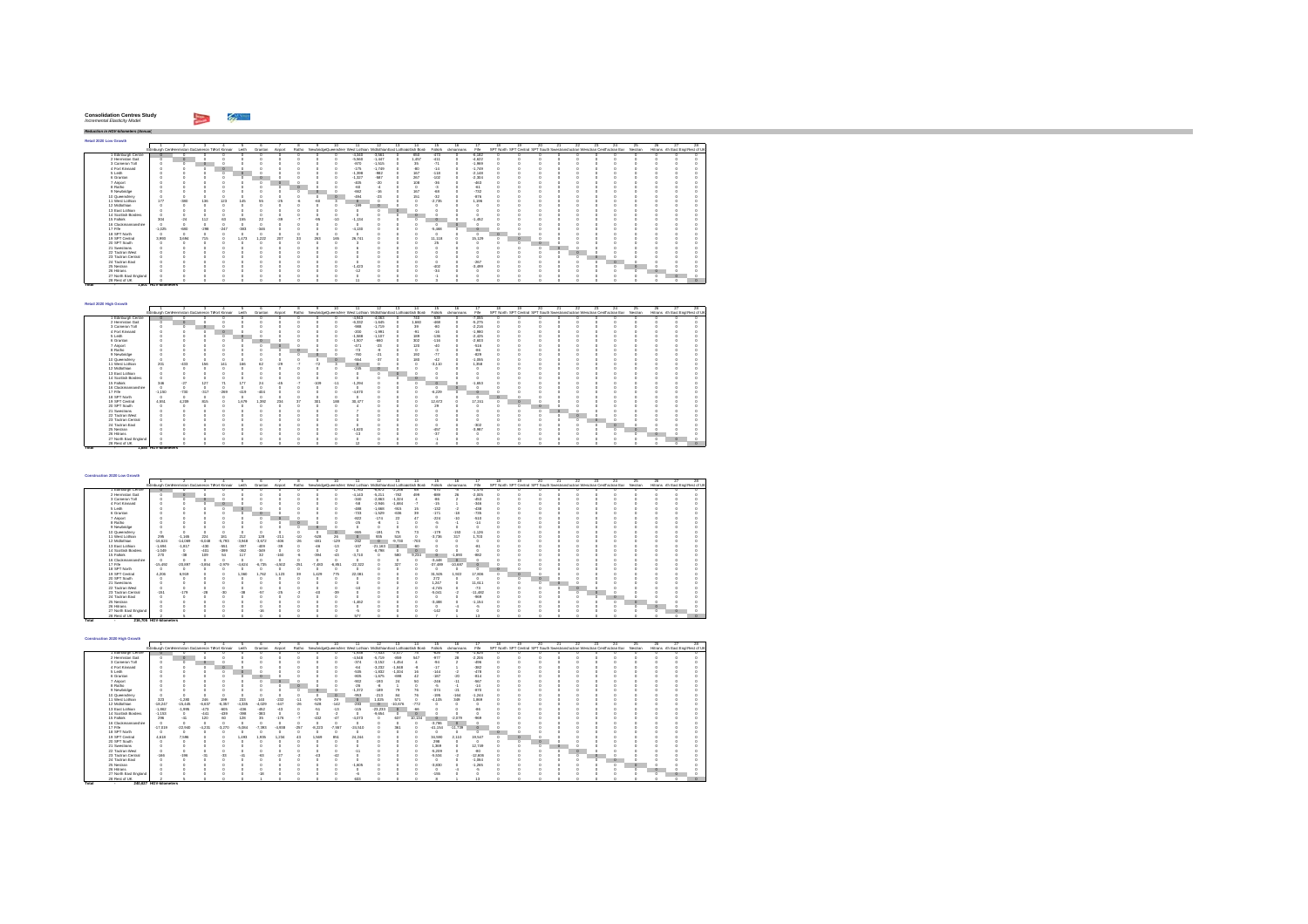| <b>Consolidation Centres Study</b> |  |
|------------------------------------|--|
| Incremental Elasticity Model       |  |
|                                    |  |

hiji sa m

**Total 395.0 HGV-hours**

**Total 1,730. - HGV-hour 4 s**

*Reduction in HGV-kilometers (Annual)* **Retail 2020 Low Growth** $\Gamma$  2 3 4 5 6 7 8 9 10 11 12 13 14 15 16 17 18 19 20 21 22 23 24 25 26 27 28Edinburgh CentHermiston GaCameron ToFort Kinnair Leith Granton Airport Ratho NewbridgeQueensferry West Lothian MidlothianEast Lothiacottish Borde Falkirk ckmannans Fife SPT North SPT Central SPT South Swestrans'actran Wesctran CentTactran Eas Nestran Hitrans rth East Engl Rest of UK Edinburgh Centre 0 0 0 0 0 0 0 0 0 0 -41 -39 0 16 -4 0 -55 0 0 0 0 0 0 0 0 0 0 0 Hermiston Gait 0 0 0 0 0 0 0 0 0 0 -53 -15 0 31 -3 0 -34 0 0 0 0 0 0 0 0 0 0 03 Cameron Toll 0 0 0 0 0 0 0 0 0 0 -8 -18 0 4 -1 0 -14 0 0 0 0 0 0 0 0 0 0 04 Fort Kinnaird 0 0 0 0 0 0 0 0 0 0 -2 -19 0 3 0 0 -9 0 0 0 0 0 0 0 0 0 0 05 Leith 0 0 0 0 0 0 0 0 0 0 -13 -13 0 4 -1 0 -19 0 0 0 0 0 0 0 0 0 0 06 Granton 0 0 0 0 0 0 0 0 0 0 -13 -6 0 6 -1 0 -21 0 0 0 0 0 0 0 0 0 0 07 Airport 0 0 0 0 0 0 0 0 0 0 -3 0 0 2 0 0 -3 0 0 0 0 0 0 0 0 0 0 08 Ratho 0 0 0 0 0 0 0 0 0 0 -1 0 0 0 0 0 0 0 0 0 0 0 0 0 0 0 0 09 Newbridge 0 0 0 0 0 0 0 0 0 0 -6 0 0 3 -1 0 -5 0 0 0 0 0 0 0 0 0 0 010 Queensferry 0 0 0 0 0 0 0 0 0 0 -5 0 0 3 0 0 -9 0 0 0 0 0 0 0 0 0 0 011 West Lothian 8 -6 2 1 4 2 0 0 -1 0 0 0 0 0 -15 0 14 0 0 0 0 0 0 0 0 0 0 012 Midlothian 0 0 0 0 0 0 0 0 0 0 -2 0 0 0 0 0 0 0 0 0 0 0 0 0 0 0 0 013 East Lothian 0 0 0 0 0 0 0 0 0 0 0 0 0 0 0 0 0 0 0 0 0 0 0 0 0 0 0 014 Scottish Borders 0 0 0 0 0 0 0 0 0 0 0 0 0 0 0 0 0 0 0 0 0 0 0 0 0 0 0 015 Falkirk 5 -5 1 0 3 0 0 0 -2 0 -11 0 0 0 0 0 -19 0 0 0 0 0 0 0 0 0 0 016 Clackmannanshire 0 0 0 0 0 0 0 0 0 0 0 0 0 0 0 0 0 0 0 0 0 0 0 0 0 0 0 017 Fife -8 -7 -2 -1 -3 -3 0 0 0 0 -42 0 0 0 -52 0 0 0 0 0 0 0 0 0 0 0 0 018 SPT North 0 0 0 0 0 0 0 0 0 0 0 0 0 0 0 0 0 0 0 0 0 0 0 0 0 0 0 019 SPT Central 52 44 9 0 19 16 3 0 3 2 373 0 0 0 166 0 215 0 0 0 0 0 0 0 0 0 0 0 SPT South 0 0 0 0 0 0 0 0 0 0 0 0 0 0 0 0 0 0 0 0 0 0 0 0 0 0 0 021 Swestrans 0 0 0 0 0 0 0 0 0 0 0 0 0 0 0 0 0 0 0 0 0 0 0 0 0 0 0 022 Tactran West 0 0 0 0 0 0 0 0 0 0 0 0 0 0 0 0 0 0 0 0 0 0 0 0 0 0 0 023 Tactran Central 0 0 0 0 0 0 0 0 0 0 0 0 0 0 0 0 0 0 0 0 0 0 0 0 0 0 0 024 Tactran East 0 0 0 0 0 0 0 0 0 0 0 0 0 0 0 0 -3 0 0 0 0 0 0 0 0 0 0 025 Nestran 0 0 0 0 0 0 0 0 0 0 -14 0 0 0 -2 0 -37 0 0 0 0 0 0 0 0 0 0 026 Hitrans 0 0 0 0 0 0 0 0 0 0 0 0 0 0 0 0 0 0 0 0 0 0 0 0 0 0 0 027 North East England 0 0 0 0 0 0 0 0 0 0 0 0 0 0 0 0 0 0 0 0 0 0 0 0 0 0 0 028 Rest of UK 0 0 0 0 0 0 0 0 0 0 0 0 0 0 0 0 0 0 0 0 0 0 0 0 0 0 0 0**Total 345.5 HGV-hours**

| Retail 2020 High Growth |                                                         |    |         |         |         |                 |            |         |    |                                                                                  |       |         |    |           |           |       |    |    |         |         |    |    |         |                                                                                  |    |                                  |    |
|-------------------------|---------------------------------------------------------|----|---------|---------|---------|-----------------|------------|---------|----|----------------------------------------------------------------------------------|-------|---------|----|-----------|-----------|-------|----|----|---------|---------|----|----|---------|----------------------------------------------------------------------------------|----|----------------------------------|----|
|                         |                                                         |    |         |         |         |                 |            |         | 10 | 11.                                                                              | 12    | -13     | 14 | 15        | 16        | 17    | 18 | 12 | 20      | 21      | 22 | 23 | $^{24}$ | 25                                                                               | 26 | 27                               | 28 |
|                         | Edinburgh Centriermiston Gačameron Tofort Kinnair Leith |    |         |         |         | Granton Airport |            |         |    | Ratho NewbridgeQueensferr West Lothian MidlothianEast Lothiarottish Bord Falkirk |       |         |    |           | domannans | Fife  |    |    |         |         |    |    |         | SPT North SPT Central SPT South Swestnans actran Weschan CentTactran Eas Nestran |    | Hitrans rth East Engl Rest of UK |    |
| 1 Edinburgh Centre      |                                                         |    |         |         |         |                 |            |         |    | -47                                                                              | -45   |         | 18 |           |           | $-82$ |    |    |         |         |    |    |         |                                                                                  |    |                                  |    |
| 2 Hermiston Gait        |                                                         |    |         |         |         |                 |            |         |    | 60                                                                               | $-17$ |         | 38 |           |           | $-39$ |    |    |         |         |    |    |         |                                                                                  |    |                                  |    |
| 3 Cameron Toll          |                                                         |    | $\circ$ |         |         |                 |            |         |    | $-10$                                                                            | $-20$ |         |    |           |           | $-16$ |    |    |         |         |    |    |         |                                                                                  |    |                                  |    |
| 4 Fort Kinnaird         |                                                         |    |         | $\circ$ |         |                 |            |         |    |                                                                                  | $-22$ |         |    |           |           | $-10$ |    |    |         |         |    |    |         |                                                                                  |    |                                  |    |
| 5 Leith                 |                                                         |    |         |         |         |                 |            |         |    | $-15$                                                                            | $-15$ |         |    |           |           | $-22$ |    |    |         |         |    |    |         |                                                                                  |    |                                  |    |
| 6 Granton               |                                                         |    |         |         |         | $\Omega$        |            |         |    | $-14$                                                                            |       |         |    |           |           | $-24$ |    |    |         |         |    |    |         |                                                                                  |    |                                  |    |
| 7 Airport               |                                                         |    |         |         |         |                 |            |         |    |                                                                                  |       |         |    |           |           |       |    |    |         |         |    |    |         |                                                                                  |    |                                  |    |
| 8 Ratho                 |                                                         |    |         |         |         |                 | $^{\circ}$ |         |    |                                                                                  |       |         |    |           |           |       |    |    |         |         |    |    |         |                                                                                  |    |                                  |    |
| 9 Newbridge             |                                                         |    |         |         |         |                 |            | $\circ$ |    |                                                                                  |       |         |    |           |           |       |    |    |         |         |    |    |         |                                                                                  |    |                                  |    |
| 10 Queensferry          |                                                         |    |         |         |         |                 |            |         |    |                                                                                  |       |         |    |           |           | $-10$ |    |    |         |         |    |    |         |                                                                                  |    |                                  |    |
| 11 West Lothian         |                                                         |    |         |         |         |                 |            |         |    |                                                                                  |       |         |    | $\cdot$ 1 |           | 16    |    |    |         |         |    |    |         |                                                                                  |    |                                  |    |
| 12 Midlothian           |                                                         |    |         |         |         |                 |            |         |    |                                                                                  |       |         |    |           |           |       |    |    |         |         |    |    |         |                                                                                  |    |                                  |    |
| 13 East Lothian         |                                                         |    |         |         |         |                 |            |         |    |                                                                                  |       | $\circ$ |    |           |           |       |    |    |         |         |    |    |         |                                                                                  |    |                                  |    |
| 14 Scottish Borders     |                                                         |    |         |         |         |                 |            |         |    |                                                                                  |       |         |    |           |           |       |    |    |         |         |    |    |         |                                                                                  |    |                                  |    |
| 15 Falkirk              |                                                         |    |         |         |         |                 |            |         |    | $-13$                                                                            |       |         |    | $\circ$   |           |       |    |    |         |         |    |    |         |                                                                                  |    |                                  |    |
| 16 Clackmannanshire     |                                                         |    |         |         |         |                 |            |         |    |                                                                                  |       |         |    |           |           |       |    |    |         |         |    |    |         |                                                                                  |    |                                  |    |
| 17 Fife                 |                                                         |    |         |         |         |                 |            |         |    |                                                                                  |       |         |    | $-60$     |           |       |    |    |         |         |    |    |         |                                                                                  |    |                                  |    |
| 18 SPT North            |                                                         |    |         |         |         |                 |            |         |    |                                                                                  |       |         |    |           |           |       | n  |    |         |         |    |    |         |                                                                                  |    |                                  |    |
| 19 SPT Central          | 69                                                      | 50 | 10      |         | $^{22}$ |                 |            |         |    | 425                                                                              |       |         |    | 189       |           | 245   |    |    |         |         |    |    |         |                                                                                  |    |                                  |    |
| 20 SPT South            |                                                         |    |         |         |         |                 |            |         |    |                                                                                  |       |         |    |           |           |       |    |    | $\circ$ |         |    |    |         |                                                                                  |    |                                  |    |
| 21 Swestnans            |                                                         |    |         |         |         |                 |            |         |    |                                                                                  |       |         |    |           |           |       |    |    |         | $\circ$ |    |    |         |                                                                                  |    |                                  |    |
| 22 Tactran West         |                                                         |    |         |         |         |                 |            |         |    |                                                                                  |       |         |    |           |           |       |    |    |         |         |    |    |         |                                                                                  |    |                                  |    |
| 23 Tactran Central      |                                                         |    |         |         |         |                 |            |         |    |                                                                                  |       |         |    |           |           |       |    |    |         |         |    |    |         |                                                                                  |    |                                  |    |
| 24 Tactran East         |                                                         |    |         |         |         |                 |            |         |    |                                                                                  |       |         |    |           |           |       |    |    |         |         |    |    |         |                                                                                  |    |                                  |    |
| 25 Nestran              |                                                         |    |         |         |         |                 |            |         |    | $-16$                                                                            |       |         |    |           |           | 45    |    |    |         |         |    |    |         | $\circ$                                                                          |    |                                  |    |
| 26 Hittans              |                                                         |    |         |         |         |                 |            |         |    |                                                                                  |       |         |    |           |           |       |    |    |         |         |    |    |         |                                                                                  | c  |                                  |    |
| 27 North East England   |                                                         |    |         |         |         |                 |            |         |    |                                                                                  |       |         |    |           |           |       |    |    |         |         |    |    |         |                                                                                  |    |                                  |    |
| 28 Rost of LIK          |                                                         |    |         |         |         |                 |            |         |    |                                                                                  |       |         |    |           |           |       |    |    |         |         |    |    |         |                                                                                  |    |                                  |    |

| Construction 2020 Low Growth |                                                   |        |       |       |          |         |         |       |     |         |          |                                                                    |         |         |         |           |                |                                                                                   |   |          |     |                |    |    |    |                                  |  |
|------------------------------|---------------------------------------------------|--------|-------|-------|----------|---------|---------|-------|-----|---------|----------|--------------------------------------------------------------------|---------|---------|---------|-----------|----------------|-----------------------------------------------------------------------------------|---|----------|-----|----------------|----|----|----|----------------------------------|--|
|                              |                                                   |        |       |       |          |         |         |       |     |         |          | 12                                                                 |         |         | 15      |           |                |                                                                                   |   |          | 55. | $\mathfrak{R}$ | 24 | 26 | 26 |                                  |  |
|                              | Edinburgh Centriermiston Gacameron To-ort Kinnair |        |       |       | Leith    | Granton | Airport | Ratho |     |         |          | NewbridgeDueensfern West Lothian MidlothianEast Lothianotish Bord- |         |         | Falkirk | domannans | File           | SPT North SPT Central SPT South Swestnans actran Weactran CentTactran Eas Nestran |   |          |     |                |    |    |    | Hitrans rth East Engl Rest of UK |  |
| 1 Edinburgh Centre           |                                                   |        |       |       |          |         |         |       |     |         | .17      | 78                                                                 | ж       |         |         |           | $-13$          |                                                                                   |   |          |     |                |    |    |    |                                  |  |
| 2 Hermiston Gait             |                                                   |        |       |       |          |         |         |       |     |         | -39      | -55                                                                |         |         |         |           | $-15$          |                                                                                   |   |          |     |                |    |    |    |                                  |  |
| 3 Cameron Toll               |                                                   |        |       |       |          |         |         |       |     |         |          | $\sim$                                                             | $-14$   |         |         |           | -3             |                                                                                   |   |          |     |                |    |    |    |                                  |  |
| 4 Fort Kinnaird              |                                                   |        |       | ٥     |          |         |         |       |     |         | - 1      | $-33$                                                              | $-18$   |         |         |           |                |                                                                                   |   |          |     |                |    |    |    |                                  |  |
| 5 Leith                      |                                                   |        |       |       |          |         |         |       |     |         |          | $-22$                                                              | $-12$   |         |         |           |                |                                                                                   |   |          |     |                |    |    |    |                                  |  |
| 6 Granton                    |                                                   |        |       |       |          |         |         |       |     |         |          | $-16$                                                              |         |         |         |           |                |                                                                                   |   |          |     |                |    |    |    |                                  |  |
| 7 Airport                    |                                                   |        |       |       |          |         |         |       |     |         |          |                                                                    |         |         |         |           |                |                                                                                   |   |          |     |                |    |    |    |                                  |  |
| 8 Ratho                      |                                                   |        |       |       |          |         |         |       |     |         |          |                                                                    |         |         |         |           |                |                                                                                   |   |          |     |                |    |    |    |                                  |  |
| 9 Newbridge                  |                                                   |        |       |       |          |         |         |       |     |         |          |                                                                    |         |         |         |           |                |                                                                                   |   |          |     |                |    |    |    |                                  |  |
| 10 Queensferry               |                                                   |        |       |       |          |         |         |       |     | $\circ$ |          |                                                                    |         |         |         |           |                |                                                                                   |   |          |     |                |    |    |    |                                  |  |
| 11 West Lothian              | 13                                                | $-17$  |       |       |          |         |         |       |     |         |          |                                                                    |         |         | $-20$   | 13        | $\mathfrak{D}$ |                                                                                   |   |          |     |                |    |    |    |                                  |  |
| 12 Midlothian                | $-158$                                            | $-150$ | $-66$ | $-65$ | $-43$    | $-32$   |         |       |     |         | <b>A</b> |                                                                    | -86     |         |         |           |                |                                                                                   |   |          |     |                |    |    |    |                                  |  |
| 13 East Lothian              | $-19$                                             | $-19$  |       |       |          |         |         |       |     |         |          | $-232$                                                             | $\circ$ |         |         |           |                |                                                                                   |   |          |     |                |    |    |    |                                  |  |
| 14 Scottish Borders          | $-11$                                             |        |       |       |          |         |         |       |     |         |          | $-102$                                                             |         | $\circ$ |         |           |                |                                                                                   |   |          |     |                |    |    |    |                                  |  |
| 15 Falkirk                   |                                                   |        |       |       |          |         |         |       |     |         | $-37$    |                                                                    |         | 123     |         | $-23$     |                |                                                                                   |   |          |     |                |    |    |    |                                  |  |
| 16 Clackmannanshire          |                                                   |        |       |       |          |         |         |       |     |         |          |                                                                    |         |         | $-45$   |           |                |                                                                                   |   |          |     |                |    |    |    |                                  |  |
| 17 Fife                      | $-121$                                            | $-206$ | $-25$ |       | $\alpha$ | -56     | $-38$   |       | .At | $-73$   | $-226$   |                                                                    |         |         | -359    | -90       |                |                                                                                   |   |          |     |                |    |    |    |                                  |  |
| 18 SPT North                 |                                                   |        |       |       |          |         |         |       |     |         |          |                                                                    |         |         |         |           |                |                                                                                   |   |          |     |                |    |    |    |                                  |  |
| 19 SPT Central               | 55                                                | 82     |       |       |          | $^{25}$ | 15      |       |     |         | 308      |                                                                    |         |         | 470     | 28        | 253            |                                                                                   |   |          |     |                |    |    |    |                                  |  |
| 20 SPT South                 |                                                   |        |       |       |          |         |         |       |     |         |          |                                                                    |         |         |         |           |                |                                                                                   | n | $\Omega$ |     |                |    |    |    |                                  |  |
| 21 Swestnans                 |                                                   |        |       |       |          |         |         |       |     |         |          |                                                                    |         |         | 17      |           | 154            |                                                                                   |   |          |     |                |    |    |    |                                  |  |
| 22 Tactran West              |                                                   |        |       |       |          |         |         |       |     |         |          |                                                                    |         |         | $-63$   |           |                |                                                                                   |   |          |     |                |    |    |    |                                  |  |
| 23 Tactran Central           |                                                   |        |       |       |          |         |         |       |     |         |          |                                                                    |         |         | $-34$   |           | $-122$         |                                                                                   |   |          |     | $\circ$        |    |    |    |                                  |  |
| 24 Tactran East              |                                                   |        |       |       |          |         |         |       |     |         |          |                                                                    |         |         |         |           | $-10$          |                                                                                   |   |          |     |                | 10 |    |    |                                  |  |
| 25 Nestran                   |                                                   |        |       |       |          |         |         |       |     |         | $-15$    |                                                                    |         |         | $-21$   |           | $-12$          |                                                                                   |   |          |     |                |    |    |    |                                  |  |
| 26 Hittans                   |                                                   |        |       |       |          |         |         |       |     |         |          |                                                                    |         |         |         |           |                |                                                                                   |   |          |     |                |    |    |    |                                  |  |
| 27 North East England        |                                                   |        |       |       |          |         |         |       |     |         |          |                                                                    |         |         |         |           |                |                                                                                   |   |          |     |                |    |    |    |                                  |  |
| 28 Rest of UK                |                                                   |        |       |       |          |         |         |       |     |         |          |                                                                    |         |         |         |           |                |                                                                                   |   |          |     |                |    |    |    |                                  |  |
| Total                        | 1,561.0 HGV-hours                                 |        |       |       |          |         |         |       |     |         |          |                                                                    |         |         |         |           |                |                                                                                   |   |          |     |                |    |    |    |                                  |  |

| Construction 2020 High Growth |                                                   |        |         |         |          |         |          |       |               |                                                                          |          |       |     |          |                |          |    |                                                                                   |  |          |         |     |     |                                  |  |
|-------------------------------|---------------------------------------------------|--------|---------|---------|----------|---------|----------|-------|---------------|--------------------------------------------------------------------------|----------|-------|-----|----------|----------------|----------|----|-----------------------------------------------------------------------------------|--|----------|---------|-----|-----|----------------------------------|--|
|                               |                                                   |        |         |         |          |         |          |       |               | 11                                                                       | -12      |       |     |          |                |          | 18 |                                                                                   |  |          |         | 25. | 28. |                                  |  |
|                               | Edinburgh Centriermiston Galameron Tofort Kinnair |        |         |         | Leith    | Granton | Airport  |       |               | Ratho NewbridgeDueensfern West Lothian MidlothianEast Lothianotish Bord- |          |       |     | Falkirk  | domannans      | Fife     |    | SPT North SPT Central SPT South Swestnans actran Weschlan CentTachlan Eas Nestnan |  |          |         |     |     | Hitrans rth East Engl Rest of UK |  |
| Edinburgh Centre              |                                                   |        |         |         |          |         |          |       |               | $-18$                                                                    | -83      | -28   |     |          |                | $-14$    |    |                                                                                   |  |          |         |     |     |                                  |  |
| 2 Hermiston Gait              |                                                   |        |         |         |          |         |          |       |               | $-43$                                                                    | A.       |       |     |          |                | .16      |    |                                                                                   |  |          |         |     |     |                                  |  |
| 3 Cameron Toll                |                                                   |        | $\circ$ |         |          |         |          |       |               |                                                                          | $\sim$   | $-16$ |     |          |                |          |    |                                                                                   |  |          |         |     |     |                                  |  |
| 4 Fort Kinnaird               |                                                   |        |         | $\circ$ |          |         |          |       |               |                                                                          | $-36$    | $-20$ |     |          |                |          |    |                                                                                   |  |          |         |     |     |                                  |  |
| 5 Leith                       |                                                   |        |         |         |          |         |          |       |               |                                                                          | $-24$    | $-13$ |     |          |                |          |    |                                                                                   |  |          |         |     |     |                                  |  |
| 6 Granton                     |                                                   |        |         |         |          |         |          |       |               |                                                                          | $-17$    |       |     |          |                |          |    |                                                                                   |  |          |         |     |     |                                  |  |
| 7 Airport                     |                                                   |        |         |         |          |         | $\Omega$ |       |               |                                                                          |          |       |     |          |                |          |    |                                                                                   |  |          |         |     |     |                                  |  |
| 8 Ratho                       |                                                   |        |         |         |          |         |          |       |               |                                                                          |          |       |     |          |                |          |    |                                                                                   |  |          |         |     |     |                                  |  |
| 9 Newbridge                   |                                                   |        |         |         |          |         |          |       |               | $-11$                                                                    |          |       |     |          |                |          |    |                                                                                   |  |          |         |     |     |                                  |  |
| 10 Queensferry                |                                                   |        |         |         |          |         |          |       |               | A                                                                        |          |       |     |          |                | $-12$    |    |                                                                                   |  |          |         |     |     |                                  |  |
| 11 West Lothian               | 14                                                | $-19$  |         |         |          |         |          |       |               |                                                                          |          |       |     | $-22$    | 15             | $^{23}$  |    |                                                                                   |  |          |         |     |     |                                  |  |
| 12 Midlothian                 | $-174$                                            | $-166$ | $-72$   | $-71$   | $-47$    | -36     |          |       |               | -3                                                                       | $\Omega$ |       | 29  |          |                |          |    |                                                                                   |  |          |         |     |     |                                  |  |
| 13 East Lothian               | $-20$                                             | $-21$  |         |         |          |         |          |       |               |                                                                          | $-254$   |       |     |          |                |          |    |                                                                                   |  |          |         |     |     |                                  |  |
| 14 Scottish Borders           | $-12$                                             |        |         |         |          |         |          |       |               |                                                                          | $-112$   |       | o   |          |                |          |    |                                                                                   |  |          |         |     |     |                                  |  |
| 15 Falkirk                    |                                                   |        |         |         |          |         |          |       |               | $-40$                                                                    |          |       | 135 |          | $-25$          |          |    |                                                                                   |  |          |         |     |     |                                  |  |
| 16 Clackmannanshire           |                                                   |        |         |         |          |         |          |       |               |                                                                          |          |       |     | $-49$    |                |          |    |                                                                                   |  |          |         |     |     |                                  |  |
| 17 Fife                       | $-133$                                            | $-225$ | $-27$   | $-16$   | $\alpha$ |         |          | $-88$ | $\mathcal{R}$ | $-248$                                                                   |          |       |     | $-396$   | -98            | $\circ$  |    |                                                                                   |  |          |         |     |     |                                  |  |
| 18 SPT North                  |                                                   |        |         |         |          |         |          |       |               | $\alpha$                                                                 |          |       |     | $\Omega$ |                |          |    |                                                                                   |  |          |         |     |     |                                  |  |
| 19 SPT Central                | R0                                                | Q1     |         |         | 20       | w       | ١É       |       |               | 338                                                                      |          |       |     | 516      | 3 <sup>5</sup> | 278      |    |                                                                                   |  |          |         |     |     |                                  |  |
| 20 SPT South                  |                                                   |        |         |         |          |         |          |       |               |                                                                          |          |       |     |          |                |          |    |                                                                                   |  |          |         |     |     |                                  |  |
| 21 Swestnans                  |                                                   |        |         |         |          |         |          |       |               |                                                                          |          |       |     | 18       |                | 169      |    |                                                                                   |  |          |         |     |     |                                  |  |
| 22 Tactran West               |                                                   |        |         |         |          |         |          |       |               |                                                                          |          |       |     | -69      |                | $\theta$ |    |                                                                                   |  | $\theta$ |         |     |     |                                  |  |
| 23 Tactran Central            |                                                   |        |         |         |          |         |          |       |               |                                                                          |          |       |     | $-37$    |                | $-134$   |    |                                                                                   |  |          |         |     |     |                                  |  |
| 24 Tactran East               |                                                   |        |         |         |          |         |          |       |               |                                                                          |          |       |     |          |                | $-11$    |    |                                                                                   |  |          | $\circ$ |     |     |                                  |  |
| 25 Nestran                    |                                                   |        |         |         |          |         |          |       |               |                                                                          |          |       |     | 3        |                | $-13$    |    |                                                                                   |  |          | n       |     |     |                                  |  |
| 26 Hitrans                    |                                                   |        |         |         |          |         |          |       |               |                                                                          |          |       |     |          |                |          |    |                                                                                   |  |          |         |     | о   |                                  |  |
| 27 North East England         |                                                   |        |         |         |          |         |          |       |               |                                                                          |          |       |     |          |                |          |    |                                                                                   |  |          |         |     |     | $\circ$                          |  |
| 28 Rest of UK                 |                                                   |        |         |         |          |         |          |       |               |                                                                          |          |       |     |          |                |          |    |                                                                                   |  |          |         |     |     |                                  |  |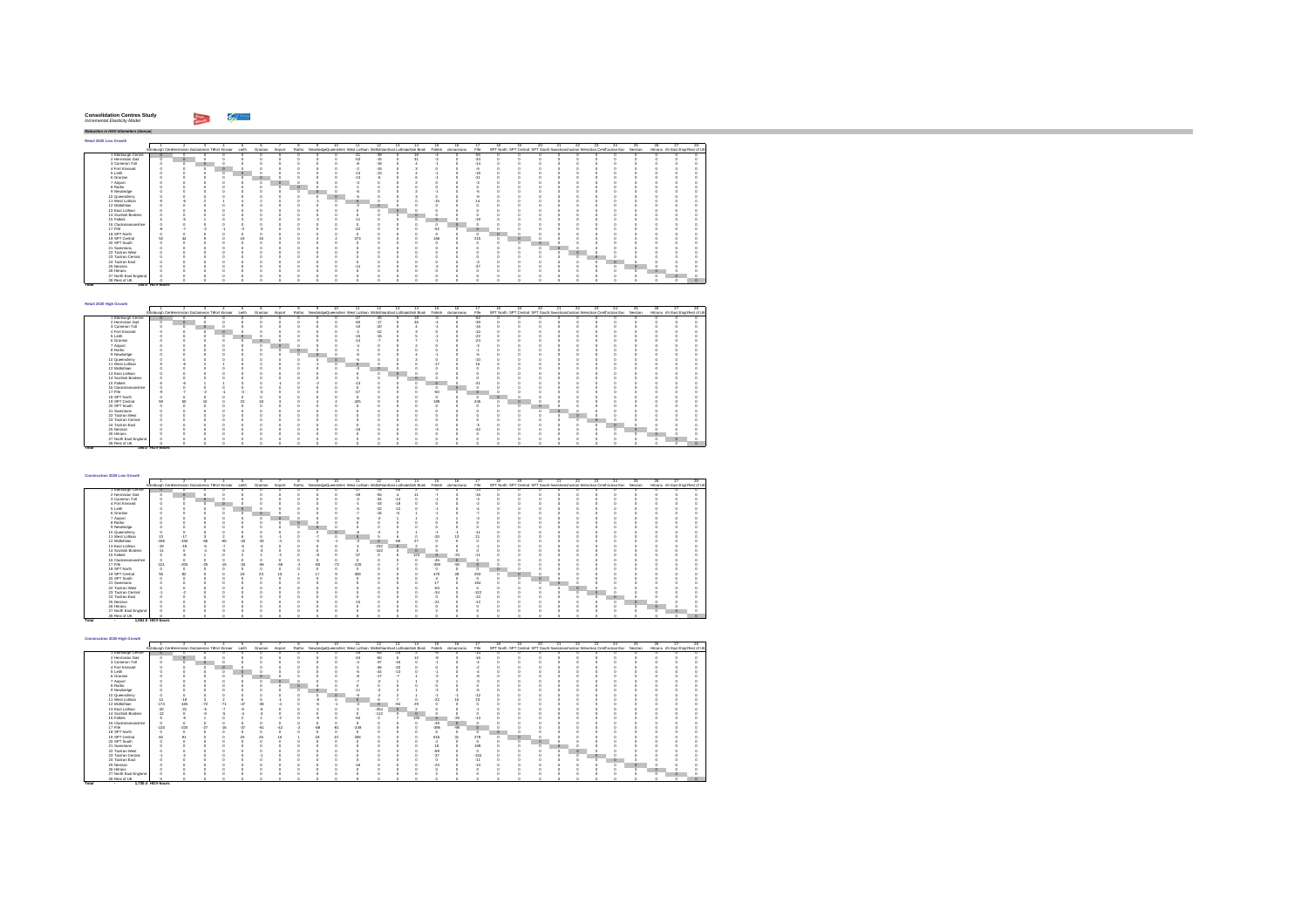### **Consolidation Centres Study**

*Incremental Elasticity Model*



#### *Input Parameters*

**Site of Consolidation Centre**

Falkirk

SEStran

|                                                | Retail | <b>Construction</b> |
|------------------------------------------------|--------|---------------------|
| <b>Generalised Costs Parameters</b>            |        |                     |
| Distance Co-efficient                          | 1.9    | 1.9                 |
| Time Co-efficient                              | 2.7    | 2.7                 |
| Interchange Penalty Co-efficient               |        |                     |
| Consolidation Centre Fee (£ per tonne)         | £2.00  | £1.50               |
| <b>Incremental Elasticity Model Parameters</b> |        |                     |
| <b>Elasticity Factor</b>                       | $-0.9$ | $-0.9$              |
| Minimum Decrease Cut-Off                       | 0%     | 0%                  |
| Maximum Decrease Cut-Off                       | 20%    | 20%                 |
| Average Load per HGV (Tonnes/Vehicle)          | 15.689 | 16.127              |

|                        | Retail | <b>Construction</b> |
|------------------------|--------|---------------------|
| <b>Delivery Costs</b>  |        |                     |
| Delivery Rate (per km) | £0.11  | £0.11               |
| Minimum Delivery Cost  | £9.00  | £9.00               |

| Distance/Time from zones to Consolidation |                 |             |
|-------------------------------------------|-----------------|-------------|
| Centre (km)                               | <b>Distance</b> | <b>Time</b> |
| <b>Edinburgh Centre</b>                   | 40              | 39          |
| <b>Hermiston Gait</b>                     | 36              | 29          |
| Cameron Toll                              | 50              | 42          |
| Fort Kinnaird                             | 55              | 43          |
| Leith                                     | 43              | 43          |
| Granton                                   | 40              | 40          |
| Airport                                   | 29              | 29          |
| Ratho                                     | 29              | 31          |
| Newbridge                                 | 26              | 25          |
| Queensferry                               | 30              | 32          |
| Bathgate                                  | 18              | 25          |
| Midlothian                                | 51              | 39          |
| East Lothian                              | 80              | 63          |
| <b>Scottish Borders</b>                   | 114             | 98          |
| Falkirk                                   | $\mathbf{0}$    | $\mathbf 0$ |
| Clackmannanshire                          | 21              | 25          |
| Fife                                      | 29              | 29          |
| <b>SPT North</b>                          | 91              | 78          |
| <b>SPT Central</b>                        | 47              | 38          |
| <b>SPT South</b>                          | 83              | 65          |
| <b>Swestrans</b>                          | 149             | 107         |
| <b>Tactran West</b>                       | 46              | 37          |
| <b>Tactran Central</b>                    | 74              | 61          |
| <b>Tactran East</b>                       | 108             | 89          |
| Nestran                                   | 211             | 174         |
| Hitrans                                   | 253             | 209         |
| North East England                        | 207             | 187         |
| <b>Rest of UK</b>                         | 491             | 313         |

| <b>Economic Parameters</b>    | <b>Values</b> | <b>Units</b> |
|-------------------------------|---------------|--------------|
| Vehicle Operating Costs (VOC) | £0.08         | per HGV-km   |
| <b>Time Saving</b>            | £12.80        | per HGV-hr   |
| <b>SLM</b>                    | £0.81         | per HGV-km   |
| Climate Change (Carbon)       | £0.04         | per HGV-km   |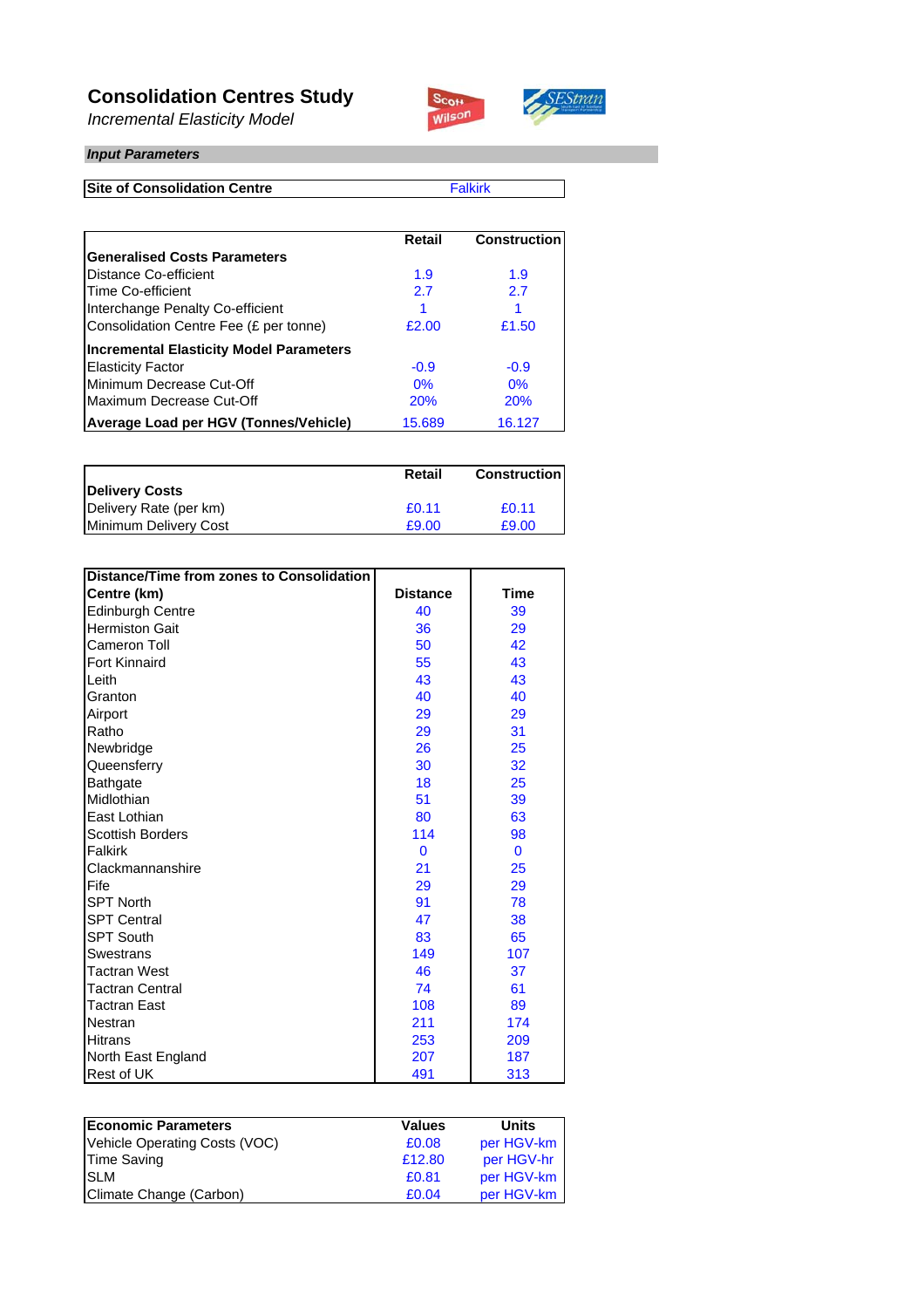## **Consolidation Centres Study**

*Incremental Elasticity Model*



#### *Results for Consolidation Centre at Falkirk*

|                            |          | 2020 Low Growth     |               | 2020 High Growth    |
|----------------------------|----------|---------------------|---------------|---------------------|
|                            | Retail   | <b>Construction</b> | <b>Retail</b> | <b>Construction</b> |
| <b>Tonnes Transferred</b>  | 73,602   | 210,318             | 83,783        | 233,184             |
| HGV equivalent Transferred | 4.691    | 13.041              | 5.340         | 14.459              |
| Tonnes-km Reduction        | 236.248  | $-495.472$          | 269.002       | $-541,822$          |
| <b>HGV-hrs Reduction</b>   | 260      | $-221$              | 295           | $-242$              |
| <b>HGV-kms Reduction</b>   | 15,058   | $-30,723$           | 17,146        | $-33,597$           |
| Revenue                    | £147,204 | £315,477            | £167,565      | £349,776            |
| VOC.                       | £1,235   | $-E2.519$           | £1.406        | $-E2.755$           |
| Time Saving                | £3,325   | $-E2,834$           | £3.782        | $-£3,104$           |
| <b>SLM</b>                 | £12,211  | $-E24.914$          | £13.904       | $-E27.245$          |
| Climate Change (Carbon)    | £581     | -£1.186             | £662          | $-£1.297$           |
| <b>Total Benefit</b>       | £17,353  | $-£31,454$          | £19,754       | $-£34,401$          |
| I PVB                      | £164,556 | £284.023            | £187,319      | £315,374            |
|                            |          |                     |               |                     |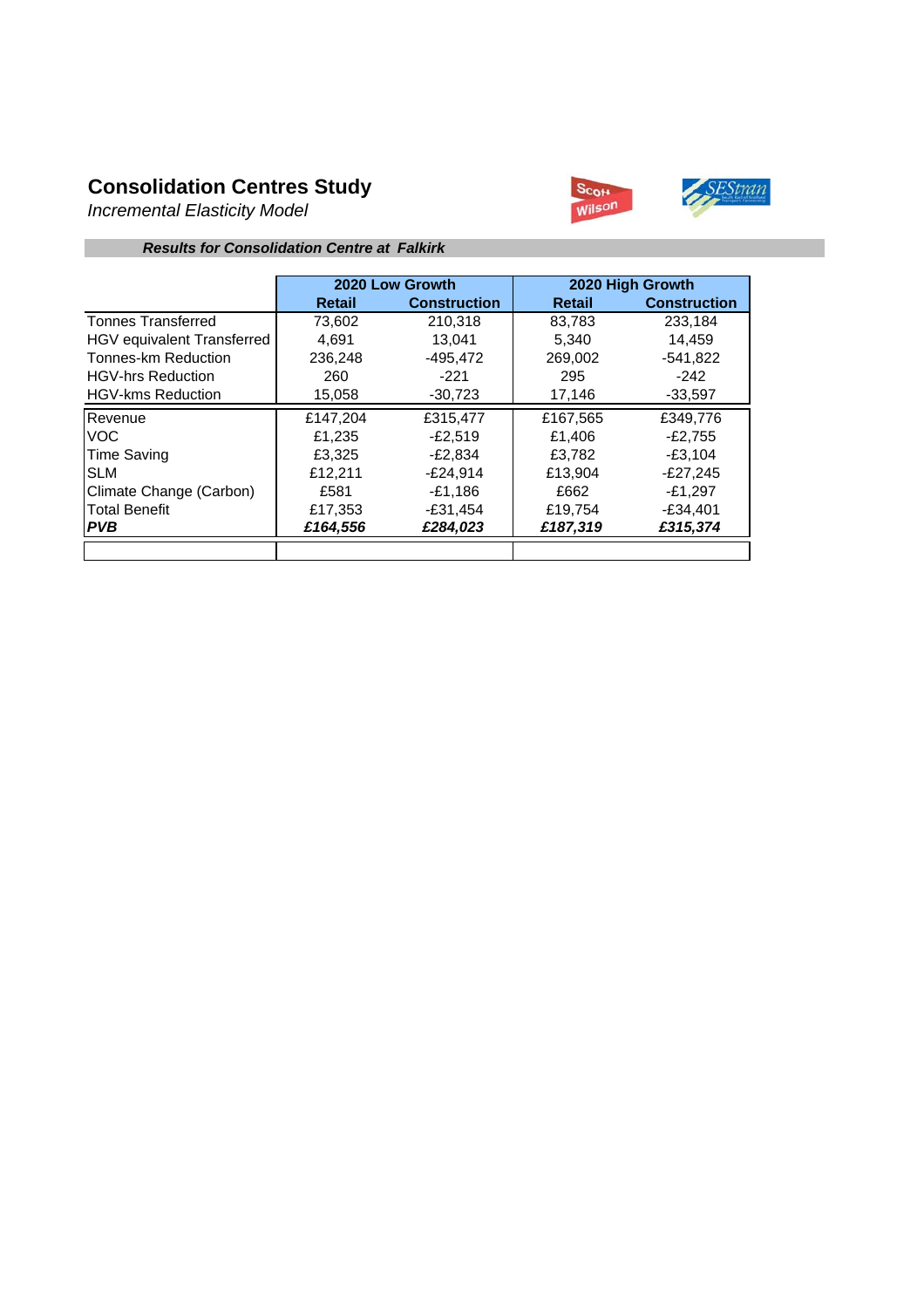| <b>Consolidation Centres Study</b> |  |
|------------------------------------|--|
| Incremental Elasticity Model       |  |

**Total 73,602 tonnes** 

**Total 83,783 tonnes** 

28 RestolUK || 0 0 0 0 0 0

*Transferred Freight (Annual Tonnes)* **Retail 2020 Low Growth**1 2 3 4 5 6 7 8 9 10 11 12 13 14 15 16 17 18 19 20 21 22 23 24 25 26 27 28Edinburgh Cent Hermiston GaitCameron ToFort Kinnair Leith Granton Airport Ratho NewbridgeQueensferryWest Lothian MidlothianEast Lothiacnottish Borde Falkirk ckmannans Fife SPT North SPT Central SPT South SwestransTactran Wesactran CentTactran Eas Nestran Hitrans rth East Engl Rest of UK 0000 2,579 1,056 0 654 397 0 3,021 0 0 0 0 0 0 0 0 0 0 0 0000 3,304 651 0 794 401 0 3,194 0 0 0 0 0 0 0 0 0 0 0 0 0 0 0 527 398 0 236 72 0 878 0 0 0 0 0 0 0 0 0 0 0 0 0 0 0 105 426 0 238 14 0 738 0 0 0 0 0 0 0 0 0 0 0 0 0 0 0 837 320 0 235 100 0 1,018 0 0 0 0 0 0 0 0 0 0 0 0 0 0 0 794 206 0 218 86 0 1,060 0 0 0 0 0 0 0 0 0 0 0 0 0 0 0 246 12 0 57 31 0 294 0 0 0 0 0 0 0 0 0 0 0 0 0 0 0 37 3 0 0 3 0 38 0 0 0 0 0 0 0 0 0 0 0 0 0 0 0 401 13 0 76 58 0 457 0 0 0 0 0 0 0 0 0 0 0 0 0 0 0 293 17 0 66 18 0 278 0 0 0 0 0 0 0 0 0 0 0 11 West Lothian 1,204 1,325 198 124 414 329 53 11 86 24 0 0 0 0 3,433 0 2,719 0 0 0 0 0 0 0 0 0 0 0 0 0 0 0 113 0 0 0 0 0 0 0 0 0 0 0 0 0 0 0 0 0 0000 0 000 0 0 0 0 0 00000 0 0 0 0 0000 0 000 0 0 0 0 0 00000 0 0 0 0 15 Falkirk 1,222 1,239 115 50 343 82 106 15 156 28 957 0 0 0 0 0 2,958 0 0 0 0 0 0 0 0 0 0 0 0000 0 000 0 0 0 0 0 00000 0 0 0 0 0000 2,314 0 0 0 2,350 0 0 0 0 0 0 0 0 0 0 0 0 0 0000 0 000 0 0 0 0 0 00000 0 0 0 0 19 SPT Central 847 864 136 224 299 258 50 8 68 35 9,241 0 0 0 4,461 0 3,822 0 0 0 0 0 0 0 0 0 0 0 0 0 0 0 1 0 0 0 18 0 0 0 0 0 0 0 0 0 0 0 0 0 0000 1 000 0 0 0 0 0 00000 0 0 0 0 0000 0 000 0 0 0 0 0 00000 0 0 0 0 0000 0 000 0 0 0 0 0 00000 0 0 0 0 0 0 0 0 0 0 0 0 80 0 69 0 0 0 0 0 0 0 0 0 0 0 0000 1,082 0 0 0 306 0 1,433 0 0 0 0 0 0 0 0 0 0 0 0 0 0 0 22 0 0 0 34 0 0 0 0 0 0 0 0 0 0 0 0 0 0 0 0 0 19 0 0 0 3 0 0 0 0 0 0 0 0 0 0 0 0 0 0000 2 000 1 0 0 0 0 00000 0 0 0 0 1 Edimburgh Centre 0 0 0 0 0<br>2 Hermiston Gait 0 0 0 0 0 0<br>4 FortKinnaird 0 0 0 0 0 0<br>4 Fort Kinnaird 0 0 0 0 0 0<br>5 Leith 0 0 0 0 0 0 6 Granton 0 0 0 0 0 07 Airport 0 0 0 0 0 08 Ratho 0 0 0 0 0 09 Newbridge 0 0 0 0 0 010 Queensferry 0 0 0 0 0 012 Midlothian 0 0 0 0 0 013 East Lothian 0 0 0 0 0 014 Scottish Borders 0 0 0 0 0 016 Clackmannanshire 0 0 0 0 0 017 Fife 420 299 140 127 166 13518 SPT North 0 0 0 0 0 020 SPT South 0 0 0 0 0 021 Swestrans 0 0 0 0 0 022 Tactran West 0 0 0 0 0 023 Tactran Central 0 0 0 0 0 024 Tactran East 0 0 0 0 0 025 Nestran 0 0 0 0 0 026 Hitrans 0 0 0 0 0 027 North East England 3 0 0 0 0 0

| Retail 2020 High Growth |       |                                                            |     |        |     |         |         |         |     |                          |                                                                          |              |     |     |         |           |          |    |    |                                                                                   |    |    |          |    |                                  |  |
|-------------------------|-------|------------------------------------------------------------|-----|--------|-----|---------|---------|---------|-----|--------------------------|--------------------------------------------------------------------------|--------------|-----|-----|---------|-----------|----------|----|----|-----------------------------------------------------------------------------------|----|----|----------|----|----------------------------------|--|
|                         |       |                                                            |     |        |     |         |         |         |     | 16                       | 11.                                                                      | $12^{\circ}$ | 13. | 14  |         |           |          | 18 | 19 |                                                                                   | 99 | 23 | 24       | 25 | 26                               |  |
|                         |       | Edinburgh Cent Hermiston Gait Jameron To ort Kinnair Leith |     |        |     | Granton | Airport |         |     |                          | Ratho NewbridgeDueensferr West Lothian Midlothian East Lothianotish Bord |              |     |     | Falkirk | ckmannans | File     |    |    | SPT North SPT Central SPT South Swestnans actran Wesctran CentFactran Eas Nestran |    |    |          |    | Hitrans rth East Engl Rest of UK |  |
| 1 Edinburgh Centre      |       |                                                            |     |        |     |         |         |         |     |                          | 2.937                                                                    | 1.205        |     | 744 | 453     |           | 3,448    |    |    |                                                                                   |    |    |          |    |                                  |  |
| 2 Hermiston Gait        |       |                                                            |     |        |     |         |         |         |     |                          | 3.763                                                                    | 740          |     | 904 | 456     |           | 3.646    |    |    |                                                                                   |    |    |          |    |                                  |  |
| 3 Cameron Toll          |       |                                                            | n   |        |     |         |         |         |     |                          | 598                                                                      | 452          |     | 266 | 82      |           | 988      |    |    |                                                                                   |    |    |          |    |                                  |  |
| 4 Fort Kinnaird         |       |                                                            |     | $\sim$ |     |         |         |         |     |                          | 120                                                                      | 485          |     | 269 | 16      |           | 835      |    |    |                                                                                   |    |    |          |    |                                  |  |
| 5 Leith                 |       |                                                            |     | o      |     |         |         |         |     |                          | 951                                                                      | 361          |     | 267 | 115     |           | 1.149    |    |    |                                                                                   |    |    |          |    |                                  |  |
| 6 Granton               |       |                                                            |     |        |     |         |         |         |     |                          | 902                                                                      | 232          |     | 246 | 98      |           | 1.198    |    |    |                                                                                   |    |    |          |    |                                  |  |
| 7 Airport               |       |                                                            |     |        |     |         |         |         |     |                          | 287                                                                      | 14           |     | 63  | ×       |           | 328      |    |    |                                                                                   |    |    |          |    |                                  |  |
| 8 Ratho                 |       |                                                            |     |        |     |         |         | $\circ$ |     |                          | 46                                                                       |              |     |     |         |           | 54       |    |    |                                                                                   |    |    |          |    |                                  |  |
| 9 Newbridge             |       |                                                            |     |        |     |         |         |         |     |                          | 460                                                                      |              |     | 87  | 65      |           | 518      |    |    |                                                                                   |    |    |          |    |                                  |  |
| 10 Queensferry          |       |                                                            |     |        |     |         |         |         |     |                          | 328                                                                      |              |     | 79  | $^{24}$ |           | 335      |    |    |                                                                                   |    |    |          |    |                                  |  |
| 11 West Lothian         | 1,369 | 1.511                                                      | 226 | 143    | 474 | 372     | RG.     |         | 104 | 30                       |                                                                          |              |     |     | 3.903   |           | 3.088    |    |    |                                                                                   |    |    |          |    |                                  |  |
| 12 Midlothian           |       |                                                            |     |        |     |         |         |         |     |                          | 138                                                                      |              |     |     |         |           | $\theta$ |    |    |                                                                                   |    |    |          |    |                                  |  |
| 13 East Lothian         |       |                                                            |     |        |     |         |         |         |     |                          |                                                                          |              |     |     |         |           |          |    |    |                                                                                   |    |    |          |    |                                  |  |
| 14 Scottish Borders     |       |                                                            |     |        |     |         |         |         |     |                          |                                                                          |              |     |     |         |           |          |    |    |                                                                                   |    |    |          |    |                                  |  |
| 15 Fallely              | 1.392 | 1.412                                                      | 131 | 56     | 391 | 93      | 121     |         | 178 | 32                       | 1.092                                                                    |              |     |     |         |           | 3.369    |    |    |                                                                                   |    |    |          |    |                                  |  |
| 16 Clackmannanshire     |       |                                                            |     |        |     |         |         |         |     |                          |                                                                          |              |     |     |         |           |          |    |    |                                                                                   |    |    |          |    |                                  |  |
| 17 Fife                 | 471   | 321                                                        | 149 | 139    | 181 | 158     |         |         |     |                          | 2.617                                                                    |              |     |     | 2.677   |           | 70       |    |    |                                                                                   |    |    |          |    |                                  |  |
| 18 SPT North            |       |                                                            |     |        |     |         |         |         |     |                          |                                                                          |              |     |     |         |           | o        |    |    |                                                                                   |    |    |          |    |                                  |  |
| 19 SPT Central          | 965   | 984                                                        | 155 | 256    | 341 | 294     | 57      |         | 78  | $\overline{\mathcal{L}}$ | 10.532                                                                   |              |     |     | 5.085   |           | 4.356    |    |    |                                                                                   |    |    |          |    |                                  |  |
| 20 SPT South            |       |                                                            |     |        |     |         |         |         |     |                          |                                                                          |              |     |     | 5ń      |           |          |    |    |                                                                                   |    |    |          |    |                                  |  |
| 21 Swestnans            |       |                                                            |     |        |     |         |         |         |     |                          |                                                                          |              |     |     |         |           |          |    |    |                                                                                   |    |    |          |    |                                  |  |
| 22 Tactran West         |       |                                                            |     |        |     |         |         |         |     |                          |                                                                          |              |     |     |         |           |          |    |    |                                                                                   |    |    |          |    |                                  |  |
| 23 Tactran Central      |       |                                                            |     |        |     |         |         |         |     |                          |                                                                          |              |     |     |         |           |          |    |    |                                                                                   |    |    |          |    |                                  |  |
| 24 Tactran East         |       |                                                            |     |        |     |         |         |         |     |                          |                                                                          |              |     |     | ğ,      |           | 78       |    |    |                                                                                   |    |    | $\Omega$ |    |                                  |  |
| 25 Nestran              |       |                                                            |     |        |     |         |         |         |     |                          | 1,232                                                                    |              |     |     | 347     |           | 1.634    |    |    |                                                                                   |    |    |          |    |                                  |  |
| 26 Hittans              |       |                                                            |     |        |     |         |         |         |     |                          | $^{24}$                                                                  |              |     |     | 98      |           |          |    |    |                                                                                   |    |    |          |    |                                  |  |
| 27 North East England   |       |                                                            |     |        |     |         |         |         |     |                          | $\boldsymbol{2}$                                                         |              |     |     |         |           |          |    |    |                                                                                   |    |    |          |    |                                  |  |
| 28 Rest of UK           |       |                                                            |     |        |     |         |         |         |     |                          |                                                                          |              |     |     |         |           |          |    |    |                                                                                   |    |    |          |    |                                  |  |

| Construction 2020 Low Growth |                                                      |       |         |         |       |                 |       |         |       |       |                                                                          |         |          |                  |         |           |       |          |    |    |    |    |     |                                                                                   |     |    |                                  |
|------------------------------|------------------------------------------------------|-------|---------|---------|-------|-----------------|-------|---------|-------|-------|--------------------------------------------------------------------------|---------|----------|------------------|---------|-----------|-------|----------|----|----|----|----|-----|-----------------------------------------------------------------------------------|-----|----|----------------------------------|
|                              |                                                      |       |         |         |       |                 |       |         |       | 10.   | 11.                                                                      | 12      | 13       | 14               | 15      | 16        |       | 18       | 19 | 20 | 21 | 22 | 28. |                                                                                   | 25. | 26 |                                  |
|                              | Edinburgh Cent Hermiston Gait Jameron To ort Kinnair |       |         |         | Leith | Granton Airport |       |         |       |       | Ratho NewbridgeQueensferr West Lothian Midlothian East Lothianotish Bord |         |          |                  | Falkirk | ckmannans | File  |          |    |    |    |    |     | SPT North SPT Central SPT South Swestnans actran Wesctran CentFactran Eas Nestran |     |    | Hitrans rth East Engl Rest of UK |
| 1 Edinburch Centre           |                                                      |       |         |         |       |                 |       |         |       |       | 1.077                                                                    | 2.095   | 1,669    | 70               | 401     | 70        | 741   |          |    |    |    |    |     |                                                                                   |     |    |                                  |
| 2 Hermiston Gait             |                                                      |       |         |         |       |                 |       |         |       |       | 2.531                                                                    | 2.408   | 2.175    | 353              | 891     | 515       | 1.425 |          |    |    |    |    |     |                                                                                   |     |    |                                  |
| 3 Cameron Toll               |                                                      |       | $\circ$ |         |       |                 |       |         |       |       | 212                                                                      | 773     | 608      | 26               | 90      | 20        | 208   |          |    |    |    |    |     |                                                                                   |     |    |                                  |
| 4 Fort Kinnaird              |                                                      |       |         |         |       |                 |       |         |       |       | 36                                                                       | 738     | 637      | $\boldsymbol{2}$ | 16      | 17        | 150   |          |    |    |    |    |     |                                                                                   |     |    |                                  |
| 5 Leith                      |                                                      |       |         |         |       |                 |       |         |       |       | 300                                                                      | 559     | 563      | $\overline{2}$   | 115     | 22        | 214   |          |    |    |    |    |     |                                                                                   |     |    |                                  |
| 6 Granton                    |                                                      |       |         |         |       |                 |       |         |       |       | 451                                                                      | 552     | 563      | $\infty$         | 148     | 29        | 348   |          |    |    |    |    |     |                                                                                   |     |    |                                  |
| 7 Airport                    |                                                      |       |         |         |       |                 |       |         |       |       | 514                                                                      | 110     | 108      | 25               | 200     | 136       | 333   |          |    |    |    |    |     |                                                                                   |     |    |                                  |
| 8 Ratho                      |                                                      |       |         |         |       |                 |       | $\circ$ |       |       | 16                                                                       |         |          |                  |         |           |       |          |    |    |    |    |     |                                                                                   |     |    |                                  |
| 9 Newbridge                  |                                                      |       |         |         |       |                 |       |         |       |       |                                                                          |         |          |                  |         |           |       |          |    |    |    |    |     |                                                                                   |     |    |                                  |
| 10 Queensferry               |                                                      |       |         |         |       |                 |       |         |       | c     | 526                                                                      | 146     | 149      | 33               | 104     | 95        | 368   |          |    |    |    |    |     |                                                                                   |     |    |                                  |
| 11 West Lothian              | 2.065                                                | 4.176 | 334     | 188     | 623   | 792             | 460   |         | 781   | 235   | $\circ$                                                                  | 1.630   | 219      |                  | 4.820   | 1.066     | 3.980 |          |    |    |    |    |     |                                                                                   |     |    |                                  |
| 12 Midlothian                | 4.381                                                | 4.538 | 1.626   | 1.565   | .192  | ,120            | 148   |         | 183   | 70    | 152                                                                      | $\circ$ | 4.151    | 2.362            |         |           |       |          |    |    |    |    |     |                                                                                   |     |    |                                  |
| 13 East Lothian              | 461                                                  | 585   | 107     | 132     | 106   | 119             | 14    |         | 18    |       | 62                                                                       | 5.094   | $\theta$ | 274              |         |           | 58    |          |    |    |    |    |     |                                                                                   |     |    |                                  |
| 14 Scottish Borders          | 299                                                  | 54    | 104     | 100     | 100   | 106             |       |         |       |       |                                                                          | 2.065   | 1.103    | $\circ$          |         |           |       |          |    |    |    |    |     |                                                                                   |     |    |                                  |
| 15 Falkirk                   | 1.117                                                | 2.018 | 116     | 44      | 266   | 125             | 444   | 15      | 662   | 128   | 3.217                                                                    |         | 212      |                  | $\circ$ | 983       | 1.847 |          |    |    |    |    |     |                                                                                   |     |    |                                  |
| 16 Clackmannanshire          |                                                      |       |         |         |       |                 |       |         |       |       | $\alpha$                                                                 |         |          |                  | 1.879   | $\theta$  |       |          |    |    |    |    |     |                                                                                   |     |    |                                  |
| 17 Fife                      | 6.523                                                | 9.440 | 1.861   | 1.581   | 2.054 | 2.702           | 1.762 | 98      | 2.682 | 1.973 | 12.856                                                                   |         | 605      |                  | 16,564  | 3.944     |       |          |    |    |    |    |     |                                                                                   |     |    |                                  |
| 18 SPT North                 |                                                      |       |         |         |       |                 |       |         |       |       | $\alpha$                                                                 |         |          |                  |         |           |       | $\theta$ |    |    |    |    |     |                                                                                   |     |    |                                  |
| 19 SPT Central               | 917                                                  | 1,663 | 281     | 200     | 284   | 383             | 281   | 10      | 379   | 170   | 7.844                                                                    | 1.065   | 63       | 780              | 12.994  | 570       | 4.624 |          |    |    |    |    |     |                                                                                   |     |    |                                  |
| 20 SPT South                 |                                                      |       |         |         |       |                 |       |         |       |       |                                                                          |         |          |                  | 197     |           |       |          |    |    |    |    |     |                                                                                   |     |    |                                  |
| 21 Swestnans                 |                                                      |       |         |         |       |                 |       |         |       |       |                                                                          |         |          |                  | 300     |           | 2.079 |          |    |    |    |    |     |                                                                                   |     |    |                                  |
| 22 Tactran West              |                                                      |       |         |         |       |                 |       |         |       |       |                                                                          |         |          |                  | 4.070   |           | 310   |          |    |    |    |    |     |                                                                                   |     |    |                                  |
| 23 Tactran Central           |                                                      |       |         | 16      | 17    | 23              |       |         |       |       |                                                                          |         |          |                  | 2.517   |           | 3.036 |          |    |    |    |    |     |                                                                                   |     |    |                                  |
| 24 Tactran East              |                                                      |       |         |         |       |                 |       |         |       |       |                                                                          |         |          |                  | 75      |           | 256   |          |    |    |    |    |     |                                                                                   |     |    |                                  |
| 25 Nestran                   |                                                      |       |         |         |       |                 |       |         |       |       | 1.142                                                                    |         |          |                  | 2.723   |           | 485   |          |    |    |    |    |     |                                                                                   |     |    |                                  |
| 26 Hitrans                   |                                                      |       |         |         |       |                 |       |         |       |       |                                                                          |         |          |                  |         |           |       |          |    |    |    |    |     |                                                                                   |     |    |                                  |
| 27 North East England        | 173                                                  |       | 20      | $^{27}$ | 55    | 76              |       |         |       |       | 48                                                                       |         |          |                  | 279     |           |       |          |    |    |    |    |     |                                                                                   |     |    |                                  |
| 28 Rest of UK                |                                                      |       |         |         |       |                 |       |         |       |       | 148                                                                      |         |          |                  |         |           |       |          |    |    |    |    |     |                                                                                   |     |    |                                  |
| Total                        | 210,318 tonnes                                       |       |         |         |       |                 |       |         |       |       |                                                                          |         |          |                  |         |           |       |          |    |    |    |    |     |                                                                                   |     |    |                                  |

| Construction 2020 High Growth |                |                                                      |       |       |       |            |         |    |       |       |                                                                          |              |         |                |          |           |       |    |     |   |    |    |     |                                                                                   |     |    |                                  |
|-------------------------------|----------------|------------------------------------------------------|-------|-------|-------|------------|---------|----|-------|-------|--------------------------------------------------------------------------|--------------|---------|----------------|----------|-----------|-------|----|-----|---|----|----|-----|-----------------------------------------------------------------------------------|-----|----|----------------------------------|
|                               |                |                                                      |       |       |       |            |         |    |       | 10    | 11.                                                                      | $12^{\circ}$ | -13     | 14             | 15       | 16        | -17   | 18 | 19. | m | 21 | 99 | 23. | 24                                                                                | 25. | 26 |                                  |
|                               |                | Edinburgh Cent Hermiston Gait Jameron Tofort Kinnair |       |       | Leith | Granton    | Airport |    |       |       | Ratho NewbridgeQueensferr West Lothian Midlothian East Lothianotish Bord |              |         |                | Falkirk  | ckmannans | File  |    |     |   |    |    |     | SPT North SPT Central SPT South Swestnans actran Weschlan CentFactran Eas Nestran |     |    | Hitrans rth East Engl Rest of UK |
| Edinburgh Centre              |                |                                                      |       |       |       |            |         |    |       |       | 1.184                                                                    | 2.298        | 1.832   | 78             | 539      | 77        | 817   |    | n   |   |    |    |     |                                                                                   |     |    |                                  |
| 2 Hermiston Gait              |                |                                                      |       |       |       |            |         |    |       |       | 2.779                                                                    | 2.643        | 2.388   | 387            | 978      | 566       | 1.567 |    |     |   |    |    |     |                                                                                   |     |    |                                  |
| 3 Cameron Toll                |                |                                                      |       |       |       |            |         |    |       |       | 233                                                                      | 851          | 668     | $^{28}$        | 99       | 22        | 227   |    |     |   |    |    |     |                                                                                   |     |    |                                  |
| 4 Fort Kinnains               |                |                                                      |       |       |       |            |         |    |       |       | $\mathfrak{D}$                                                           | 809          | 700     | 24             | 17       | 12        | 166   |    |     |   |    |    |     |                                                                                   |     |    |                                  |
| 5 Leith                       |                |                                                      |       |       |       |            |         |    |       |       | 330                                                                      | 614          | 618     | 24             | 126      | $^{24}$   | 233   |    |     |   |    |    |     |                                                                                   |     |    |                                  |
| 6 Granton                     |                |                                                      |       |       |       |            |         |    |       |       | 496                                                                      | 604          | 618     | $\mathfrak{B}$ | 162      | 32        | 385   |    |     |   |    |    |     |                                                                                   |     |    |                                  |
| 7 Airport                     |                |                                                      |       |       |       |            |         |    |       |       | 564                                                                      | 122          | 118     | 27             | 219      | 150       | 370   |    |     |   |    |    |     |                                                                                   |     |    |                                  |
| 8 Ratho                       |                |                                                      |       |       |       |            |         |    |       |       | 16                                                                       |              |         |                |          |           |       |    |     |   |    |    |     |                                                                                   |     |    |                                  |
| 9 Newbridge                   |                |                                                      |       |       |       |            |         |    |       |       | 854                                                                      | 150          | 146     | $\mathfrak{B}$ | 326      | 188       | 559   |    |     |   |    |    |     |                                                                                   |     |    |                                  |
| 10 Queensferry                |                |                                                      |       |       |       |            |         |    |       |       | 580                                                                      | 164          | 167     | 34             | 114      | 102       | 406   |    |     |   |    |    |     |                                                                                   |     |    |                                  |
| 11 West Lothian               | 2.267          | 4,586                                                | 367   | 207   | 684   | 889        | 506     | 'n | 856   | 258   | n                                                                        | .796         | 241     | $\sim$         | 5.296    | 1.172     | 4.368 |    |     |   |    |    |     |                                                                                   |     |    |                                  |
| 12 Midlothian                 | 4,808          | 4.982                                                | 1.784 | 1.717 | 1.309 | 1.228      | 163     |    | 201   | 77    | 164                                                                      | $\Omega$     | 4.555   | 2.594          |          |           |       |    |     |   |    |    |     |                                                                                   |     |    |                                  |
| 13 East Lothian               | 506            | 642                                                  | 118   | 146   | 116   | 131        | 16      |    | 19    |       | 66                                                                       | 5.592        | $\circ$ | 299            |          |           |       |    |     |   |    |    |     |                                                                                   |     |    |                                  |
| 14 Scottish Borders           | 329            | 59                                                   | 115   | 110   | 110   | 117        |         |    |       |       |                                                                          | 2.266        | 1.212   | $\circ$        |          |           |       |    |     |   |    |    |     |                                                                                   |     |    |                                  |
| 15 Falkirk                    | 1,226          | 2.215                                                | 127   | 49    | 292   | 137        | 488     | 16 | 727   | 140   | 3.531                                                                    |              | 233     |                | $\theta$ | 2.177     | 2.029 |    |     |   |    |    |     |                                                                                   |     |    |                                  |
| 16 Clackmannanshire           | $\sqrt{2}$     | $\sim$                                               |       |       |       | $\sqrt{2}$ |         |    |       |       |                                                                          |              |         |                | 2.063    | $\Omega$  |       |    |     |   |    |    |     |                                                                                   |     |    |                                  |
| 17 Fife                       | 7.166          | 10,363                                               | 2.043 | 1.735 | 2.259 | 2,966      | 1.933   | 98 | 2.947 | 2.176 | 14.117                                                                   |              | 669     |                | 18,183   | 4.332     |       |    |     |   |    |    |     |                                                                                   |     |    |                                  |
| 18 SPT North                  | <b>r</b>       | $\theta$                                             |       |       |       |            |         |    |       |       |                                                                          |              |         |                |          |           |       |    |     |   |    |    |     |                                                                                   |     |    |                                  |
| 19 SPT Central                | 1,006          | 1.826                                                | 309   | 219   | 312   | 421        | 506     |    | 416   | 187   | 8.612                                                                    | 158          | 69      | 857            | 14.267   | 626       | 5.076 |    |     |   |    |    |     |                                                                                   |     |    |                                  |
| 20 SPT South                  |                | $\sqrt{2}$                                           |       |       |       |            |         |    |       |       |                                                                          |              |         |                | 217      |           |       |    |     |   |    |    |     |                                                                                   |     |    |                                  |
| 21 Reastrong                  |                |                                                      |       |       |       |            |         |    |       |       |                                                                          |              |         |                | 329      |           | 2.283 |    |     |   |    |    |     |                                                                                   |     |    |                                  |
| 22 Tartran West               |                |                                                      |       |       |       |            |         |    |       |       | $^{38}$                                                                  |              |         |                | 4,468    |           | 341   |    |     |   |    |    |     |                                                                                   |     |    |                                  |
| 23 Tactran Central            | $\mathcal{M}$  | $^{60}$                                              | 15.   | 17    |       | 25         | 11      |    |       | 12    |                                                                          |              |         |                | 2.763    |           | 3.333 |    |     |   |    |    |     |                                                                                   |     |    |                                  |
| 24 Tactran East               |                |                                                      |       |       |       |            |         |    |       |       |                                                                          |              |         |                | 82       |           | 281   |    |     |   |    |    |     | $\Omega$                                                                          |     |    |                                  |
| 25 Nostran                    |                |                                                      |       |       |       |            |         |    |       |       | 1.253                                                                    |              |         |                | 2,990    |           | 532   |    |     |   |    |    |     |                                                                                   |     |    |                                  |
| 26 Hittans                    |                |                                                      |       |       |       |            |         |    |       |       |                                                                          |              |         |                |          |           |       |    |     |   |    |    |     |                                                                                   |     |    |                                  |
| 27 North East England         | 190            | SO <sub>1</sub>                                      |       |       | Ĥ.    |            |         |    |       |       | 51                                                                       |              |         |                | 306      |           |       |    |     |   |    |    |     |                                                                                   |     |    |                                  |
| 28 Rest of UK                 |                |                                                      |       |       |       |            |         |    |       |       | 162                                                                      |              |         |                |          |           |       |    |     |   |    |    |     |                                                                                   |     |    |                                  |
| Total                         | 233,184 tonnes |                                                      |       |       |       |            |         |    |       |       |                                                                          |              |         |                |          |           |       |    |     |   |    |    |     |                                                                                   |     |    |                                  |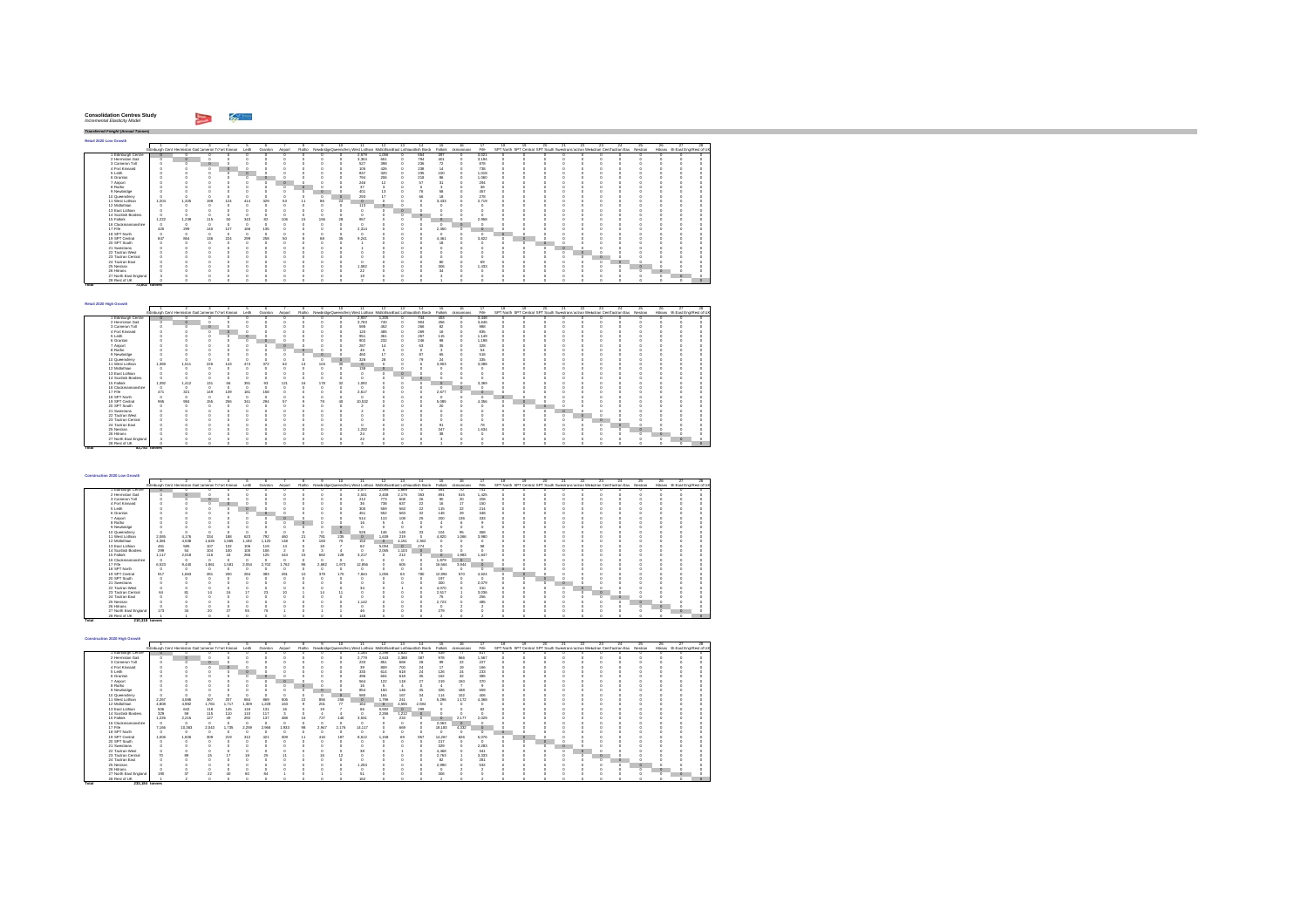| <b>Consolidation Centres Study</b> |  |
|------------------------------------|--|
| Incremental Elasticity Model       |  |

hiji wa m

**Total 5,340 HGVs**

*Transferred Freight (Annual HGV equivalent)* **Retail 2020 Low Growth** $\Gamma$ 1 2 3 4 5 6 7 8 9 10 11 12 13 14 15 16 17 18 19 20 21 22 23 24 25 26 27 28Edinburgh Cent Hermiston Gait Jameron ToFort Kinnair Leith Granton Airport Ratho NewbridgeQueensferry West Lothian MidlothianEast Lothiaeottish Borde Falkirk ckmannans Fife SPT North SPT Central SPT South Swestrans'actran Wesctran CentTactran Eas Nestran Hitrans rth East Engl Rest of UK 1 Edinburgh Centre | 0 0 0 0 0 0<br>2 Hermiston Gait 0 0 0 0 0 0 0 0 0 0 164 67 0 42 25 0 193 0 0 0 0 0 0 0 0 0 0 0 0 0 0 0 211 41 0 51 26 0 204 0 0 0 0 0 0 0 0 0 0 0 ................. 3 Cameron Toll 0 0 0 0 0 04 Fort Kinnaird 0 0 0 0 0 05 Leith 0 0 0 0 0 06 Granton 0 0 0 0 0 07 Airport 0 0 0 0 0 08 Ratho 0 0 0 0 0 09 Newbridge 0 0 0 0 0 010 Queensferry 0 0 0 0 0 011 West Lothian 77 84 13 8 26 2112 Midlothian 0 0 0 0 0 013 East Lothian 0 0 0 0 0 014 Scottish Borders 0 0 0 0 0 016 Clackmannanshire 0 0 0 0 0 017 Fife 27 19 9 8 11 918 SPT North 0 0 0 0 0 019 SPT Central 54 55 9 14 19 1620 SPT South 0 0 0 0 0 021 Swestrans 0 0 0 0 0 022 Tactran West 0 0 0 0 0 023 Tactran Central 0 0 0 0 0 024 Tactran East 0 0 0 0 0 025 Nestran 0 0 0 0 0 026 Hitrans 0 0 0 0 0 027 North East England 0 0 0 0 0 0 0 0 0 0 34 25 0 15 5 0 56 0 0 0 0 0 0 0 0 0 0 0 0 0 0 0 7 27 0 15 1 0 47 0 0 0 0 0 0 0 0 0 0 0 0 0 0 0 0 53 20 0 15 6 0 65 0 0 0 0 0 0 0 0 0 0<br>0 0 0 0 0 15 1 0 14 5 0 68 0 0 0 0 0 0 0 0 0 0 0<br>0 0 0 0 0 16 1 0 4 2 0 19 0 0 0 0 0 0 0 0 0 0 0 0000 2 000 0 0 2 0 0 00000 0 0 0 0 0 0 0 0 26 1 0 5 4 0 29 0 0 0 0 0 0 0 0 0 0 0 0 0 0 0 19 1 0 4 1 0 18 0 0 0 0 0 0 0 0 0 0 0 3 1 6 2 0 0 0 0 219 0 173 0 0 0 0 0 0 0 0 0 0 0 0000 7 000 0 0 0 0 0 00000 0 0 0 0 0000 0 000 0 0 0 0 0 00000 0 0 0 0 0000 0 000 0 0 0 0 0 00000 0 0 0 0 15 Falkirk 78 79 7 3 22 5 7 1 10 2 61 0 0 0 0 0 189 0 0 0 0 0 0 0 0 0 0 0 0000 0 000 0 0 0 0 0 00000 0 0 0 0 0 0 0 0 147 0 0 0 150 0 0 0 0 0 0 0 0 0 0 0 0 0 0000 0 000 0 0 0 0 0 00000 0 0 0 0 3 1 4 2 589 0 0 0 284 0 244 0 0 0 0 0 0 0 0 0 0 0 0000 0 000 1 0 0 0 0 00000 0 0 0 0 0000 0 000 0 0 0 0 0 00000 0 0 0 0 0000 0 000 0 0 0 0 0 00000 0 0 0 0 0000 0 000 0 0 0 0 0 00000 0 0 0 0 0000 0 000 5 0 4 0 0 00000 0 0 0 0 0 0 0 0 69 0 0 0 19 0 91 0 0 0 0 0 0 0 0 0 0 0 0000 1 000 2 0 0 0 0 00000 0 0 0 0 0000 1 000 0 0 0 0 0 00000 0 0 0 0 0000 0 000 0 0 0 0 0 00000 0 0 0 0 28 RestolUK || 0 0 0 0 0 0 **Total 4,691 HGVs**

| Retail 2020 High Growth |                         |          |                                                      |                  |                 |  |   |    |         |    |         |                                                                          |               |                   |      |    |                                                                                   |         |         |         |    |     |                                  |     |
|-------------------------|-------------------------|----------|------------------------------------------------------|------------------|-----------------|--|---|----|---------|----|---------|--------------------------------------------------------------------------|---------------|-------------------|------|----|-----------------------------------------------------------------------------------|---------|---------|---------|----|-----|----------------------------------|-----|
|                         |                         |          |                                                      |                  |                 |  |   | 10 | 11.     | 12 | 13      | 14                                                                       | 15            |                   |      | 18 |                                                                                   |         | $^{23}$ | 24      | 25 | 28. |                                  | 28. |
|                         |                         |          | Edinburgh Cent Hermiston Gait Jameron Tofort Kinnair | Leith            | Granton Airport |  |   |    |         |    |         | Ratho NewbridgeQueensferr West Lothian Midlothian East Lothianotish Bord |               | Falkirk ckmannans | File |    | SPT North SPT Central SPT South Swestnans actran Weschlan Centractran Eas Nestran |         |         |         |    |     | Hitrans rth East Engl Rest of UK |     |
| 1 Edinburgh Centre      |                         |          |                                                      |                  |                 |  |   |    | 187     |    |         | $\overline{a}$                                                           | 29            |                   | 220  |    |                                                                                   |         |         |         |    |     |                                  |     |
| 2 Hermiston Gait        |                         |          |                                                      |                  |                 |  |   |    | 240     |    |         | 58                                                                       | 29            |                   | 232  |    |                                                                                   |         |         |         |    |     |                                  |     |
| 3 Cameron Toll          |                         |          | $\circ$                                              |                  |                 |  |   |    | 38      | ×  |         | 17                                                                       |               |                   | 63   |    |                                                                                   |         |         |         |    |     |                                  |     |
| 4 Fort Kinnaird         |                         |          |                                                      |                  |                 |  |   |    |         |    |         | 17                                                                       |               |                   | 53   |    |                                                                                   |         |         |         |    |     |                                  |     |
| 5 Leith                 |                         |          |                                                      |                  |                 |  |   |    | 61      | źś |         | 17                                                                       |               |                   | 73   |    |                                                                                   |         |         |         |    |     |                                  |     |
| 6 Granton               |                         |          |                                                      |                  |                 |  |   |    | 58      |    |         |                                                                          |               |                   | 76   |    |                                                                                   |         |         |         |    |     |                                  |     |
| 7 Airport               |                         |          |                                                      |                  |                 |  |   |    | 18      |    |         |                                                                          |               |                   | 21   |    |                                                                                   |         |         |         |    |     |                                  |     |
| 8 Ratho                 |                         |          |                                                      |                  |                 |  |   |    |         |    |         |                                                                          |               |                   |      |    |                                                                                   |         |         |         |    |     |                                  |     |
| 9 Newbridge             |                         |          |                                                      |                  |                 |  | ю |    | $^{29}$ |    |         |                                                                          |               |                   | 33   |    |                                                                                   |         |         |         |    |     |                                  |     |
| 10 Queensferry          |                         |          |                                                      |                  |                 |  |   |    | 21      |    |         |                                                                          |               |                   | 21   |    |                                                                                   |         |         |         |    |     |                                  |     |
| 11 West Lothian         | 80                      |          |                                                      | 30               | 24              |  |   |    |         |    |         |                                                                          | 249           |                   | 197  |    |                                                                                   |         |         |         |    |     |                                  |     |
| 12 Midlothian           |                         |          |                                                      |                  |                 |  |   |    |         |    |         |                                                                          |               |                   |      |    |                                                                                   |         |         |         |    |     |                                  |     |
| 13 East Lothian         |                         |          |                                                      |                  |                 |  |   |    |         |    | $\circ$ |                                                                          |               |                   |      |    |                                                                                   |         |         |         |    |     |                                  |     |
| 14 Scottish Borders     |                         |          |                                                      |                  |                 |  |   |    |         |    |         | $\circ$                                                                  |               |                   |      |    |                                                                                   |         |         |         |    |     |                                  |     |
| 15 Falkirk              | $\overline{\mathbf{M}}$ | ۵ń       |                                                      | 25               |                 |  |   |    |         |    |         |                                                                          |               |                   | 215  |    |                                                                                   |         |         |         |    |     |                                  |     |
| 16 Clackmannanshire     |                         |          |                                                      |                  |                 |  |   |    |         |    |         |                                                                          |               |                   |      |    |                                                                                   |         |         |         |    |     |                                  |     |
| 17 Fife                 | 30                      | $\infty$ |                                                      | 12               |                 |  |   |    | 167     |    |         |                                                                          | 171           |                   |      |    |                                                                                   |         |         |         |    |     |                                  |     |
| 18 SPT North            |                         |          |                                                      |                  |                 |  |   |    |         |    |         |                                                                          |               |                   |      |    |                                                                                   |         |         |         |    |     |                                  |     |
| 19 SPT Central          | 61                      | Ŕ9       | 10                                                   | $\boldsymbol{z}$ | 10              |  |   |    | 671     |    |         |                                                                          | 324           |                   | 278  |    |                                                                                   |         |         |         |    |     |                                  |     |
| 20 SPT South            |                         |          |                                                      |                  |                 |  |   |    |         |    |         |                                                                          |               |                   |      |    |                                                                                   |         |         |         |    |     |                                  |     |
| 21 Swestnans            |                         |          |                                                      |                  |                 |  |   |    |         |    |         |                                                                          |               |                   |      |    |                                                                                   |         |         |         |    |     |                                  |     |
| 22 Tactran West         |                         |          |                                                      |                  |                 |  |   |    |         |    |         |                                                                          |               |                   |      |    |                                                                                   | $\circ$ |         |         |    |     |                                  |     |
| 23 Tactran Central      |                         |          |                                                      |                  |                 |  |   |    |         |    |         |                                                                          |               |                   |      |    |                                                                                   |         |         |         |    |     |                                  |     |
| 24 Tactran East         |                         |          |                                                      |                  |                 |  |   |    |         |    |         |                                                                          |               |                   |      |    |                                                                                   |         |         | $\circ$ |    |     |                                  |     |
| 25 Nestran              |                         |          |                                                      |                  |                 |  |   |    | 70      |    |         |                                                                          | $\mathcal{D}$ |                   | 104  |    |                                                                                   |         |         |         |    |     |                                  |     |
| 26 Hittans              |                         |          |                                                      |                  |                 |  |   |    |         |    |         |                                                                          |               |                   |      |    |                                                                                   |         |         |         |    |     |                                  |     |
| 27 North East England   |                         |          |                                                      |                  |                 |  |   |    |         |    |         |                                                                          |               |                   |      |    |                                                                                   |         |         |         |    |     |                                  |     |
| 28 Rest of UK           |                         |          |                                                      |                  |                 |  |   |    |         |    |         |                                                                          |               |                   |      |    |                                                                                   |         |         |         |    |     |                                  |     |

| Construction 2020 Low Growth |             |         |                                                            |         |     |                 |                       |         |     |                                                                                   |          |         |          |                   |          |           |          |         |                                                                                   |    |    |         |         |         |    |    |                                  |     |
|------------------------------|-------------|---------|------------------------------------------------------------|---------|-----|-----------------|-----------------------|---------|-----|-----------------------------------------------------------------------------------|----------|---------|----------|-------------------|----------|-----------|----------|---------|-----------------------------------------------------------------------------------|----|----|---------|---------|---------|----|----|----------------------------------|-----|
|                              |             |         |                                                            |         |     |                 |                       |         |     | 10                                                                                |          |         | 13       | 14                | 15       | 18        |          | 18      | 19                                                                                | 20 | 21 | 22.     | $^{23}$ | $^{24}$ | 25 | 26 | 27                               | 28. |
|                              |             |         | Edinburgh Cent Hermiston Gait Jameron To ort Kinnair Leith |         |     | Granton Airport |                       |         |     | Ratho NewbridgeDueensfern West Lothian Midlothian East Lothianottish Bord Falkirk |          |         |          |                   |          | ckmannans | File     |         | SPT North SPT Central SPT South Swestnans actran Wesctran CentFactran Eas Nestran |    |    |         |         |         |    |    | Hitrans rth East Engl Rest of UK |     |
| 1 Edinburgh Centre           |             |         |                                                            |         |     |                 |                       |         |     |                                                                                   |          | 130     | 104      |                   |          |           | 46       |         |                                                                                   |    |    |         |         |         |    |    |                                  |     |
| 2 Hermiston Gait             |             |         |                                                            |         |     |                 |                       |         |     |                                                                                   | 157      | 149     | 135      | $\boldsymbol{22}$ | 55       | 32        | 88       |         |                                                                                   |    |    |         |         |         |    |    |                                  |     |
| 3 Cameron Toll               |             |         |                                                            |         |     |                 |                       |         |     |                                                                                   | 13       |         | 38       |                   |          |           |          |         |                                                                                   |    |    |         |         |         |    |    |                                  |     |
| 4 Fort Kinnaird              |             |         |                                                            | $\circ$ |     |                 |                       |         |     |                                                                                   |          |         | 40       |                   |          |           |          |         |                                                                                   |    |    |         |         |         |    |    |                                  |     |
| 5 Leith                      |             |         |                                                            |         |     |                 |                       |         |     |                                                                                   | 19       | $^{36}$ | 35       |                   |          |           |          |         |                                                                                   |    |    |         |         |         |    |    |                                  |     |
| 6 Granton                    |             |         |                                                            |         |     |                 |                       |         |     |                                                                                   | $^{28}$  |         | $\infty$ |                   |          |           | 22       |         |                                                                                   |    |    |         |         |         |    |    |                                  |     |
| 7 Airport                    |             |         |                                                            |         |     |                 | $\circ$               |         |     |                                                                                   | $\infty$ |         |          |                   |          |           |          |         |                                                                                   |    |    |         |         |         |    |    |                                  |     |
| 8 Ratho                      |             |         |                                                            |         |     |                 |                       | $\circ$ |     |                                                                                   |          |         |          |                   |          |           |          |         |                                                                                   |    |    |         |         |         |    |    |                                  |     |
| 9 Newbridge                  |             |         |                                                            |         |     |                 |                       |         |     |                                                                                   |          |         |          |                   |          |           |          |         |                                                                                   |    |    |         |         |         |    |    |                                  |     |
| 10 Queensferry               |             |         |                                                            |         |     |                 |                       |         |     |                                                                                   | 33       |         |          |                   |          |           | $^{23}$  |         |                                                                                   |    |    |         |         |         |    |    |                                  |     |
| 11 West Lothian              | 128         | 259     | 21                                                         | 12      | 96  |                 | $\boldsymbol{\times}$ |         | æ   | 15                                                                                |          | 102     | 14       |                   | 299      | 6Ŕ        | 247      |         |                                                                                   |    |    |         |         |         |    |    |                                  |     |
| 12 Midlothian                | 272         | 281     | 101                                                        | 97      | 74  | 69              |                       |         | 11  |                                                                                   |          | $\circ$ | 257      | 146               |          |           |          |         |                                                                                   |    |    |         |         |         |    |    |                                  |     |
| 13 East Lothian              | 29          | $^{36}$ |                                                            |         |     |                 |                       |         |     |                                                                                   |          | 316     | $\circ$  |                   |          |           |          |         |                                                                                   |    |    |         |         |         |    |    |                                  |     |
| 14 Scottish Borders          | 19          |         |                                                            |         |     |                 |                       |         |     |                                                                                   |          | 128     | 68       | n                 |          |           |          |         |                                                                                   |    |    |         |         |         |    |    |                                  |     |
| 15 Falkirk                   | 69          | 125     |                                                            |         |     |                 |                       |         |     |                                                                                   | 199      |         | 13       |                   | $\Omega$ | 123       | 115      |         |                                                                                   |    |    |         |         |         |    |    |                                  |     |
| 16 Clackmannanshire          |             |         |                                                            |         |     |                 |                       |         |     |                                                                                   |          |         |          |                   | 116      | $\circ$   |          |         |                                                                                   |    |    |         |         |         |    |    |                                  |     |
| 17 Fife                      | 405         | 585     | 115                                                        | 98      | 127 | 168             | 109                   |         | 166 | 122                                                                               | 797      |         | 38       |                   | 1.027    | 245       |          |         |                                                                                   |    |    |         |         |         |    |    |                                  |     |
| 18 SPT North                 |             |         |                                                            |         |     |                 |                       |         |     |                                                                                   |          |         |          |                   |          |           |          | $\circ$ |                                                                                   |    |    |         |         |         |    |    |                                  |     |
| 19 SPT Central               | 57          | 103     |                                                            | 12      |     | 24              | ×.                    |         | 24  | 11                                                                                | 486      | w       |          |                   | 806      | 36        | 287      |         |                                                                                   |    |    |         |         |         |    |    |                                  |     |
| 20 SPT South                 |             |         |                                                            |         |     |                 |                       |         |     |                                                                                   |          |         |          |                   | 12       |           |          |         |                                                                                   |    |    |         |         |         |    |    |                                  |     |
| 21 Swestnans                 |             |         |                                                            |         |     |                 |                       |         |     |                                                                                   |          |         |          |                   | 19       |           | 129      |         |                                                                                   |    |    |         |         |         |    |    |                                  |     |
| 22 Tactran West              |             |         |                                                            |         |     |                 |                       |         |     |                                                                                   |          |         |          |                   | 252      |           | 19       |         |                                                                                   |    |    | $\circ$ |         |         |    |    |                                  |     |
| 23 Tactran Central           |             |         |                                                            |         |     |                 |                       |         |     |                                                                                   |          |         |          |                   | 156      |           | 188      |         |                                                                                   |    |    |         | ю       |         |    |    |                                  |     |
| 24 Tactran East              |             |         |                                                            |         |     |                 |                       |         |     |                                                                                   |          |         |          |                   |          |           |          |         |                                                                                   |    |    |         | o       |         |    |    |                                  |     |
| 25 Nestran                   |             |         |                                                            |         |     |                 |                       |         |     |                                                                                   |          |         |          |                   | 169      |           | $\infty$ |         |                                                                                   |    |    |         |         |         |    |    |                                  |     |
| 26 Hittans                   |             |         |                                                            |         |     |                 |                       |         |     |                                                                                   |          |         |          |                   |          |           |          |         |                                                                                   |    |    |         |         |         |    |    |                                  |     |
| 27 North East England        |             |         |                                                            |         |     |                 |                       |         |     |                                                                                   |          |         |          |                   |          |           |          |         |                                                                                   |    |    |         |         |         |    |    |                                  |     |
| 28 Rest of UK                |             |         |                                                            |         |     |                 |                       |         |     |                                                                                   |          |         |          |                   |          |           |          |         |                                                                                   |    |    |         |         |         |    |    |                                  |     |
| Total                        | 13.041 HOVS |         |                                                            |         |     |                 |                       |         |     |                                                                                   |          |         |          |                   |          |           |          |         |                                                                                   |    |    |         |         |         |    |    |                                  |     |

| Construction 2020 High Growth |             |                                                      |          |     |          |         |         |         |     |     |           |          |          |                                                                                |              |           |      |    |                                                                                   |     |    |         |         |    |    |                                  |  |
|-------------------------------|-------------|------------------------------------------------------|----------|-----|----------|---------|---------|---------|-----|-----|-----------|----------|----------|--------------------------------------------------------------------------------|--------------|-----------|------|----|-----------------------------------------------------------------------------------|-----|----|---------|---------|----|----|----------------------------------|--|
|                               |             |                                                      |          |     |          |         |         |         |     |     | 11.       | 12       | 13       | $\overline{14}$                                                                | $-15$        | 18        | 17   | 18 | 19.                                                                               | 21. | 22 | 23      | $^{24}$ | 25 | 26 |                                  |  |
|                               |             | Edinburgh Cent Hermiston Gait Jameron Tofort Kinnair |          |     | Leith    | Granton | Airport |         |     |     |           |          |          | Ratho NewbridgeQueenslem West Lothian MidlothianEast Lothianotish Bord Falkirk |              | ckmannans | Fife |    | SPT North SPT Central SPT South Swestnans actran Weschlan Centractran Eas Nestran |     |    |         |         |    |    | Hitrans rth East Engl Rest of UK |  |
| 1 Edinburgh Centre            |             |                                                      |          |     |          |         |         |         |     |     | 73        | 142      | 114      |                                                                                | ×            |           | 51   |    |                                                                                   |     |    |         |         |    |    |                                  |  |
| 2 Hermiston Gait              |             |                                                      |          |     |          |         |         |         |     |     | 172       | 164      | 148      | 24                                                                             | 61           | 35        | 97   |    |                                                                                   |     |    |         |         |    |    |                                  |  |
| 3 Cameron Toll                |             |                                                      | $\alpha$ |     |          |         |         |         |     |     |           | 69       | 41       |                                                                                |              |           | 14   |    |                                                                                   |     |    |         |         |    |    |                                  |  |
| 4 Fort Kinnaird               |             |                                                      |          |     |          |         |         |         |     |     |           | 50       | 43       |                                                                                |              |           | 10   |    |                                                                                   |     |    |         |         |    |    |                                  |  |
| 5 Leith                       |             |                                                      |          |     | $\Omega$ |         |         |         |     |     |           |          | 38       |                                                                                |              |           | 14   |    |                                                                                   |     |    |         |         |    |    |                                  |  |
| 6 Granton                     |             |                                                      |          |     |          |         |         |         |     |     |           | $\infty$ | $\infty$ |                                                                                | 10           |           | 24   |    |                                                                                   |     |    |         |         |    |    |                                  |  |
| 7 Airport                     |             |                                                      |          |     |          |         |         |         |     |     |           |          |          |                                                                                |              |           | 28   |    |                                                                                   |     |    |         |         |    |    |                                  |  |
| 8 Ratho                       |             |                                                      |          |     |          |         |         | $\circ$ |     |     |           |          |          |                                                                                |              |           |      |    |                                                                                   |     |    |         |         |    |    |                                  |  |
| 9 Newbridge                   |             |                                                      |          |     |          |         |         |         |     |     | RR        |          |          |                                                                                | ×            |           | 35   |    |                                                                                   |     |    |         |         |    |    |                                  |  |
| 10 Queensferry                |             |                                                      |          |     |          |         |         |         |     | ю   | 38        |          |          |                                                                                |              |           | 25   |    |                                                                                   |     |    |         |         |    |    |                                  |  |
| 11 West Lothian               | 141         | 284                                                  | $^{23}$  | 13  | 42       | 54      |         |         | 53  | 16  | n         | 111      | 15       |                                                                                | 328          | 73        | 271  |    |                                                                                   |     |    |         |         |    |    |                                  |  |
| 12 Midlothian                 | 298         | 309                                                  | 111      | 108 | 81       | 78      |         |         | 12  |     | $10^{-1}$ | $\circ$  | 282      | 161                                                                            |              |           |      |    |                                                                                   |     |    |         |         |    |    |                                  |  |
| 13 East Lothian               | 31          | 40                                                   |          |     |          |         |         |         |     |     |           | 347      | $\circ$  | 19                                                                             |              |           |      |    |                                                                                   |     |    |         |         |    |    |                                  |  |
| 14 Scottish Borders           |             |                                                      |          |     |          |         |         |         |     |     |           | 141      | 75       |                                                                                |              |           |      |    |                                                                                   |     |    |         |         |    |    |                                  |  |
| 15 Falkirk                    |             | 137                                                  |          |     |          |         |         |         |     |     | 219       |          | 14       |                                                                                |              | 135       | 126  |    |                                                                                   |     |    |         |         |    |    |                                  |  |
| 16 Clackmannanshire           |             |                                                      |          |     |          |         |         |         |     |     |           |          |          |                                                                                | 128          | $\Omega$  |      |    |                                                                                   |     |    |         |         |    |    |                                  |  |
| 17 Fife                       | 444         | 643                                                  | 127      | 108 | 140      | 184     | 120     |         | 183 | 135 | 875       |          |          |                                                                                | 1.128        | 269       |      |    |                                                                                   |     |    |         |         |    |    |                                  |  |
| 18 SPT North                  |             |                                                      |          |     |          |         |         |         |     |     |           |          |          |                                                                                |              |           |      |    |                                                                                   |     |    |         |         |    |    |                                  |  |
| 19 SPT Central                | 85          | 113                                                  |          |     | w        | 26      |         |         | 26  | 12  | 534       |          |          | 53                                                                             | 885          | 39        | 315  |    |                                                                                   |     |    |         |         |    |    |                                  |  |
| 20 SPT South                  |             |                                                      |          |     |          |         |         |         |     |     |           |          |          |                                                                                | 13           |           |      |    |                                                                                   |     |    |         |         |    |    |                                  |  |
| 21 Swestnans                  |             |                                                      |          |     |          |         |         |         |     |     |           |          |          |                                                                                | $\mathbf{z}$ |           | 142  |    |                                                                                   |     |    |         |         |    |    |                                  |  |
| 22 Tactran West               |             |                                                      |          |     |          |         |         |         |     |     |           |          |          |                                                                                | 277          |           | 21   |    |                                                                                   |     |    |         |         |    |    |                                  |  |
| 23 Tactran Central            |             |                                                      |          |     |          |         |         |         |     |     |           |          |          |                                                                                | 17           |           | 207  |    |                                                                                   |     |    | $\circ$ |         |    |    |                                  |  |
| 24 Tactran East               |             |                                                      |          |     |          |         |         |         |     |     |           |          |          |                                                                                |              |           | 17   |    |                                                                                   |     |    |         | $\circ$ |    |    |                                  |  |
| 25 Nestran                    |             |                                                      |          |     |          |         |         |         |     |     |           |          |          |                                                                                | 185          |           | 33   |    |                                                                                   |     |    |         |         |    |    |                                  |  |
| 26 Hitrans                    |             |                                                      |          |     |          |         |         |         |     |     |           |          |          |                                                                                |              |           |      |    |                                                                                   |     |    |         |         |    |    |                                  |  |
| 27 North East England         |             |                                                      |          |     |          |         |         |         |     |     |           |          |          |                                                                                |              |           |      |    |                                                                                   |     |    |         |         |    |    |                                  |  |
| 28 Rest of UK                 |             |                                                      |          |     |          |         |         |         |     |     |           |          |          |                                                                                |              |           |      |    |                                                                                   |     |    |         |         |    |    |                                  |  |
| Total                         | 14,459 HOVS |                                                      |          |     |          |         |         |         |     |     |           |          |          |                                                                                |              |           |      |    |                                                                                   |     |    |         |         |    |    |                                  |  |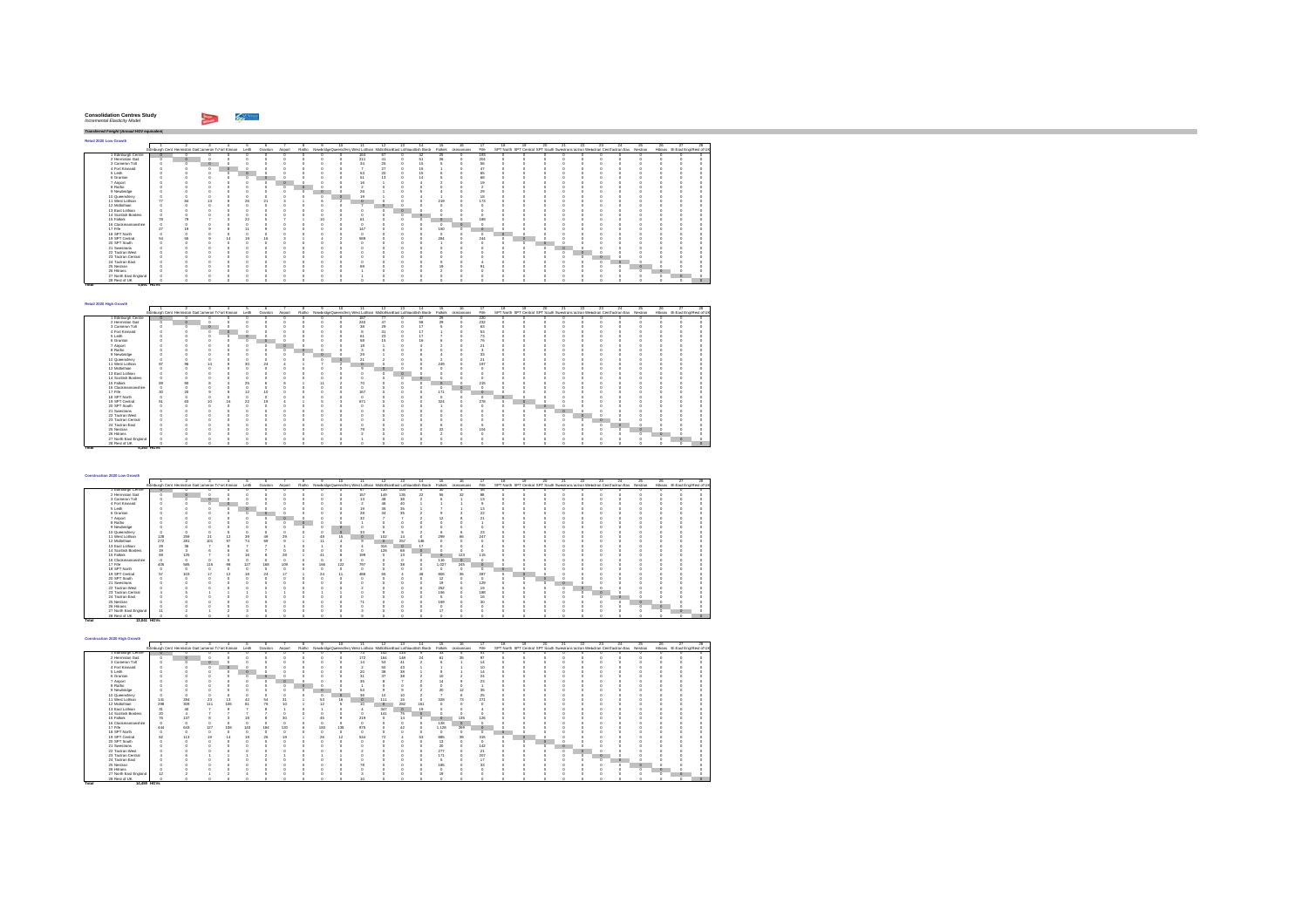#### **Consolidation Centres Study** *Incremental Elasticity Model*

 $\sim$   $\omega$ 

**Retail 2020 Low Growth** $\Gamma$  $\begin{array}{l} \mbox{F1} & \mbox{F1} & \mbox{F1} & \mbox{F1} & \mbox{F1} \\ \mbox{F2} & \mbox{F2} & \mbox{F2} & \mbox{F2} \\ \mbox{F3} & \mbox{F3} & \mbox{F4} & \mbox{F5} & \mbox{F6} \\ \mbox{F4} & \mbox{F4} & \mbox{F4} & \mbox{F5} & \mbox{F6} & \mbox{F6} \\ \mbox{F5} & \mbox{F4} & \mbox{F4} & \mbox{F4} & \mbox{F4} & \mbox{F4} \\ \mbox{F$ 1 2 3 4 5 6 7 8 9 10 11 12 13 14 15 16 17 18 19 20 21 22 23 24 25 26 27 28Edinburgh Cent Hermiston GaitCameron ToFort Kinnair Leith Granton Airport Ratho NewbridgeQueensferryWest Lothian MidlothianEast Lothiacnottish Borde1 Edinburgh Centre 0 0 0 0 0 0 0000 -16,247 -34,639 0 23,333 556 0 -36,257 0 0 0 0 0 0 0 0 0 0 0 2 Hermiston Gait 0 0 0 0 0 0 0000 -29,406 -11,321 0 36,748 561 0 -16,610 0 0 0 0 0 0 0 0 0 0 0 3 Cameron Toll 0 0 0 0 0 0 0000 -4,428 -16,803 0 4,674 151 0 -15,536 0 0 0 0 0 0 0 0 0 0 0 4 Fort Kinnaird 0 0 0 0 0 0 0000 -889 -19,898 0 2,949 27 0 -14,387 0 0 0 0 0 0 0 0 0 0 0 5 Leith 0 0 0 0 0 0 0000 -4,939 -8,908 0 7,394 181 0 -13,033 0 0 0 0 0 0 0 0 0 0 0 6 Granton 0 0 0 0 0 0 0000 -4,766 -5,044 0 8,588 137 0 -14,732 0 0 0 0 0 0 0 0 0 0 0 7 Airport 0 0 0 0 0 0 0000 -1,355 -65 0 3,334 69 0 -1,294 0 0 0 0 0 0 0 0 0 0 0 8 Ratho 0 0 0 0 0 0 0000 -217 -17 0 0 4 0 -202 0 0 0 0 0 0 0 0 0 0 0 9 Newbridge 0 0 0 0 0 0 0000 -2,447 -6 0 4,786 75 0 -2,424 0 0 0 0 0 0 0 0 0 0 0 10 Queensferry 0 0 0 0 0 0 0 0 0 0 907 146 0 4,783 37 0 -5,511 0 0 0 0 0 0 0 0 0 0 0 11 West Lothian 19,031 11,928 4,814 3,598 7,875 5,295 325 62 225 373 0 0 0 0 3,433 0 55,464 0 0 0 0 0 0 0 0 0 0 012 Midlothian 0 0 0 0 0 0 0000 -1,159 0 0 0 0 0 0 0 0 0 0 0 0 0 0 0 0 0 13 East Lothian 0 0 0 0 0 0 0000 0 000 0 0 0 0 0 00000 0 0 0 0 14 Scottish Borders 0 0 0 0 0 0 0000 0 000 0 0 0 0 0 00000 0 0 0 0 15 Falkirk 50,331 45,831 6,060 2,832 15,224 3,414 3,351 450 4,319 901 17,894 0 0 0 0 0 87,566 0 0 0 0 0 0 0 0 0 0 016 Clackmannanshire 0 0 0 0 0 0 0000 0 000 0 0 0 0 0 00000 0 0 0 0 17 Fife -546 388 503 840 116 -432 0000 20,827 0 0 0 1,175 0 0 0 0 0 0 0 0 0 0 0 0 0 18 SPT North 0 0 0 0 0 0 0000 0 000 0 0 0 0 0 00000 0 0 0 0 19 SPT Central 23,280 17,794 4,901 9,137 9,192 7,157 903 139 970 950 -10,165 0 0 0 -33,013 0 59,628 0 0 0 0 0 0 0 0 0 0 020 SPT South 0 0 0 0 0 0 0 0 0 0 -2 0 0 0 -133 0 0 0 0 0 0 0 0 0 0 0 0 0 21 Swestrans 0 0 0 0 0 0 0 0 0 0 -15 0 0 0 0 0 0 0 0 0 0 0 0 0 0 0 0 0 22 Tactran West 0 0 0 0 0 0 0000 0 000 0 0 0 0 0 00000 0 0 0 0 23 Tactran Central 0 0 0 0 0 0 0000 0 000 0 0 0 0 0 00000 0 0 0 0 24 Tactran East 0 0 0 0 0 0 0 0 0 0 0 0 0 0 136 0 -2,149 0 0 0 0 0 0 0 0 0 0 0 25 Nestran 0 0 0 0 0 0 0000 1,731 0 0 0 489 0 -45,011 0 0 0 0 0 0 0 0 0 0 0 26 Hitrans 0 0 0 0 0 0 0 0 0 0 207 0 0 0 20 0 0 0 0 0 0 0 0 0 0 0 0 0 27 North East England -38 0 0 0 0 0 0000 -198 0 0 0 4 0 0 0 0 0 0 0 0 0 0 0 0 0 28 Rest of UK 0 0 0 0 0 0 0 0 0 0 -28 0 0 0 -6 0 0 0 0 0 0 0 0 0 0 0 0 0 **Total 236,248 tonnes-kilometres**

| Retail 2020 High Growth |                                                      |          |       |         |        |                 |         |     |       |       |                                                                          |           |    |        |              |           |           |                                                                                   |  |  |          |    |                                  |  |
|-------------------------|------------------------------------------------------|----------|-------|---------|--------|-----------------|---------|-----|-------|-------|--------------------------------------------------------------------------|-----------|----|--------|--------------|-----------|-----------|-----------------------------------------------------------------------------------|--|--|----------|----|----------------------------------|--|
|                         |                                                      |          |       |         |        |                 |         |     |       |       | 11                                                                       | -12       | 13 |        | 16           |           |           |                                                                                   |  |  |          | つら |                                  |  |
|                         | Edinburgh Cent Hermiston Gait Jameron To ort Kinnair |          |       |         | Leith  | Granton Airport |         |     |       |       | Ratho NewbridgeQueensferr West Lothian Midlothian East Lothianotish Bord |           |    |        | Falkirk      | ckmannans | File      | SPT North SPT Central SPT South Swestrans actran Weactran Centractran Eas Nestran |  |  |          |    | Hitrans rth East Engl Rest of UK |  |
| 1 Edinburgh Centre      |                                                      |          |       |         |        |                 |         |     |       |       | $-18,505$                                                                | $-39.529$ |    | 26,571 | 634          |           | $-41,381$ |                                                                                   |  |  |          |    |                                  |  |
| 2 Hermiston Gait        |                                                      |          |       |         |        |                 |         |     |       |       | $-33.493$                                                                | $-12.868$ |    | 41.871 | 639          |           | $-18.957$ |                                                                                   |  |  |          |    |                                  |  |
| 3 Cameron Toll          |                                                      |          |       |         |        |                 |         |     |       |       | $-5.026$                                                                 | $-19.060$ |    | 5,267  | 172          |           | $-17.485$ |                                                                                   |  |  |          |    |                                  |  |
| 4 Fort Kinnaird         |                                                      |          |       | $\circ$ |        |                 |         |     |       |       | $-1.020$                                                                 | $-22.852$ |    | 3.330  | 30           |           | $-16.288$ |                                                                                   |  |  |          |    |                                  |  |
| 5 Leith                 |                                                      |          |       |         |        |                 |         |     |       |       | $-5.610$                                                                 | $-10.034$ |    | 8.371  | 207          |           | $-14.712$ |                                                                                   |  |  |          |    |                                  |  |
| 6 Granton               |                                                      |          |       |         |        |                 |         |     |       |       | $-5.414$                                                                 | $-5.677$  |    | 9.708  | 157          |           | $-16.648$ |                                                                                   |  |  |          |    |                                  |  |
| 7 Airport               |                                                      |          |       |         |        |                 | $\circ$ |     |       |       | $-1.576$                                                                 | .74       |    | 3.704  |              |           | $-1.441$  |                                                                                   |  |  |          |    |                                  |  |
| 8 Ratho                 |                                                      |          |       |         |        |                 |         |     |       |       | $-284$                                                                   | $-36$     |    |        |              |           | $-284$    |                                                                                   |  |  |          |    |                                  |  |
| 9 Newbridge             |                                                      |          |       |         |        |                 |         |     | к     |       | $-2.807$                                                                 | -8        |    | 5.499  | 86           |           | $-2.746$  |                                                                                   |  |  |          |    |                                  |  |
| 10 Queensferry          |                                                      |          |       |         |        |                 |         |     | ×     |       | 1.017                                                                    | 237       |    | 5.712  | 47           |           | $-6.634$  |                                                                                   |  |  |          |    |                                  |  |
| 11 West Lothian         | 21,638                                               | 13,602   | 5.494 | 4.144   | 9.006  | 5.984           | 379     |     | 271   | 466   | $\circ$                                                                  |           |    |        | 3.903        |           | 62.987    |                                                                                   |  |  |          |    |                                  |  |
| 12 Midlothian           |                                                      |          |       |         |        |                 |         |     |       |       | $-1.424$                                                                 |           |    |        |              |           |           |                                                                                   |  |  |          |    |                                  |  |
| 13 East Lothian         |                                                      |          |       |         |        |                 |         |     |       |       |                                                                          |           |    |        |              |           |           |                                                                                   |  |  |          |    |                                  |  |
| 14 Scottish Borders     |                                                      |          |       |         |        |                 |         |     |       |       |                                                                          |           |    |        |              |           |           |                                                                                   |  |  |          |    |                                  |  |
| 15 Falkirk              | 57.352                                               | 52,234   | 6,888 | 3.208   | 17.365 | 3.870           | 3.820   | 501 | 4.922 | 1.007 | 20.412                                                                   |           |    |        |              |           | 99.718    |                                                                                   |  |  |          |    |                                  |  |
| 16 Clackmannanshire     |                                                      |          |       |         |        |                 |         |     |       |       |                                                                          |           |    |        |              |           |           |                                                                                   |  |  |          |    |                                  |  |
| 17 Fife                 | $-613$                                               | 417      | 536   | 916     | 127    | -505            |         |     |       |       | 23.552                                                                   |           |    |        | 1,339        |           | $\circ$   |                                                                                   |  |  |          |    |                                  |  |
| 18 SPT North            |                                                      | $\alpha$ |       |         |        |                 |         |     |       |       | $\alpha$                                                                 |           |    |        |              |           | x         |                                                                                   |  |  |          |    |                                  |  |
| 19 SPT Central          | 26.532                                               | 20,272   | 5,589 | 10.431  | 10.475 | 8.152           | 1.02    | 158 | 1.110 | 1.080 | $-11.585$                                                                |           |    |        | $-37.627$    |           | 67,952    |                                                                                   |  |  |          |    |                                  |  |
| 20 SPT South            |                                                      |          |       |         |        |                 |         |     |       |       | $\mathcal{L}$                                                            |           |    |        | $-150$       |           |           |                                                                                   |  |  |          |    |                                  |  |
| 21 Swestnans            |                                                      |          |       |         |        |                 |         |     |       |       | $-19$                                                                    |           |    |        |              |           |           |                                                                                   |  |  |          |    |                                  |  |
| 22 Tactran West         |                                                      |          |       |         |        |                 |         |     |       |       |                                                                          |           |    |        |              |           |           |                                                                                   |  |  |          |    |                                  |  |
| 23 Tactran Central      |                                                      |          |       |         |        |                 |         |     |       |       |                                                                          |           |    |        |              |           |           |                                                                                   |  |  |          |    |                                  |  |
| 24 Tactran East         |                                                      |          |       |         |        |                 |         |     |       |       |                                                                          |           |    |        | 155          |           | $-2.429$  |                                                                                   |  |  | $\Omega$ |    |                                  |  |
| 25 Nestran              |                                                      |          |       |         |        |                 |         |     |       |       | 1.971                                                                    |           |    |        | 558          |           | $-51.294$ |                                                                                   |  |  | n        |    |                                  |  |
| 26 Hittans              |                                                      |          |       |         |        |                 |         |     |       |       | 229                                                                      |           |    |        | $\mathbf{z}$ |           |           |                                                                                   |  |  |          |    |                                  |  |
| 27 North East England   |                                                      |          |       |         |        |                 |         |     |       |       | $-226$                                                                   |           |    |        |              |           |           |                                                                                   |  |  |          |    |                                  |  |
| 28 Rest of UK           |                                                      |          |       |         |        |                 |         |     |       |       | $\infty$                                                                 |           |    |        |              |           |           |                                                                                   |  |  |          |    |                                  |  |

| Construction 2020 Low Growth |                                                      |            |          |           |           |           |          |        |           |           |                                                                    |            |           |          |           |           |           |                                                                                   |  |  |  |                                  |  |
|------------------------------|------------------------------------------------------|------------|----------|-----------|-----------|-----------|----------|--------|-----------|-----------|--------------------------------------------------------------------|------------|-----------|----------|-----------|-----------|-----------|-----------------------------------------------------------------------------------|--|--|--|----------------------------------|--|
|                              |                                                      |            |          |           |           |           |          |        |           |           |                                                                    |            |           |          | 15        |           |           |                                                                                   |  |  |  |                                  |  |
|                              | Edinburgh Cent Hermiston Gait Jameron Tofort Kinnair |            |          |           | Leith     | Granton   | Airport  | Ratho  |           |           | NewbridgeDueensferr West Lothian Midlothian East Lothianotish Bord |            |           |          | Falkirk   | ckmannans | File      | SPT North SPT Central SPT South Swestnans actran Wesctran CentFactran Eas Nestran |  |  |  | Hitrans rth East Engl Rest of UK |  |
| 1 Edinburgh Centre           |                                                      |            |          |           |           |           |          |        |           |           | $-6.786$                                                           | $-68.712$  | $-2.838$  | 2509     | 688       | 1.276     | $-8.897$  |                                                                                   |  |  |  |                                  |  |
| 2 Hormiston Gair             |                                                      |            |          |           |           |           |          |        |           |           | $-22.523$                                                          | $-41.899$  | 25.452    | 16,359   | 1.247     | 9.432     | $-7.409$  |                                                                                   |  |  |  |                                  |  |
| 3 Cameron Toll               |                                                      |            | $\circ$  |           |           |           |          |        |           |           | $-1.778$                                                           | $-32.639$  | $-10.705$ | 517      | 190       | 381       | $-3.674$  |                                                                                   |  |  |  |                                  |  |
| 4 Fort Kinnaird              |                                                      |            |          |           |           |           |          |        |           |           | $-303$                                                             | $-34.452$  | $-15.871$ | 279      | 30        | 327       | $-2.923$  |                                                                                   |  |  |  |                                  |  |
| 5 Loith                      |                                                      |            |          |           |           |           |          |        |           |           | $-1.77$                                                            | $-15.546$  | $-3.324$  | 697      | 207       | 407       | $-2.734$  |                                                                                   |  |  |  |                                  |  |
| 6 Granton                    |                                                      |            |          |           |           |           |          |        |           |           | $-2.706$                                                           | $-13.512$  | 1.127     | 1.280    | 237       | 281       | $-4.834$  |                                                                                   |  |  |  |                                  |  |
| 7 Airport                    |                                                      |            |          |           |           |           |          |        |           |           | $-2.825$                                                           | $-581$     | 2.542     | 1.473    | 439       | 2.606     | $-1.466$  |                                                                                   |  |  |  |                                  |  |
| 8 Rathe                      |                                                      |            |          |           |           |           |          |        |           |           | $-92$                                                              | $-31$      | 96        |          |           | 110       | $-48$     |                                                                                   |  |  |  |                                  |  |
| 9 Newbridge                  |                                                      |            |          |           |           |           |          |        | $\circ$   |           |                                                                    |            |           |          |           |           |           |                                                                                   |  |  |  |                                  |  |
| 10 Queensferry               |                                                      |            |          |           |           |           |          |        | n         | $\circ$   | 1.632                                                              | 1.259      | 5.627     | 2.393    | 209       | 341       | $-7.279$  |                                                                                   |  |  |  |                                  |  |
| 11 West Lothian              | 32,633                                               | 37.584     | 8.120    | 5.447     | 11.837    | 12.748    | 2.806    | 115    | 2.030     | 3.592     |                                                                    | 37.197     | 11.305    |          | 4.820     | 19,516    | 81,198    |                                                                                   |  |  |  |                                  |  |
| 12 Midlothian                | $-191.430$                                           | $-147.481$ | -69.085  | $-66.038$ | $-42.804$ | $-39.631$ | $-3.962$ | $-258$ | $-4.550$  | -855      | $-1.567$                                                           | $\circ$    | $-84.270$ | 30,000   |           |           |           |                                                                                   |  |  |  |                                  |  |
| 13 East Lothian              | $-19.211$                                            | $-19.013$  | $-5.043$ | -6.554    | $-4.551$  | $-4.511$  | $-378$   |        | $-437$    | $-85$     | $-642$                                                             | $-251.636$ | $\circ$   | 3.319    |           |           | $-291$    |                                                                                   |  |  |  |                                  |  |
| 14 Scottish Borders          | $-11.628$                                            | $-1.741$   | $-4.616$ | $-4.671$  | $-4.055$  | $-3.746$  | $-62$    |        | $-86$     | $-45$     |                                                                    | $-105.324$ | $-24.829$ | $\Omega$ |           |           |           |                                                                                   |  |  |  |                                  |  |
| 15 Falkirk                   | 46.004                                               | 74,650     | 6,088    | 2.519     | 11,809    | 5.161     | 13,995   | 449    | 18.338    | 4.079     | 60.155                                                             |            | 17.272    |          |           | 43,418    | 54.677    |                                                                                   |  |  |  |                                  |  |
| 16 Clarkmonnanshire          |                                                      |            | $\theta$ |           |           |           |          |        | $\theta$  |           |                                                                    |            |           |          | 939       | $\theta$  |           |                                                                                   |  |  |  |                                  |  |
| 17 Fife                      | $-8.480$                                             | 12.272     | 6,699    | 10.432    | 1.438     | $-8.646$  | $-7.40$  | -507   | $-21.453$ | $-37.486$ | 115,708                                                            |            | 27.661    |          | 8.282     | $-26.425$ | n         |                                                                                   |  |  |  |                                  |  |
| 18 SPT North                 |                                                      |            | $\theta$ |           |           |           |          |        |           |           |                                                                    |            |           |          |           |           |           |                                                                                   |  |  |  |                                  |  |
| 19 SPT Central               | 25,209                                               | 34.257     | 10.135   | 8.128     | 8.723     | 10,609    | 5.035    | 171    | 5.421     | 4.582     | $-8.626$                                                           | 37.879     | 4.071     | 77.723   | $-96.158$ | 4.501     | 72.135    |                                                                                   |  |  |  |                                  |  |
| 20 SPT South                 |                                                      |            |          |           |           |           |          |        |           |           |                                                                    |            |           |          | $-1.461$  |           |           |                                                                                   |  |  |  |                                  |  |
| 21 Swestnans                 |                                                      |            |          |           |           |           |          |        |           |           |                                                                    |            |           |          | $-2.186$  |           | 32.437    |                                                                                   |  |  |  |                                  |  |
| 22 Tartran West              |                                                      |            |          |           |           |           |          |        |           |           | 510                                                                |            |           |          | 2.442     |           | 4.842     |                                                                                   |  |  |  |                                  |  |
| 23 Tactran Central           | $-349$                                               | $-220$     |          | 38        | -59       | $-168$    | SO)      |        | $-173$    | -256      |                                                                    |            |           |          | 1,258     | $-14$     | $-85.603$ |                                                                                   |  |  |  |                                  |  |
| 24 Tactran East              |                                                      |            |          |           |           |           |          |        |           |           |                                                                    |            |           |          | 128       |           | $-8.015$  |                                                                                   |  |  |  |                                  |  |
| 25 Nostron                   |                                                      |            |          |           |           |           |          |        |           |           | 1.827                                                              |            |           |          | 4.357     |           | $-15.215$ |                                                                                   |  |  |  |                                  |  |
| 26 Hittans                   |                                                      |            |          |           |           |           |          |        |           |           |                                                                    |            |           |          |           | $\alpha$  | -55       |                                                                                   |  |  |  |                                  |  |
| 27 North East England        | $-2.166$                                             | $-1.106$   | $-354$   | $-755$    | $-775$    | $-671$    | $-14$    |        |           |           | -477                                                               |            |           |          | 474       |           |           |                                                                                   |  |  |  |                                  |  |
| 28 Rest of UK                | 36                                                   | $-30$      |          |           |           |           |          |        |           |           | $-1.696$                                                           |            |           |          | $-12$     |           | 35        |                                                                                   |  |  |  |                                  |  |
| Total                        | 495.472 tonnes-kilometres                            |            |          |           |           |           |          |        |           |           |                                                                    |            |           |          |           |           |           |                                                                                   |  |  |  |                                  |  |

| <b>Construction 2020 High Growth</b> |                                                      |            |           |           |           |           |          |          |           |           |                                                                    |              |           |          |            |           |           |    |                                                                          |    |   |    |    |    |         |    |                                  |  |
|--------------------------------------|------------------------------------------------------|------------|-----------|-----------|-----------|-----------|----------|----------|-----------|-----------|--------------------------------------------------------------------|--------------|-----------|----------|------------|-----------|-----------|----|--------------------------------------------------------------------------|----|---|----|----|----|---------|----|----------------------------------|--|
|                                      |                                                      |            |           |           |           |           |          |          |           | 10        | Ŧ                                                                  | $12^{\circ}$ | -13       | 14       | 15         | 18        | 17        | 18 | 19.                                                                      | 20 | ∾ | 22 | 28 | 24 | つら      | 28 |                                  |  |
|                                      | Edinburgh Cent Hermiston Gait Jameron Tofort Kinnair |            |           |           | Leith     | Granton   | Airport  | Ratho    |           |           | NewbridgeDueensferr West Lothian Midlothian East Lothianotish Bord |              |           |          | Falkirk    | ckmannans | File      |    | SPT North SPT Central SPT South Swestrans actran Weschan Centractran Eas |    |   |    |    |    | Nestran |    | Hitrans rth East Engl Rest of UP |  |
| 1 Edinburch Centre                   |                                                      | n          |           |           |           |           |          |          |           |           | $-7.459$                                                           | $-75.322$    | $-3.115$  | 2.769    | 755        | 1.404     | $-2.799$  |    | n                                                                        |    |   |    |    |    | o       |    |                                  |  |
| 2 Hermiston Gait                     |                                                      | o          |           |           |           |           |          |          |           |           | $-24.729$                                                          | $-45.986$    | 27.942    | 17,936   | 1,369      | 10.356    | $-8.149$  |    |                                                                          |    |   |    |    |    |         |    |                                  |  |
| 3 Cameron Toll                       |                                                      |            |           |           |           |           |          |          |           |           | $-1.958$                                                           | A6.991       | $-11.757$ | 551      | 208        | 424       | $-4.024$  |    |                                                                          |    |   |    |    |    |         |    |                                  |  |
| 4 Fort Kinnains                      |                                                      |            |           |           |           |           |          |          |           |           | -334                                                               | -37.795      | $-17.418$ | 208      | $^{32}$    | 360       | $-3.228$  |    |                                                                          |    |   |    |    |    |         |    |                                  |  |
| 5 Leith                              |                                                      |            |           |           | $\Omega$  |           |          |          |           |           | $-1.944$                                                           | $-17.080$    | $-9.648$  | 742      | 226        | 452       | $-2.981$  |    |                                                                          |    |   |    |    |    |         |    |                                  |  |
| 6 Granton                            |                                                      |            |           |           |           |           |          |          |           |           | $-2.975$                                                           | $-14.803$    | 1,237     | 1.391    | 260        | 310       | $-5.354$  |    |                                                                          |    |   |    |    |    |         |    |                                  |  |
| 7 Airport                            |                                                      |            |           |           |           |           |          |          |           |           | $-3.100$                                                           | $-646$       | 2.783     | 1.563    | 482        | 2.859     | $-1.629$  |    |                                                                          |    |   |    |    |    |         |    |                                  |  |
| 8 Ratho                              |                                                      |            |           |           |           |           |          |          |           |           | $-96$                                                              | $-31$        | 96        |          |            | 122       | $-48$     |    |                                                                          |    |   |    |    |    |         |    |                                  |  |
| 9 Newbridge                          |                                                      |            |           |           |           |           |          |          |           |           | $-5.212$                                                           | $-75$        | 4.155     | 2.238    | 424        | 3.379     | $-2.963$  |    |                                                                          |    |   |    |    |    |         |    |                                  |  |
| 10 Queensferry                       |                                                      |            |           |           |           |           |          |          |           |           | 1.798                                                              | 407          | 6,283     | 2.480    | 228        | 366       | $-8.043$  |    |                                                                          |    |   |    |    |    |         |    |                                  |  |
| 11 West Lothian                      | 35.821                                               | 41.273     | 8.928     | 5.993     | 13.001    | 13,998    | 3.085    | 123      | 2.227     | 3.955     | $\Omega$                                                           | 40.777       | 12,456    | $\theta$ | 5.296      | 21,453    | 89.110    |    |                                                                          |    |   |    |    |    |         |    |                                  |  |
| 12 Midlothian                        | $-210.128$                                           | $-161.903$ | $-75.813$ | $-72.463$ | $-47.004$ | $-43.486$ | $-4.361$ | $-258$   | $-4.991$  | $-942$    | $-1.092$                                                           | $\circ$      | $-92.482$ | 32,945   |            |           |           |    |                                                                          |    |   |    |    |    |         |    |                                  |  |
| 13 East Lothian                      | $-21.111$                                            | $-20.866$  | $-5.546$  | $-7.202$  | $-4.992$  | $-4.985$  | $-421$   | $\Omega$ | $-479$    | $-88$     | $-690$                                                             | -276.254     | $\circ$   | 3.622    |            |           | 308       |    |                                                                          |    |   |    |    |    |         |    |                                  |  |
| 14 Scottish Borders                  | $-12.781$                                            | $-1.913$   | $-5.082$  | $-6.134$  | $-4.460$  | $-4,110$  | $-67$    | A        | $-94$     | 47        |                                                                    | $-115.583$   | $-27.266$ | $\circ$  |            |           |           |    |                                                                          |    |   |    |    |    |         |    |                                  |  |
| 15 Falkirk                           | 50.512                                               | 81,968     | 6,686     | 2.784     | 12.956    | 5.667     | 15.379   | 493      | 20.124    | 4.482     | 66,038                                                             |              | 18,950    |          | $\theta$   | 47,679    | 60,060    |    |                                                                          |    |   |    |    |    |         |    |                                  |  |
| 16 Clarkmonnanshire                  | $\Omega$                                             | ×          |           |           |           |           |          |          |           |           |                                                                    |              |           |          | 1.031      | $\Omega$  |           |    |                                                                          |    |   |    |    |    |         |    |                                  |  |
| 17 Fife                              | $-9.316$                                             | 13,472     | 7.354     | 11.451    | 581       | 0.49      | $-8.118$ | $-519$   | $-23.575$ | $-41.362$ | 127.052                                                            |              | 30.587    |          | 9.092      | $-29.026$ |           |    |                                                                          |    |   |    |    |    |         |    |                                  |  |
| 18 SPT North                         | $\Omega$                                             | $\alpha$   |           |           |           |           |          |          |           |           |                                                                    |              |           |          |            |           |           |    |                                                                          |    |   |    |    |    |         |    |                                  |  |
| 19 SPT Central                       | 27,677                                               | 37,608     | 11.150    | 8.926     | 9.573     | 11.649    | 5.531    | 187      | 5.952     | 5.030     | $-9.473$                                                           | 41,559       | 4,490     | 85.40    | $-106.574$ | 4942      | 79.190    |    | и                                                                        |    |   |    |    |    |         |    |                                  |  |
| 20 SPT South                         |                                                      | ó          |           |           |           |           |          |          |           |           |                                                                    |              |           |          | $-1.602$   |           | $\theta$  |    |                                                                          |    |   |    |    |    |         |    |                                  |  |
| 21 Reastrong                         |                                                      |            |           |           |           |           |          |          |           |           |                                                                    |              |           |          | $-2.400$   |           | 35,616    |    |                                                                          |    |   |    |    |    |         |    |                                  |  |
| 22 Tartran West                      |                                                      |            |           |           |           |           |          |          |           |           | 555                                                                |              | v         |          | 2.681      |           | 5.312     |    |                                                                          |    |   |    |    |    |         |    |                                  |  |
| 23 Tartran Central                   | $-384$                                               | $-241$     |           | 42        | -64       | $-185$    | -88      |          | $-190$    | $-280$    |                                                                    |              |           |          | 1.382      | .14       | $-93.98$  |    |                                                                          |    |   |    | ٥  |    |         |    |                                  |  |
| 24 Tartran Fast                      |                                                      |            |           |           |           |           |          |          |           |           |                                                                    |              |           |          | 140        |           | $-8.803$  |    |                                                                          |    |   |    |    |    |         |    |                                  |  |
| 25 Nostran                           |                                                      |            |           |           |           |           |          |          |           |           | 2.005                                                              |              |           |          | 4.784      |           | $-16.690$ |    |                                                                          |    |   |    |    |    | ×       |    |                                  |  |
| 26 Hittges                           |                                                      | ó          |           |           |           |           |          |          |           |           |                                                                    |              |           |          |            | $\alpha$  | $-55$     |    |                                                                          |    |   |    |    |    |         |    |                                  |  |
| 27 North East England                | $-2.377$                                             | $-1.215$   | $-388$    | -830      | $-861$    | $-737$    | $-16$    |          | $-22$     |           | -523                                                               |              |           |          | 52         |           | -1        |    |                                                                          |    |   |    |    |    |         |    |                                  |  |
| 28 Rest of UK                        | .17                                                  | $-33$      |           |           |           | A         |          |          |           |           | $-1.866$                                                           |              |           |          | $-14$      |           | 37        |    |                                                                          |    |   |    |    |    |         |    |                                  |  |
| Total                                | 541.822 tonnes-kilometres                            |            |           |           |           |           |          |          |           |           |                                                                    |              |           |          |            |           |           |    |                                                                          |    |   |    |    |    |         |    |                                  |  |

*Reduction in Tonnes-kilometres (Annual)*

**Total 269,002 tonnes-kilometres**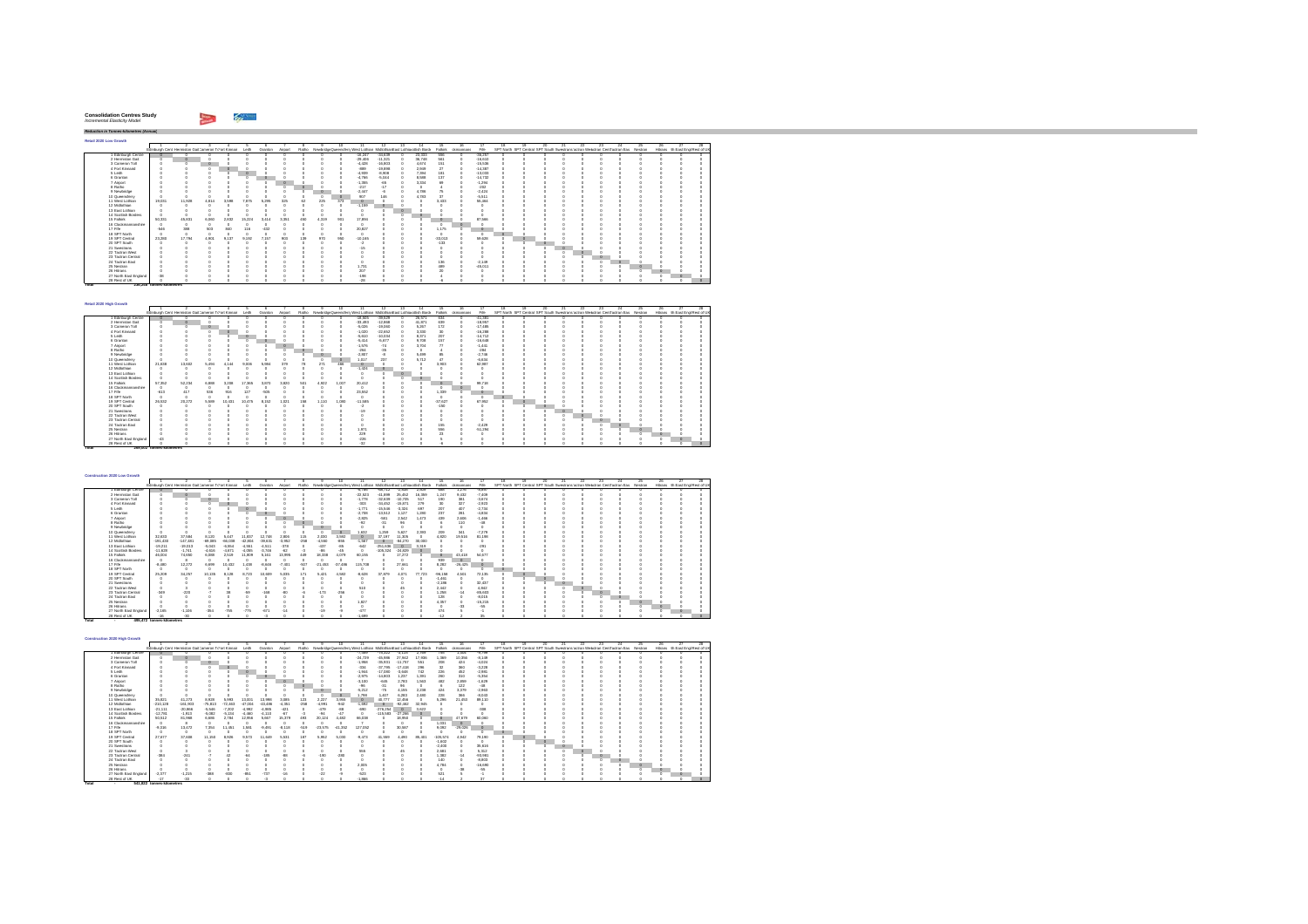#### $\sim$   $\sim$ **Consolidation Centres Study** *Incremental Elasticity Model*

*Reduction in HGV-kilometers (Annual)*

**Total 17,146 HGV-kilometers** 

**Retail 2020 Low Growth** $\Gamma$ 1 2 3 4 5 6 7 8 9 10 11 12 13 14 15 16 17 18 19 20 21 22 23 24 25 26 27 28Edinburgh CentHermiston GaCi ameron ToFort Kinnair Leith Granton Airport Ratho NewbridgeQueensferryWest Lothian MidlothianEast Lothiacnottish Borde Falkirk ckmannans Fife SPT North SPT Central SPT South SwestransTactran Wesactran CentTactran Eas Nestran Hitrans rth East Engl Rest of UK1 Edinburgh Centre 0 0 0 0 0 0 0 0 0 0 -1,036 -2,208 0 1,487 35 0 -2,311 0 0 0 0 0 0 0 0 0 0 02 Hermiston Gait 0 0 0 0 0 0 0 0 0 0 -1,874 -722 0 2,342 36 0 -1,059 0 0 0 0 0 0 0 0 0 0 03 Cameron Toll 0 0 0 0 0 0 0 0 0 0 -282 -1,071 0 298 10 0 -990 0 0 0 0 0 0 0 0 0 0 0 4 Fort Kinnaird 0 0 0 0 0 0 0 0 0 0 -57 -1,268 0 188 2 0 -917 0 0 0 0 0 0 0 0 0 0 05 Leith 0 0 0 0 0 0 0 0 0 0 -315 -568 0 471 12 0 -831 0 0 0 0 0 0 0 0 0 0 0 6 Granton 0 0 0 0 0 0 0 0 0 0 -304 -321 0 547 9 0 -939 0 0 0 0 0 0 0 0 0 0 0 7 Airport 0 0 0 0 0 0 0 0 0 0 -86 -4 0 213 4 0 -82 0 0 0 0 0 0 0 0 0 0 08 Ratho 0 0 0 0 0 0 0 0 0 0 -14 -1 0 0 0 0 -13 0 0 0 0 0 0 0 0 0 0 09 Newbridge 0 0 0 0 0 0 0 0 0 0 -156 0 0 305 5 0 -154 0 0 0 0 0 0 0 0 0 0 0 10 Queensferry 0 0 0 0 0 0 0 0 0 0 58 9 0 305 2 0 -351 0 0 0 0 0 0 0 0 0 0 011 West Lothian 1,213 760 307 229 502 338 21 4 14 24 0 0 0 0 219 0 3,535 0 0 0 0 0 0 0 0 0 0 012 Midlothian 0 0 0 0 0 0 0 0 0 0 -74 0 0 0 0 0 0 0 0 0 0 0 0 0 0 0 0 013 East Lothian 0 0 0 0 0 0 0 0 0 0 0 0 0 0 0 0 0 0 0 0 0 0 0 0 0 0 0 014 Scottish Borders 0 0 0 0 0 0 0 0 0 0 0 0 0 0 0 0 0 0 0 0 0 0 0 0 0 0 0 015 Falkirk 3,208 2,921 386 181 970 218 214 29 275 57 1,141 0 0 0 0 0 5,581 0 0 0 0 0 0 0 0 0 0 016 Clackmannanshire 0 0 0 0 0 0 0 0 0 0 0 0 0 0 0 0 0 0 0 0 0 0 0 0 0 0 0 017 Fife -35 25 32 54 7 -28 0 0 0 0 1,327 0 0 0 75 0 0 0 0 0 0 0 0 0 0 0 0 018 SPT North 0 0 0 0 0 0 0 0 0 0 0 0 0 0 0 0 0 0 0 0 0 0 0 0 0 0 0 019 SPT Central 1,484 1,134 312 582 586 456 58 9 62 61 -648 0 0 0 -2,104 0 3,801 0 0 0 0 0 0 0 0 0 0 020 SPT South 0 0 0 0 0 0 0 0 0 0 0 0 0 0 -8 0 0 0 0 0 0 0 0 0 0 0 0 021 Swestrans 0 0 0 0 0 0 0 0 0 0 -1 0 0 0 0 0 0 0 0 0 0 0 0 0 0 0 0 022 Tactran West 0 0 0 0 0 0 0 0 0 0 0 0 0 0 0 0 0 0 0 0 0 0 0 0 0 0 0 023 Tactran Central 0 0 0 0 0 0 0 0 0 0 0 0 0 0 0 0 0 0 0 0 0 0 0 0 0 0 0 024 Tactran East 0 0 0 0 0 0 0 0 0 0 0 0 0 0 9 0 -137 0 0 0 0 0 0 0 0 0 0 025 Nestran 0 0 0 0 0 0 0 0 0 0 110 0 0 0 31 0 -2,869 0 0 0 0 0 0 0 0 0 0 026 Hitrans 0 0 0 0 0 0 0 0 0 0 13 0 0 0 1 0 0 0 0 0 0 0 0 0 0 0 0 027 North East England -2 0 0 0 0 0 0 0 0 0 -13 0 0 0 0 0 0 0 0 0 0 0 0 0 0 0 0 028 Rest of UK 0 0 0 0 0 0 0 0 0 0 -2 0 0 0 0 0 0 0 0 0 0 0 0 0 0 0 0 0**Total 15,058 HGV-kilometers** 

| Retail 2020 High Growth |                                                         |                           |         |     |       |       |     |          |     |    |                                                                                                           |          |         |       |              |          |    |                                                                                  |          |         |   |    |                                  |  |
|-------------------------|---------------------------------------------------------|---------------------------|---------|-----|-------|-------|-----|----------|-----|----|-----------------------------------------------------------------------------------------------------------|----------|---------|-------|--------------|----------|----|----------------------------------------------------------------------------------|----------|---------|---|----|----------------------------------|--|
|                         |                                                         |                           |         |     |       |       |     |          |     |    |                                                                                                           | 12       | 13      |       | 15           |          | 18 |                                                                                  |          |         |   | 25 |                                  |  |
|                         | Edinburgh Centriermiston Gačameron To-ort Kinnair Leith |                           |         |     |       |       |     |          |     |    | Granton Airport Ratho NewbridgeQueensferr West Lothian MidlothianEast Lothianotish Bord Falkirk demannans |          |         |       |              | File     |    | SPT North SPT Central SPT South Swestrans actran Weschan CentTactran Eas Nestran |          |         |   |    | Hittans rth East Engl Rest of UR |  |
| 1 Edinburch Centre      |                                                         |                           |         |     |       |       |     |          |     |    | $-1.172$                                                                                                  | $-2.520$ |         | 1,694 | 40           | $-2.638$ |    |                                                                                  |          |         |   |    |                                  |  |
| 2 Hermiston Gait        |                                                         |                           |         |     |       |       |     |          |     |    | $-2.135$                                                                                                  | $-820$   |         | 2,669 | $\mathbf{A}$ | $-1.208$ |    |                                                                                  |          |         |   |    |                                  |  |
| 3 Cameron Toll          |                                                         |                           | $\circ$ |     |       |       |     |          |     |    | $-320$                                                                                                    | $-1.215$ |         | 336   | 11           | $-1.115$ |    |                                                                                  |          |         |   |    |                                  |  |
| 4 Fort Kinnaird         |                                                         |                           | ĸ       |     |       |       |     |          |     |    | -65                                                                                                       | $-1.444$ |         | 212   |              | $-1.038$ |    |                                                                                  |          |         |   |    |                                  |  |
| 5 Leith                 |                                                         |                           |         |     | c     |       |     |          |     |    | $-358$                                                                                                    | -640     |         | 534   | 13           | $-938$   |    |                                                                                  |          |         |   |    |                                  |  |
| 6 Granton               |                                                         |                           |         |     | ×     |       |     |          |     |    | $-345$                                                                                                    | $-362$   |         | 619   | 10           | $-1.061$ |    |                                                                                  |          |         |   |    |                                  |  |
| 7 Airport               |                                                         |                           |         |     |       |       |     |          |     |    | $-100$                                                                                                    |          |         | 236   |              | $-92$    |    |                                                                                  |          |         |   |    |                                  |  |
| 8 Ratho                 |                                                         |                           |         |     |       |       |     |          |     |    | $-17$                                                                                                     | -2       |         |       |              | $-18$    |    |                                                                                  |          |         |   |    |                                  |  |
| 9 Newbridge             |                                                         |                           |         |     |       |       |     |          |     |    | $-179$                                                                                                    |          |         | 350   |              | $-175$   |    |                                                                                  |          |         |   |    |                                  |  |
| 10 Queensferry          |                                                         |                           |         |     |       |       |     |          |     |    | 65                                                                                                        | 15       |         | 384   |              | $-423$   |    |                                                                                  |          |         |   |    |                                  |  |
| 11 West Lothian         | 1.379                                                   | 867                       | 350     | 264 | 574   | 381   | 24  |          | 17  | 30 |                                                                                                           |          |         |       | 249          | 4.015    |    |                                                                                  |          |         |   |    |                                  |  |
| 12 Midlothian           |                                                         |                           |         |     |       |       |     |          |     |    | $-21$                                                                                                     |          |         |       |              |          |    |                                                                                  |          |         |   |    |                                  |  |
| 13 East Lothian         |                                                         |                           |         |     |       |       |     |          |     |    |                                                                                                           |          | $\circ$ |       |              |          |    |                                                                                  |          |         |   |    |                                  |  |
| 14 Scottish Borders     |                                                         |                           |         |     |       |       |     |          |     |    |                                                                                                           |          |         |       |              |          |    |                                                                                  |          |         |   |    |                                  |  |
| 15 Falkirk              | 3.656                                                   | 3.329                     | 439     | 205 | 1.107 | 247   | 243 | $\infty$ | 314 | 64 | 1.301                                                                                                     |          |         |       |              | 6,356    |    |                                                                                  |          |         |   |    |                                  |  |
| 16 Clackmannanshire     |                                                         |                           |         |     |       |       |     |          |     |    |                                                                                                           |          |         |       |              |          |    |                                                                                  |          |         |   |    |                                  |  |
| 17 Fife                 |                                                         | $\overline{\mathfrak{D}}$ | 34      | 58  |       | $-32$ |     |          |     |    | 1.501                                                                                                     |          |         |       | 85           |          |    |                                                                                  |          |         |   |    |                                  |  |
| 18 SPT North            |                                                         |                           |         |     |       |       |     |          |     |    |                                                                                                           |          |         |       |              |          |    |                                                                                  |          |         |   |    |                                  |  |
| 19 SPT Central          | 1.691                                                   | 1,292                     | 356     | 665 | 668   | 520   | 65  |          | 71  | 69 | $-738$                                                                                                    |          |         |       | $-2.398$     | 4.331    |    |                                                                                  |          |         |   |    |                                  |  |
| 20 SPT South            |                                                         |                           |         |     |       |       |     |          |     |    |                                                                                                           |          |         |       | $-10$        |          |    |                                                                                  | $\Omega$ |         |   |    |                                  |  |
| 21 Swestnans            |                                                         |                           |         |     |       |       |     |          |     |    |                                                                                                           |          |         |       |              |          |    |                                                                                  |          |         |   |    |                                  |  |
| 22 Tactran West         |                                                         |                           |         |     |       |       |     |          |     |    |                                                                                                           |          |         |       |              |          |    |                                                                                  |          | $\circ$ |   |    |                                  |  |
| 23 Tactran Central      |                                                         |                           |         |     |       |       |     |          |     |    |                                                                                                           |          |         |       |              |          |    |                                                                                  |          |         |   |    |                                  |  |
| 24 Tactran East         |                                                         |                           |         |     |       |       |     |          |     |    |                                                                                                           |          |         |       |              | $-156$   |    |                                                                                  |          |         | n |    |                                  |  |
| 25 Nestran              |                                                         |                           |         |     |       |       |     |          |     |    | 126                                                                                                       |          |         |       | 35           | $-3.269$ |    |                                                                                  |          |         |   |    |                                  |  |
| 26 Hitrans              |                                                         |                           |         |     |       |       |     |          |     |    | 15                                                                                                        |          |         |       |              |          |    |                                                                                  |          |         |   |    |                                  |  |
| 27 North East England   |                                                         |                           |         |     |       |       |     |          |     |    | $-14$                                                                                                     |          |         |       |              |          |    |                                                                                  |          |         |   |    |                                  |  |
| 28 Rest of LIK          |                                                         |                           |         |     |       |       |     |          |     |    |                                                                                                           |          |         |       |              |          |    |                                                                                  |          |         |   |    |                                  |  |

| Construction 2020 Low Growth |                                                   |          |          |          |          |          |         |                         |          |          |                                                                    |           |          |                         |          |           |          |                                                                                  |  |    |         |         |         |                                  |
|------------------------------|---------------------------------------------------|----------|----------|----------|----------|----------|---------|-------------------------|----------|----------|--------------------------------------------------------------------|-----------|----------|-------------------------|----------|-----------|----------|----------------------------------------------------------------------------------|--|----|---------|---------|---------|----------------------------------|
|                              |                                                   |          |          |          |          |          |         |                         |          |          |                                                                    | 12        |          |                         | 15       |           |          | 18                                                                               |  | 22 | $23 -$  |         |         |                                  |
|                              | Edinburgh Centriermiston Gacameron Tofort Kinnair |          |          |          | Leith    | Granton  | Airport | Ratho                   |          |          | NewbridgeDueensfern West Lothian MidlothianEast Lothianotish Bord- |           |          |                         | Falkirk  | domannans | Fife     | SPT North SPT Central SPT South Swestnans actran Weschan CentTactran Eas Nestnan |  |    |         |         |         | Hittans rth East Engl Rest of UK |
| 1 Edinburch Centre           |                                                   |          |          |          |          |          |         |                         |          |          | $-42$                                                              | $-4.261$  | $-178$   | 158                     | 43       | 79        | $-552$   |                                                                                  |  |    |         |         |         |                                  |
| 2 Hormiston Goir             |                                                   |          |          |          |          |          |         |                         |          |          | $-1.397$                                                           | $-2.598$  | 1,578    | 1.014                   | 77       | 585       | $-459$   |                                                                                  |  |    |         |         |         |                                  |
| 3 Cameron Toll               |                                                   |          |          |          |          |          |         |                         |          |          | $-110$                                                             | $-2.024$  | $-664$   | $\overline{\mathbf{x}}$ | 12       | $^{24}$   | $-228$   |                                                                                  |  |    |         |         |         |                                  |
| 4 Fort Kinnaird              |                                                   |          |          | $\circ$  |          |          |         |                         |          |          | $-19$                                                              | $-2.136$  | $-984$   | 17                      |          | 20        | $-181$   |                                                                                  |  |    |         |         |         |                                  |
| 5 Lokh                       |                                                   |          |          |          |          |          |         |                         |          |          | $-110$                                                             | -984      | $-206$   | 43                      | 13       | 25        | $-170$   |                                                                                  |  |    |         |         |         |                                  |
| 6 Granton                    |                                                   |          |          |          |          |          |         |                         |          |          | $-168$                                                             | -838      | 70       | $79-$                   | 15       | 17        | $-300$   |                                                                                  |  |    |         |         |         |                                  |
| 7 Airport                    |                                                   |          |          |          |          |          |         |                         |          |          | $-175$                                                             | $-36$     | 158      | ò1                      | 27       | 162       | ۵i       |                                                                                  |  |    |         |         |         |                                  |
| 8 Ratho                      |                                                   |          |          |          |          |          |         |                         |          |          |                                                                    |           |          |                         |          |           |          |                                                                                  |  |    |         |         |         |                                  |
| 9 Newbridge                  |                                                   |          |          |          |          |          |         |                         |          |          |                                                                    |           |          |                         |          |           |          |                                                                                  |  |    |         |         |         |                                  |
| 10 Queensferry               |                                                   |          |          |          |          |          |         |                         |          |          |                                                                    | 78        | 349      | 148                     | 13       | 21        | $-451$   |                                                                                  |  |    |         |         |         |                                  |
| 11 West Lothian              | 2.024                                             | 2,331    | 503      | 338      | 734      | 790      | 174     |                         | 126      | 223      |                                                                    | 2.306     | 701      |                         | 299      | 1.210     | 5.035    |                                                                                  |  |    |         |         |         |                                  |
| 12 Midlothian                | $-11.870$                                         | $-9.145$ | $-4.284$ | $-4.095$ | $-2.654$ | $-2.457$ | $-245$  | $-16$                   | $-282$   | $-63$    | $\sim$                                                             | $\Omega$  | $-5.225$ | 1,860                   |          |           |          |                                                                                  |  |    |         |         |         |                                  |
| 13 East Lothian              | $-1.191$                                          | $-1.179$ | $-313$   | $-408$   | $-282$   | $-280$   | $-23$   |                         | $-27$    | 4        | $-40$                                                              | $-15.603$ | $\circ$  | 206                     |          |           | $-18$    |                                                                                  |  |    |         |         |         |                                  |
| 14 Scottish Borders          | $-721$                                            | $-108$   | $-286$   | $-290$   | $-251$   | $-232$   |         |                         | Æ.       | 4        |                                                                    | $-6.531$  | $-1.540$ | o                       |          |           |          |                                                                                  |  |    |         |         |         |                                  |
| 15 Falkirk                   | 2.853                                             | 4.629    | 378      | 156      | 732      | 320      | 888     | $\overline{\mathbf{z}}$ | .137     | 253      | 3.730                                                              |           | 1.071    |                         | $\Omega$ | 2.692     | 3.390    |                                                                                  |  |    |         |         |         |                                  |
| 16 Clarkmonnanshire          |                                                   | $\theta$ |          | $\theta$ |          |          |         |                         |          |          |                                                                    |           |          |                         | 73       | $\Omega$  |          |                                                                                  |  |    |         |         |         |                                  |
| 17 Fife                      | $-526$                                            | 761      | 415      | 647      | 89       | $-536$   | $-459$  | $-31$                   | $-1.330$ | $-2.324$ | 7.175                                                              |           | 1.715    |                         | 514      | $-1.639$  |          |                                                                                  |  |    |         |         |         |                                  |
| 18 SPT North                 |                                                   |          |          |          |          |          |         |                         |          |          |                                                                    |           |          |                         |          |           |          |                                                                                  |  |    |         |         |         |                                  |
| 19 SPT Central               | 1,563                                             | 2.124    | 628      | 504      | 541      | 658      | 312     |                         | 336      | 284      | $-535$                                                             | 2.349     | 252      | 4,819                   | $-5.963$ | 279       | 4,473    |                                                                                  |  |    |         |         |         |                                  |
| 20 SPT South                 |                                                   |          |          |          |          |          |         |                         |          |          |                                                                    |           |          |                         | -91      |           |          |                                                                                  |  |    |         |         |         |                                  |
| 21 Swestnans                 |                                                   |          |          |          |          |          |         |                         |          |          |                                                                    |           |          |                         | $-136$   |           | 2.011    |                                                                                  |  |    |         |         |         |                                  |
| 22 Tartran West              |                                                   |          |          |          |          |          |         |                         |          |          | $^{32}$                                                            |           |          |                         | 151      |           | 300      |                                                                                  |  |    |         |         |         |                                  |
| 23 Tactran Central           | $-22$                                             |          |          |          |          | $-10$    |         |                         | $-11$    | $-16$    |                                                                    |           |          |                         | 78       |           | $-5.308$ |                                                                                  |  |    | $\circ$ |         |         |                                  |
| 24 Tactran East              |                                                   |          |          |          |          |          |         |                         |          |          |                                                                    |           |          |                         |          |           | $-497$   |                                                                                  |  |    |         | $\circ$ |         |                                  |
| 25 Nestran                   |                                                   |          |          |          |          |          |         |                         |          |          | 113                                                                |           |          |                         | 270      |           | $-943$   |                                                                                  |  |    |         |         |         |                                  |
| 26 Hittans                   |                                                   |          |          |          |          |          |         |                         |          |          |                                                                    |           |          |                         |          |           |          |                                                                                  |  |    |         |         | $\circ$ |                                  |
| 27 North East England        | $-134$                                            | $-69$    | $-22$    |          |          | 42       |         |                         |          |          | $-30$                                                              |           |          |                         | 25       |           |          |                                                                                  |  |    |         |         |         |                                  |
| 28 Rest of UK                |                                                   |          |          |          |          |          |         |                         |          |          | $-106$                                                             |           |          |                         |          |           |          |                                                                                  |  |    |         |         |         |                                  |
| Total                        | 30.723 HGV-kilometers                             |          |          |          |          |          |         |                         |          |          |                                                                    |           |          |                         |          |           |          |                                                                                  |  |    |         |         |         |                                  |

| Construction 2020 High Growth |                                                   |           |          |          |          |          |         |                          |          |          |                                                                          |           |                               |                 |          |           |               |    |  |   |                                                                                   |          |                                  |  |
|-------------------------------|---------------------------------------------------|-----------|----------|----------|----------|----------|---------|--------------------------|----------|----------|--------------------------------------------------------------------------|-----------|-------------------------------|-----------------|----------|-----------|---------------|----|--|---|-----------------------------------------------------------------------------------|----------|----------------------------------|--|
|                               |                                                   |           |          |          |          |          |         |                          |          | 10       | 11                                                                       | 12        | 13                            | 14              | 15       | 16        |               | 18 |  | ッ | 23.                                                                               | 24<br>26 | 28.                              |  |
|                               | Edinburgh Centriermiston Gacameron To-ort Kinnair |           |          |          | Leith    | Granton  | Airport |                          |          |          | Ratho NewbridgeDueensfern West Lothian MidlothianEast Lothianotish Bord- |           |                               |                 | Falkirk  | domannans | Fife          |    |  |   | SPT North SPT Central SPT South Swestnans actran Weactran Centractran Eas Nestran |          | Hitrans rth East Engl Rest of UK |  |
| Edinburgh Centre              |                                                   |           |          |          |          |          |         |                          |          |          | -463                                                                     | $-4.671$  | $-193$                        | 172             | 47       |           | $-608$        |    |  |   |                                                                                   |          |                                  |  |
| 2 Hermiston Gait              |                                                   |           |          |          |          |          |         |                          |          |          | $-1.533$                                                                 | $-2.852$  | 1.733                         | 1.112           | 85       | 642       | $-506$        |    |  |   |                                                                                   |          |                                  |  |
| 3 Cameron Toll                |                                                   |           |          |          |          |          |         |                          |          |          | $-121$                                                                   | $-2.228$  | $-729$                        | 34              | 13       | 26        | $-249$        |    |  |   |                                                                                   |          |                                  |  |
| 4 Fort Kinnaird               |                                                   |           |          |          |          |          |         |                          |          |          | $-21$                                                                    | $-2.344$  | $-1.080$                      |                 |          | $^{22}$   | $-200$        |    |  |   |                                                                                   |          |                                  |  |
| 5 Leith                       |                                                   |           |          |          |          |          |         |                          |          |          | $-121$                                                                   | $-1.059$  | $-226$                        |                 |          | 28        | $-186$        |    |  |   |                                                                                   |          |                                  |  |
| 6 Granton                     |                                                   |           |          |          |          |          |         |                          |          |          | $-184$                                                                   | $-918$    | $\overline{\boldsymbol{\pi}}$ | 86              |          | 19        | $-332$        |    |  |   |                                                                                   |          |                                  |  |
| 7 Airport                     |                                                   |           |          |          |          |          |         |                          |          |          | $-192$                                                                   | $-40$     | 173                           | $Q\overline{Q}$ | 30       | 177       | $-101$        |    |  |   |                                                                                   |          |                                  |  |
| 8 Ratho                       |                                                   |           |          |          |          |          |         |                          |          |          | -6                                                                       |           |                               |                 |          |           | $\cdot$ 3     |    |  |   |                                                                                   |          |                                  |  |
| 9 Newbridge                   |                                                   |           |          |          |          |          |         |                          |          |          | -323                                                                     |           | 258                           | 139             | 26       | 210       | $-184$        |    |  |   |                                                                                   |          |                                  |  |
| 10 Queensferry                |                                                   |           |          |          |          |          |         |                          |          | $\circ$  | 111                                                                      | 87        | 390                           | 154             |          | 23        | $-499$        |    |  |   |                                                                                   |          |                                  |  |
| 11 West Lothian               | 2.221                                             | 2.559     | 554      | 372      | 806      | 868      | 191     |                          | 138      | 245      | $\circ$                                                                  | 2.528     | 772                           |                 | 328      | 1.330     | 5.526         |    |  |   |                                                                                   |          |                                  |  |
| 12 Midlethian                 | $-13.030$                                         | $-10.039$ | $-4.701$ | $-4.493$ | $-2.915$ | $-2.696$ | 270     |                          | $-310$   | -58      | $-105$                                                                   | $\Omega$  | $-5.733$                      | 2.043           |          |           | $\sqrt{2}$    |    |  |   |                                                                                   |          |                                  |  |
| 13 East Lothian               | $-1.309$                                          | $-1.294$  | $-344$   | $-447$   | $-310$   | $-309$   | $-26$   |                          | $-30$    | -6       | $-43$                                                                    | $-17.130$ | $\circ$                       | 225             |          |           | .19           |    |  |   |                                                                                   |          |                                  |  |
| 14 Scottish Borders           | $-792$                                            | $-119$    | $-315$   | $-318$   | $-277$   | $-255$   |         |                          | £        |          |                                                                          | $-7.167$  | $-1.691$                      | $\Omega$        |          |           |               |    |  |   |                                                                                   |          |                                  |  |
| 15 Falkirk                    | 3.132                                             | 5.083     | 415      | 173      | 803      | 351      | 954     | 31                       | 1,248    | 278      | 4.095                                                                    |           | 1.175                         |                 |          | 2.956     | 3.724         |    |  |   |                                                                                   |          |                                  |  |
| 16 Clackmannanshire           |                                                   |           |          |          |          |          |         |                          |          |          |                                                                          |           |                               |                 | R4       |           |               |    |  |   |                                                                                   |          |                                  |  |
| 17 Fife                       | <b>A78</b>                                        | 835       | 458      | 710      | 98       | -589     | -503    | $\overline{\mathcal{L}}$ | $-1.462$ | $-2.564$ | 7.878                                                                    |           | 1.897                         |                 | 584      | $-1.800$  | $\circ$       |    |  |   |                                                                                   |          |                                  |  |
| 18 SPT North                  |                                                   |           |          |          |          |          |         |                          |          |          |                                                                          |           |                               |                 |          |           |               |    |  |   |                                                                                   |          |                                  |  |
| 19 SPT Central                | 1.716                                             | 2.332     | 691      | 553      | 594      | 722      | 343     |                          | 369      | 312      | $-587$                                                                   | 2.577     | 278                           | 5.296           | $-6.546$ | 308       | 4,910         |    |  |   |                                                                                   |          |                                  |  |
| 20 SPT South                  |                                                   |           |          |          |          |          |         |                          |          |          |                                                                          |           |                               |                 | $-99$    |           | $\alpha$      |    |  |   |                                                                                   |          |                                  |  |
| 21 Swestmans                  |                                                   |           |          |          |          |          |         |                          |          |          |                                                                          |           |                               |                 | $-149$   |           | 2.208         |    |  |   |                                                                                   |          |                                  |  |
| 22 Tactran West               |                                                   |           |          |          |          |          |         |                          |          |          | $\overline{\mathbf{3}}$                                                  |           |                               |                 | 166      |           | 329           |    |  |   |                                                                                   |          |                                  |  |
| 23 Tactran Central            | $-24$                                             |           |          |          |          |          |         |                          |          |          |                                                                          |           |                               |                 | 88       |           | $-5.828$      |    |  |   |                                                                                   |          |                                  |  |
| 24 Tactran East               |                                                   |           |          |          |          |          |         |                          |          |          |                                                                          |           |                               |                 |          |           | -546          |    |  |   |                                                                                   | $\circ$  |                                  |  |
| 25 Nestran                    |                                                   |           |          |          |          |          |         |                          |          |          | 12 <sub>0</sub>                                                          |           |                               |                 | 297      |           | $-1.035$      |    |  |   |                                                                                   |          |                                  |  |
| 26 Hitrans                    |                                                   |           |          |          |          |          |         |                          |          |          |                                                                          |           |                               |                 |          |           | $\mathcal{R}$ |    |  |   |                                                                                   |          |                                  |  |
| 27 North East England         | .147                                              | $-75$     |          | $-61$    | $-63$    |          |         |                          |          |          | $-32$                                                                    |           |                               |                 |          |           |               |    |  |   |                                                                                   |          |                                  |  |
| 28 Rest of UK                 |                                                   |           |          |          |          |          |         |                          |          |          | $-116$                                                                   |           |                               |                 |          |           |               |    |  |   |                                                                                   |          |                                  |  |
| Total                         | 33.597 HGV-kilometers                             |           |          |          |          |          |         |                          |          |          |                                                                          |           |                               |                 |          |           |               |    |  |   |                                                                                   |          |                                  |  |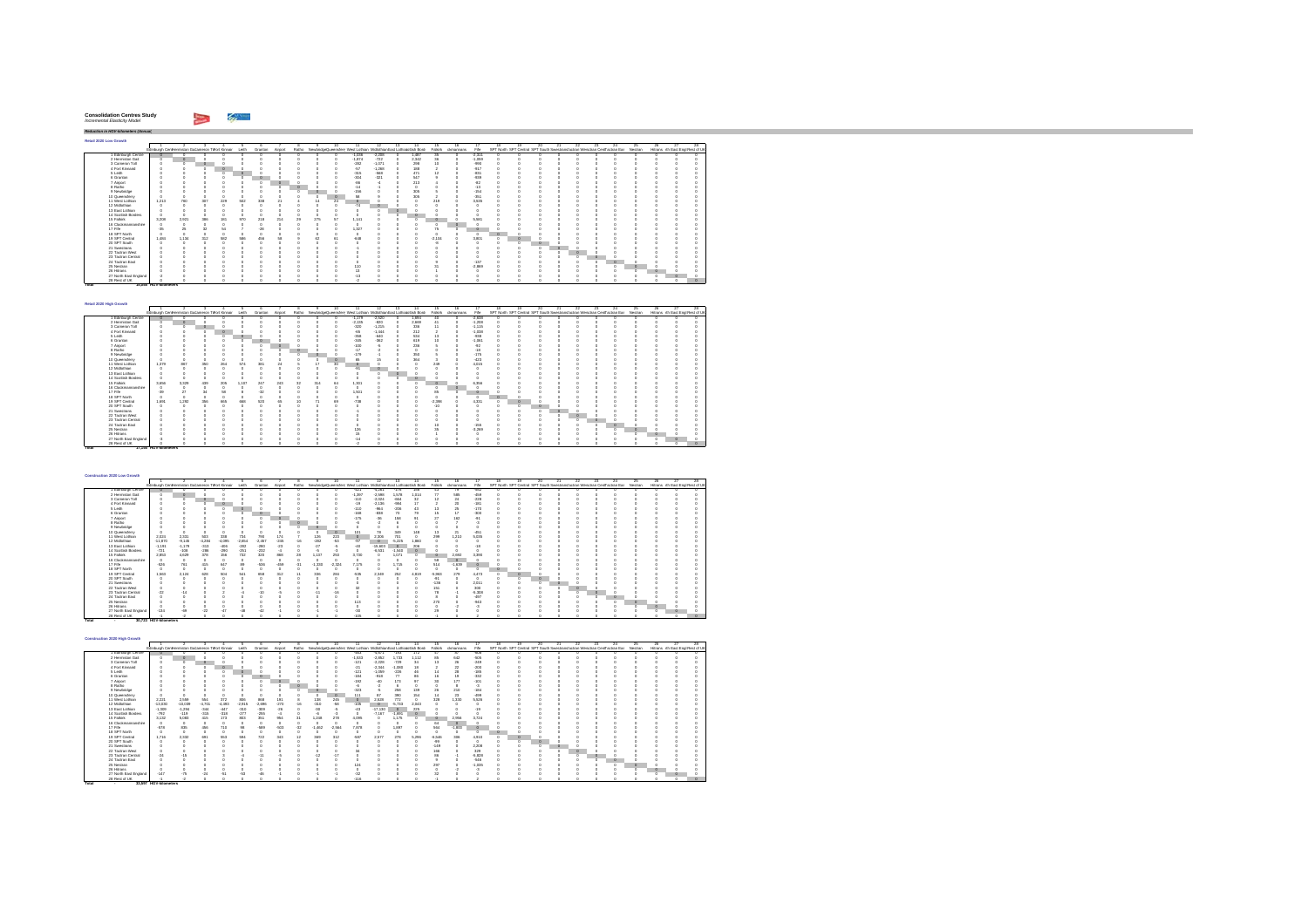| <b>Consolidation Centres Study</b> |  |
|------------------------------------|--|
| Incremental Elasticity Model       |  |
|                                    |  |

hiji wa

**Total 295.5 HGV-hours**

**Total 242.5 - HGV-hours**

*Reduction in HGV-kilometers (Annual)* **Retail 2020 Low Growth** $\blacksquare$  2 3 4 5 6 7 8 9 10 11 12 13 14 15 16 17 18 19 20 21 22 23 24 25 26 27 28**Total**<br>
2 **A bentilizer Case 1**<br>
2 **A Con Kins and Case 1**<br>
2 **A Con Kins and Case 1**<br>
2 **B** Con Kins and Case 1<br>
2 **B Context and Case 1**<br>
2 **A bentilizer 1**<br>
2 **A bentilizer 1**<br>
2 **P** Context 2<br>
2 **B** Section Context<br>
2 Edinburgh CentHermiston GaCameron ToFort Kinnair Leith Granton Airport Ratho NewbridgeQueensferry West Lothian MidlothianEast Lothiacottish Borde Falkirk ckmannans Fife SPT North SPT Central SPT South Swestrans'actran Wesctran CentTactran Eas Nestran Hitrans rth East Engl Rest of UK Edinburgh Centre 0 0 0 0 0 0 0 0 0 0 -14 -28 0 23 0 0 -22 0 0 0 0 0 0 0 0 0 0 0 Hermiston Gait 0 0 0 0 0 0 0 0 0 0 -18 -8 0 40 1 0 0 0 0 0 0 0 0 0 0 0 0 03 Cameron Toll 0 0 0 0 0 0 0 0 0 0 -3 -14 0 6 0 0 -5 0 0 0 0 0 0 0 0 0 0 04 Fort Kinnaird 0 0 0 0 0 0 0 0 0 0 -1 -15 0 5 0 0 -2 0 0 0 0 0 0 0 0 0 0 05 Leith 0 0 0 0 0 0 0 0 0 0 -5 -10 0 7 0 0 -10 0 0 0 0 0 0 0 0 0 0 06 Granton 0 0 0 0 0 0 0 0 0 0 -5 -4 0 9 0 0 -11 0 0 0 0 0 0 0 0 0 0 07 Airport 0 0 0 0 0 0 0 0 0 0 -1 0 0 3 0 0 0 0 0 0 0 0 0 0 0 0 0 08 Ratho 0 0 0 0 0 0 0 0 0 0 0 0 0 0 0 0 0 0 0 0 0 0 0 0 0 0 0 09 Newbridge 0 0 0 0 0 0 0 0 0 0 -3 0 0 4 0 0 -2 0 0 0 0 0 0 0 0 0 0 010 Queensferry 0 0 0 0 0 0 0 0 0 0 -1 0 0 4 0 0 -5 0 0 0 0 0 0 0 0 0 0 011 West Lothian 12 -1 3 2 5 3 0 0 -1 0 0 0 0 0 -4 0 23 0 0 0 0 0 0 0 0 0 0 012 Midlothian 0 0 0 0 0 0 0 0 0 0 -1 0 0 0 0 0 0 0 0 0 0 0 0 0 0 0 0 013 East Lothian 0 0 0 0 0 0 0 0 0 0 0 0 0 0 0 0 0 0 0 0 0 0 0 0 0 0 0 014 Scottish Borders 0 0 0 0 0 0 0 0 0 0 0 0 0 0 0 0 0 0 0 0 0 0 0 0 0 0 0 015 Falkirk 51 41 5 2 16 4 4 0 4 1 24 0 0 0 0 0 91 0 0 0 0 0 0 0 0 0 0 016 Clackmannanshire 0 0 0 0 0 0 0 0 0 0 0 0 0 0 0 0 0 0 0 0 0 0 0 0 0 0 0 017 Fife 1 0 1 2 1 0 0 0 0 0 10 0 0 0 0 0 0 0 0 0 0 0 0 0 0 0 0 018 SPT North 0 0 0 0 0 0 0 0 0 0 0 0 0 0 0 0 0 0 0 0 0 0 0 0 0 0 0 019 SPT Central 18 9 3 6 7 6 1 0 0 1 0 0 0 0 -14 0 61 0 0 0 0 0 0 0 0 0 0 0 SPT South 0 0 0 0 0 0 0 0 0 0 0 0 0 0 0 0 0 0 0 0 0 0 0 0 0 0 0 021 Swestrans 0 0 0 0 0 0 0 0 0 0 0 0 0 0 0 0 0 0 0 0 0 0 0 0 0 0 0 022 Tactran West 0 0 0 0 0 0 0 0 0 0 0 0 0 0 0 0 0 0 0 0 0 0 0 0 0 0 0 023 Tactran Central 0 0 0 0 0 0 0 0 0 0 0 0 0 0 0 0 0 0 0 0 0 0 0 0 0 0 0 024 Tactran East 0 0 0 0 0 0 0 0 0 0 0 0 0 0 0 0 -2 0 0 0 0 0 0 0 0 0 0 025 Nestran 0 0 0 0 0 0 0 0 0 0 -7 0 0 0 0 0 -43 0 0 0 0 0 0 0 0 0 0 026 Hitrans 0 0 0 0 0 0 0 0 0 0 0 0 0 0 0 0 0 0 0 0 0 0 0 0 0 0 0 027 North East England 0 0 0 0 0 0 0 0 0 0 0 0 0 0 0 0 0 0 0 0 0 0 0 0 0 0 0 028 Rest of UK 0 0 0 0 0 0 0 0 0 0 0 0 0 0 0 0 0 0 0 0 0 0 0 0 0 0 0 0

| Retail 2020 High Growth |    |                                                          |         |         |                 |         |         |                                                                         |              |         |    |         |           |       |            |    |          |          |         |              |         |         |                                                                                   |    |                                  |    |
|-------------------------|----|----------------------------------------------------------|---------|---------|-----------------|---------|---------|-------------------------------------------------------------------------|--------------|---------|----|---------|-----------|-------|------------|----|----------|----------|---------|--------------|---------|---------|-----------------------------------------------------------------------------------|----|----------------------------------|----|
|                         |    |                                                          |         |         |                 |         | 10      | 11                                                                      | $12^{\circ}$ | 13      | 14 | 15      | 16        |       | 18         | 12 |          | 20       | 21      | $\mathbf{z}$ | $^{23}$ | $^{24}$ | 25                                                                                | 26 | -27                              | 28 |
|                         |    | Edinburgh Centriermiston Gallameron Tofort Kinnair Leith |         |         | Granton Airport |         |         | Ratho NewbridgeQueensfern West Lothian MidlothianEast Lothianotish Bord |              |         |    | Falkirk | domannans | Fife  |            |    |          |          |         |              |         |         | SPT North SPT Central SPT South Swestnans actran Weschlan CentTachlan Eas Nestnan |    | Hittans rth East Engl Rest of UR |    |
| Edinburgh Centre        |    |                                                          |         |         |                 |         |         | $-16$                                                                   | -32          |         | 26 |         |           | -28   |            |    |          |          |         |              |         |         |                                                                                   |    |                                  |    |
| 2 Hermiston Gait        |    |                                                          |         |         |                 |         |         | $-20$                                                                   |              |         | 45 |         |           |       |            |    |          |          |         |              |         |         |                                                                                   |    |                                  |    |
| 3 Cameron Toll          |    |                                                          | $\circ$ |         |                 |         |         |                                                                         | $-15$        |         |    |         |           | ×,    |            |    |          |          |         |              |         |         |                                                                                   |    |                                  |    |
| 4 Fort Kinnaird         |    |                                                          |         | $\circ$ |                 |         |         |                                                                         | $-18$        |         |    |         |           |       |            |    |          |          |         |              |         |         |                                                                                   |    |                                  |    |
| 5 Leith                 |    |                                                          |         |         |                 |         |         |                                                                         | $-11$        |         |    |         |           | $-11$ |            |    |          |          |         |              |         |         |                                                                                   |    |                                  |    |
| 6 Granton               |    |                                                          |         |         | $\circ$         |         |         |                                                                         | ×,           |         |    |         |           | $-13$ |            |    |          |          |         |              |         |         |                                                                                   |    |                                  |    |
| 7 Airport               |    |                                                          |         |         |                 |         |         |                                                                         |              |         |    |         |           |       |            |    |          |          |         |              |         |         |                                                                                   |    |                                  |    |
| 8 Ratho                 |    |                                                          |         |         |                 | $\circ$ |         |                                                                         |              |         |    |         |           |       |            |    |          |          |         |              |         |         |                                                                                   |    |                                  |    |
| 9 Newbridge             |    |                                                          |         |         |                 | $\sim$  |         |                                                                         |              |         |    |         |           |       |            |    |          |          |         |              |         |         |                                                                                   |    |                                  |    |
| 10 Queensferry          |    |                                                          |         |         |                 |         | $\circ$ |                                                                         |              |         |    |         |           |       |            |    |          |          |         |              |         |         |                                                                                   |    |                                  |    |
| 11 West Lothian         |    |                                                          |         |         |                 |         |         |                                                                         |              |         |    |         |           | 26    |            |    |          |          |         |              |         |         |                                                                                   |    |                                  |    |
| 12 Midlothian           |    |                                                          |         |         |                 |         |         |                                                                         |              |         |    |         |           |       |            |    |          |          |         |              |         |         |                                                                                   |    |                                  |    |
| 13 East Lothian         |    |                                                          |         |         |                 |         |         |                                                                         |              | $\circ$ |    |         |           |       |            |    |          |          |         |              |         |         |                                                                                   |    |                                  |    |
| 14 Scottish Borders     |    |                                                          |         |         |                 |         |         |                                                                         |              |         |    |         |           |       |            |    |          |          |         |              |         |         |                                                                                   |    |                                  |    |
| 15 Falkirk              | 68 |                                                          |         |         |                 |         |         | 51                                                                      |              |         |    | $\circ$ |           |       |            |    |          |          |         |              |         |         |                                                                                   |    |                                  |    |
| 16 Clackmannanshire     |    |                                                          |         |         |                 |         |         |                                                                         |              |         |    |         |           |       |            |    |          |          |         |              |         |         |                                                                                   |    |                                  |    |
| 17 Fife                 |    |                                                          |         |         |                 |         |         |                                                                         |              |         |    |         |           |       |            |    |          |          |         |              |         |         |                                                                                   |    |                                  |    |
| 18 SPT North            |    |                                                          |         |         |                 |         |         |                                                                         |              |         |    |         |           |       | $^{\circ}$ |    |          |          |         |              |         |         |                                                                                   |    |                                  |    |
| 19 SPT Central          | 20 |                                                          |         |         |                 |         |         |                                                                         |              |         |    |         |           | 69    |            |    |          |          |         |              |         |         |                                                                                   |    |                                  |    |
| 20 SPT South            |    |                                                          |         |         |                 |         |         |                                                                         |              |         |    |         |           |       |            |    |          | $\Omega$ |         |              |         |         |                                                                                   |    |                                  |    |
| 21 Swestnans            |    |                                                          |         |         |                 |         |         |                                                                         |              |         |    |         |           |       |            |    | $\Omega$ |          | $\circ$ |              |         |         |                                                                                   |    |                                  |    |
| 22 Tactran West         |    |                                                          |         |         |                 |         |         |                                                                         |              |         |    |         |           |       |            |    |          |          |         | $\circ$      |         |         |                                                                                   |    |                                  |    |
| 23 Tactran Central      |    |                                                          |         |         |                 |         |         |                                                                         |              |         |    |         |           |       |            |    |          |          |         |              |         |         |                                                                                   |    |                                  |    |
| 24 Tactran East         |    |                                                          |         |         |                 |         |         |                                                                         |              |         |    |         |           |       |            |    |          |          |         |              |         | $\circ$ |                                                                                   |    |                                  |    |
| 25 Nestran              |    |                                                          |         |         |                 |         |         |                                                                         |              |         |    |         |           |       |            |    |          |          |         |              |         | o       |                                                                                   |    |                                  |    |
| 26 Hittans              |    |                                                          |         |         |                 |         |         |                                                                         |              |         |    |         |           |       |            |    |          |          |         |              |         |         |                                                                                   |    |                                  |    |
| 27 North East England   |    |                                                          |         |         |                 |         |         |                                                                         |              |         |    |         |           |       |            |    |          |          |         |              |         |         |                                                                                   |    |                                  |    |
| 28 Rost of LIK          |    |                                                          |         |         |                 |         |         |                                                                         |              |         |    |         |           |       |            |    |          |          |         |              |         |         |                                                                                   |    |                                  |    |

| Construction 2020 Low Growth |                 |                                                    |     |          |               |         |         |            |         |                                                                          |          |                             |         |       |                   |         |                                                                                   |    |     |         |    |          |         |                                  |    |
|------------------------------|-----------------|----------------------------------------------------|-----|----------|---------------|---------|---------|------------|---------|--------------------------------------------------------------------------|----------|-----------------------------|---------|-------|-------------------|---------|-----------------------------------------------------------------------------------|----|-----|---------|----|----------|---------|----------------------------------|----|
|                              |                 |                                                    |     |          |               |         |         |            | 10      | 11                                                                       | 12       | 13.                         | 14      | 15.   | 16                |         | 18                                                                                | 20 | 22. | 23      | 24 | 25       | 26      | -22                              | 28 |
|                              |                 | Edinburgh Centriermiston Gallameron Tofort Kinnair |     |          | Leith         | Granton | Airport |            |         | Ratho NewbridgeQueensfern West Lothian MidlothianEast Lothianotish Bord- |          |                             |         |       | Falkirk dymannans | Fife    | SPT North SPT Central SPT South Swestnans actran Weschlan CentTachlan Eas Nestnan |    |     |         |    |          |         | Hittans rth East Engl Rest of UK |    |
| 1 Edinburgh Centre           |                 |                                                    |     |          |               |         |         |            |         |                                                                          | -54      |                             |         |       |                   | ×.      |                                                                                   |    |     |         |    |          |         |                                  |    |
| 2 Hermiston Gait             |                 |                                                    |     |          |               |         |         |            |         | $-13$                                                                    | $-30$    | $\mathcal{D}$               | 17      |       |                   |         |                                                                                   |    |     |         |    |          |         |                                  |    |
| 3 Cameron Toll               |                 |                                                    |     |          |               |         |         |            |         |                                                                          | $-26$    |                             |         |       |                   |         |                                                                                   |    |     |         |    |          |         |                                  |    |
| 4 Fort Kinnaird              |                 |                                                    |     | $\circ$  |               |         |         |            |         |                                                                          | $-26$    | $-12$                       |         |       |                   |         |                                                                                   |    |     |         |    |          |         |                                  |    |
| 5 Leith                      |                 |                                                    |     |          | $\circ$       |         |         |            |         |                                                                          | $-17$    |                             |         |       |                   |         |                                                                                   |    |     |         |    |          |         |                                  |    |
| 6 Granton                    |                 |                                                    |     |          |               |         |         |            |         |                                                                          | $-1$     |                             |         |       |                   |         |                                                                                   |    |     |         |    |          |         |                                  |    |
| 7 Airport                    |                 |                                                    |     |          |               |         |         |            |         |                                                                          |          |                             |         |       |                   |         |                                                                                   |    |     |         |    |          |         |                                  |    |
| 8 Ratho                      |                 |                                                    |     |          |               |         |         |            |         |                                                                          |          |                             |         |       |                   |         |                                                                                   |    |     |         |    |          |         |                                  |    |
| 9 Newbridge                  |                 |                                                    |     |          |               |         |         |            |         |                                                                          |          |                             |         |       |                   |         |                                                                                   |    |     |         |    |          |         |                                  |    |
| 10 Queensferry               |                 |                                                    |     |          |               |         |         |            | $\circ$ |                                                                          |          |                             |         |       |                   |         |                                                                                   |    |     |         |    |          |         |                                  |    |
| 11 West Lothian              | 19              |                                                    |     |          |               |         |         | ×.         |         |                                                                          |          |                             |         |       |                   | $^{33}$ |                                                                                   |    |     |         |    |          |         |                                  |    |
| 12 Midlothian                | $-113$          | $-103$                                             | -46 | 46       | $-3$          | s       |         |            | $-1$    | -3                                                                       | $\Omega$ | $\mathcal{A}^{\mathcal{S}}$ |         |       |                   |         |                                                                                   |    |     |         |    |          |         |                                  |    |
| 13 East Lothian              | $-14$           | $-13$                                              |     | ×,       | $\mathcal{A}$ | -3      |         |            |         |                                                                          | $-179$   | $\circ$                     |         |       |                   |         |                                                                                   |    |     |         |    |          |         |                                  |    |
| 14 Scottish Borders          |                 |                                                    |     |          |               |         |         |            |         |                                                                          | ×        | $-17$                       | $\circ$ |       |                   |         |                                                                                   |    |     |         |    |          |         |                                  |    |
| 15 Falkirk                   | 45              | PA                                                 |     |          | 12            |         | ٠.      |            |         | si                                                                       |          | 14                          |         |       | м                 | 66      |                                                                                   |    |     |         |    |          |         |                                  |    |
| 16 Clackmannanshire          |                 |                                                    |     |          |               |         |         |            |         |                                                                          |          |                             |         |       | $\Omega$          |         |                                                                                   |    |     |         |    |          |         |                                  |    |
| 17 Fife                      | 20              |                                                    | 15  | $\infty$ |               |         |         | $\cdot 22$ | $-31$   | 53                                                                       |          | 20                          |         |       | 78                |         |                                                                                   |    |     |         |    |          |         |                                  |    |
| 18 SPT North                 |                 |                                                    |     |          |               |         |         |            |         |                                                                          |          |                             |         |       |                   | o       |                                                                                   |    |     |         |    |          |         |                                  |    |
| 19 SPT Central               | 19              | $\mathcal{L}^{\pm}$                                |     |          |               |         |         |            |         |                                                                          |          |                             | 63      | $-40$ |                   | 72      |                                                                                   |    |     |         |    |          |         |                                  |    |
| 20 SPT South                 |                 |                                                    |     |          |               |         |         |            |         |                                                                          |          |                             |         |       |                   |         |                                                                                   |    |     |         |    |          |         |                                  |    |
| 21 Swestnans                 |                 |                                                    |     |          |               |         |         |            |         |                                                                          |          |                             |         |       |                   | 90      |                                                                                   |    |     |         |    |          |         |                                  |    |
| 22 Tactran West              |                 |                                                    |     |          |               |         |         |            |         |                                                                          |          |                             |         |       |                   |         |                                                                                   |    |     |         |    |          |         |                                  |    |
| 23 Tactran Central           |                 |                                                    |     |          |               |         |         |            |         |                                                                          |          |                             |         |       |                   | $-82$   |                                                                                   |    |     | $\circ$ |    |          |         |                                  |    |
| 24 Tactran East              |                 |                                                    |     |          |               |         |         |            |         |                                                                          |          |                             |         |       |                   |         |                                                                                   |    |     |         |    |          |         |                                  |    |
| 25 Nestran                   |                 |                                                    |     |          |               |         |         |            |         |                                                                          |          |                             |         |       |                   | $-14$   |                                                                                   |    |     |         |    | $\theta$ |         |                                  |    |
| 26 Hittans                   |                 |                                                    |     |          |               |         |         |            |         |                                                                          |          |                             |         |       |                   |         |                                                                                   |    |     |         |    |          | $\circ$ |                                  |    |
| 27 North East England        |                 |                                                    |     |          |               |         |         |            |         |                                                                          |          |                             |         |       |                   |         |                                                                                   |    |     |         |    |          | π       |                                  |    |
| 28 Rest of UK                |                 |                                                    |     |          |               |         |         |            |         |                                                                          |          |                             |         |       |                   |         |                                                                                   |    |     |         |    |          |         |                                  |    |
| Total                        | 221.4 HGV-hours |                                                    |     |          |               |         |         |            |         |                                                                          |          |                             |         |       |                   |         |                                                                                   |    |     |         |    |          |         |                                  |    |

| <b>Construction 2020 High Growth</b> |                                                   |        |       |       |         |         |         |         |     |                                                                   |          |                  |    |         |           |                |                                                                                   |  |         |          |         |    |    |                                  |  |
|--------------------------------------|---------------------------------------------------|--------|-------|-------|---------|---------|---------|---------|-----|-------------------------------------------------------------------|----------|------------------|----|---------|-----------|----------------|-----------------------------------------------------------------------------------|--|---------|----------|---------|----|----|----------------------------------|--|
|                                      |                                                   |        |       |       |         |         |         |         |     |                                                                   |          | 13               |    | ٦×      |           |                |                                                                                   |  |         | $\alpha$ |         | 25 | 26 |                                  |  |
|                                      | Edinburgh Centriermiston Gačameron To-ort Kinnair |        |       |       | Leith   | Granton | Airport | Ratho   |     | NewbridgeQueensfern West Lothian MidlothianEast Lothianotish Bord |          |                  |    | Falkirk | domannans | Fife           | SPT North SPT Central SPT South Swestnans actran Weschlan CentTachlan Eas Nestnan |  |         |          |         |    |    | Hitrans rth East Engl Rest of UK |  |
| Edinburgh Centre                     |                                                   |        |       |       |         |         |         |         |     |                                                                   | -50      |                  |    |         |           |                |                                                                                   |  |         |          |         |    |    |                                  |  |
| 2 Hermiston Gait                     |                                                   |        |       |       |         |         |         |         |     | $-14$                                                             | $-33$    | 30               |    |         |           |                |                                                                                   |  |         |          |         |    |    |                                  |  |
| 3 Cameron Toll                       |                                                   |        | o     |       |         |         |         |         |     |                                                                   | $-28$    |                  |    |         |           |                |                                                                                   |  |         |          |         |    |    |                                  |  |
| 4 Fort Kinnaird                      |                                                   |        |       |       |         |         |         |         |     |                                                                   | $-28$    | $-13$            |    |         |           |                |                                                                                   |  |         |          |         |    |    |                                  |  |
| 5 Leith                              |                                                   |        |       |       | $\circ$ |         |         |         |     |                                                                   | $-18$    |                  |    |         |           |                |                                                                                   |  |         |          |         |    |    |                                  |  |
| 6 Granton                            |                                                   |        |       |       |         |         |         |         |     |                                                                   | $-12$    |                  |    |         |           |                |                                                                                   |  |         |          |         |    |    |                                  |  |
| 7 Airport                            |                                                   |        |       |       |         |         |         |         |     |                                                                   |          |                  |    |         |           |                |                                                                                   |  |         |          |         |    |    |                                  |  |
| 8 Ratho                              |                                                   |        |       |       |         |         |         | $\circ$ |     |                                                                   |          |                  |    |         |           |                |                                                                                   |  |         |          |         |    |    |                                  |  |
| 9 Newbridge                          |                                                   |        |       |       |         |         |         |         |     |                                                                   |          |                  |    |         |           |                |                                                                                   |  |         |          |         |    |    |                                  |  |
| 10 Queensferry                       |                                                   |        |       |       |         |         |         |         |     |                                                                   |          |                  |    |         |           |                |                                                                                   |  |         |          |         |    |    |                                  |  |
| 11 West Lothian                      | 21                                                |        |       |       |         |         |         |         | ×.  | $\circ$                                                           |          |                  |    |         |           |                |                                                                                   |  |         |          |         |    |    |                                  |  |
| 12 Midlothian                        | $-124$                                            | $-113$ | $-53$ | $-63$ | $-34$   | $-23$   |         |         |     | $\cdot$ 1                                                         | $\alpha$ | A                | КA |         |           |                |                                                                                   |  |         |          |         |    |    |                                  |  |
| 13 East Lothian                      | .15.                                              | $-15$  |       |       |         |         |         |         |     |                                                                   | $-196$   | $\circ$          |    |         |           |                |                                                                                   |  |         |          |         |    |    |                                  |  |
| 14 Scottish Borders                  |                                                   |        |       |       |         |         |         |         |     |                                                                   | $-89$    | $-19$            | ю  |         |           |                |                                                                                   |  |         |          |         |    |    |                                  |  |
| 15 Falkirk                           |                                                   |        |       |       | 13      |         | 16      |         |     | 88                                                                |          | 15               |    |         |           |                |                                                                                   |  |         |          |         |    |    |                                  |  |
| 16 Clackmannanshire                  |                                                   |        |       |       |         |         |         |         |     |                                                                   |          |                  |    |         |           |                |                                                                                   |  |         |          |         |    |    |                                  |  |
| 17 Fife                              |                                                   |        |       | 22    | 12      |         |         |         | .24 | 58                                                                |          | $\boldsymbol{z}$ |    |         |           |                |                                                                                   |  |         |          |         |    |    |                                  |  |
| 18 SPT North                         |                                                   |        |       |       |         |         |         |         |     |                                                                   |          |                  |    |         |           |                |                                                                                   |  |         |          |         |    |    |                                  |  |
| 19 SPT Central                       |                                                   |        |       |       |         |         |         |         |     |                                                                   |          |                  | 69 |         |           | 79             |                                                                                   |  |         |          |         |    |    |                                  |  |
| 20 SPT South                         |                                                   |        |       |       |         |         |         |         |     |                                                                   |          |                  |    |         |           |                |                                                                                   |  |         |          |         |    |    |                                  |  |
| 21 Swestnans                         |                                                   |        |       |       |         |         |         |         |     |                                                                   |          |                  |    |         |           | $\mathfrak{B}$ |                                                                                   |  | $\circ$ |          |         |    |    |                                  |  |
| 22 Tactran West                      |                                                   |        |       |       |         |         |         |         |     |                                                                   |          |                  |    |         |           |                |                                                                                   |  |         |          |         |    |    |                                  |  |
| 23 Tactran Central                   |                                                   |        |       |       |         |         |         |         |     |                                                                   |          |                  |    |         |           | $-90$          |                                                                                   |  |         |          |         |    |    |                                  |  |
| 24 Tactran East                      |                                                   |        |       |       |         |         |         |         |     |                                                                   |          |                  |    |         |           | -8             |                                                                                   |  |         |          | $\circ$ |    |    |                                  |  |
| 25 Nestran                           |                                                   |        |       |       |         |         |         |         |     |                                                                   |          |                  |    |         |           | $-15$          |                                                                                   |  |         |          | n       |    |    |                                  |  |
| 26 Hitrans                           |                                                   |        |       |       |         |         |         |         |     |                                                                   |          |                  |    |         |           |                |                                                                                   |  |         |          |         |    |    |                                  |  |
| 27 North East England                |                                                   |        |       |       |         |         |         |         |     |                                                                   |          |                  |    |         |           |                |                                                                                   |  |         |          |         |    |    |                                  |  |
| 28 Rest of UK                        |                                                   |        |       |       |         |         |         |         |     |                                                                   |          |                  |    |         |           |                |                                                                                   |  |         |          |         |    |    |                                  |  |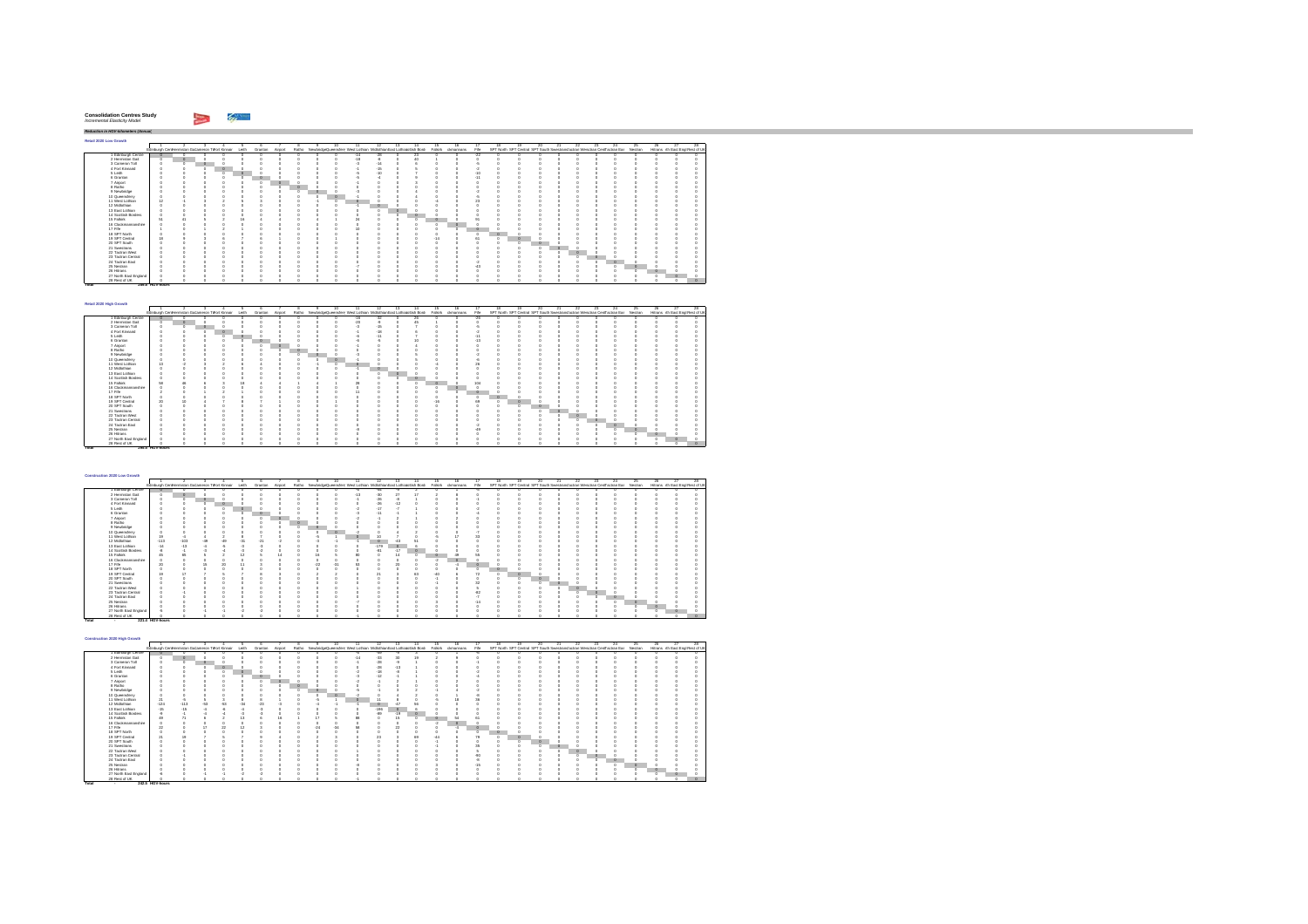### **Consolidation Centres Study**

*Incremental Elasticity Model*



#### *Input Parameters*

**Site of Consolidation Centre**

**Livingston** 

SEStran

|                                                | Retail | <b>Construction</b> |
|------------------------------------------------|--------|---------------------|
| <b>Generalised Costs Parameters</b>            |        |                     |
| Distance Co-efficient                          | 1.9    | 1.9                 |
| Time Co-efficient                              | 2.7    | 2.7                 |
| Interchange Penalty Co-efficient               |        |                     |
| Consolidation Centre Fee (£ per tonne)         | £2.00  | £1.50               |
| <b>Incremental Elasticity Model Parameters</b> |        |                     |
| <b>Elasticity Factor</b>                       | $-0.9$ | $-0.9$              |
| Minimum Decrease Cut-Off                       | 0%     | 0%                  |
| Maximum Decrease Cut-Off                       | 20%    | 20%                 |
| Average Load per HGV (Tonnes/Vehicle)          | 15.689 | 16.127              |

|                        | Retail | <b>Construction</b> |
|------------------------|--------|---------------------|
| <b>Delivery Costs</b>  |        |                     |
| Delivery Rate (per km) | £0.11  | £0.11               |
| Minimum Delivery Cost  | £9.00  | £9.00               |

| Distance/Time from zones to Consolidation |                 |             |
|-------------------------------------------|-----------------|-------------|
| Centre (km)                               | <b>Distance</b> | <b>Time</b> |
| Edinburgh Centre                          | 25              | 29          |
| <b>Hermiston Gait</b>                     | 15              | 14          |
| Cameron Toll                              | 28              | 32          |
| <b>Fort Kinnaird</b>                      | 37              | 33          |
| Leith                                     | 28              | 32          |
| Granton                                   | 27              | 34          |
| Airport                                   | 19              | 22          |
| Ratho                                     | 13              | 16          |
| Newbridge                                 | 15              | 17          |
| Queensferry                               | 29              | 28          |
| <b>Bathgate</b>                           | 12              | $\mathbf 0$ |
| Midlothian                                | 33              | 29          |
| East Lothian                              | 62              | 53          |
| <b>Scottish Borders</b>                   | 96              | 88          |
| Falkirk                                   | 42              | 36          |
| Clackmannanshire                          | 58              | 50          |
| Fife                                      | 35              | 34          |
| <b>SPT North</b>                          | 100             | 82          |
| <b>SPT Central</b>                        | 55              | 43          |
| <b>SPT South</b>                          | 92              | 69          |
| <b>Swestrans</b>                          | 133             | 103         |
| <b>Tactran West</b>                       | 83              | 63          |
| <b>Tactran Central</b>                    | 76              | 58          |
| <b>Tactran East</b>                       | 107             | 84          |
| Nestran                                   | 210             | 169         |
| Hitrans                                   | 259             | 209         |
| North East England                        | 189             | 177         |
| Rest of UK                                | 475             | 309         |

| <b>Economic Parameters</b>    | <b>Values</b> | <b>Units</b> |
|-------------------------------|---------------|--------------|
| Vehicle Operating Costs (VOC) | £0.08         | per HGV-km   |
| <b>Time Saving</b>            | £12.80        | per HGV-hr   |
| <b>SLM</b>                    | £0.81         | per HGV-km   |
| Climate Change (Carbon)       | £0.04         | per HGV-km   |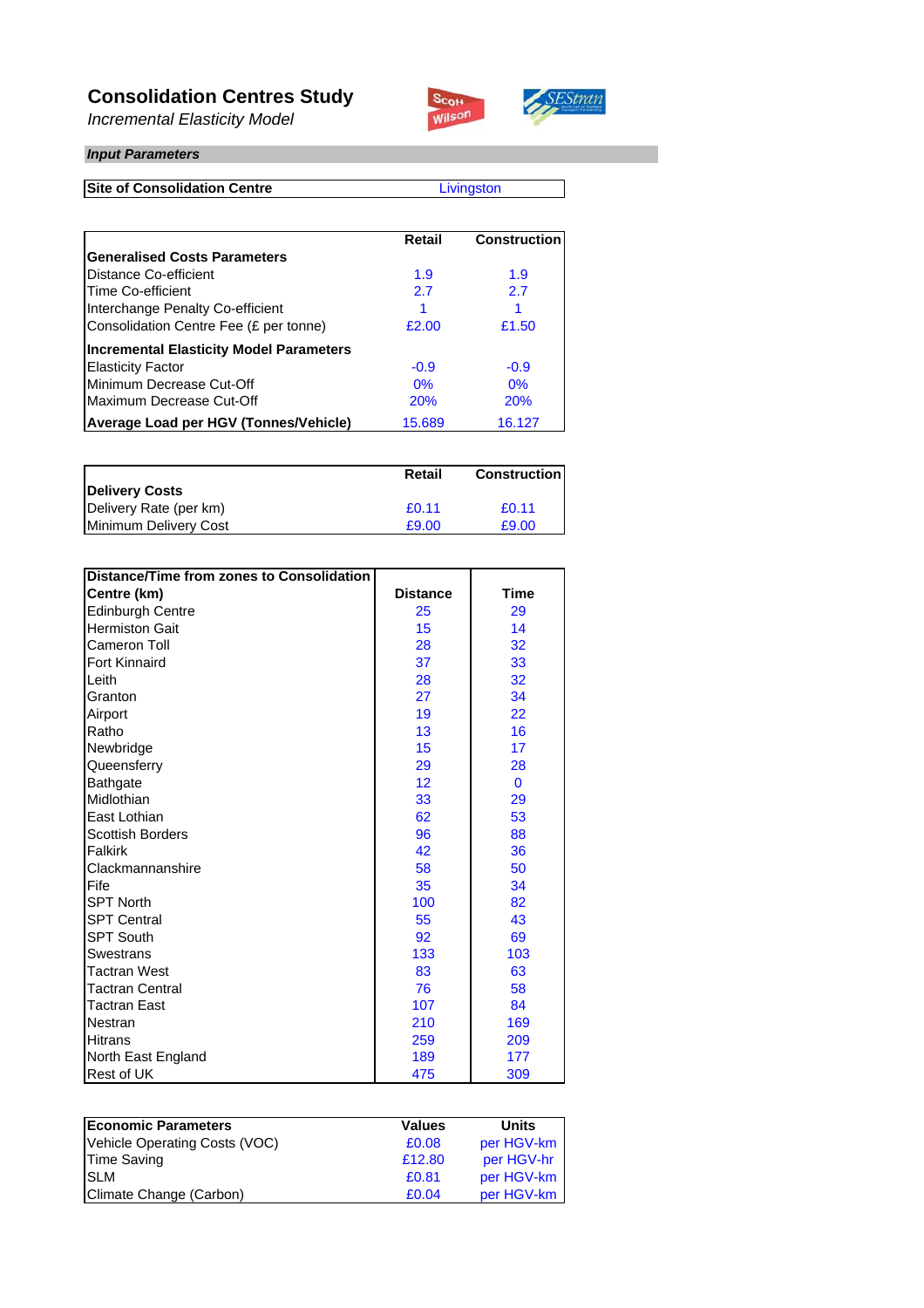## **Consolidation Centres Study**

*Incremental Elasticity Model*



#### *Results for Consolidation Centre at Livingston*

|                                   |          | 2020 Low Growth     |               | 2020 High Growth    |
|-----------------------------------|----------|---------------------|---------------|---------------------|
|                                   | Retail   | <b>Construction</b> | <b>Retail</b> | <b>Construction</b> |
| <b>Tonnes Transferred</b>         | 73,660   | 215,227             | 83,849        | 238,576             |
| <b>HGV</b> equivalent Transferred | 4.695    | 13.346              | 5.344         | 14.794              |
| Tonnes-km Reduction               | 239.197  | $-540.576$          | 272.249       | $-565.924$          |
| <b>HGV-hrs Reduction</b>          | 438      | 33                  | 499           | 56                  |
| <b>HGV-kms Reduction</b>          | 15,246   | $-33,520$           | 17,353        | $-35,092$           |
| Revenue                           | £147,320 | £322,841            | £167,698      | £357,865            |
| <b>VOC</b>                        | £1,250   | $-E2,749$           | £1,423        | -£2,878             |
| <b>Time Saving</b>                | £5,608   | £423                | £6.384        | £711                |
| <b>ISLM</b>                       | £12,364  | $-E27,182$          | £14.072       | $-E28,457$          |
| Climate Change (Carbon)           | £589     | $-£1.294$           | £670          | -£1,355             |
| <b>Total Benefit</b>              | £19,810  | $-E30,803$          | £22,549       | $-£31,978$          |
| <b>PVB</b>                        | £167,131 | £292,038            | £190,247      | £325,886            |
|                                   |          |                     |               |                     |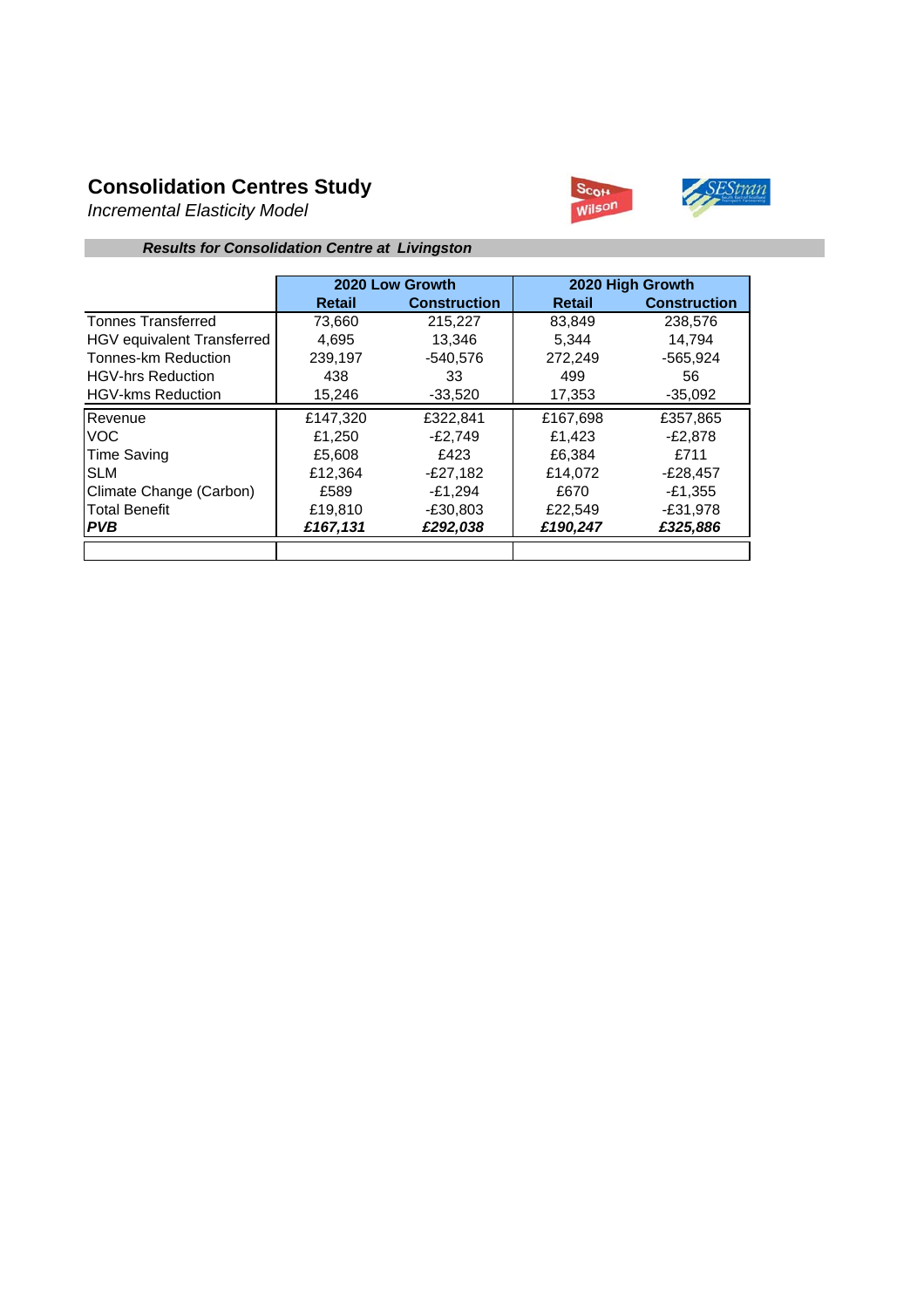| <b>Consolidation Centres Study</b> |  |
|------------------------------------|--|
| Incremental Elasticity Model       |  |

**Total 73,660 tonnes** 

**Total 83,849 tonnes** 

28 RestolUK || 0 0 0 0 0 0

*Transferred Freight (Annual Tonnes)* **Retail 2020 Low Growth**1 2 3 4 5 6 7 8 9 10 11 12 13 14 15 16 17 18 19 20 21 22 23 24 25 26 27 28Edinburgh Cent Hermiston GaitCameron ToFort Kinnair Leith Granton Airport Ratho NewbridgeQueensferryWest Lothian MidlothianEast Lothiacnottish Borde Falkirk ckmannans Fife SPT North SPT Central SPT South SwestransTactran Wesactran CentTactran Eas Nestran Hitrans rth East Engl Rest of UK 0000 2,579 1,056 0 654 397 0 3,021 0 0 0 0 0 0 0 0 0 0 0 0000 3,304 651 0 794 401 0 3,194 0 0 0 0 0 0 0 0 0 0 0 0 0 0 0 527 398 0 236 72 0 878 0 0 0 0 0 0 0 0 0 0 0 0 0 0 0 105 426 0 238 14 0 738 0 0 0 0 0 0 0 0 0 0 0 0 0 0 0 837 320 0 235 100 0 1,018 0 0 0 0 0 0 0 0 0 0 0 0 0 0 0 794 206 0 218 86 0 1,060 0 0 0 0 0 0 0 0 0 0 0 0 0 0 0 246 12 0 64 31 0 294 0 0 0 0 0 0 0 0 0 0 0 0 0 0 0 37 3 0 0 3 0 38 0 0 0 0 0 0 0 0 0 0 0 0 0 0 0 401 13 0 85 58 0 457 0 0 0 0 0 0 0 0 0 0 0 0 0 0 0 293 17 0 67 18 0 278 0 0 0 0 0 0 0 0 0 0 0 11 West Lothian 1,204 1,325 198 124 414 329 53 11 86 24 0 0 0 0 3,433 0 2,719 0 0 0 0 0 0 0 0 0 0 0 0 0 0 0 113 0 0 0 0 0 0 0 0 0 0 0 0 0 0 0 0 0 0000 0 000 0 0 0 0 0 00000 0 0 0 0 0000 0 000 0 0 0 0 0 00000 0 0 0 0 15 Falkirk 1,222 1,239 115 50 343 82 106 15 156 28 957 0 0 0 0 0 2,958 0 0 0 0 0 0 0 0 0 0 0 0000 0 000 0 0 0 0 0 00000 0 0 0 0 0000 2,314 0 0 0 2,350 0 0 0 0 0 0 0 0 0 0 0 0 0 0000 0 000 0 0 0 0 0 00000 0 0 0 0 19 SPT Central 847 864 136 198 299 258 50 8 68 35 9,241 0 0 0 4,461 0 3,822 0 0 0 0 0 0 0 0 0 0 0 0 0 0 0 1 0 0 0 18 0 0 0 0 0 0 0 0 0 0 0 0 0 0000 2 000 0 0 0 0 0 00000 0 0 0 0 0000 0 000 0 0 0 0 0 00000 0 0 0 0 0000 0 000 0 0 0 0 0 00000 0 0 0 0 0 0 0 0 0 0 0 0 87 0 69 0 0 0 0 0 0 0 0 0 0 0 0000 1,095 0 0 0 309 0 1,459 0 0 0 0 0 0 0 0 0 0 0 0 0 0 0 21 0 0 0 32 0 0 0 0 0 0 0 0 0 0 0 0 0 0 0 0 0 34 0 0 0 4 0 0 0 0 0 0 0 0 0 0 0 0 0 0000 4 000 1 0 0 0 0 00000 0 0 0 0 1 Edinburgh Centre | 0 0 0 0 0 0<br>2 Hermiston Gait 0 0 0 0 0 0 3 Cameron Toll 0 0 0 0 0 0 0<br>4 Fort Kinnaird 0 0 0 0 0 0<br>5 Leith 0 0 0 0 0 0 6 Granton 0 0 0 0 0 07 Airport 0 0 0 0 0 08 Ratho 0 0 0 0 0 09 Newbridge 0 0 0 0 0 010 Queensferry 0 0 0 0 0 012 Midlothian 0 0 0 0 0 013 East Lothian 0 0 0 0 0 014 Scottish Borders 0 0 0 0 0 016 Clackmannanshire 0 0 0 0 0 017 Fife 420 299 140 127 166 13518 SPT North 0 0 0 0 0 020 SPT South 0 0 0 0 0 021 Swestrans 0 0 0 0 0 022 Tactran West 0 0 0 0 0 023 Tactran Central 0 0 0 0 0 024 Tactran East 0 0 0 0 0 025 Nestran 0 0 0 0 0 026 Hitrans 0 0 0 0 0 027 North East England 6 0 0 0 0 0

| Retail 2020 High Growth |       |                                                      |     |     |       |         |          |    |     |     |                                                                            |        |    |     |          |           |          |    |                                                                                   |    |    |    |    |         |     |    |                                  |  |
|-------------------------|-------|------------------------------------------------------|-----|-----|-------|---------|----------|----|-----|-----|----------------------------------------------------------------------------|--------|----|-----|----------|-----------|----------|----|-----------------------------------------------------------------------------------|----|----|----|----|---------|-----|----|----------------------------------|--|
|                         |       |                                                      |     |     |       |         |          |    |     | 10. | 11.                                                                        | 12     | 13 | 14  |          |           | 17       | 18 | 19                                                                                | 20 | 91 | π. | 28 | 24.     | 25. | 26 |                                  |  |
|                         |       | Edinburgh Cent Hermiston Gait Jameron To ort Kinnair |     |     | Leith | Granton | Airport  |    |     |     | Ratho NewbridgeQueensferr West Lothian Midlothian East Lothiasottish Bord- |        |    |     | Falkirk  | ckmannans | File     |    | SPT North SPT Central SPT South Swestnans actran Wesctran CentFactran Eas Nestran |    |    |    |    |         |     |    | Hitrans rth East Engl Rest of UK |  |
| 1 Edinburgh Centre      |       |                                                      |     |     |       |         |          |    |     |     | 2.937                                                                      | $-205$ |    | 744 | 463      |           | 3.448    |    |                                                                                   |    |    |    |    |         |     |    |                                  |  |
| 2 Hermiston Gait        |       |                                                      |     |     |       |         |          |    |     |     | 3.763                                                                      | 740    |    | 904 | 456      |           | 3.646    |    |                                                                                   |    |    |    |    |         |     |    |                                  |  |
| 3 Cameron Toll          |       |                                                      |     |     |       |         |          |    |     |     | 598                                                                        | 452    |    | 266 | 82       |           | 988      |    |                                                                                   |    |    |    |    |         |     |    |                                  |  |
| 4 Fort Kinnaird         |       |                                                      |     |     |       |         |          |    |     |     | 120                                                                        | 485    |    | 269 |          |           | 835      |    |                                                                                   |    |    |    |    |         |     |    |                                  |  |
| 5 Leith                 |       |                                                      |     |     |       |         |          |    |     |     | 951                                                                        | 361    |    | 267 | 115      |           | 1.149    |    |                                                                                   |    |    |    |    |         |     |    |                                  |  |
| 6 Granton               |       |                                                      |     |     |       |         |          |    |     |     | 902                                                                        | 232    |    | 246 | 98       |           | 1.198    |    |                                                                                   |    |    |    |    |         |     |    |                                  |  |
| 7 Airport               |       |                                                      |     |     |       |         | $\theta$ |    |     |     | 287                                                                        |        |    | 71  | ×        |           | 328      |    |                                                                                   |    |    |    |    |         |     |    |                                  |  |
| 8 Ratho                 |       |                                                      |     |     |       |         |          |    |     |     | 46                                                                         |        |    |     |          |           | 54       |    |                                                                                   |    |    |    |    |         |     |    |                                  |  |
| 9 Newbridge             |       |                                                      |     |     |       |         |          |    |     |     | 460                                                                        |        |    | q   | 65       |           | 518      |    |                                                                                   |    |    |    |    |         |     |    |                                  |  |
| 10 Queensferry          |       |                                                      |     |     |       |         |          |    |     | n   | 328                                                                        | 28     |    | 80  | $^{24}$  |           | 335      |    |                                                                                   |    |    |    |    |         |     |    |                                  |  |
| 11 West Lothian         | 1,369 | 1.511                                                | 226 | 143 | 474   | 372     | 60       |    | 104 | 30  | $\alpha$                                                                   |        |    |     | 3.903    |           | 3.088    |    |                                                                                   |    |    |    |    |         |     |    |                                  |  |
| 12 Midlothian           |       |                                                      |     |     |       |         |          |    |     |     | 138                                                                        |        |    |     |          |           | $\theta$ |    |                                                                                   |    |    |    |    |         |     |    |                                  |  |
| 13 East Lothian         |       |                                                      |     |     |       |         |          |    |     |     |                                                                            |        |    |     |          |           |          |    |                                                                                   |    |    |    |    |         |     |    |                                  |  |
| 14 Scottish Borders     |       |                                                      |     |     |       |         |          |    |     |     |                                                                            |        |    |     |          |           |          |    |                                                                                   |    |    |    |    |         |     |    |                                  |  |
| 15 Falkirk              | 1,392 | 1.412                                                | 131 | 56  | 391   | 93      | 121      | 16 | 178 | 32  | 1.092                                                                      |        |    |     |          |           | 3.369    |    |                                                                                   |    |    |    |    |         |     |    |                                  |  |
| 16 Clackmannanshire     |       |                                                      |     |     |       |         |          |    |     |     | $\alpha$                                                                   |        |    |     |          |           | $\theta$ |    |                                                                                   |    |    |    |    |         |     |    |                                  |  |
| 17 Fife                 | 471   | 321                                                  | 149 | 139 | 181   | 158     |          |    |     |     | 2.617                                                                      |        |    |     | 2.677    |           | $\circ$  |    |                                                                                   |    |    |    |    |         |     |    |                                  |  |
| 18 SPT North            |       |                                                      |     |     |       |         |          |    |     |     | $\alpha$                                                                   |        |    |     |          |           | o        |    |                                                                                   |    |    |    |    |         |     |    |                                  |  |
| 19 SPT Central          | 965   | 984                                                  | 155 | 226 | 341   | 294     | 57       |    | 78  | 40  | 10.532                                                                     |        |    |     | 5.085    |           | 4.356    |    |                                                                                   |    |    |    |    |         |     |    |                                  |  |
| 20 SPT South            |       |                                                      |     |     |       |         |          |    |     |     |                                                                            |        |    |     | $\infty$ |           |          |    |                                                                                   |    |    |    |    |         |     |    |                                  |  |
| 21 Swestrans            |       |                                                      |     |     |       |         |          |    |     |     |                                                                            |        |    |     |          |           |          |    |                                                                                   |    |    |    |    |         |     |    |                                  |  |
| 22 Tactran West         |       |                                                      |     |     |       |         |          |    |     |     |                                                                            |        |    |     |          |           |          |    |                                                                                   |    |    |    |    |         |     |    |                                  |  |
| 23 Tactran Central      |       |                                                      |     |     |       |         |          |    |     |     |                                                                            |        |    |     |          |           |          |    |                                                                                   |    |    |    |    |         |     |    |                                  |  |
| 24 Tactran East         |       |                                                      |     |     |       |         |          |    |     |     |                                                                            |        |    |     | $\omega$ |           | 78       |    |                                                                                   |    |    |    |    | $\circ$ |     |    |                                  |  |
| 25 Nestran              |       |                                                      |     |     |       |         |          |    |     |     | 1.247                                                                      |        |    |     | 352      |           | 1.662    |    |                                                                                   |    |    |    |    |         |     |    |                                  |  |
| 26 Hittans              |       |                                                      |     |     |       |         |          |    |     |     | $^{23}$                                                                    |        |    |     |          |           |          |    |                                                                                   |    |    |    |    |         |     |    |                                  |  |
| 27 North East England   |       |                                                      |     |     |       |         |          |    |     |     | $\mathfrak{D}$                                                             |        |    |     |          |           |          |    |                                                                                   |    |    |    |    |         |     |    |                                  |  |
| 28 Rest of UK           |       |                                                      |     |     |       |         |          |    |     |     |                                                                            |        |    |     |          |           |          |    |                                                                                   |    |    |    |    |         |     |    |                                  |  |

| Construction 2020 Low Growth |                |                                                            |         |                |         |                 |          |                         |       |          |                                                                                              |              |          |                   |          |                 |       |          |    |    |         |    |     |                                                                                   |     |    |                                  |
|------------------------------|----------------|------------------------------------------------------------|---------|----------------|---------|-----------------|----------|-------------------------|-------|----------|----------------------------------------------------------------------------------------------|--------------|----------|-------------------|----------|-----------------|-------|----------|----|----|---------|----|-----|-----------------------------------------------------------------------------------|-----|----|----------------------------------|
|                              |                |                                                            |         |                |         |                 |          |                         |       | 10       | 11                                                                                           | $12^{\circ}$ | 13       | 14                | 15       |                 | 17    |          | 19 | 20 | 21      | 22 | 23. | $^{24}$                                                                           | 25. | 26 |                                  |
|                              |                | Edinburgh Cent Hermiston Gait Jameron To ort Kinnair Leith |         |                |         | Granton Airport |          |                         |       |          | Ratho NewbridgeDueensferr West Lothian Midlothian East Lothianottish Bord Falkirk clymannans |              |          |                   |          |                 | File  |          |    |    |         |    |     | SPT North SPT Central SPT South Swestnans actran Wesctran CentFactran Eas Nestran |     |    | Hitrans rth East Engl Rest of UK |
| Edinburgh Centre             |                |                                                            |         |                |         |                 |          |                         |       |          | 1.077                                                                                        | 2.095        | 1,669    | 70                | 401      | 70              | 741   | n        | n  |    |         |    |     |                                                                                   |     |    |                                  |
| 2 Hermiston Gait             |                |                                                            |         |                |         |                 |          |                         |       |          | 2.531                                                                                        | 2.408        | 2.175    | 442               | 89       | 515             | 1.425 |          |    |    |         |    |     |                                                                                   |     |    |                                  |
| 3 Cameron Toll               |                |                                                            |         |                |         |                 |          |                         |       |          | 212                                                                                          | 773          | 608      | $^{26}$           | $\alpha$ | 20 <sub>2</sub> | 208   |          |    |    |         |    |     |                                                                                   |     |    |                                  |
| 4 Fort Kinnains              |                |                                                            |         |                |         |                 |          |                         |       |          | 36                                                                                           | 738          | 637      | $\boldsymbol{22}$ | 16       | 17              | 150   |          |    |    |         |    |     |                                                                                   |     |    |                                  |
| 5 Leith                      |                |                                                            |         |                |         |                 |          |                         |       |          | 300                                                                                          | 559          | 563      | $\boldsymbol{2}$  | 115      | $^{22}$         | 214   |          |    |    |         |    |     |                                                                                   |     |    |                                  |
| 6 Granton                    |                |                                                            |         |                |         |                 |          |                         |       |          | 451                                                                                          | 552          | 563      | 32                | 148      | 29              | 348   |          |    |    |         |    |     |                                                                                   |     |    |                                  |
| 7 Airport                    |                |                                                            |         |                |         |                 | $\theta$ |                         |       |          | 514                                                                                          | 110          | 108      | $^{28}$           | 200      | 136             | 333   |          |    |    |         |    |     |                                                                                   |     |    |                                  |
| 8 Ratho                      |                |                                                            |         |                |         |                 |          | $\circ$                 |       |          | 16                                                                                           |              |          |                   |          |                 |       |          |    |    |         |    |     |                                                                                   |     |    |                                  |
| 9 Newbridge                  |                |                                                            |         |                |         |                 |          |                         |       |          |                                                                                              |              |          |                   |          |                 |       |          |    |    |         |    |     |                                                                                   |     |    |                                  |
| 10 Queensferry               |                |                                                            |         |                |         |                 |          |                         |       | $\alpha$ | 526                                                                                          | 146          | 149      | 33                | 104      | 95              | 368   |          |    |    |         |    |     |                                                                                   |     |    |                                  |
| 11 West Lothian              | 2.065          | 4.176                                                      | 334     | 188            | 623     | 792             | 460      | $\overline{\mathbf{r}}$ | 781   | 235      | $\circ$                                                                                      | 1,639        | 219      |                   | 4.820    | 1.066           | 3.980 |          |    |    |         |    |     |                                                                                   |     |    |                                  |
| 12 Midlothian                | 4.381          | 4.538                                                      | 1,626   | 1.565          | 1.192   | 1.120           | 148      |                         | 183   | 70       | 152                                                                                          | $\circ$      | 4.151    | 2.362             |          |                 |       |          |    |    |         |    |     |                                                                                   |     |    |                                  |
| 13 East Lothian              | 461            | 585                                                        | 107     | 132            | 106     | 119             |          |                         | 18    |          | 62                                                                                           | 5.094        | $\theta$ | 376               |          |                 | 58    |          |    |    |         |    |     |                                                                                   |     |    |                                  |
| 14 Scottish Borders          | 299            | 263                                                        | 104     | 100            | 100     | 106             |          |                         |       |          |                                                                                              | 2.065        | 2.474    | $\circ$           |          |                 |       |          |    |    |         |    |     |                                                                                   |     |    |                                  |
| 15 Fallely                   | 1.117          | 2.018                                                      | 116     | 44             | 266     | 125             | 444      | 15                      | 662   | 128      | 3.217                                                                                        |              | 212      | 1.812             | $\circ$  | 1.983           | 1847  |          |    |    |         |    |     |                                                                                   |     |    |                                  |
| 16 Clarkmonnanshire          |                | $\alpha$                                                   |         |                |         |                 |          |                         |       |          | $\theta$                                                                                     |              |          |                   | 1.879    | $\theta$        |       |          |    |    |         |    |     |                                                                                   |     |    |                                  |
| 17 Fife                      | 6.523          | 9.440                                                      | 1.86    | 1.581          | 2.054   | 2.702           | .762     | 98                      | 2.682 | 1.973    | 12.856                                                                                       |              | 605      |                   | 16,564   | 3.944           |       |          |    |    |         |    |     |                                                                                   |     |    |                                  |
| 18 SPT North                 |                | $\alpha$                                                   |         |                |         |                 |          |                         |       |          | $\theta$                                                                                     |              |          |                   |          |                 |       | $\Omega$ |    |    |         |    |     |                                                                                   |     |    |                                  |
| 19 SPT Central               | 917            | 1,663                                                      | 247     | 177            | 284     | 383             | 281      | 10                      | 379   | 170      | 7.844                                                                                        | 929          | 57       | 731               | 12.994   | 570             | 4.624 |          |    |    |         |    |     |                                                                                   |     |    |                                  |
| 20 SPT South                 |                |                                                            |         |                |         |                 |          |                         |       |          |                                                                                              |              |          |                   | 197      |                 |       |          |    |    |         |    |     |                                                                                   |     |    |                                  |
| 21 Swestnans                 |                |                                                            |         |                |         |                 |          |                         |       |          |                                                                                              |              |          |                   | 464      |                 | 2.726 |          |    |    | $\circ$ |    |     |                                                                                   |     |    |                                  |
| 22 Tactran West              |                |                                                            |         |                |         |                 |          |                         |       |          | $^{2}$                                                                                       |              |          |                   | 4.070    |                 | 310   |          |    |    |         |    |     |                                                                                   |     |    |                                  |
| 23 Tactran Central           |                |                                                            | 14      |                |         | $^{25}$         |          |                         | 14    |          |                                                                                              |              |          |                   | 2.517    |                 | 3.036 |          |    |    |         |    |     |                                                                                   |     |    |                                  |
| 24 Tartran Fast              |                |                                                            |         |                |         |                 |          |                         |       |          |                                                                                              |              |          |                   | 80       |                 | 256   |          |    |    |         |    |     |                                                                                   |     |    |                                  |
| 25 Nestran                   |                |                                                            |         |                |         |                 |          |                         |       |          | 1.156                                                                                        |              |          |                   | 2.757    |                 | 493   |          |    |    |         |    |     |                                                                                   |     |    |                                  |
| 26 Hitrans                   |                |                                                            |         |                |         |                 |          |                         |       |          |                                                                                              |              |          |                   |          |                 |       |          |    |    |         |    |     |                                                                                   |     |    |                                  |
| 27 North East England        | 300            | 166                                                        | $^{38}$ | $\overline{7}$ | $^{26}$ | 125             |          |                         |       |          | 78                                                                                           |              |          |                   | 409      |                 |       |          |    |    |         |    |     |                                                                                   |     |    |                                  |
| 28 Rest of UK                |                |                                                            |         |                |         |                 |          |                         |       |          | 243                                                                                          |              |          |                   |          |                 |       |          |    |    |         |    |     |                                                                                   |     |    |                                  |
| Total                        | 215.227 tonnes |                                                            |         |                |         |                 |          |                         |       |          |                                                                                              |              |          |                   |          |                 |       |          |    |    |         |    |     |                                                                                   |     |    |                                  |

| Construction 2020 High Growth |                |                                                      |       |       |       |            |         |    |       |       |                                                                          |              |         |                |          |           |       |    |     |                                                                                   |    |    |     |          |     |    |                                  |  |
|-------------------------------|----------------|------------------------------------------------------|-------|-------|-------|------------|---------|----|-------|-------|--------------------------------------------------------------------------|--------------|---------|----------------|----------|-----------|-------|----|-----|-----------------------------------------------------------------------------------|----|----|-----|----------|-----|----|----------------------------------|--|
|                               |                |                                                      |       |       |       |            |         |    |       | 10    | 11.                                                                      | $12^{\circ}$ | -13     | 14             | 15       | 16        | -17   | 18 | 19. | m                                                                                 | 21 | 99 | 23. | 24       | 25. | 26 |                                  |  |
|                               |                | Edinburgh Cent Hermiston Gait Jameron Tofort Kinnair |       |       | Leith | Granton    | Airport |    |       |       | Ratho NewbridgeQueensferr West Lothian Midlothian East Lothianotish Bord |              |         |                | Falkirk  | ckmannans | File  |    |     | SPT North SPT Central SPT South Swestnans actran Weschlan CentFactran Eas Nestran |    |    |     |          |     |    | Hitrans rth East Engl Rest of UK |  |
| Edinburgh Centre              |                |                                                      |       |       |       |            |         |    |       |       | 1.184                                                                    | 2.298        | 1.832   | 78             | 539      | 77        | 817   |    | n   |                                                                                   |    |    |     |          |     |    |                                  |  |
| 2 Hermiston Gait              |                |                                                      |       |       |       |            |         |    |       |       | 2.779                                                                    | 2.643        | 2.388   | 485            | 978      | 566       | 1.567 |    |     |                                                                                   |    |    |     |          |     |    |                                  |  |
| 3 Cameron Toll                |                |                                                      |       |       |       |            |         |    |       |       | 233                                                                      | 851          | 668     | $^{28}$        | 99       | 22        | 227   |    |     |                                                                                   |    |    |     |          |     |    |                                  |  |
| 4 Fort Kinnains               |                |                                                      |       |       |       |            |         |    |       |       | $\mathfrak{D}$                                                           | 809          | 700     | 24             | 17       | 12        | 166   |    |     |                                                                                   |    |    |     |          |     |    |                                  |  |
| 5 Leith                       |                |                                                      |       |       |       |            |         |    |       |       | 330                                                                      | 614          | 618     | 24             | 126      | $^{24}$   | 233   |    |     |                                                                                   |    |    |     |          |     |    |                                  |  |
| 6 Granton                     |                |                                                      |       |       |       |            |         |    |       |       | 496                                                                      | 604          | 618     | $\mathfrak{B}$ | 162      | 32        | 385   |    |     |                                                                                   |    |    |     |          |     |    |                                  |  |
| 7 Airport                     |                |                                                      |       |       |       |            |         |    |       |       | 564                                                                      | 122          | 118     | 30             | 219      | 150       | 370   |    |     |                                                                                   |    |    |     |          |     |    |                                  |  |
| 8 Ratho                       |                |                                                      |       |       |       |            |         |    |       |       | 16                                                                       |              |         |                |          |           |       |    |     |                                                                                   |    |    |     |          |     |    |                                  |  |
| 9 Newbridge                   |                |                                                      |       |       |       |            |         |    |       |       | 854                                                                      | 150          | 146     | $^{20}$        | 326      | 188       | 559   |    |     |                                                                                   |    |    |     |          |     |    |                                  |  |
| 10 Queensferry                |                |                                                      |       |       |       |            |         |    |       |       | 580                                                                      | 164          | 167     | $\mathfrak{B}$ | 114      | 102       | 406   |    |     |                                                                                   |    |    |     |          |     |    |                                  |  |
| 11 West Lothian               | 2.267          | 4,586                                                | 367   | 207   | 684   | 889        | 506     | 'n | 856   | 258   | n                                                                        | .796         | 241     | $\sim$         | 5.296    | 1.172     | 4,368 |    |     |                                                                                   |    |    |     |          |     |    |                                  |  |
| 12 Midlothian                 | 4,808          | 4.982                                                | 1.784 | 1.717 | 1.309 | 1.228      | 163     |    | 201   | 77    | 164                                                                      | $\Omega$     | 4.555   | 2.594          |          |           |       |    |     |                                                                                   |    |    |     |          |     |    |                                  |  |
| 13 East Lothian               | 506            | 642                                                  | 118   | 146   | 116   | 131        | 16      |    | 19    |       | 66                                                                       | 5.592        | $\circ$ | 411            |          |           |       |    |     |                                                                                   |    |    |     |          |     |    |                                  |  |
| 14 Scottish Borders           | 329            | 289                                                  | 115   | 110   | 110   | 117        |         |    |       |       |                                                                          | 2.266        | 2.717   | $\circ$        |          |           |       |    |     |                                                                                   |    |    |     |          |     |    |                                  |  |
| 15 Falkirk                    | 1,226          | 2.215                                                | 127   | 49    | 292   | 137        | 488     | 16 | 727   | 140   | 3.531                                                                    |              | 233     | 1.989          | $\Omega$ | 2.177     | 2.029 |    |     |                                                                                   |    |    |     |          |     |    |                                  |  |
| 16 Clackmannanshire           | $\sqrt{2}$     | $\sim$                                               |       |       |       | $\sqrt{2}$ |         |    |       |       |                                                                          |              |         |                | 2.063    | $\Omega$  |       |    |     |                                                                                   |    |    |     |          |     |    |                                  |  |
| 17 Fife                       | 7.166          | 10,363                                               | 2.043 | 1.735 | 2.259 | 2,966      | 1.933   | 98 | 2.947 | 2.176 | 14.117                                                                   |              | 669     |                | 18,183   | 4.332     |       |    |     |                                                                                   |    |    |     |          |     |    |                                  |  |
| 18 SPT North                  | <b>r</b>       | $\theta$                                             |       |       |       |            |         |    |       |       |                                                                          |              |         |                |          |           |       |    |     |                                                                                   |    |    |     |          |     |    |                                  |  |
| 19 SPT Central                | 1,006          | 1.826                                                | 272   | 195   | 312   | 421        | 506     |    | 416   | 187   | 8.612                                                                    | 020          | 63      | 803            | 14.267   | 626       | 5.076 |    |     |                                                                                   |    |    |     |          |     |    |                                  |  |
| 20 SPT South                  |                | $\sqrt{2}$                                           |       |       |       |            |         |    |       |       |                                                                          |              |         |                | 217      |           |       |    |     |                                                                                   |    |    |     |          |     |    |                                  |  |
| 21 Reastrong                  |                |                                                      |       |       |       |            |         |    |       |       |                                                                          |              |         |                | 509      |           | 2.993 |    |     |                                                                                   |    |    |     |          |     |    |                                  |  |
| 22 Tartran West               |                |                                                      |       |       |       |            |         |    |       |       | $^{38}$                                                                  |              |         |                | 4,468    |           | 341   |    |     |                                                                                   |    |    |     |          |     |    |                                  |  |
| 23 Tactran Central            | $\mathcal{M}$  | $^{60}$                                              | 15.   | 17    |       | 25         | 11      |    |       | 12    |                                                                          |              |         |                | 2.763    |           | 3.333 |    |     |                                                                                   |    |    |     |          |     |    |                                  |  |
| 24 Tactran East               |                |                                                      |       |       |       |            |         |    |       |       |                                                                          |              |         |                | æ        |           | 281   |    |     |                                                                                   |    |    |     | $\Omega$ |     |    |                                  |  |
| 25 Nostran                    |                |                                                      |       |       |       |            |         |    |       |       | 1,269                                                                    |              |         |                | 3.027    |           | 541   |    |     |                                                                                   |    |    |     |          |     |    |                                  |  |
| 26 Hittans                    |                |                                                      |       |       |       |            |         |    |       |       |                                                                          |              |         |                |          |           |       |    |     |                                                                                   |    |    |     |          |     |    |                                  |  |
| 27 North East England         | 330            | 182                                                  |       | Ŕ4    | 108   | 137        |         |    |       |       | 85                                                                       |              |         |                | 449      |           |       |    |     |                                                                                   |    |    |     |          |     |    |                                  |  |
| 28 Rest of UK                 |                |                                                      |       |       |       |            |         |    |       |       | 267                                                                      |              |         |                |          |           |       |    |     |                                                                                   |    |    |     |          |     |    |                                  |  |
| Total                         | 238,576 tonnes |                                                      |       |       |       |            |         |    |       |       |                                                                          |              |         |                |          |           |       |    |     |                                                                                   |    |    |     |          |     |    |                                  |  |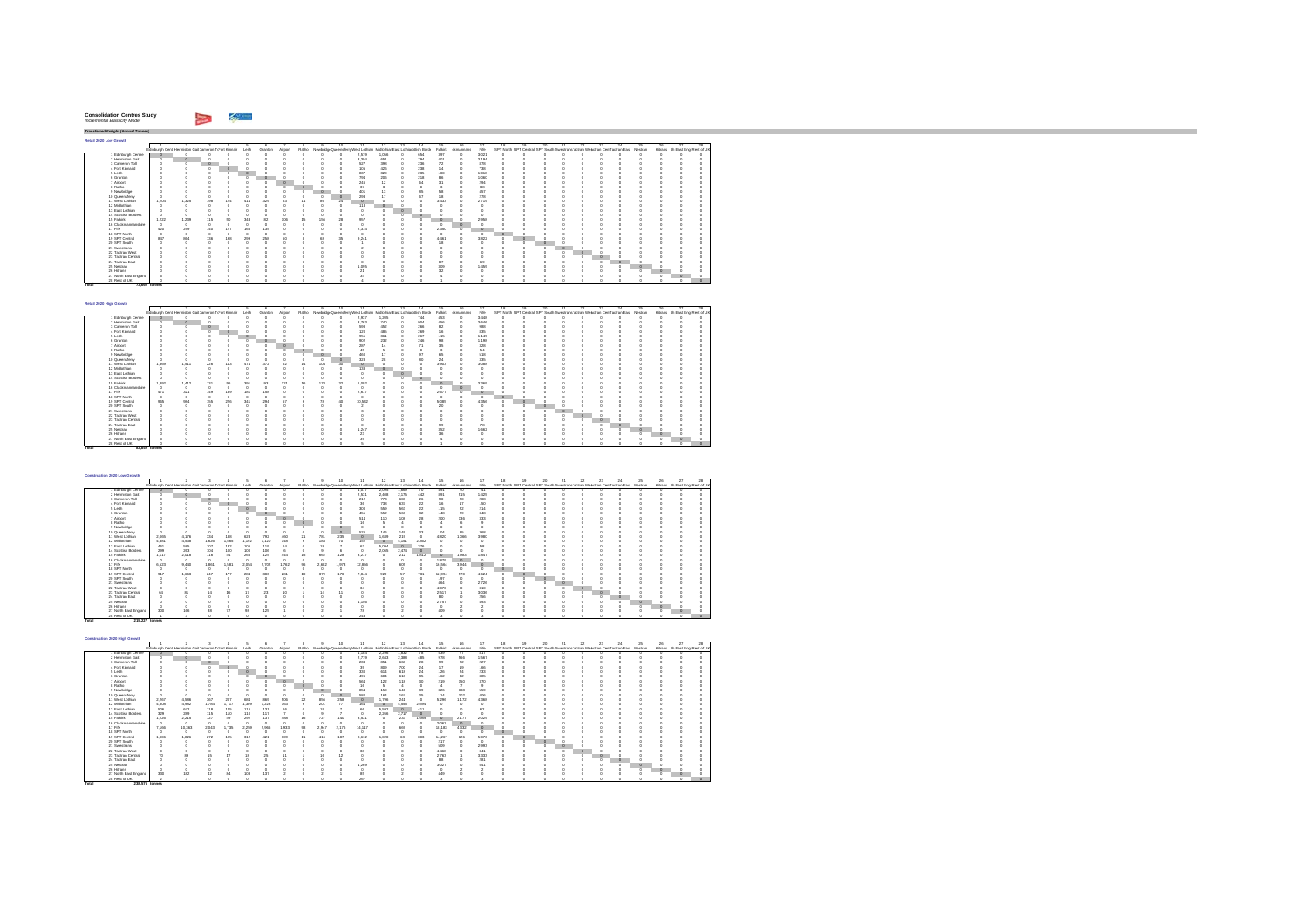| <b>Consolidation Centres Study</b><br>Incremental Elasticity Model |  |  |
|--------------------------------------------------------------------|--|--|
|--------------------------------------------------------------------|--|--|

**Total 5,34 HGVs4**

*Transferred Freight (Annual HGV equivalent)* **Retail 2020 Low Growth** $\Gamma$ 1 2 3 4 5 6 7 8 9 10 11 12 13 14 15 16 17 18 19 20 21 22 23 24 25 26 27 28Edinburgh Cent Hermiston GaitCameron ToFort Kinnair Leith Granton Airport Ratho NewbridgeQueensferryWest Lothian MidlothianEast Lothiacnottish Borde Falkirk ckmannans Fife SPT North SPT Central SPT South SwestransTactran Wesactran CentTactran Eas Nestran Hitrans rth East Engl Rest of UK 0 0 0 0 164 67 0 42 25 0 193 0 0 0 0 0 0 0 0 0 0 0 0 0 0 0 211 41 0 51 26 0 204 0 0 0 0 0 0 0 0 0 0 0 0 0 0 0 34 25 0 15 5 0 56 0 0 0 0 0 0 0 0 0 0 0 0 0 0 0 7 27 0 15 1 0 47 0 0 0 0 0 0 0 0 0 0 0 0 0 0 0 53 20 0 15 6 0 65 0 0 0 0 0 0 0 0 0 0 0 0 0 0 0 51 13 0 14 5 0 68 0 0 0 0 0 0 0 0 0 0 0 0 0 0 0 16 1 0 4 2 0 19 0 0 0 0 0 0 0 0 0 0 0 0000 2 000 0 0 2 0 0 00000 0 0 0 0 0 0 0 0 26 1 0 5 4 0 29 0 0 0 0 0 0 0 0 0 0 0 0 0 0 0 19 1 0 4 1 0 18 0 0 0 0 0 0 0 0 0 0 0 3 1 6 2 0 0 0 0 219 0 173 0 0 0 0 0 0 0 0 0 0 0 0000 7 000 0 0 0 0 0 00000 0 0 0 0 0000 0 000 0 0 0 0 0 00000 0 0 0 0 0000 0 000 0 0 0 0 0 00000 0 0 0 0 15 Falkirk 78 79 7 3 22 5 7 1 10 2 61 0 0 0 0 0 189 0 0 0 0 0 0 0 0 0 0 0 0000 0 000 0 0 0 0 0 00000 0 0 0 0 0 0 0 0 147 0 0 0 150 0 0 0 0 0 0 0 0 0 0 0 0 0 0000 0 000 0 0 0 0 0 00000 0 0 0 0 3 1 4 2 589 0 0 0 284 0 244 0 0 0 0 0 0 0 0 0 0 0 0000 0 000 1 0 0 0 0 00000 0 0 0 0 0000 0 000 0 0 0 0 0 00000 0 0 0 0 0000 0 000 0 0 0 0 0 00000 0 0 0 0 0000 0 000 0 0 0 0 0 00000 0 0 0 0 0000 0 000 6 0 4 0 0 00000 0 0 0 0 0 0 0 0 70 0 0 0 20 0 93 0 0 0 0 0 0 0 0 0 0 0 0000 1 000 2 0 0 0 0 00000 0 0 0 0 0000 2 000 0 0 0 0 0 00000 0 0 0 0 0000 0 000 0 0 0 0 0 00000 0 0 0 0 1 Edinburgh Centre | 0 0 0 0 0 0<br>2 Hermiston Gait 0 0 0 0 0 0 ...................... 3 Cameron Toll 0 0 0 0 0 04 Fort Kinnaird 0 0 0 0 0 05 Leith 0 0 0 0 0 06 Granton 0 0 0 0 0 07 Airport 0 0 0 0 0 08 Ratho 0 0 0 0 0 09 Newbridge 0 0 0 0 0 010 Queensferry 0 0 0 0 0 011 West Lothian 77 84 13 8 26 2112 Midlothian 0 0 0 0 0 013 East Lothian 0 0 0 0 0 014 Scottish Borders 0 0 0 0 0 016 Clackmannanshire 0 0 0 0 0 017 Fife 27 19 9 8 11 918 SPT North 0 0 0 0 0 019 SPT Central 54 55 9 13 19 1620 SPT South 0 0 0 0 0 021 Swestrans 0 0 0 0 0 022 Tactran West 0 0 0 0 0 023 Tactran Central 0 0 0 0 0 024 Tactran East 0 0 0 0 0 025 Nestran 0 0 0 0 0 026 Hitrans 0 0 0 0 0 027 North East England 0 0 0 0 0 028 RestolUK || 0 0 0 0 0 0 **Total 4,695 HGVs**

| Retail 2020 High Growth |    |                                                            |    |         |    |                 |         |         |    |                                                                          |                |    |                 |         |           |      |    |    |         |                                                                                   |    |         |          |         |                                  |     |    |
|-------------------------|----|------------------------------------------------------------|----|---------|----|-----------------|---------|---------|----|--------------------------------------------------------------------------|----------------|----|-----------------|---------|-----------|------|----|----|---------|-----------------------------------------------------------------------------------|----|---------|----------|---------|----------------------------------|-----|----|
|                         |    |                                                            |    |         |    |                 |         |         | 10 | 11.                                                                      | $12^{\circ}$   | 13 | $\overline{14}$ | 15      | 16        | 17   | 18 | 19 | 20      | 21                                                                                | 22 | 23      | $24-$    | $^{25}$ | 26                               | 27. | 28 |
|                         |    | Edinburgh Cent Hermiston Gait Jameron To ort Kinnair Leith |    |         |    | Granton Airport |         |         |    | Ratho NewbridgeDueensferr West Lothian Midlothian East Lothianotish Bord |                |    |                 | Falkirk | ckmannans | File |    |    |         | SPT North SPT Central SPT South Swestnans actran Wesctran CentFactran Eas Nestran |    |         |          |         | Hitrans rth East Engl Rest of UK |     |    |
| 1 Edinburgh Centre      |    |                                                            |    |         |    |                 |         |         |    | 187                                                                      |                |    | Æ.              | ж       |           | 220  |    |    |         |                                                                                   |    |         |          |         |                                  |     |    |
| 2 Hermiston Gait        |    |                                                            |    |         |    |                 |         |         |    | 240                                                                      |                |    | 58              | 29      |           | 232  |    |    |         |                                                                                   |    |         |          |         |                                  |     |    |
| 3 Cameron Toll          |    |                                                            |    |         |    |                 |         |         |    | $^{38}$                                                                  |                |    | $\overline{1}$  |         |           | 63   |    |    |         |                                                                                   |    |         |          |         |                                  |     |    |
| 4 Fort Kinnaird         |    |                                                            |    | $\circ$ |    |                 |         |         |    |                                                                          | $5$            |    | 17              |         |           | 53   |    |    |         |                                                                                   |    |         |          |         |                                  |     |    |
| 5 Leith                 |    |                                                            |    | n       |    |                 |         |         |    |                                                                          | $\mathfrak{B}$ |    | 17              |         |           | 73   |    |    |         |                                                                                   |    |         |          |         |                                  |     |    |
| 6 Granton               |    |                                                            |    |         |    |                 |         |         |    | 58                                                                       |                |    | 16              |         |           | 76   |    |    |         |                                                                                   |    |         |          |         |                                  |     |    |
| 7 Airport               |    |                                                            |    |         |    |                 | $\circ$ |         |    | 18                                                                       |                |    |                 |         |           | 21   |    |    |         |                                                                                   |    |         |          |         |                                  |     |    |
| 8 Ratho                 |    |                                                            |    |         |    |                 |         | $\circ$ |    |                                                                          |                |    |                 |         |           |      |    |    |         |                                                                                   |    |         |          |         |                                  |     |    |
| 9 Newbridge             |    |                                                            |    |         |    |                 |         |         |    | $^{20}$                                                                  |                |    |                 |         |           | 33   |    |    |         |                                                                                   |    |         |          |         |                                  |     |    |
| 10 Queensferry          |    |                                                            |    |         |    |                 |         |         |    | 21                                                                       |                |    |                 |         |           | 21   |    |    |         |                                                                                   |    |         |          |         |                                  |     |    |
| 11 West Lothian         | 87 | 98                                                         |    |         |    |                 |         |         |    |                                                                          |                |    |                 | 249     |           | 197  |    |    |         |                                                                                   |    |         |          |         |                                  |     |    |
| 12 Midlothian           |    |                                                            |    |         |    |                 |         |         |    |                                                                          | $\Omega$       |    |                 |         |           |      |    |    |         |                                                                                   |    |         |          |         |                                  |     |    |
| 13 East Lothian         |    |                                                            |    |         |    |                 |         |         |    |                                                                          |                |    |                 |         |           |      |    |    |         |                                                                                   |    |         |          |         |                                  |     |    |
| 14 Scottish Borders     |    |                                                            |    |         |    |                 |         |         |    |                                                                          |                |    |                 |         |           |      |    |    |         |                                                                                   |    |         |          |         |                                  |     |    |
| 15 Falkirk              | 89 | 90                                                         |    |         | 2Ř |                 |         |         |    |                                                                          |                |    |                 |         |           | 215  |    |    |         |                                                                                   |    |         |          |         |                                  |     |    |
| 16 Clackmannanshire     |    |                                                            |    |         |    |                 |         |         |    |                                                                          |                |    |                 |         |           |      |    |    |         |                                                                                   |    |         |          |         |                                  |     |    |
| 17 Fife                 | 30 | 20                                                         |    |         | 12 |                 |         |         |    | 167                                                                      |                |    |                 | 171     |           |      |    |    |         |                                                                                   |    |         |          |         |                                  |     |    |
| 18 SPT North            |    |                                                            |    |         |    |                 |         |         |    |                                                                          |                |    |                 |         |           |      |    |    |         |                                                                                   |    |         |          |         |                                  |     |    |
| 19 SPT Central          | 61 | R9.                                                        | 10 |         | 22 |                 |         |         |    | 671                                                                      |                |    |                 | 324     |           | 278  |    |    |         |                                                                                   |    |         |          |         |                                  |     |    |
| 20 SPT South            |    |                                                            |    |         |    |                 |         |         |    |                                                                          |                |    |                 |         |           |      |    |    | $\circ$ |                                                                                   |    |         |          |         |                                  |     |    |
| 21 Swestnans            |    |                                                            |    |         |    |                 |         |         |    |                                                                          |                |    |                 |         |           |      |    |    |         |                                                                                   |    |         |          |         |                                  |     |    |
| 22 Tactran West         |    |                                                            |    |         |    |                 |         |         |    |                                                                          |                |    |                 |         |           |      |    |    |         |                                                                                   |    |         |          |         |                                  |     |    |
| 23 Tactran Central      |    |                                                            |    |         |    |                 |         |         |    |                                                                          |                |    |                 |         |           |      |    |    |         |                                                                                   |    | $\circ$ |          |         |                                  |     |    |
| 24 Tactran East         |    |                                                            |    |         |    |                 |         |         |    |                                                                          |                |    |                 |         |           |      |    |    |         |                                                                                   |    |         | $\Omega$ |         |                                  |     |    |
| 25 Nestran              |    |                                                            |    |         |    |                 |         |         |    |                                                                          |                |    |                 | 22      |           | 106  |    |    |         |                                                                                   |    |         |          |         |                                  |     |    |
| 26 Hittans              |    |                                                            |    |         |    |                 |         |         |    |                                                                          |                |    |                 |         |           |      |    |    |         |                                                                                   |    |         |          |         | $\Omega$                         |     |    |
| 27 North East England   |    |                                                            |    |         |    |                 |         |         |    |                                                                          |                |    |                 |         |           |      |    |    |         |                                                                                   |    |         |          |         |                                  |     |    |
| 28 Rest of UK           |    |                                                            |    |         |    |                 |         |         |    |                                                                          |                |    |                 |         |           |      |    |    |         |                                                                                   |    |         |          |         |                                  |     |    |

| Construction 2020 Low Growth |             |     |                                                      |            |     |                       |         |         |     |          |                                                                                  |              |          |                |                          |           |                |         |                                                                                   |     |         |         |         |     |    |     |                                  |
|------------------------------|-------------|-----|------------------------------------------------------|------------|-----|-----------------------|---------|---------|-----|----------|----------------------------------------------------------------------------------|--------------|----------|----------------|--------------------------|-----------|----------------|---------|-----------------------------------------------------------------------------------|-----|---------|---------|---------|-----|----|-----|----------------------------------|
|                              |             |     |                                                      |            |     |                       |         |         |     |          |                                                                                  | $12^{\circ}$ | 13       |                | 15                       | 16        |                | 18      | 12                                                                                | 20. | 21      | 22.     | $^{23}$ | 25. | 26 | -27 |                                  |
|                              |             |     | Edinburgh Cent Hermiston Gait Jameron Tofort Kinnair |            |     | Leith Granton Airport |         |         |     |          | Ratho NewbridgeDueensferr West Lothian Midlothian East Lothianotish Bord Falkirk |              |          |                |                          | ckmannans | File           |         | SPT North SPT Central SPT South Swestnans actran Wesctran CentFactran Eas Nestran |     |         |         |         |     |    |     | Hitrans rth East Engl Rest of UK |
| 1 Edinburgh Centre           |             |     |                                                      |            |     |                       |         |         |     |          |                                                                                  | 130          | 104      |                |                          |           | 48             |         |                                                                                   |     |         |         |         |     |    |     |                                  |
| 2 Hermiston Gait             |             |     |                                                      |            |     |                       |         |         |     |          | 157                                                                              | 149          | 135      | $\mathfrak{D}$ | 56                       | 32        | 88             |         |                                                                                   |     |         |         |         |     |    |     |                                  |
| 3 Cameron Toll               |             |     |                                                      |            |     |                       |         |         |     |          |                                                                                  |              | 38       |                |                          |           |                |         |                                                                                   |     |         |         |         |     |    |     |                                  |
| 4 Fort Kinnaird              |             |     |                                                      |            |     |                       |         |         |     |          |                                                                                  |              | 40       |                |                          |           |                |         |                                                                                   |     |         |         |         |     |    |     |                                  |
| 5 Leith                      |             |     |                                                      |            |     |                       |         |         |     |          | 19                                                                               | ż            | 35       |                |                          |           |                |         |                                                                                   |     |         |         |         |     |    |     |                                  |
| 6 Granton                    |             |     |                                                      |            |     |                       |         |         |     |          | 28                                                                               |              |          |                |                          |           | $^{22}$        |         |                                                                                   |     |         |         |         |     |    |     |                                  |
| 7 Airport                    |             |     |                                                      |            |     |                       |         |         |     |          | 32                                                                               |              |          |                | $\overline{10}$          |           | $\overline{ }$ |         |                                                                                   |     |         |         |         |     |    |     |                                  |
| 8 Ratho                      |             |     |                                                      |            |     |                       |         | $\circ$ |     |          |                                                                                  |              |          |                |                          |           |                |         |                                                                                   |     |         |         |         |     |    |     |                                  |
| 9 Newbridge                  |             |     |                                                      |            |     |                       |         |         |     |          |                                                                                  |              |          |                |                          |           |                |         |                                                                                   |     |         |         |         |     |    |     |                                  |
| 10 Queensferry               |             |     |                                                      |            |     |                       |         |         |     | $\alpha$ | m                                                                                |              |          |                |                          |           | 23             |         |                                                                                   |     |         |         |         |     |    |     |                                  |
| 11 West Lothian              | 128         | 259 | 21                                                   | 12         | 39  | 49                    | $^{20}$ |         | 48  | 15.      |                                                                                  | 102          |          |                | 299                      | 66        | 247            |         |                                                                                   |     |         |         |         |     |    |     |                                  |
| 12 Midlothian                | 272         | 281 | 101                                                  | 97         | 74  | 69                    |         |         |     |          |                                                                                  | o            | 257      | 1.48           |                          |           |                |         |                                                                                   |     |         |         |         |     |    |     |                                  |
| 13 East Lothian              | 29          |     | 98                                                   |            |     |                       |         |         |     |          |                                                                                  | 316          | $\Omega$ | $\overline{2}$ |                          |           |                |         |                                                                                   |     |         |         |         |     |    |     |                                  |
| 14 Scottish Borders          | 19          |     |                                                      |            |     |                       |         |         |     |          |                                                                                  | 128          | 153      | $\circ$        |                          |           |                |         |                                                                                   |     |         |         |         |     |    |     |                                  |
| 15 Falkirk                   | <b>A9</b>   |     | 125                                                  |            |     |                       | 28      |         |     |          | 199                                                                              |              | 13       | 112            |                          | 123       | 115            |         |                                                                                   |     |         |         |         |     |    |     |                                  |
| 16 Clackmannanshire          |             |     |                                                      |            |     |                       |         |         |     |          |                                                                                  |              |          |                | 116                      | $\Omega$  |                |         |                                                                                   |     |         |         |         |     |    |     |                                  |
| 17 Fife                      | 405         | 585 | 115                                                  | $Q\bar{S}$ | 127 | 168                   | 109     |         | 166 | 122      | 797                                                                              |              | 38       |                | 1.027                    | 245       |                |         |                                                                                   |     |         |         |         |     |    |     |                                  |
| 18 SPT North                 |             |     |                                                      |            |     |                       |         |         |     |          |                                                                                  |              |          |                |                          |           |                | $\circ$ |                                                                                   |     |         |         |         |     |    |     |                                  |
| 19 SPT Central               | 57          |     | 103<br>15                                            | 11         | 18  | 24                    | 47      |         | 24  |          | 486                                                                              |              |          | 45             | 806                      | 35        | 287            |         |                                                                                   |     |         |         |         |     |    |     |                                  |
| 20 SPT South                 |             |     |                                                      |            |     |                       |         |         |     |          |                                                                                  |              |          |                | 12                       |           |                |         |                                                                                   |     |         |         |         |     |    |     |                                  |
| 21 Swestnans                 |             |     |                                                      |            |     |                       |         |         |     |          |                                                                                  |              |          |                | 29                       |           | 169            |         |                                                                                   |     | $\circ$ |         |         |     |    |     |                                  |
| 22 Tactran West              |             |     |                                                      |            |     |                       |         |         |     |          |                                                                                  |              |          |                | 252                      |           |                |         |                                                                                   |     |         | $\circ$ |         |     |    |     |                                  |
| 23 Tactran Central           |             |     |                                                      |            |     |                       |         |         |     |          |                                                                                  |              |          |                | 156                      |           | 188            |         |                                                                                   |     |         |         |         |     |    |     |                                  |
| 24 Tactran East              |             |     |                                                      |            |     |                       |         |         |     |          |                                                                                  |              |          |                |                          |           |                |         |                                                                                   |     |         |         |         |     |    |     |                                  |
| 25 Nestran                   |             |     |                                                      |            |     |                       |         |         |     |          | 72                                                                               |              |          |                | 171                      |           | ٩              |         |                                                                                   |     |         |         |         |     |    |     |                                  |
| 26 Hittans                   |             |     |                                                      |            |     |                       |         |         |     |          |                                                                                  |              |          |                |                          |           |                |         |                                                                                   |     |         |         |         |     |    |     |                                  |
| 27 North East England        |             |     |                                                      |            |     |                       |         |         |     |          |                                                                                  |              |          |                | $\overline{\phantom{a}}$ |           |                |         |                                                                                   |     |         |         |         |     |    |     |                                  |
| 28 Rest of UK                |             |     |                                                      |            |     |                       |         |         |     |          |                                                                                  |              |          |                |                          |           |                |         |                                                                                   |     |         |         |         |     |    |     |                                  |
| Total                        | 13,346 HOVS |     |                                                      |            |     |                       |         |         |     |          |                                                                                  |              |          |                |                          |           |                |         |                                                                                   |     |         |         |         |     |    |     |                                  |

| Construction 2020 High Growth |             |                 |                                                            |     |     |         |         |         |     |                                                                                  |         |         |         |          |           |         |    |     |    |                                                                                   |    |    |          |    |    |                                  |  |
|-------------------------------|-------------|-----------------|------------------------------------------------------------|-----|-----|---------|---------|---------|-----|----------------------------------------------------------------------------------|---------|---------|---------|----------|-----------|---------|----|-----|----|-----------------------------------------------------------------------------------|----|----|----------|----|----|----------------------------------|--|
|                               |             |                 |                                                            |     |     |         |         |         | 10  | Ŧ                                                                                | 12      | 13      | 14      | 15       |           | 17      | 18 | 19. | 20 |                                                                                   | 22 | 28 | 24       | 25 | 26 |                                  |  |
|                               |             |                 | Edinburgh Cent Hermiston Gait Jameron To ort Kinnair Leith |     |     | Granton | Airport |         |     | Ratho NewbridgeDueensferr West Lothian Midlothian East Lothianotish Bord Falkirk |         |         |         |          | ckmannans | File    |    |     |    | SPT North SPT Central SPT South Swestnans actran Wesctran CentFactran Eas Nestran |    |    |          |    |    | Hitrans rth East Engl Rest of UK |  |
| 1 Edinburgh Centre            |             |                 |                                                            |     |     |         |         |         |     | 73                                                                               | 142     | 114     |         | ×        |           | 51      |    |     |    |                                                                                   |    |    |          |    |    |                                  |  |
| 2 Hermiston Gait              |             |                 |                                                            |     |     |         |         |         |     | 172                                                                              | 164     | 148     | 30      |          | 36        | 97      |    |     |    |                                                                                   |    |    |          |    |    |                                  |  |
| 3 Cameron Toll                |             |                 |                                                            |     |     |         |         |         |     | 14                                                                               | 53      | 41      |         |          |           | 14      |    |     |    |                                                                                   |    |    |          |    |    |                                  |  |
| 4 Fort Kinnaird               |             |                 |                                                            |     |     |         |         |         |     |                                                                                  | 50      | 43      |         |          |           |         |    |     |    |                                                                                   |    |    |          |    |    |                                  |  |
| 5 Leith                       |             |                 |                                                            |     |     |         |         |         |     | 20                                                                               | 38      | 38      |         |          |           | 14      |    |     |    |                                                                                   |    |    |          |    |    |                                  |  |
| 6 Granton                     |             |                 |                                                            |     |     |         |         |         |     |                                                                                  | $^{22}$ | 38      |         |          |           | 24      |    |     |    |                                                                                   |    |    |          |    |    |                                  |  |
| 7 Airport                     |             |                 |                                                            |     |     |         |         |         |     |                                                                                  |         |         |         |          |           | 23      |    |     |    |                                                                                   |    |    |          |    |    |                                  |  |
| 8 Ratho                       |             |                 |                                                            |     |     |         |         |         |     |                                                                                  |         |         |         |          |           |         |    |     |    |                                                                                   |    |    |          |    |    |                                  |  |
| 9 Newbridge                   |             |                 |                                                            |     |     |         |         |         |     |                                                                                  |         |         |         |          |           | 35      |    |     |    |                                                                                   |    |    |          |    |    |                                  |  |
| 10 Queensferry                |             |                 |                                                            |     |     |         |         |         |     | 38                                                                               | 10      |         |         |          |           | 25      |    |     |    |                                                                                   |    |    |          |    |    |                                  |  |
| 11 West Lothian               |             | 141             | 284<br>$^{23}$                                             | 13  | 45  | R4      |         | 53      | 16  |                                                                                  | 111     | 15      |         | 328      |           | 271     |    |     |    |                                                                                   |    |    |          |    |    |                                  |  |
| 12 Midlothian                 |             | 298             | 309<br>111                                                 | 108 | 81  | 76      |         |         |     | 10                                                                               | $\circ$ | 282     | 161     |          |           |         |    |     |    |                                                                                   |    |    |          |    |    |                                  |  |
| 13 East Lothian               |             | 31              | 40                                                         |     |     |         |         |         |     |                                                                                  | 347     | $\circ$ | $^{25}$ |          |           |         |    |     |    |                                                                                   |    |    |          |    |    |                                  |  |
| 14 Scottish Borders           |             | 20 <sub>1</sub> | 18                                                         |     |     |         |         |         |     |                                                                                  | 141     | 168     | $\circ$ |          |           |         |    |     |    |                                                                                   |    |    |          |    |    |                                  |  |
| 15 Falkirk                    |             | 78              | 137                                                        |     |     |         |         | ú       |     | 219                                                                              |         | 14      | 123     |          | 135       | 126     |    |     |    |                                                                                   |    |    |          |    |    |                                  |  |
| 16 Clackmannanshire           |             |                 |                                                            |     |     |         |         |         |     |                                                                                  |         |         |         | 128      | $\Omega$  |         |    |     |    |                                                                                   |    |    |          |    |    |                                  |  |
| 17 Fife                       |             | 444             | 643<br>127                                                 | 108 | 140 | 184     | 120     | 183     | 135 | 875                                                                              |         |         |         | 1.128    | 269       |         |    |     |    |                                                                                   |    |    |          |    |    |                                  |  |
| 18 SPT North                  |             |                 |                                                            |     |     |         |         |         |     |                                                                                  |         |         |         |          |           |         |    |     |    |                                                                                   |    |    |          |    |    |                                  |  |
| 19 SPT Central                |             | 62              | 113<br>17                                                  |     | 10  | 26      | 10      | $^{26}$ | 12  | 534                                                                              |         |         | 50      | 885      | 36        | 315     |    |     |    |                                                                                   |    |    |          |    |    |                                  |  |
| 20 SPT South                  |             |                 |                                                            |     |     |         |         |         |     |                                                                                  |         |         |         | 13       |           |         |    |     |    |                                                                                   |    |    |          |    |    |                                  |  |
| 21 Swestnans                  |             |                 |                                                            |     |     |         |         |         |     |                                                                                  |         |         |         | $\infty$ |           | 186     |    |     |    |                                                                                   |    |    |          |    |    |                                  |  |
| 22 Tactran West               |             |                 |                                                            |     |     |         |         |         |     |                                                                                  |         |         |         | 277      |           | $^{21}$ |    |     |    |                                                                                   |    |    |          |    |    |                                  |  |
| 23 Tactran Central            |             |                 |                                                            |     |     |         |         |         |     |                                                                                  |         |         |         | 17       |           | 207     |    |     |    |                                                                                   |    |    |          |    |    |                                  |  |
| 24 Tactran East               |             |                 |                                                            |     |     |         |         |         |     |                                                                                  |         |         |         |          |           | 17      |    |     |    |                                                                                   |    |    | $\Omega$ |    |    |                                  |  |
| 25 Nestran                    |             |                 |                                                            |     |     |         |         |         |     |                                                                                  |         |         |         | 188      |           | 34      |    |     |    |                                                                                   |    |    |          |    |    |                                  |  |
| 26 Hittans                    |             |                 |                                                            |     |     |         |         |         |     |                                                                                  |         |         |         |          |           |         |    |     |    |                                                                                   |    |    |          |    |    |                                  |  |
| 27 North East England         |             | 20              |                                                            |     |     |         |         |         |     |                                                                                  |         |         |         |          |           |         |    |     |    |                                                                                   |    |    |          |    |    |                                  |  |
| 28 Rest of UK                 |             |                 |                                                            |     |     |         |         |         |     |                                                                                  |         |         |         |          |           |         |    |     |    |                                                                                   |    |    |          |    |    |                                  |  |
| Total                         | 14,794 HOVs |                 |                                                            |     |     |         |         |         |     |                                                                                  |         |         |         |          |           |         |    |     |    |                                                                                   |    |    |          |    |    |                                  |  |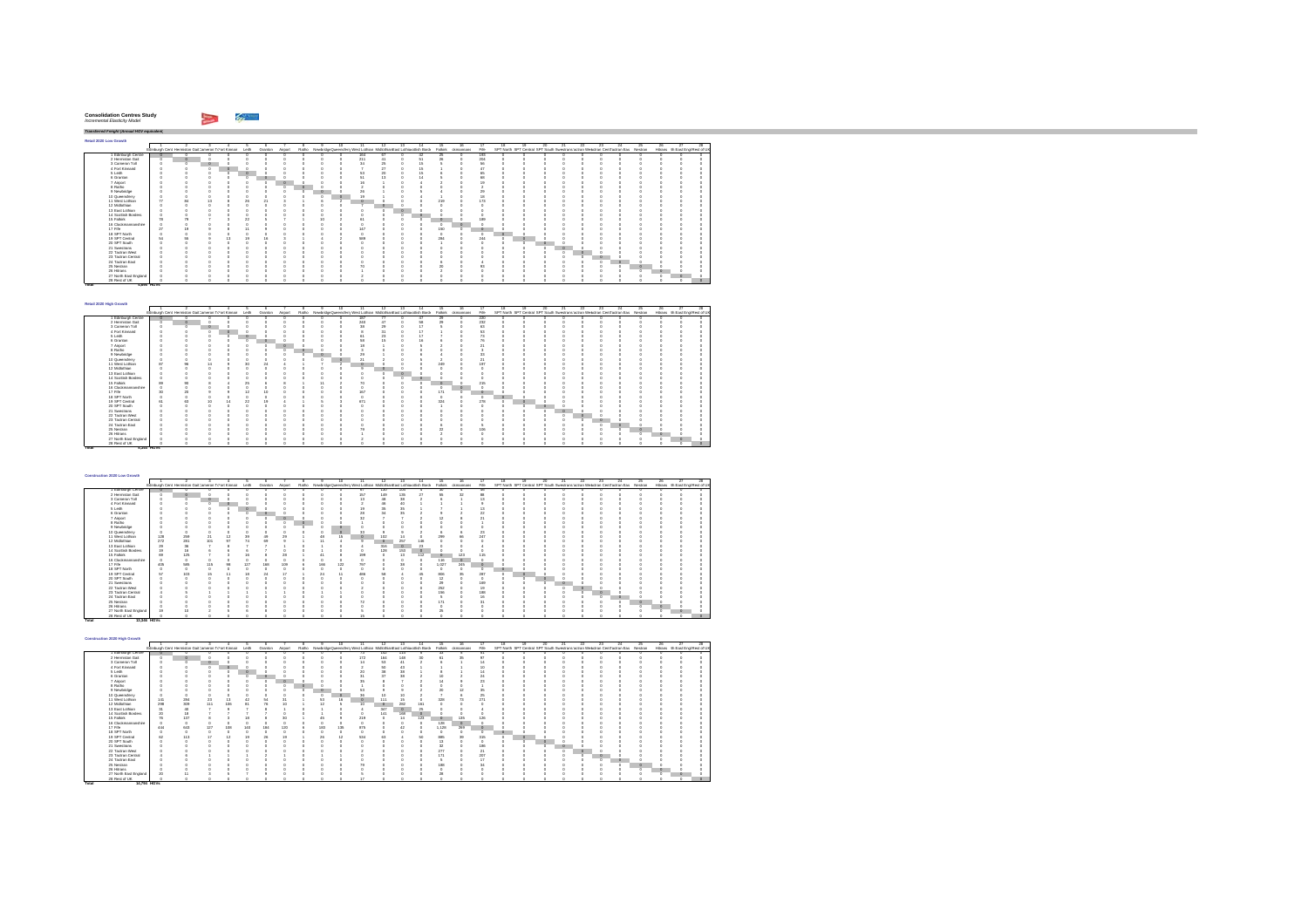#### **Consolidation Centres Study** *Incremental Elasticity Model*

 $\sim$   $\omega$ 

**Retail 2020 Low Growth** $\Gamma$ 1 2 3 4 5 6 7 8 9 10 11 12 13 14 15 16 17 18 19 20 21 22 23 24 25 26 27 28Edinburgh Cent Hermiston GaitCameron ToFort Kinnair Leith Granton Airport Ratho NewbridgeQueensferryWest Lothian MidlothianEast Lothiacnottish Borde Falkirk ckmannans Fife SPT North SPT Central SPT South SwestransTactran Wesactran CentTactran Eas Nestran Hitrans rth East Engl Rest of UK1 Edinburgh Centre 0 0 0 0 0 0 0000 22,952 -18,587 0 33,268 6,591 0 9,668 0 0 0 0 0 0 0 0 0 0 0 2 Hermiston Gait 0 0 0 0 0 0 0000 39,978 2,342 0 53,416 8,981 0 50,469 0 0 0 0 0 0 0 0 0 0 0 3 Cameron Toll 0 0 0 0 0 0 0000 7,275 -7,964 0 9,914 1,752 0 3,950 0 0 0 0 0 0 0 0 0 0 0 4 Fort Kinnaird 0 0 0 0 0 0 0000 1,015 -12,144 0 7,277 281 0 -959 0 0 0 0 0 0 0 0 0 0 0 5 Leith 0 0 0 0 0 0 0000 7,702 -4,070 0 10,949 1,697 0 2,342 0 0 0 0 0 0 0 0 0 0 0 6 Granton 0 0 0 0 0 0 0000 5,719 -2,326 0 11,465 1,268 0 -742 0 0 0 0 0 0 0 0 0 0 0 7 Airport 0 0 0 0 0 0 0000 1,306 68 0 4,414 405 0 1,882 0 0 0 0 0 0 0 0 0 0 0 8 Ratho 0 0 0 0 0 0 0 0 0 0 380 24 0 0 51 0 416 0 0 0 0 0 0 0 0 0 0 0 9 Newbridge 0 0 0 0 0 0 0000 2,086 135 0 6,299 728 0 2,744 0 0 0 0 0 0 0 0 0 0 0 10 Queensferry 0 0 0 0 0 0 0000 1,317 170 0 4,912 62 0 -5,121 0 0 0 0 0 0 0 0 0 0 0 11 West Lothian 25,656 19,218 5,904 4,281 10,155 7,104 618 123 701 507 0 0 0 0 22,314 0 70,418 0 0 0 0 0 0 0 0 0 0 012 Midlothian 0 0 0 0 0 0 0 0 0 0 889 0 0 0 0 0 0 0 0 0 0 0 0 0 0 0 0 0 13 East Lothian 0 0 0 0 0 0 0000 0 000 0 0 0 0 0 00000 0 0 0 0 14 Scottish Borders 0 0 0 0 0 0 0000 0 000 0 0 0 0 0 00000 0 0 0 0 15 Falkirk -366 -5,574 1,270 774 994 -8 -1,064 -164 -2,152 -271 -21,818 0 0 0 0 0 -35,204 0 0 0 0 0 0 0 0 0 0 016 Clackmannanshire 0 0 0 0 0 0 0000 0 000 0 0 0 0 0 00000 0 0 0 0 17 Fife -3,065 -1,404 -336 76 -878 -1,243 0000 6,942 0 0 0 -12,927 0 0 0 0 0 0 0 0 0 0 0 0 0 18 SPT North 0 0 0 0 0 0 0000 0 000 0 0 0 0 0 00000 0 0 0 0 19 SPT Central 15,915 10,279 3,720 6,345 6,587 4,909 464 69 380 643 -90,560 0 0 0 -71,825 0 26,374 0 0 0 0 0 0 0 0 0 0 020 SPT South 0 0 0 0 0 0 0 0 0 0 -14 0 0 0 -290 0 0 0 0 0 0 0 0 0 0 0 0 0 21 Swestrans 0 0 0 0 0 0 0 0 0 0 11 0 0 0 0 0 0 0 0 0 0 0 0 0 0 0 0 0 22 Tactran West 0 0 0 0 0 0 0000 0 000 0 0 0 0 0 00000 0 0 0 0 23 Tactran Central 0 0 0 0 0 0 0000 0 000 0 0 0 0 0 00000 0 0 0 0 24 Tactran East 0 0 0 0 0 0 0 0 0 0 0 0 0 0 270 0 -2,053 0 0 0 0 0 0 0 0 0 0 0 25 Nestran 0 0 0 0 0 0 0000 3,286 0 0 0 928 0 -43,761 0 0 0 0 0 0 0 0 0 0 0 26 Hitrans 0 0 0 0 0 0 0 0 0 0 66 0 0 0 -183 0 0 0 0 0 0 0 0 0 0 0 0 0 27 North East England 31 0 0 0 0 0 0 0 0 0 265 0 0 0 78 0 0 0 0 0 0 0 0 0 0 0 0 0 28 Rest of UK 0 0 0 0 0 0 0 0 0 0 22 0 0 0 11 0 0 0 0 0 0 0 0 0 0 0 0 0 **Total 239,197 tonnes-kilometres**

| Retail 2020 High Growth |          |          |                                                      |         |        |          |          |        |          |        |                                                                           |           |        |           |           |           |                                                                                   |  |  |          |    |    |                                  |  |
|-------------------------|----------|----------|------------------------------------------------------|---------|--------|----------|----------|--------|----------|--------|---------------------------------------------------------------------------|-----------|--------|-----------|-----------|-----------|-----------------------------------------------------------------------------------|--|--|----------|----|----|----------------------------------|--|
|                         |          |          |                                                      |         |        |          |          |        |          |        |                                                                           | 12        |        |           |           |           |                                                                                   |  |  |          | つら | 28 |                                  |  |
|                         |          |          | Edinburgh Cent Hermiston Gait Jameron To ort Kinnair |         | Leith  | Granton  | Airport  |        |          |        | Ratho NewbridgeDueensferr West Lothian Midlothian East Lothianotish Bord- |           |        | Falkirk   | ckmannans | File      | SPT North SPT Central SPT South Swestnans actran Wesctran CentFactran Eas Nestran |  |  |          |    |    | Hitrans rth East Engl Rest of UK |  |
| 1 Edinburch Centre      |          |          |                                                      |         |        |          |          |        |          |        | 26,141                                                                    | $-21.211$ | 37.884 | 7.512     |           | 11.035    |                                                                                   |  |  |          |    |    |                                  |  |
| 2 Hermiston Gait        |          |          |                                                      |         |        |          |          |        |          |        | 45.535                                                                    | 2.662     | 60,882 | 10.225    |           | 57.601    |                                                                                   |  |  |          |    |    |                                  |  |
| 3 Cameron Toll          |          |          |                                                      |         |        |          |          |        |          |        | 8.257                                                                     | $-9.033$  | 11.173 | 1,988     |           | 4.445     |                                                                                   |  |  |          |    |    |                                  |  |
| 4 Fort Kinnaird         |          |          |                                                      | $\circ$ |        |          |          |        |          |        | 1.164                                                                     | $-13.824$ | 8.217  | 322       |           | $-1.086$  |                                                                                   |  |  |          |    |    |                                  |  |
| 5 Leith                 |          |          |                                                      |         |        |          |          |        |          |        | 8.747                                                                     | $-4.584$  | 12,397 | 1,942     |           | 2.644     |                                                                                   |  |  |          |    |    |                                  |  |
| 6 Granton               |          |          |                                                      |         |        |          |          |        |          |        | 6.497                                                                     | $-2.618$  | 12,960 | 1,449     |           | -838      |                                                                                   |  |  |          |    |    |                                  |  |
| 7 Airport               |          |          |                                                      |         |        |          | $\circ$  |        |          |        | 1.519                                                                     | 76        | 4,903  | 455       |           | 2.096     |                                                                                   |  |  |          |    |    |                                  |  |
| 8 Ratho                 |          |          |                                                      |         |        |          |          |        |          |        | 462                                                                       | C.        |        | 51        |           | 584       |                                                                                   |  |  |          |    |    |                                  |  |
| 9 Newbridge             |          |          |                                                      |         |        |          |          |        |          |        | 2.393                                                                     | 178       | 7.238  | 824       |           | 3.109     |                                                                                   |  |  |          |    |    |                                  |  |
| 10 Queensferry          |          |          |                                                      |         |        |          |          |        |          |        | 1,476                                                                     | 276       | 5.867  | 81        |           | $-6.166$  |                                                                                   |  |  |          |    |    |                                  |  |
| 11 West Lothian         | 29.170   | 21,914   | 6.737                                                | 4.931   | 11.613 | 8.028    | 722      | 156    | 845      | 634    | $\Omega$                                                                  |           |        | 25.372    |           | 79,969    |                                                                                   |  |  |          |    |    |                                  |  |
| 12 Midlothian           |          |          |                                                      |         |        |          |          |        |          |        | 1.092                                                                     |           |        |           |           |           |                                                                                   |  |  |          |    |    |                                  |  |
| 13 East Lothian         |          |          |                                                      |         |        |          |          |        |          |        |                                                                           |           |        |           |           |           |                                                                                   |  |  |          |    |    |                                  |  |
| 14 Scottish Borders     |          |          |                                                      |         |        |          |          |        |          |        |                                                                           |           |        |           |           |           |                                                                                   |  |  |          |    |    |                                  |  |
| 15 Falkirk              | $-418$   | $-6.353$ | 1.443                                                | 877     | 1.134  |          | $-1.213$ | $-183$ | $-2.462$ | $-303$ | $-24.887$                                                                 |           |        |           |           | $-40.089$ |                                                                                   |  |  |          |    |    |                                  |  |
| 16 Clackmannanshire     |          |          |                                                      |         |        |          |          |        |          |        |                                                                           |           |        |           |           |           |                                                                                   |  |  |          |    |    |                                  |  |
| 17 Fife                 | $-3.440$ | $-1.507$ | $-357$                                               | 83      | $-960$ | $-1.452$ |          |        |          |        | 7.851                                                                     |           |        | $-14.726$ |           | $\circ$   |                                                                                   |  |  |          |    |    |                                  |  |
| 18 SPT North            |          |          |                                                      |         |        |          |          |        |          |        | ×.                                                                        |           |        |           |           |           |                                                                                   |  |  |          |    |    |                                  |  |
| 19 SPT Central          | 18,138   | 11.710   | 4.242                                                | 7.244   | 7.507  | 5.592    | 525      |        | 435      | 730    | $-103,214$                                                                |           |        | $-81.864$ |           | 30.056    |                                                                                   |  |  |          |    |    |                                  |  |
| 20 SPT South            |          |          |                                                      |         |        |          |          |        |          |        | $-20$                                                                     |           |        | $-326$    |           |           |                                                                                   |  |  |          |    |    |                                  |  |
| 21 Swestnans            |          |          |                                                      |         |        |          |          |        |          |        | 14                                                                        |           |        |           |           |           |                                                                                   |  |  |          |    |    |                                  |  |
| 22 Tactran West         |          |          |                                                      |         |        |          |          |        |          |        |                                                                           |           |        |           |           |           |                                                                                   |  |  |          |    |    |                                  |  |
| 23 Tactran Central      |          |          |                                                      |         |        |          |          |        |          |        |                                                                           |           |        |           |           |           |                                                                                   |  |  |          |    |    |                                  |  |
| 24 Tactran East         |          |          |                                                      |         |        |          |          |        |          |        |                                                                           |           |        | 308       |           | $-2.320$  |                                                                                   |  |  | $\Omega$ |    |    |                                  |  |
| 25 Nestran              |          |          |                                                      |         |        |          |          |        |          |        | 3.741                                                                     |           |        | 1.055     |           | $-49.870$ |                                                                                   |  |  | π        |    |    |                                  |  |
| 26 Hittans              |          |          |                                                      |         |        |          |          |        |          |        | 73                                                                        |           |        | $-202$    |           |           |                                                                                   |  |  |          |    |    |                                  |  |
| 27 North East England   |          |          |                                                      |         |        |          |          |        |          |        | 302                                                                       |           |        | 88        |           |           |                                                                                   |  |  |          |    |    |                                  |  |
| 28 Rest of UK           |          |          |                                                      |         |        |          |          |        |          |        | 25                                                                        |           |        |           |           |           |                                                                                   |  |  |          |    |    |                                  |  |

| Construction 2020 Low Growth |                                                      |           |           |           |           |           |           |          |           |           |                                                                    |            |           |          |            |           |           |                                                                                   |  |   |         |  |          |                                  |  |
|------------------------------|------------------------------------------------------|-----------|-----------|-----------|-----------|-----------|-----------|----------|-----------|-----------|--------------------------------------------------------------------|------------|-----------|----------|------------|-----------|-----------|-----------------------------------------------------------------------------------|--|---|---------|--|----------|----------------------------------|--|
|                              |                                                      |           |           |           |           |           |           |          |           |           |                                                                    |            |           |          |            |           |           |                                                                                   |  |   | 28      |  |          |                                  |  |
|                              | Edinburgh Cent Hermiston Gait Jameron Tofort Kinnair |           |           |           | Leith     | Granton   | Airport   | Ratho    |           |           | NewbridgeDueensferr West Lothian Midlothian East Lothianotish Bord |            |           |          | Falkirk    | ckmannans | File      | SPT North SPT Central SPT South Swestnans actran Weschlan CentFactran Eas Nestran |  |   |         |  |          | Hitrans rth East Engl Rest of UK |  |
| 1 Edinburch Centre           |                                                      |           |           |           |           |           |           |          |           |           | 9.587                                                              | $-36.870$  | 22.535    | 3.577    | 8.158      | 2.335     | 2373      |                                                                                   |  |   |         |  |          |                                  |  |
| 2 Hormiston Goir             |                                                      |           |           |           |           |           |           |          |           |           | 30.62                                                              | 8,669      | 71.134    | 29,770   | 19,954     | 20.256    | 22.511    |                                                                                   |  |   |         |  |          |                                  |  |
| 3 Cameron Toll               |                                                      |           | $\circ$   |           |           |           |           |          |           |           | $2.92$ <sup>-</sup>                                                | $-15.469$  | 2.798     | 1.097    | 2.195      | 826       | 934       |                                                                                   |  |   |         |  |          |                                  |  |
| 4 Fort Kinnaird              |                                                      |           | ۰         | $\circ$   |           |           |           |          |           |           | 345                                                                | $-21.025$  | $-4.271$  | 687      | 312        | 643       | $-195$    |                                                                                   |  |   |         |  |          |                                  |  |
| 5 Lokh                       |                                                      |           |           |           |           |           |           |          |           |           | 2.76                                                               | $-7.102$   | 5.183     | 1.032    | 1.940      | 736       | 491       |                                                                                   |  |   |         |  |          |                                  |  |
| 6 Granton                    |                                                      |           |           |           |           |           |           |          |           |           | 3.250                                                              | $-6.232$   | 8.562     | 1.709    | 2.189      | 658       | $-243$    |                                                                                   |  |   |         |  |          |                                  |  |
| 7 Airport                    |                                                      |           |           |           |           |           |           |          |           |           | 2.722                                                              | 603        | 3.705     | 1.942    | 2.595      | 4.079     | 2.133     |                                                                                   |  |   |         |  |          |                                  |  |
| 8 Ratho                      |                                                      |           |           |           |           |           |           |          |           |           | 161                                                                | 46         | 164       |          |            | 208       | 98        |                                                                                   |  |   |         |  |          |                                  |  |
| 9 Newbridge                  |                                                      |           |           |           |           |           |           |          | $\circ$   |           |                                                                    |            |           |          |            |           |           |                                                                                   |  |   |         |  |          |                                  |  |
| 10 Queensferry               |                                                      |           |           |           |           |           |           |          |           |           | 2.369                                                              | 1,464      | 5.836     | 2.458    | 355        | 474       | $-6.766$  |                                                                                   |  |   |         |  |          |                                  |  |
| 11 West Lothian              | 43,993                                               | 60,552    | 9.958     | 6,480     | 15.264    | 17,103    | 5.337     | 229      | 6.323     | 4.884     |                                                                    | 46,209     | 12,508    | $\theta$ | 31.327     | 25.382    | 103,090   |                                                                                   |  |   |         |  |          |                                  |  |
| 12 Midlothian                | $-111.704$                                           | $-64.892$ | $-39.500$ | $-37.567$ | $-21.104$ | $-19.256$ | 1.258     | $-92$    | $-1.211$  | 420       | 1.202                                                              | $\circ$    | .8718     | 72,993   |            |           |           |                                                                                   |  |   |         |  |          |                                  |  |
| 13 East Lothian              | $-10.781$                                            | $-8.307$  | $-3.079$  | $-4.131$  | $-2.619$  | $-2.339$  | $-121$    |          | $-116$    | 43        | 488                                                                | $-158.419$ | $\circ$   | 11.439   |            |           | 773       |                                                                                   |  |   |         |  |          |                                  |  |
| 14 Scottish Borders          | $-6.187$                                             | $-3.757$  | $-2.716$  | $-2.854$  | $-2.228$  | $-1.809$  | $-54$     | A        | -56       | 38        |                                                                    | $-67.738$  | $-10.637$ | $\alpha$ |            |           |           |                                                                                   |  |   |         |  |          |                                  |  |
| 15 Falkirk                   | -335                                                 | $-9.075$  | 1.276     | 688       | 771       | $-12$     | $-4.443$  | $-164$   | $-9.136$  | $-1.227$  | $-73.344$                                                          |            | 8,466     | 134.822  | $\Omega$   | $-38.858$ | $-21.981$ |                                                                                   |  |   |         |  |          |                                  |  |
| 16 Clarkmonnanshire          |                                                      |           | $\alpha$  |           |           |           |           |          |           |           | $-11$                                                              |            |           |          | $-68,569$  | $\Omega$  |           |                                                                                   |  |   |         |  |          |                                  |  |
| 17 Fife                      | $-47.621$                                            | 44.368    | $-4.466$  | 948       | $-10.887$ | $-24.856$ | $-17.974$ | $-1.081$ | $-37.543$ | $-49.323$ | 38,589                                                             |            | 24.029    |          | $-01.103$  | $-50.090$ | $\sim$    |                                                                                   |  |   |         |  |          |                                  |  |
| 18 SPT North                 |                                                      |           | $\theta$  |           |           |           |           |          |           |           |                                                                    |            |           |          |            |           |           |                                                                                   |  |   |         |  |          |                                  |  |
| 19 SPT Central               | 17.234                                               | 19,789    | 6.778     | 5.676     | 6.251     | 7.277     | 2.588     | 85       | 2.123     | 3.100     | $-76.868$                                                          | 25.279     | 3.226     | 66,417   | $-209.208$ | 456       | 31,906    |                                                                                   |  |   |         |  |          |                                  |  |
| 20 SPT South                 |                                                      |           |           |           |           |           |           |          |           |           |                                                                    |            |           |          | $-3.179$   |           |           |                                                                                   |  |   |         |  |          |                                  |  |
| 21 Swestnans                 |                                                      |           |           |           |           |           |           |          |           |           |                                                                    |            |           |          | 4.223      |           | 87,230    |                                                                                   |  |   |         |  |          |                                  |  |
| 22 Tartran West              |                                                      |           |           |           |           |           |           |          |           |           | 768                                                                |            |           |          | $-148.557$ |           | $-6.673$  |                                                                                   |  | о |         |  |          |                                  |  |
| 23 Tactran Central           | 484                                                  | $-366$    | $-32$     | 10        | $-89$     | 200       | w         |          | $-120$    | $-276$    |                                                                    |            |           |          | $-3.272$   | $-15$     | $-91.067$ |                                                                                   |  |   | $\circ$ |  |          |                                  |  |
| 24 Tactran East              |                                                      |           |           |           |           |           |           |          |           |           |                                                                    |            |           |          | 249        |           | $-7.657$  |                                                                                   |  |   |         |  |          |                                  |  |
| 25 Nestran                   |                                                      |           |           |           |           |           |           |          |           |           | 3,468                                                              |            |           |          | 8.27       |           | $-14.792$ |                                                                                   |  |   |         |  |          |                                  |  |
| 26 Hitrans                   |                                                      |           |           |           |           |           |           |          |           |           |                                                                    |            |           |          |            |           | $-65$     |                                                                                   |  |   |         |  | $\Omega$ |                                  |  |
| 27 North East England        | 1.682                                                | $-2.392$  |           | $-192$    | 393       | 1.162     | $-12$     |          | $-12$     |           | 605                                                                |            | -69       |          | 8.10       |           |           |                                                                                   |  |   |         |  |          |                                  |  |
| 28 Rest of UK                |                                                      | .14       |           |           |           |           |           |          |           |           | 1.241                                                              |            |           |          | 25         |           |           |                                                                                   |  |   |         |  |          |                                  |  |
| Total                        | 540,576 tonnes-kilometres                            |           |           |           |           |           |           |          |           |           |                                                                    |            |           |          |            |           |           |                                                                                   |  |   |         |  |          |                                  |  |

|                       |                           | Edinburgh Cent Hermiston Gait Jameron To ort Kinnair |           |           | Leith     | Granton   | Airport   | Ratho    |           |           | NewbridgeDueensferr West Lothian Midlothian East Lothianotish Bord |            |          |          | Falkirk    | ckmannans | File      | SPT North SPT Central SPT South Swestnans actran Weschlan Centractran Eas Nestran |  |  |  |  | Hitrans rth East Engl Rest of UK |
|-----------------------|---------------------------|------------------------------------------------------|-----------|-----------|-----------|-----------|-----------|----------|-----------|-----------|--------------------------------------------------------------------|------------|----------|----------|------------|-----------|-----------|-----------------------------------------------------------------------------------|--|--|--|--|----------------------------------|
| Edinburgh Centre      |                           |                                                      |           |           |           |           |           |          |           |           | 10.537                                                             | $-40.417$  | 24.736   | 3,948    | 8.955      | 2.571     | 2.613     |                                                                                   |  |  |  |  |                                  |
| 2 Hermiston Gait      |                           |                                                      |           |           |           |           |           |          |           |           | 33,620                                                             | 9.514      | 78.095   | 32.642   | 21.912     | 22.240    | 24.759    |                                                                                   |  |  |  |  |                                  |
| 3 Cameron Toll        |                           |                                                      |           |           |           |           |           |          |           |           | 3.216                                                              | $-17.029$  | 3.073    | 1.169    | 2.403      | 920       | 1.023     |                                                                                   |  |  |  |  |                                  |
| 4 Fort Kinnaird       |                           |                                                      |           |           |           |           |           |          |           |           | 381                                                                | $-23.066$  | $-4.687$ | 731      | 341        | 709       | $-215$    |                                                                                   |  |  |  |  |                                  |
| 5 Leith               |                           |                                                      |           |           |           |           |           |          |           |           | 3.032                                                              | $-7.803$   | 5,688    | 1.006    | 2.123      | 817       | 536       |                                                                                   |  |  |  |  |                                  |
| 6 Granton             |                           |                                                      |           |           |           |           |           |          |           |           | 3.570                                                              | $-6.827$   | 9.399    | 1.856    | 2.405      | 727       | $-270$    |                                                                                   |  |  |  |  |                                  |
| 7 Airport             |                           |                                                      |           |           |           |           |           |          |           |           | 2.987                                                              | 669        | 4.057    | 2.062    | 2.851      | 4,476     | 2.370     |                                                                                   |  |  |  |  |                                  |
| 8 Ratho               |                           |                                                      |           |           |           |           |           |          |           |           | 167                                                                | 45         | 164      |          | 78         | 232       | 98        |                                                                                   |  |  |  |  |                                  |
| 9 Newbridge           |                           |                                                      |           |           |           |           |           |          |           |           | 4,443                                                              | 1.621      | 5.803    | 2.936    | 4.110      | 5.500     | 3.355     |                                                                                   |  |  |  |  |                                  |
| 10 Queensferry        |                           |                                                      |           |           |           |           |           |          |           |           | 2.610                                                              | 636        | 6.517    | 2.547    | 387        | 509       | $-7.475$  |                                                                                   |  |  |  |  |                                  |
| 11 West Lothian       | 48.291                    | 66,496                                               | 10.949    | 130       | 16.765    | 18,780    | 5.866     | 245      | 6.937     | 5.376     |                                                                    | 50.657     | 13.781   |          | 34.425     | 27,901    | 113.135   |                                                                                   |  |  |  |  |                                  |
| 12 Midlothian         | $-122.615$                | $-71.237$                                            | $-43.347$ | $-41.211$ | $-23.175$ | $-21.129$ | $-1.385$  | $-92$    | $-1.328$  | 463       | 1,207                                                              | $\circ$    | $-9.565$ | 80.157   |            |           |           |                                                                                   |  |  |  |  |                                  |
| 13 East Lothian       | $-11.847$                 | $-9.117$                                             | $-3.386$  | $-4.539$  | $-2.872$  | $-2.584$  | $-136$    |          | $-127$    | 44        | 525                                                                | $-173.917$ | $\circ$  | 12,483   |            |           | 820       |                                                                                   |  |  |  |  |                                  |
| 14 Scottish Borders   | $-6.801$                  | $-4.128$                                             | $-2.989$  | $-3.137$  | $-2.451$  | $-1.985$  | -58       |          | $-82$     |           |                                                                    | $-74.336$  | 11.681   | $\alpha$ |            |           |           |                                                                                   |  |  |  |  |                                  |
| 15 Falkirk            | -368                      | $-9.969$                                             | 1.401     | 761       | 846       | $-14$     | $-4.882$  | $-180$   | $-10.026$ | $-1.349$  | $-80.517$                                                          |            | 9.289    | 147.967  | $\Omega$   | $-42.672$ | $-24.146$ |                                                                                   |  |  |  |  |                                  |
| 16 Clackmannanshire   |                           | $-1$                                                 |           |           |           |           |           |          |           |           | .11                                                                |            |          |          | $-75.285$  |           |           |                                                                                   |  |  |  |  |                                  |
| 17 Fife               | $-62.313$                 | $-48.705$                                            | $-4.903$  | 1.041     | 11.97     | $-27.287$ | $-19.716$ | $-1.107$ | $-41.256$ | $-54.410$ | 42.351                                                             |            | 26,571   |          | $-100.008$ | $-55.020$ |           |                                                                                   |  |  |  |  |                                  |
| 18 SPT North          |                           | $\sim$                                               |           |           |           |           |           |          |           |           |                                                                    |            |          |          |            |           |           |                                                                                   |  |  |  |  |                                  |
| 19 SPT Central        | 18.921                    | 21.725                                               | 7.457     | 6.233     | 6.860     | 7.991     | 2.843     | œ.       | 2.331     | 3.403     | -84.396                                                            | 27.734     | 3.557    | 72.978   | $-229.696$ | Ann.      | 35,026    |                                                                                   |  |  |  |  |                                  |
| 20 SPT South          |                           |                                                      |           |           |           |           |           |          |           |           |                                                                    |            |          |          | $-3.486$   |           |           |                                                                                   |  |  |  |  |                                  |
| 21 Swestnans          |                           |                                                      |           |           |           |           |           |          |           |           |                                                                    |            |          |          | 4.635      |           | 95.779    |                                                                                   |  |  |  |  |                                  |
| 22 Tactran West       |                           |                                                      |           |           |           |           |           |          |           |           | 837                                                                |            |          |          | $-163.090$ |           | $-7.321$  |                                                                                   |  |  |  |  |                                  |
| 23 Tactran Central    | $-510$                    | $-401$                                               |           |           | $-96$     | 231       | 107       |          | $-218$    | 302       |                                                                    |            |          |          | $-3.592$   |           | $-99.979$ |                                                                                   |  |  |  |  |                                  |
| 24 Tactran East       |                           |                                                      |           |           |           |           |           |          |           |           |                                                                    |            |          |          | 273        |           | $-8.410$  |                                                                                   |  |  |  |  |                                  |
| 25 Nestran            |                           |                                                      |           |           |           |           |           |          |           |           | 3,806                                                              |            |          |          | 9.082      |           | $-16.226$ |                                                                                   |  |  |  |  |                                  |
| 26 Hitland            |                           |                                                      |           |           |           |           |           |          |           |           |                                                                    |            |          |          |            |           | $-65$     |                                                                                   |  |  |  |  |                                  |
| 27 North East England | 1.847                     | $-2.627$                                             |           | $-211$    | 431       | 1,276     | $-14$     |          |           |           | 663                                                                |            |          |          | 8.893      |           |           |                                                                                   |  |  |  |  |                                  |
| 28 Rest of UK         | .10                       | $-16$                                                |           |           |           |           |           |          |           |           | 1,363                                                              |            |          |          | ×          |           | 100       |                                                                                   |  |  |  |  |                                  |
| Total                 | 565.924 tonnes-kilometres |                                                      |           |           |           |           |           |          |           |           |                                                                    |            |          |          |            |           |           |                                                                                   |  |  |  |  |                                  |

*Reduction in Tonnes-kilometres (Annual)*

**Total 272,249 tonnes-kilometres**

**Construction 2020 High Growth**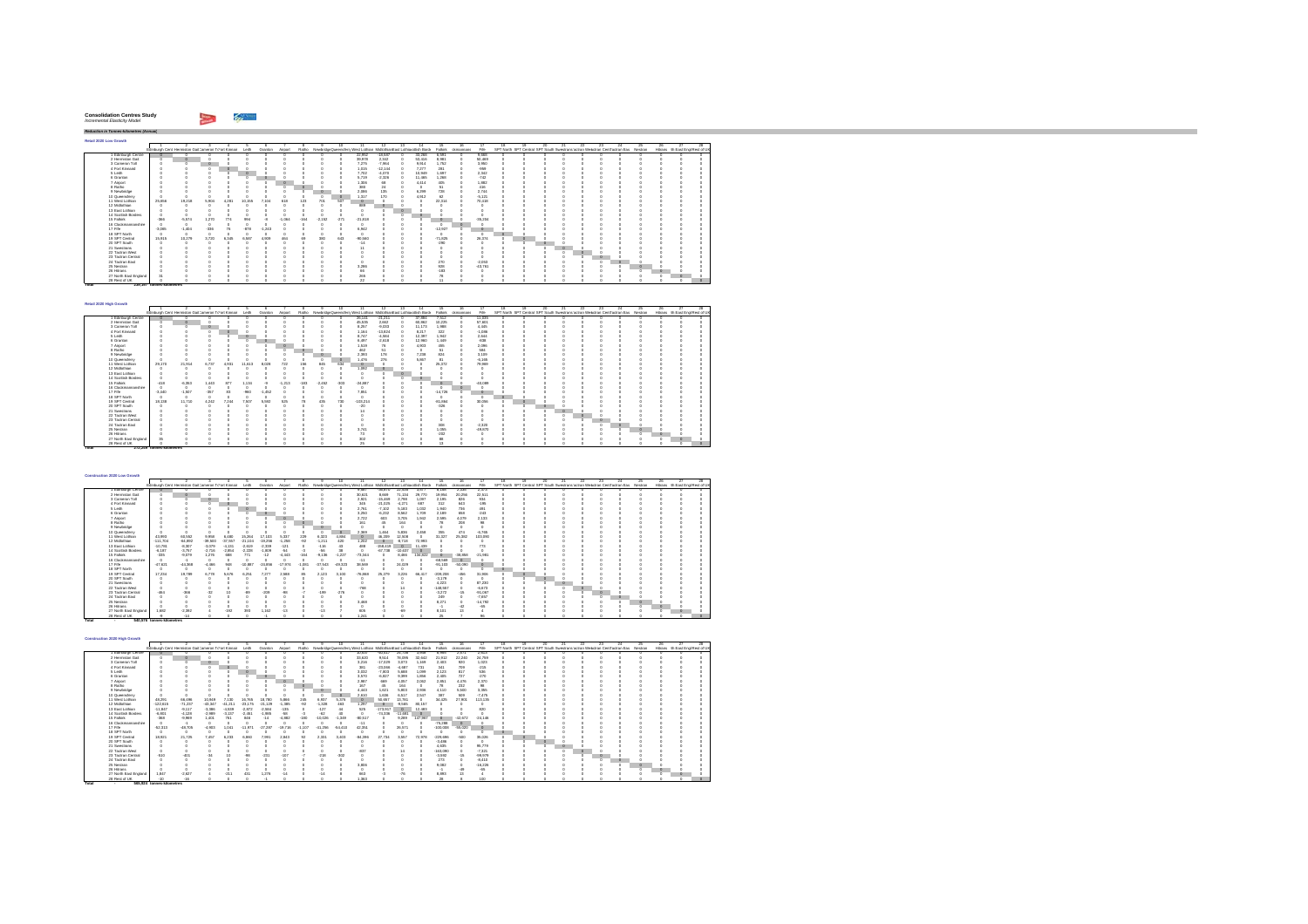#### $\sim$   $\sim$ **Consolidation Centres Study** *Incremental Elasticity Model*

**Retail 2020 Low Growth**

*Reduction in HGV-kilometers (Annual)*

**Total 17,353 HGV-kilometers** 

**Total 33,520 - HGV-kilometers** 

**Total 35,092 - HGV-kilometers** 

1 2 3 4 5 6 7 8 9 10 11 12 13 14 15 16 17 18 19 20 21 22 23 24 25 26 27 28Edinburgh CentHermiston GaCi ameron ToFort Kinnair Leith Granton Airport Ratho NewbridgeQueensferryWest Lothian MidlothianEast Lothiacnottish Borde Falkirk ckmannans Fife SPT North SPT Central SPT South SwestransTactran Wesactran CentTactran Eas Nestran Hitrans rth East Engl Rest of UK1 Edinburgh Centre 0 0 0 0 0 0 0 0 0 0 1,463 -1,185 0 2,120 420 0 616 0 0 0 0 0 0 0 0 0 0 02 Hermiston Gait 0 0 0 0 0 0 0 0 0 0 2,548 149 0 3,405 572 0 3,217 0 0 0 0 0 0 0 0 0 0 03 Cameron Toll 0 0 0 0 0 0 0 0 0 0 464 -508 0 632 112 0 252 0 0 0 0 0 0 0 0 0 0 04 Fort Kinnaird 0 0 0 0 0 0 0 0 0 0 65 -774 0 464 18 0 -61 0 0 0 0 0 0 0 0 0 0 05 Leith 0 0 0 0 0 0 0 0 0 0 491 -259 0 698 108 0 149 0 0 0 0 0 0 0 0 0 0 06 Granton 0 0 0 0 0 0 0 0 0 0 365 -148 0 731 81 0 -47 0 0 0 0 0 0 0 0 0 0 07 Airport 0 0 0 0 0 0 0 0 0 0 83 4 0 281 26 0 120 0 0 0 0 0 0 0 0 0 0 08 Ratho 0 0 0 0 0 0 0 0 0 0 24 2 0 0 3 0 27 0 0 0 0 0 0 0 0 0 0 09 Newbridge 0 0 0 0 0 0 0 0 0 0 133 9 0 402 46 0 175 0 0 0 0 0 0 0 0 0 0 0 Queensferry 0 0 0 0 0 0 0 0 0 0 84 11 0 313 4 0 -326 0 0 0 0 0 0 0 0 0 0 0

|       | 5 Leith                 |                       |        |       |     | $\circ$ |       |       |       |         |                          | 491                      | $-259$ |                 | 698                      | 108      | 149      |                 |  |         |         |                |  |        |
|-------|-------------------------|-----------------------|--------|-------|-----|---------|-------|-------|-------|---------|--------------------------|--------------------------|--------|-----------------|--------------------------|----------|----------|-----------------|--|---------|---------|----------------|--|--------|
|       | 6 Granton               |                       |        |       |     |         |       |       |       |         |                          | 365                      | $-148$ |                 | 731                      | 81       | $-47$    |                 |  |         |         |                |  |        |
|       | 7 Airport               |                       |        |       |     |         |       |       |       |         |                          | 83                       |        |                 | 281                      | 26       | 120      |                 |  |         |         |                |  |        |
|       | 8 Ratho                 |                       |        |       |     |         |       |       |       |         |                          | 24                       |        |                 |                          |          | 27       |                 |  |         |         |                |  |        |
|       | 9 Newbridge             |                       |        |       |     |         |       |       |       |         |                          | 133                      |        |                 | 402                      | 46       | 175      |                 |  |         |         |                |  |        |
|       | 10 Queensferry          |                       |        |       |     |         |       |       |       |         |                          | 84                       |        |                 | 313                      |          | $-326$   |                 |  |         |         |                |  |        |
|       | 11 West Lothian         | 1.635                 | 1.225  | 376   | 273 | 647     | 453   | 39    |       | 45      | $\overline{\mathbf{32}}$ |                          |        |                 | $\Omega$                 | 1.422    | 4,488    |                 |  |         |         |                |  |        |
|       | 12 Midlothian           |                       |        |       |     |         |       |       |       |         |                          | 57                       |        |                 |                          |          |          |                 |  |         |         |                |  |        |
|       | 13 East Lothian         |                       |        |       |     |         |       |       |       |         |                          |                          |        |                 |                          |          |          |                 |  |         |         |                |  |        |
|       | 14 Scottish Borders     |                       |        |       |     |         |       |       |       |         |                          |                          |        |                 | $\circ$                  |          |          |                 |  |         |         |                |  |        |
|       | 15 Falkirk              | $-23$                 | $-355$ | 81    | 40  | 63      |       | $-68$ | $-10$ | $-137$  | $-17$                    | $-1,391$                 |        |                 |                          |          | $-2.244$ |                 |  |         |         |                |  |        |
|       | 16 Clackmannanshire     |                       |        |       |     |         |       |       |       |         |                          |                          |        |                 |                          |          |          |                 |  |         |         |                |  |        |
|       | 17 Fife                 | $-195$                | $-89$  | $-21$ |     | $-58$   | $-79$ |       |       |         |                          | 442                      |        |                 |                          | $-824$   |          |                 |  |         |         |                |  |        |
|       | 18 SPT North            |                       |        |       |     |         |       |       |       |         |                          |                          |        |                 |                          | $\Omega$ |          |                 |  |         |         |                |  |        |
|       | 19 SPT Central          | 1.014                 | 655    | 237   | 404 | 420     | 313   | 30    |       | $^{24}$ | 41                       | $-6.772$                 |        |                 |                          | $-4.578$ | 1.681    |                 |  |         |         |                |  |        |
|       | 20 SPT South            |                       |        |       |     |         |       |       |       |         |                          | $-1$                     |        |                 |                          | $-18$    |          |                 |  |         |         |                |  |        |
|       | 21 Swestnans            |                       |        |       |     |         |       |       |       |         |                          |                          |        |                 |                          |          |          |                 |  |         |         |                |  |        |
|       | 22 Tactran West         |                       |        |       |     |         |       |       |       |         |                          |                          |        |                 |                          |          |          |                 |  | $\circ$ |         |                |  |        |
|       | 23 Tactran Central      |                       |        |       |     |         |       |       |       |         |                          |                          |        |                 |                          |          |          |                 |  |         | $\circ$ |                |  |        |
|       | 24 Tactran East         |                       |        |       |     |         |       |       |       |         |                          |                          |        |                 |                          | 17       | $-131$   |                 |  |         |         | $\circ$        |  |        |
|       | 25 Nestran              |                       |        |       |     |         |       |       |       |         |                          | 209                      |        |                 |                          | 59       | $-2.789$ |                 |  |         |         |                |  |        |
|       | 26 Hitrans              |                       |        |       |     |         |       |       |       |         |                          |                          |        |                 |                          | $-12$    |          |                 |  |         |         |                |  |        |
|       | 27 North East England   |                       |        |       |     |         |       |       |       |         |                          | 17                       |        |                 |                          |          |          |                 |  |         |         |                |  |        |
|       | 28 Rest of UK           |                       |        |       |     |         |       |       |       |         |                          |                          |        |                 |                          |          |          |                 |  |         |         |                |  |        |
| Total |                         | 15,246 HGV-kilometers |        |       |     |         |       |       |       |         |                          |                          |        |                 |                          |          |          |                 |  |         |         |                |  |        |
|       |                         |                       |        |       |     |         |       |       |       |         |                          |                          |        |                 |                          |          |          |                 |  |         |         |                |  |        |
|       |                         |                       |        |       |     |         |       |       |       |         |                          |                          |        |                 |                          |          |          |                 |  |         |         |                |  |        |
|       |                         |                       |        |       |     |         |       |       |       |         |                          |                          |        |                 |                          |          |          |                 |  |         |         |                |  |        |
|       | Retail 2020 High Growth |                       |        |       |     |         |       |       |       |         |                          | $\overline{\phantom{a}}$ |        | $\overline{15}$ | $\overline{\phantom{a}}$ |          |          | $\overline{10}$ |  |         |         | $\overline{a}$ |  | $\sim$ |
|       |                         |                       |        |       |     |         |       |       |       |         |                          |                          |        |                 |                          |          |          |                 |  |         | $\sim$  |                |  |        |

of Ut<br>0<br>0<br>0

|                       |        |                                                                         |       |     |          |     |       |     | -10   | -11-                                                                                      | -12      | -13 | -14   | -15      | 16. | 17       | 18 |                                                                                  | 20.      | m | $\mathbb{Z}$ | 25 | -24     | 25. | 26. | $\mathcal{F}$                    | 28 |
|-----------------------|--------|-------------------------------------------------------------------------|-------|-----|----------|-----|-------|-----|-------|-------------------------------------------------------------------------------------------|----------|-----|-------|----------|-----|----------|----|----------------------------------------------------------------------------------|----------|---|--------------|----|---------|-----|-----|----------------------------------|----|
|                       |        | Edinburgh CentHermiston Gallameron Tofort Kinnair Leith Granton Airport |       |     |          |     |       |     |       | Ratho NewbridgeDueensfern West Lothian MidlothianEast Lothianotish Bord Falkirk demannans |          |     |       |          |     | Fife     |    | SPT North SPT Central SPT South Swestnans actran Weschan Centractran Eas Nestnan |          |   |              |    |         |     |     | Hitrans rth East Engl Rest of UK |    |
| Edinburgh Centre      |        |                                                                         |       |     |          |     |       |     |       | 1,666                                                                                     | $-1.352$ |     | 2.415 | 472      |     | 703      |    |                                                                                  |          |   |              |    |         |     |     |                                  |    |
| 2 Hermiston Gait      |        |                                                                         |       |     |          |     |       |     |       | 2.902                                                                                     | 170      |     | 3.879 | 652      |     | 3.671    |    |                                                                                  |          |   |              |    |         |     |     |                                  |    |
| 3 Cameron Toll        |        |                                                                         |       |     |          |     |       |     |       | 526                                                                                       | -576     |     | 712   | 127      |     | 283      |    |                                                                                  |          |   |              |    |         |     |     |                                  |    |
| 4 Fort Kinnaird       |        |                                                                         |       |     |          |     |       |     |       | 74                                                                                        | -881     |     | 524   | 21       |     | $-69$    |    |                                                                                  |          |   |              |    |         |     |     |                                  |    |
| 5 Leith               |        |                                                                         |       |     | $\alpha$ |     |       |     |       | 558                                                                                       | $-292$   |     | 790   | 124      |     | 169      |    |                                                                                  |          |   |              |    |         |     |     |                                  |    |
| 6 Granton             |        |                                                                         |       |     |          |     |       |     |       | 414                                                                                       | $-167$   |     | 826   | 92       |     | $-63$    |    |                                                                                  |          |   |              |    |         |     |     |                                  |    |
| 7 Airport             |        |                                                                         |       |     |          |     |       |     |       | 97                                                                                        |          |     | 312   | 29       |     | 134      |    |                                                                                  |          |   |              |    |         |     |     |                                  |    |
| 8 Ratho               |        |                                                                         |       |     |          |     |       |     |       | 29                                                                                        |          |     |       |          |     | 37       |    |                                                                                  |          |   |              |    |         |     |     |                                  |    |
| 9 Newbridge           |        |                                                                         |       |     |          |     |       |     |       | 152                                                                                       |          |     |       |          |     | 198      |    |                                                                                  |          |   |              |    |         |     |     |                                  |    |
| 10 Queensferry        |        |                                                                         |       |     |          |     |       |     |       | 94                                                                                        |          |     | 97.6  |          |     | $-393$   |    |                                                                                  |          |   |              |    |         |     |     |                                  |    |
| 11 West Lothian       | 1.859  | 1,397                                                                   | 429   | 314 | 740      | 512 |       | 4   |       | $\circ$                                                                                   |          |     |       | 1.617    |     | 5.097    |    |                                                                                  |          |   |              |    |         |     |     |                                  |    |
| 12 Midlothian         |        |                                                                         |       |     |          |     |       |     |       |                                                                                           |          |     |       |          |     |          |    |                                                                                  |          |   |              |    |         |     |     |                                  |    |
| 13 East Lothian       |        |                                                                         |       |     |          |     |       |     |       |                                                                                           |          |     |       |          |     |          |    |                                                                                  |          |   |              |    |         |     |     |                                  |    |
| 14 Scottish Borders   |        |                                                                         |       |     |          |     |       |     |       |                                                                                           |          |     |       |          |     |          |    |                                                                                  |          |   |              |    |         |     |     |                                  |    |
| 15 Falkirk            | .27    | $-406$                                                                  |       | s,  | 72       |     | $-12$ | 156 | $-19$ | $-1.586$                                                                                  |          |     |       |          |     | $-2.555$ |    |                                                                                  |          |   |              |    |         |     |     |                                  |    |
| 16 Clackmannanshire   |        |                                                                         |       |     |          |     |       |     |       | n                                                                                         |          |     |       |          |     |          |    |                                                                                  |          |   |              |    |         |     |     |                                  |    |
| 17 Fife               | $-219$ |                                                                         | $-23$ |     | -81      | ۵٩  |       |     |       | 500                                                                                       |          |     |       | $-939$   |     |          |    |                                                                                  |          |   |              |    |         |     |     |                                  |    |
| 18 SPT North          |        |                                                                         |       |     |          |     |       |     |       |                                                                                           |          |     |       |          |     |          |    |                                                                                  |          |   |              |    |         |     |     |                                  |    |
| 19 SPT Central        | 1.156  | 746                                                                     | 270   | 462 | 478      | 356 |       |     |       | $-6,579$                                                                                  |          |     |       | $-6.218$ |     | 1,916    |    |                                                                                  |          |   |              |    |         |     |     |                                  |    |
| 20 SPT South          |        |                                                                         |       |     |          |     |       |     |       |                                                                                           |          |     |       | $-21$    |     |          |    |                                                                                  | $\Omega$ |   |              |    |         |     |     |                                  |    |
| 21 Swestnans          |        |                                                                         |       |     |          |     |       |     |       |                                                                                           |          |     |       |          |     |          |    |                                                                                  |          |   |              |    |         |     |     |                                  |    |
| 22 Tactran West       |        |                                                                         |       |     |          |     |       |     |       |                                                                                           |          |     |       |          |     |          |    |                                                                                  |          |   |              |    |         |     |     |                                  |    |
| 23 Tactran Central    |        |                                                                         |       |     |          |     |       |     |       |                                                                                           |          |     |       |          |     |          |    |                                                                                  |          |   |              |    |         |     |     |                                  |    |
| 24 Tactran East       |        |                                                                         |       |     |          |     |       |     |       |                                                                                           |          |     |       |          |     | $-148$   |    |                                                                                  |          |   |              |    | $\circ$ |     |     |                                  |    |
| 25 Nestran            |        |                                                                         |       |     |          |     |       |     |       | 238                                                                                       |          |     |       | 63       |     | $-3.179$ |    |                                                                                  |          |   |              |    |         |     |     |                                  |    |
| 26 Hitrans            |        |                                                                         |       |     |          |     |       |     |       |                                                                                           |          |     |       | $-13$    |     |          |    |                                                                                  |          |   |              |    |         |     |     |                                  |    |
| 27 North East England |        |                                                                         |       |     |          |     |       |     |       |                                                                                           |          |     |       |          |     |          |    |                                                                                  |          |   |              |    |         |     |     |                                  |    |
| 28 Rost of LIK        |        |                                                                         |       |     |          |     |       |     |       |                                                                                           |          |     |       |          |     |          |    |                                                                                  |          |   |              |    |         |     |     |                                  |    |

| Construction 2020 Low Growth |                                                   |          |          |          |          |          |          |       |          |          |                                                                          |          |         |         |           |           |                 |    |                                                                                  |  |   |  |         |                                  |  |
|------------------------------|---------------------------------------------------|----------|----------|----------|----------|----------|----------|-------|----------|----------|--------------------------------------------------------------------------|----------|---------|---------|-----------|-----------|-----------------|----|----------------------------------------------------------------------------------|--|---|--|---------|----------------------------------|--|
|                              |                                                   |          |          |          |          |          |          |       |          |          |                                                                          |          | 13      | 14      | 15        |           |                 | 18 |                                                                                  |  | ッ |  |         |                                  |  |
|                              | Edinburgh Centriermiston Gacameron Tofort Kinnair |          |          |          | Leith    | Granton  | Airport  |       |          |          | Ratho NewbridgeQueensfern West Lothian MidlothianEast Lothianotish Bord- |          |         |         | Falkirk   | dynannans | Fife            |    | SPT North SPT Central SPT South Swestnans actran Weschan CentTactran Eas Nestnan |  |   |  |         | Hitrans rth East Engl Rest of UP |  |
| 1 Edinburch Centre           |                                                   |          |          |          |          |          |          |       |          |          | 594                                                                      | $-2.286$ | 1.397   | 222     | 506       | 146       | 147             |    |                                                                                  |  |   |  |         |                                  |  |
| 2 Hermiston Gait             |                                                   |          |          |          |          |          |          |       |          |          | 1.893                                                                    | 538      | 4.411   | 1.846   | 1.237     | 1.256     | 1.396           |    |                                                                                  |  |   |  |         |                                  |  |
| 3 Cameron Toll               |                                                   |          |          |          |          |          |          |       |          |          | 181                                                                      | -959     | 173     | 68      | 136       | 51        | 58              |    |                                                                                  |  |   |  |         |                                  |  |
| 4 Fort Kinnaird              |                                                   |          |          |          |          |          |          |       |          |          | 21                                                                       | $-1.304$ | $-265$  | 43      | 19        | 40        | $-12$           |    |                                                                                  |  |   |  |         |                                  |  |
| 5 Leith                      |                                                   |          |          |          | $\circ$  |          |          |       |          |          | 171                                                                      | $-440$   | 321     | 64      | 120       | 46        | 30 <sub>1</sub> |    |                                                                                  |  |   |  |         |                                  |  |
| 6 Granton                    |                                                   |          |          |          |          |          |          |       |          |          | 202                                                                      | -386     | 531     | 106     | 136       | 41        | $-15$           |    |                                                                                  |  |   |  |         |                                  |  |
| 7 Airport                    |                                                   |          |          |          |          |          |          |       |          |          | 169                                                                      | 30       | 230     | 120     | 161       | 253       | 132             |    |                                                                                  |  |   |  |         |                                  |  |
| 8 Ratho                      |                                                   |          |          |          |          |          |          |       |          |          | 10                                                                       |          | 10      |         |           | 13        |                 |    |                                                                                  |  |   |  |         |                                  |  |
| 9 Newbridge                  |                                                   |          |          |          |          |          |          |       |          |          |                                                                          |          |         |         |           |           |                 |    |                                                                                  |  |   |  |         |                                  |  |
| 10 Queensferry               |                                                   |          |          |          |          |          |          |       |          |          |                                                                          |          | 362     | 152     | $^{22}$   | 21        | $-419$          |    |                                                                                  |  |   |  |         |                                  |  |
| 11 West Lothian              | 2.728                                             | 3.755    | 617      | 402      | 946      | 1.061    | 331      |       | 392      | 303      |                                                                          | 2.865    | 776     |         | 1.943     | 1.574     | 6.392           |    |                                                                                  |  |   |  |         |                                  |  |
| 12 Midlothian                | $-6.927$                                          | $-4.024$ | $-2.449$ | $-2.329$ | $-1.309$ | $-1.194$ | $-78$    |       | $-75$    | $^{26}$  | 79                                                                       | $\Omega$ | $-541$  | 4.526   |           |           |                 |    |                                                                                  |  |   |  |         |                                  |  |
| 13 East Lothian              | -668                                              | $-515$   | $-191$   | $-256$   | $-162$   | $-145$   |          |       |          |          | 30                                                                       | $-9.823$ | $\circ$ | 709     |           |           |                 |    |                                                                                  |  |   |  |         |                                  |  |
| 14 Scottish Borders          | -384                                              | $-233$   | $-168$   | .177     | $-138$   | $-112$   | -3       |       | A        |          |                                                                          | $-4.200$ | $-660$  | $\circ$ |           |           |                 |    |                                                                                  |  |   |  |         |                                  |  |
| 15 Falkirk                   | $-21$                                             | -563     | 79       | 43       | 48       | z        | $-275$   | $-10$ | -567     | $-76$    | $-4.548$                                                                 |          | 525     | 8.360   | $\Omega$  | $-2.410$  | $-1.363$        |    |                                                                                  |  |   |  |         |                                  |  |
| 16 Clackmannanshire          |                                                   |          |          |          |          |          |          |       |          |          |                                                                          |          |         |         | $-4.252$  | $\Omega$  |                 |    |                                                                                  |  |   |  |         |                                  |  |
| 17 Fife                      | $-2.953$                                          | $-2.751$ | $-277$   | 59       | -675     | $-1.541$ | $-1.115$ | $-67$ | $-2.328$ | $-3.058$ | 2.392                                                                    |          | 490     |         | $-5.649$  | $-3.106$  |                 |    |                                                                                  |  |   |  |         |                                  |  |
| 18 SPT North                 |                                                   |          |          |          |          |          |          |       |          |          |                                                                          |          |         |         |           |           |                 |    |                                                                                  |  |   |  |         |                                  |  |
| 19 SPT Central               | 1.069                                             | 1.227    | 420      | 352      | 388      | 451      | 160      |       | 132      | 192      | $-4.766$                                                                 | 1.567    | 200     | 4.118   | $-12.973$ | $-28$     | 1,978           |    |                                                                                  |  |   |  |         |                                  |  |
| 20 SPT South                 |                                                   |          |          |          |          |          |          |       |          |          |                                                                          |          |         |         | $-197$    |           |                 |    |                                                                                  |  |   |  |         |                                  |  |
| 21 Swestnans                 |                                                   |          |          |          |          |          |          |       |          |          |                                                                          |          |         |         | 262       |           | 5.409           |    |                                                                                  |  |   |  |         |                                  |  |
| 22 Tactran West              |                                                   |          |          |          |          |          |          |       |          |          |                                                                          |          |         |         | $-9.212$  |           | $-414$          |    |                                                                                  |  |   |  |         |                                  |  |
| 23 Tactran Central           | $-29$                                             | 5        |          |          |          | $-12$    |          |       |          | $-17$    |                                                                          |          |         |         | $-203$    |           | $-5.647$        |    |                                                                                  |  |   |  |         |                                  |  |
| 24 Tactran East              |                                                   |          |          |          |          |          |          |       |          |          |                                                                          |          |         |         | 15        |           | $-476$          |    |                                                                                  |  |   |  |         |                                  |  |
| 25 Nestran                   |                                                   |          |          |          |          |          |          |       |          |          | 215                                                                      |          |         |         | 513       |           | $-917$          |    |                                                                                  |  |   |  |         |                                  |  |
| 26 Hittans                   |                                                   |          |          |          |          |          |          |       |          |          |                                                                          |          |         |         |           |           |                 |    |                                                                                  |  |   |  | $\circ$ |                                  |  |
| 27 North East England        | 104                                               | $-148$   |          |          |          |          |          |       |          |          | $\infty$                                                                 |          |         |         | 502       |           |                 |    |                                                                                  |  |   |  |         |                                  |  |
| 28 Rest of UK                |                                                   |          |          |          |          |          |          |       |          |          | <b>SP</b>                                                                |          |         |         |           |           |                 |    |                                                                                  |  |   |  |         |                                  |  |

| 14<br>12<br>10<br>$^{24}$<br>11<br>13<br>15<br>23<br>ッ<br>26<br>28.<br>16<br>Edinburgh Centriermiston Gacameron Tofort Kinnair<br>Leith<br>Ratho NewbridgeDueensfern West Lothian MidlothianEast Lothianotish Bord-<br>Falkirk<br>Fife<br>SPT North SPT Central SPT South Swestnans actran Weschan CentTactran Eas Nestnan<br>Airport<br>Hitrans rth East Engl Rest of UK<br>Granton<br>domannans<br>1 Edinburch Centre<br>$-2.508$<br>1.534<br>653<br>245<br>555<br>159<br>162<br>1.359<br>590<br>4.843<br>1.379<br>1.535<br>2 Hermiston Gait<br>2.085<br>2.024<br>$-1.066$<br>72<br>149<br>57<br>3 Cameron Toll<br>199<br>191<br>63<br>4 Fort Kinnaird<br>$-1.430$<br>$-20$<br>21<br>$-13$<br>24<br>45<br>353<br>$^{33}$<br>68<br>132<br>5 Leith<br>188<br>$-484$<br>$\circ$<br>51<br>6 Granton<br>221<br>583<br>149<br>$-423$<br>$-17$<br>115<br>45<br>252<br>177<br>278<br>185<br>128<br>7 Airport<br>147<br>8 Ratho<br>10<br>٥<br>276<br>360<br>255<br>208<br>9 Newbridge<br>100<br>182<br>341<br>$\circ$<br>158<br>$^{24}$<br>162<br>101<br>404<br>32<br>$-463$<br>10 Queensferry<br>855<br>1.730<br>4.123<br>679<br>430<br>333<br>2.135<br>2.994<br>442<br>.164<br>564<br>11 West Lothian<br>1.040<br>7.015<br>16<br>3.141<br>$-2.688$<br>$-503$<br>12 Midlethian<br>$-7.603$<br>$-2.555$<br>$-1.437$<br>$-4.417$<br>$-1.310$<br>$^{20}$<br>4.970<br>32<br>$-565$<br>$-210$<br>$-281$<br>$-735$<br>$-178$<br>$-160$<br>13 East Lothian<br>$^{32}$<br>$-10.784$<br>$\Omega$<br>774<br>51<br>$-256$<br>14 Scottish Borders<br>$-195$<br>$-152$<br>$-123$<br>$-4.609$<br>$-422$<br>$-186$<br>$-724$<br>15 Falkirk<br>$-618$<br>52<br>$-303$<br>-622<br>$-4.993$<br>576<br>$-84$<br>$-1.497$<br>28<br>$\overline{\mathbf{x}}$<br>$-2.646$<br>$\circ$<br>$-11$<br>9.175<br>16 Clackmannanshire<br>$-4.668$<br>$\theta$<br>-3<br>17 Fife<br>$-3.020$<br>223<br>$-2.558$<br>$-6.201$<br>$-3.244$<br>$-304$<br>.742<br>1.692<br>-69<br>$-3.374$<br>2.626<br>6Ŕ<br>1.648<br>$-3.412$<br>18 SPT North<br>19 SPT Central<br>462<br>387<br>$-6.233$<br>221<br>4.525<br>$-14.243$<br>1.173<br>1.347<br>425<br>495<br>211<br>1.720<br>2.172<br>$-91$<br>145<br>20 SPT South<br>$-216$<br>21 Swestnans<br>287<br>5.939<br>22 Tactran West<br>-62<br>$-10.113$<br>$-454$<br>23 Tactran Central<br>$-223$<br>$-6.200$<br>24 Tactran East<br>$-621$<br>17<br>236<br>583<br>$-1.006$<br>25 Nestran<br>26 Hitrans<br>27 North East England<br>$-163$<br>551<br>115 | Construction 2020 High Growth |  |  |  |  |  |  |  |  |  |  |  |  |  |  |
|-------------------------------------------------------------------------------------------------------------------------------------------------------------------------------------------------------------------------------------------------------------------------------------------------------------------------------------------------------------------------------------------------------------------------------------------------------------------------------------------------------------------------------------------------------------------------------------------------------------------------------------------------------------------------------------------------------------------------------------------------------------------------------------------------------------------------------------------------------------------------------------------------------------------------------------------------------------------------------------------------------------------------------------------------------------------------------------------------------------------------------------------------------------------------------------------------------------------------------------------------------------------------------------------------------------------------------------------------------------------------------------------------------------------------------------------------------------------------------------------------------------------------------------------------------------------------------------------------------------------------------------------------------------------------------------------------------------------------------------------------------------------------------------------------------------------------------------------------------------------------------------------------------------------------------------------------------------------------------------------------------------------------------------------------------------------------------------------------------------------------------------------------------------------------------------------------------------------------------------------------------------------------------------------------------------------------------------------------------------------------------------------------------------------------------------------------------|-------------------------------|--|--|--|--|--|--|--|--|--|--|--|--|--|--|
|                                                                                                                                                                                                                                                                                                                                                                                                                                                                                                                                                                                                                                                                                                                                                                                                                                                                                                                                                                                                                                                                                                                                                                                                                                                                                                                                                                                                                                                                                                                                                                                                                                                                                                                                                                                                                                                                                                                                                                                                                                                                                                                                                                                                                                                                                                                                                                                                                                                       |                               |  |  |  |  |  |  |  |  |  |  |  |  |  |  |
|                                                                                                                                                                                                                                                                                                                                                                                                                                                                                                                                                                                                                                                                                                                                                                                                                                                                                                                                                                                                                                                                                                                                                                                                                                                                                                                                                                                                                                                                                                                                                                                                                                                                                                                                                                                                                                                                                                                                                                                                                                                                                                                                                                                                                                                                                                                                                                                                                                                       |                               |  |  |  |  |  |  |  |  |  |  |  |  |  |  |
|                                                                                                                                                                                                                                                                                                                                                                                                                                                                                                                                                                                                                                                                                                                                                                                                                                                                                                                                                                                                                                                                                                                                                                                                                                                                                                                                                                                                                                                                                                                                                                                                                                                                                                                                                                                                                                                                                                                                                                                                                                                                                                                                                                                                                                                                                                                                                                                                                                                       |                               |  |  |  |  |  |  |  |  |  |  |  |  |  |  |
|                                                                                                                                                                                                                                                                                                                                                                                                                                                                                                                                                                                                                                                                                                                                                                                                                                                                                                                                                                                                                                                                                                                                                                                                                                                                                                                                                                                                                                                                                                                                                                                                                                                                                                                                                                                                                                                                                                                                                                                                                                                                                                                                                                                                                                                                                                                                                                                                                                                       |                               |  |  |  |  |  |  |  |  |  |  |  |  |  |  |
|                                                                                                                                                                                                                                                                                                                                                                                                                                                                                                                                                                                                                                                                                                                                                                                                                                                                                                                                                                                                                                                                                                                                                                                                                                                                                                                                                                                                                                                                                                                                                                                                                                                                                                                                                                                                                                                                                                                                                                                                                                                                                                                                                                                                                                                                                                                                                                                                                                                       |                               |  |  |  |  |  |  |  |  |  |  |  |  |  |  |
|                                                                                                                                                                                                                                                                                                                                                                                                                                                                                                                                                                                                                                                                                                                                                                                                                                                                                                                                                                                                                                                                                                                                                                                                                                                                                                                                                                                                                                                                                                                                                                                                                                                                                                                                                                                                                                                                                                                                                                                                                                                                                                                                                                                                                                                                                                                                                                                                                                                       |                               |  |  |  |  |  |  |  |  |  |  |  |  |  |  |
|                                                                                                                                                                                                                                                                                                                                                                                                                                                                                                                                                                                                                                                                                                                                                                                                                                                                                                                                                                                                                                                                                                                                                                                                                                                                                                                                                                                                                                                                                                                                                                                                                                                                                                                                                                                                                                                                                                                                                                                                                                                                                                                                                                                                                                                                                                                                                                                                                                                       |                               |  |  |  |  |  |  |  |  |  |  |  |  |  |  |
|                                                                                                                                                                                                                                                                                                                                                                                                                                                                                                                                                                                                                                                                                                                                                                                                                                                                                                                                                                                                                                                                                                                                                                                                                                                                                                                                                                                                                                                                                                                                                                                                                                                                                                                                                                                                                                                                                                                                                                                                                                                                                                                                                                                                                                                                                                                                                                                                                                                       |                               |  |  |  |  |  |  |  |  |  |  |  |  |  |  |
|                                                                                                                                                                                                                                                                                                                                                                                                                                                                                                                                                                                                                                                                                                                                                                                                                                                                                                                                                                                                                                                                                                                                                                                                                                                                                                                                                                                                                                                                                                                                                                                                                                                                                                                                                                                                                                                                                                                                                                                                                                                                                                                                                                                                                                                                                                                                                                                                                                                       |                               |  |  |  |  |  |  |  |  |  |  |  |  |  |  |
|                                                                                                                                                                                                                                                                                                                                                                                                                                                                                                                                                                                                                                                                                                                                                                                                                                                                                                                                                                                                                                                                                                                                                                                                                                                                                                                                                                                                                                                                                                                                                                                                                                                                                                                                                                                                                                                                                                                                                                                                                                                                                                                                                                                                                                                                                                                                                                                                                                                       |                               |  |  |  |  |  |  |  |  |  |  |  |  |  |  |
|                                                                                                                                                                                                                                                                                                                                                                                                                                                                                                                                                                                                                                                                                                                                                                                                                                                                                                                                                                                                                                                                                                                                                                                                                                                                                                                                                                                                                                                                                                                                                                                                                                                                                                                                                                                                                                                                                                                                                                                                                                                                                                                                                                                                                                                                                                                                                                                                                                                       |                               |  |  |  |  |  |  |  |  |  |  |  |  |  |  |
|                                                                                                                                                                                                                                                                                                                                                                                                                                                                                                                                                                                                                                                                                                                                                                                                                                                                                                                                                                                                                                                                                                                                                                                                                                                                                                                                                                                                                                                                                                                                                                                                                                                                                                                                                                                                                                                                                                                                                                                                                                                                                                                                                                                                                                                                                                                                                                                                                                                       |                               |  |  |  |  |  |  |  |  |  |  |  |  |  |  |
|                                                                                                                                                                                                                                                                                                                                                                                                                                                                                                                                                                                                                                                                                                                                                                                                                                                                                                                                                                                                                                                                                                                                                                                                                                                                                                                                                                                                                                                                                                                                                                                                                                                                                                                                                                                                                                                                                                                                                                                                                                                                                                                                                                                                                                                                                                                                                                                                                                                       |                               |  |  |  |  |  |  |  |  |  |  |  |  |  |  |
|                                                                                                                                                                                                                                                                                                                                                                                                                                                                                                                                                                                                                                                                                                                                                                                                                                                                                                                                                                                                                                                                                                                                                                                                                                                                                                                                                                                                                                                                                                                                                                                                                                                                                                                                                                                                                                                                                                                                                                                                                                                                                                                                                                                                                                                                                                                                                                                                                                                       |                               |  |  |  |  |  |  |  |  |  |  |  |  |  |  |
|                                                                                                                                                                                                                                                                                                                                                                                                                                                                                                                                                                                                                                                                                                                                                                                                                                                                                                                                                                                                                                                                                                                                                                                                                                                                                                                                                                                                                                                                                                                                                                                                                                                                                                                                                                                                                                                                                                                                                                                                                                                                                                                                                                                                                                                                                                                                                                                                                                                       |                               |  |  |  |  |  |  |  |  |  |  |  |  |  |  |
|                                                                                                                                                                                                                                                                                                                                                                                                                                                                                                                                                                                                                                                                                                                                                                                                                                                                                                                                                                                                                                                                                                                                                                                                                                                                                                                                                                                                                                                                                                                                                                                                                                                                                                                                                                                                                                                                                                                                                                                                                                                                                                                                                                                                                                                                                                                                                                                                                                                       |                               |  |  |  |  |  |  |  |  |  |  |  |  |  |  |
|                                                                                                                                                                                                                                                                                                                                                                                                                                                                                                                                                                                                                                                                                                                                                                                                                                                                                                                                                                                                                                                                                                                                                                                                                                                                                                                                                                                                                                                                                                                                                                                                                                                                                                                                                                                                                                                                                                                                                                                                                                                                                                                                                                                                                                                                                                                                                                                                                                                       |                               |  |  |  |  |  |  |  |  |  |  |  |  |  |  |
|                                                                                                                                                                                                                                                                                                                                                                                                                                                                                                                                                                                                                                                                                                                                                                                                                                                                                                                                                                                                                                                                                                                                                                                                                                                                                                                                                                                                                                                                                                                                                                                                                                                                                                                                                                                                                                                                                                                                                                                                                                                                                                                                                                                                                                                                                                                                                                                                                                                       |                               |  |  |  |  |  |  |  |  |  |  |  |  |  |  |
|                                                                                                                                                                                                                                                                                                                                                                                                                                                                                                                                                                                                                                                                                                                                                                                                                                                                                                                                                                                                                                                                                                                                                                                                                                                                                                                                                                                                                                                                                                                                                                                                                                                                                                                                                                                                                                                                                                                                                                                                                                                                                                                                                                                                                                                                                                                                                                                                                                                       |                               |  |  |  |  |  |  |  |  |  |  |  |  |  |  |
|                                                                                                                                                                                                                                                                                                                                                                                                                                                                                                                                                                                                                                                                                                                                                                                                                                                                                                                                                                                                                                                                                                                                                                                                                                                                                                                                                                                                                                                                                                                                                                                                                                                                                                                                                                                                                                                                                                                                                                                                                                                                                                                                                                                                                                                                                                                                                                                                                                                       |                               |  |  |  |  |  |  |  |  |  |  |  |  |  |  |
|                                                                                                                                                                                                                                                                                                                                                                                                                                                                                                                                                                                                                                                                                                                                                                                                                                                                                                                                                                                                                                                                                                                                                                                                                                                                                                                                                                                                                                                                                                                                                                                                                                                                                                                                                                                                                                                                                                                                                                                                                                                                                                                                                                                                                                                                                                                                                                                                                                                       |                               |  |  |  |  |  |  |  |  |  |  |  |  |  |  |
|                                                                                                                                                                                                                                                                                                                                                                                                                                                                                                                                                                                                                                                                                                                                                                                                                                                                                                                                                                                                                                                                                                                                                                                                                                                                                                                                                                                                                                                                                                                                                                                                                                                                                                                                                                                                                                                                                                                                                                                                                                                                                                                                                                                                                                                                                                                                                                                                                                                       |                               |  |  |  |  |  |  |  |  |  |  |  |  |  |  |
|                                                                                                                                                                                                                                                                                                                                                                                                                                                                                                                                                                                                                                                                                                                                                                                                                                                                                                                                                                                                                                                                                                                                                                                                                                                                                                                                                                                                                                                                                                                                                                                                                                                                                                                                                                                                                                                                                                                                                                                                                                                                                                                                                                                                                                                                                                                                                                                                                                                       |                               |  |  |  |  |  |  |  |  |  |  |  |  |  |  |
|                                                                                                                                                                                                                                                                                                                                                                                                                                                                                                                                                                                                                                                                                                                                                                                                                                                                                                                                                                                                                                                                                                                                                                                                                                                                                                                                                                                                                                                                                                                                                                                                                                                                                                                                                                                                                                                                                                                                                                                                                                                                                                                                                                                                                                                                                                                                                                                                                                                       |                               |  |  |  |  |  |  |  |  |  |  |  |  |  |  |
|                                                                                                                                                                                                                                                                                                                                                                                                                                                                                                                                                                                                                                                                                                                                                                                                                                                                                                                                                                                                                                                                                                                                                                                                                                                                                                                                                                                                                                                                                                                                                                                                                                                                                                                                                                                                                                                                                                                                                                                                                                                                                                                                                                                                                                                                                                                                                                                                                                                       |                               |  |  |  |  |  |  |  |  |  |  |  |  |  |  |
|                                                                                                                                                                                                                                                                                                                                                                                                                                                                                                                                                                                                                                                                                                                                                                                                                                                                                                                                                                                                                                                                                                                                                                                                                                                                                                                                                                                                                                                                                                                                                                                                                                                                                                                                                                                                                                                                                                                                                                                                                                                                                                                                                                                                                                                                                                                                                                                                                                                       |                               |  |  |  |  |  |  |  |  |  |  |  |  |  |  |
|                                                                                                                                                                                                                                                                                                                                                                                                                                                                                                                                                                                                                                                                                                                                                                                                                                                                                                                                                                                                                                                                                                                                                                                                                                                                                                                                                                                                                                                                                                                                                                                                                                                                                                                                                                                                                                                                                                                                                                                                                                                                                                                                                                                                                                                                                                                                                                                                                                                       |                               |  |  |  |  |  |  |  |  |  |  |  |  |  |  |
|                                                                                                                                                                                                                                                                                                                                                                                                                                                                                                                                                                                                                                                                                                                                                                                                                                                                                                                                                                                                                                                                                                                                                                                                                                                                                                                                                                                                                                                                                                                                                                                                                                                                                                                                                                                                                                                                                                                                                                                                                                                                                                                                                                                                                                                                                                                                                                                                                                                       |                               |  |  |  |  |  |  |  |  |  |  |  |  |  |  |
|                                                                                                                                                                                                                                                                                                                                                                                                                                                                                                                                                                                                                                                                                                                                                                                                                                                                                                                                                                                                                                                                                                                                                                                                                                                                                                                                                                                                                                                                                                                                                                                                                                                                                                                                                                                                                                                                                                                                                                                                                                                                                                                                                                                                                                                                                                                                                                                                                                                       |                               |  |  |  |  |  |  |  |  |  |  |  |  |  |  |
|                                                                                                                                                                                                                                                                                                                                                                                                                                                                                                                                                                                                                                                                                                                                                                                                                                                                                                                                                                                                                                                                                                                                                                                                                                                                                                                                                                                                                                                                                                                                                                                                                                                                                                                                                                                                                                                                                                                                                                                                                                                                                                                                                                                                                                                                                                                                                                                                                                                       | 28 Rest of UK                 |  |  |  |  |  |  |  |  |  |  |  |  |  |  |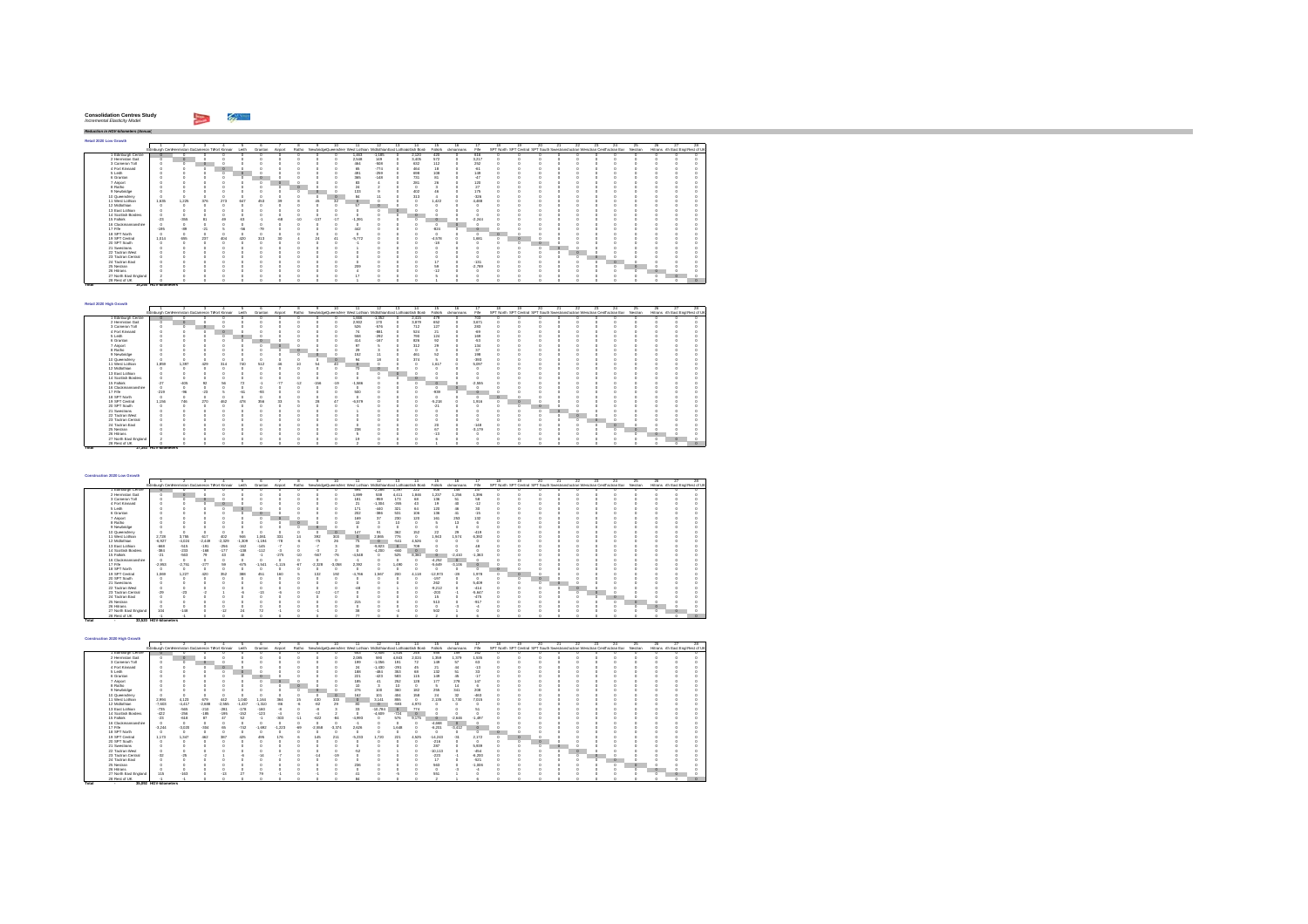| <b>Consolidation Centres Study</b> |  |
|------------------------------------|--|
| Incremental Elasticity Model       |  |
|                                    |  |

hiji sa m

*Reduction in HGV-kilometers (Annual)* **Retail 2020 Low Growth** $\blacksquare$  2 3 4 5 6 7 8 9 10 11 12 13 14 15 16 17 18 19 20 21 22 23 24 25 26 27 28Edinburgh CentHermiston GaCameron ToFort Kinnair Leith Granton Airport Ratho NewbridgeQueensferry West Lothian MidlothianEast Lothiacottish Borde Falkirk ckmannans Fife SPT North SPT Central SPT South Swestrans'actran Wesctran CentTactran Eas Nestran Hitrans rth East Engl Rest of UK Edinburgh Centre 0 0 0 0 0 0 0 0 0 0 14 -17 0 30 4 0 10 0 0 0 0 0 0 0 0 0 0 0 Hermiston Gait 0 0 0 0 0 0 0 0 0 0 35 2 0 52 7 0 51 0 0 0 0 0 0 0 0 0 0 0 Cameron Toll 0 0 0 0 0 0 0 0 0 0 3 -9 0 9 1 0 5 0 0 0 0 0 0 0 0 0 0 0 Fort Kinnaird 0 0 0 0 0 0 0 0 0 0 0 -11 0 8 0 0 6 0 0 0 0 0 0 0 0 0 0 0 Leith 0 0 0 0 0 0 0 0 0 0 4 -6 0 9 1 0 2 0 0 0 0 0 0 0 0 0 0 0 Granton 0 0 0 0 0 0 0 0 0 0 0 -3 0 10 1 0 -5 0 0 0 0 0 0 0 0 0 0 07 Airport 0 0 0 0 0 0 0 0 0 0 1 0 0 4 0 0 2 0 0 0 0 0 0 0 0 0 0 08 Ratho 0 0 0 0 0 0 0 0 0 0 0 0 0 0 0 0 0 0 0 0 0 0 0 0 0 0 0 09 Newbridge 0 0 0 0 0 0 0 0 0 0 1 0 0 6 0 0 2 0 0 0 0 0 0 0 0 0 0 010 Queensferry 0 0 0 0 0 0 0 0 0 0 0 0 0 4 0 0 -4 0 0 0 0 0 0 0 0 0 0 011 West Lothian 44 34 8 5 16 12 1 0 2 1 0 0 0 0 88 0 95 0 0 0 0 0 0 0 0 0 0 012 Midlothian 0 0 0 0 0 0 0 0 0 0 0 0 0 0 0 0 0 0 0 0 0 0 0 0 0 0 0 013 East Lothian 0 0 0 0 0 0 0 0 0 0 0 0 0 0 0 0 0 0 0 0 0 0 0 0 0 0 0 014 Scottish Borders 0 0 0 0 0 0 0 0 0 0 0 0 0 0 0 0 0 0 0 0 0 0 0 0 0 0 0 015 Falkirk 4 -7 1 0 3 0 -1 0 -2 0 -12 0 0 0 0 0 -22 0 0 0 0 0 0 0 0 0 0 016 Clackmannanshire 0 0 0 0 0 0 0 0 0 0 0 0 0 0 0 0 0 0 0 0 0 0 0 0 0 0 0 017 Fife -1 -2 0 1 0 -1 0 0 0 0 -2 0 0 0 -12 0 0 0 0 0 0 0 0 0 0 0 0 018 SPT North 0 0 0 0 0 0 0 0 0 0 0 0 0 0 0 0 0 0 0 0 0 0 0 0 0 0 0 019 SPT Central 13 5 3 4 6 4 0 0 0 0 -49 0 0 0 -38 0 41 0 0 0 0 0 0 0 0 0 0 0 SPT South 0 0 0 0 0 0 0 0 0 0 0 0 0 0 0 0 0 0 0 0 0 0 0 0 0 0 0 021 Swestrans 0 0 0 0 0 0 0 0 0 0 0 0 0 0 0 0 0 0 0 0 0 0 0 0 0 0 0 022 Tactran West 0 0 0 0 0 0 0 0 0 0 0 0 0 0 0 0 0 0 0 0 0 0 0 0 0 0 0 023 Tactran Central 0 0 0 0 0 0 0 0 0 0 0 0 0 0 0 0 0 0 0 0 0 0 0 0 0 0 0 024 Tactran East 0 0 0 0 0 0 0 0 0 0 0 0 0 0 1 0 -2 0 0 0 0 0 0 0 0 0 0 025 Nestran 0 0 0 0 0 0 0 0 0 0 -1 0 0 0 2 0 -36 0 0 0 0 0 0 0 0 0 0 0 Hitrans 0 0 0 0 0 0 0 0 0 0 0 0 0 0 0 0 0 0 0 0 0 0 0 0 0 0 0 027 North East England 0 0 0 0 0 0 0 0 0 0 0 0 0 0 0 0 0 0 0 0 0 0 0 0 0 0 0 028 Rest of UK 0 0 0 0 0 0 0 0 0 0 0 0 0 0 0 0 0 0 0 0 0 0 0 0 0 0 0 0**Total 438.1 HGV-hours**

| Retail 2020 High Growth |    |                                                          |         |         |         |   |   |                                                                         |       |         |    |         |           |      |                                                                                  |          |     |     |    |         |     |    |                                  |    |
|-------------------------|----|----------------------------------------------------------|---------|---------|---------|---|---|-------------------------------------------------------------------------|-------|---------|----|---------|-----------|------|----------------------------------------------------------------------------------|----------|-----|-----|----|---------|-----|----|----------------------------------|----|
|                         |    |                                                          |         |         |         |   |   |                                                                         | 12    | 13      | 14 | 15      |           |      | 18                                                                               | 20       | -21 | 22. | 23 | $^{24}$ | 25. | 26 |                                  | 28 |
|                         |    | Edinburgh Centriermiston Gallameron To ort Kinnair Leith |         | Granton | Airport |   |   | Ratho NewbridgeQueensfern West Lothian MidlothianEast Lothianotish Bord |       |         |    | Falkirk | dynannans | File | SPT North SPT Central SPT South Swestrans'actran Weschan Centractran Eas Nestran |          |     |     |    |         |     |    | Hitrans rth East Engl Rest of UK |    |
| Edinburgh Centre        |    |                                                          |         |         |         |   |   |                                                                         | $-10$ |         |    |         |           |      |                                                                                  |          |     |     |    |         |     |    |                                  |    |
| 2 Hermiston Gait        |    |                                                          |         |         |         |   |   |                                                                         |       |         | 60 |         |           | 58   |                                                                                  |          |     |     |    |         |     |    |                                  |    |
| 3 Cameron Toll          |    |                                                          |         |         |         |   |   |                                                                         | $-11$ |         | 10 |         |           |      |                                                                                  |          |     |     |    |         |     |    |                                  |    |
| 4 Fort Kinnaird         |    |                                                          | $\circ$ |         |         |   |   |                                                                         | $-12$ |         |    |         |           |      |                                                                                  |          |     |     |    |         |     |    |                                  |    |
| 5 Leith                 |    |                                                          | ٠       |         |         |   |   |                                                                         |       |         |    |         |           |      |                                                                                  |          |     |     |    |         |     |    |                                  |    |
| 6 Granton               |    |                                                          |         | к       |         |   |   |                                                                         |       |         |    |         |           |      |                                                                                  |          |     |     |    |         |     |    |                                  |    |
| 7 Airport               |    |                                                          |         |         |         |   |   |                                                                         |       |         |    |         |           |      |                                                                                  |          |     |     |    |         |     |    |                                  |    |
| 8 Ratho                 |    |                                                          |         |         |         | ٥ |   |                                                                         |       |         |    |         |           |      |                                                                                  |          |     |     |    |         |     |    |                                  |    |
| 9 Newbridge             |    |                                                          |         |         |         |   |   |                                                                         |       |         |    |         |           |      |                                                                                  |          |     |     |    |         |     |    |                                  |    |
| 10 Queensferry          |    |                                                          |         |         |         |   | n |                                                                         |       |         |    |         |           | ×,   |                                                                                  |          |     |     |    |         |     |    |                                  |    |
| 11 West Lothian         |    | $^{20}$                                                  |         |         |         |   |   |                                                                         |       |         |    | 100     |           | 108  |                                                                                  |          |     |     |    |         |     |    |                                  |    |
| 12 Midlothian           |    |                                                          |         |         |         |   |   |                                                                         |       |         |    |         |           |      |                                                                                  |          |     |     |    |         |     |    |                                  |    |
| 13 East Lothian         |    |                                                          |         |         |         |   |   |                                                                         |       | $\circ$ |    |         |           |      |                                                                                  |          |     |     |    |         |     |    |                                  |    |
| 14 Scottish Borders     |    |                                                          |         |         |         |   |   |                                                                         |       |         |    |         |           |      |                                                                                  |          |     |     |    |         |     |    |                                  |    |
| 15 Falkirk              |    |                                                          |         |         |         |   |   | -14                                                                     |       |         |    | $\circ$ |           |      |                                                                                  |          |     |     |    |         |     |    |                                  |    |
| 16 Clackmannanshire     |    |                                                          |         |         |         |   |   |                                                                         |       |         |    |         |           |      |                                                                                  |          |     |     |    |         |     |    |                                  |    |
| 17 Fife                 |    |                                                          |         |         |         |   |   |                                                                         |       |         |    | $-14$   |           |      |                                                                                  |          |     |     |    |         |     |    |                                  |    |
| 18 SPT North            |    |                                                          |         |         |         |   |   |                                                                         |       |         |    |         |           |      | $\circ$                                                                          |          |     |     |    |         |     |    |                                  |    |
| 19 SPT Central          | 15 |                                                          |         |         |         |   |   | -56                                                                     |       |         |    | $-48$   |           |      | o                                                                                |          |     |     |    |         |     |    |                                  |    |
| 20 SPT South            |    |                                                          |         |         |         |   |   |                                                                         |       |         |    |         |           |      |                                                                                  | $\Omega$ |     |     |    |         |     |    |                                  |    |
| 21 Swestnans            |    |                                                          |         |         |         |   |   |                                                                         |       |         |    |         |           |      |                                                                                  |          |     |     |    |         |     |    |                                  |    |
| 22 Tactran West         |    |                                                          |         |         |         |   |   |                                                                         |       |         |    |         |           |      |                                                                                  |          |     |     |    |         |     |    |                                  |    |
| 23 Tactran Central      |    |                                                          |         |         |         |   |   |                                                                         |       |         |    |         |           |      |                                                                                  |          |     |     |    |         |     |    |                                  |    |
| 24 Tactran East         |    |                                                          |         |         |         |   |   |                                                                         |       |         |    |         |           |      |                                                                                  |          |     |     |    | 10      |     |    |                                  |    |
| 25 Nestran              |    |                                                          |         |         |         |   |   |                                                                         |       |         |    |         |           |      |                                                                                  |          |     |     |    |         |     |    |                                  |    |
| 26 Hitrans              |    |                                                          |         |         |         |   |   |                                                                         |       |         |    |         |           |      |                                                                                  |          |     |     |    |         |     |    |                                  |    |
| 27 North East England   |    |                                                          |         |         |         |   |   |                                                                         |       |         |    |         |           |      |                                                                                  |          |     |     |    |         |     |    |                                  |    |
| 28. Rest of LIK         |    |                                                          |         |         |         |   |   |                                                                         |       |         |    |         |           |      |                                                                                  |          |     |     |    |         |     |    |                                  |    |

| Construction 2020 Low Growth |                                                   |               |       |         |         |         |         |                                                                          |                             |       |        |         |         |         |                   |       |                                                                                   |  |   |   |    |  |    |                                  |  |
|------------------------------|---------------------------------------------------|---------------|-------|---------|---------|---------|---------|--------------------------------------------------------------------------|-----------------------------|-------|--------|---------|---------|---------|-------------------|-------|-----------------------------------------------------------------------------------|--|---|---|----|--|----|----------------------------------|--|
|                              |                                                   |               |       |         |         |         |         |                                                                          |                             | 11    |        | 13      | 14      | 15      |                   |       |                                                                                   |  |   | ッ | 23 |  | 28 |                                  |  |
|                              | Edinburgh Centriermiston Gacameron Tofort Kinnair |               |       |         | Leith   | Granton | Airport | Ratho NewbridgeQueensfern West Lothian MidlothianEast Lothianotish Bord- |                             |       |        |         |         |         | Falkirk dynannans | Fife  | SPT North SPT Central SPT South Swestnans actran Wesctnan CentTactran Eas Nestnan |  |   |   |    |  |    | Hitrans rth East Engl Rest of UK |  |
| 1 Edinburgh Centre           |                                                   |               |       |         |         |         |         |                                                                          |                             |       | -30    |         |         |         |                   |       |                                                                                   |  |   |   |    |  |    |                                  |  |
| 2 Hermiston Gait             |                                                   |               |       |         |         |         |         |                                                                          |                             | 26    |        |         | 28      | ĩ٤      |                   |       |                                                                                   |  |   |   |    |  |    |                                  |  |
| 3 Cameron Toll               |                                                   |               |       |         |         |         |         |                                                                          |                             |       |        |         |         |         |                   |       |                                                                                   |  |   |   |    |  |    |                                  |  |
| 4 Fort Kinnaird              |                                                   |               |       | $\circ$ |         |         |         |                                                                          |                             |       | $-18$  | ×       |         |         |                   |       |                                                                                   |  |   |   |    |  |    |                                  |  |
| 5 Leith                      |                                                   |               |       |         | $\circ$ |         |         |                                                                          |                             |       | $-10$  |         |         |         |                   |       |                                                                                   |  |   |   |    |  |    |                                  |  |
| 6 Granton                    |                                                   |               |       |         |         |         |         |                                                                          |                             |       |        |         |         |         |                   |       |                                                                                   |  |   |   |    |  |    |                                  |  |
| 7 Airport                    |                                                   |               |       |         |         |         |         |                                                                          |                             |       |        |         |         |         |                   |       |                                                                                   |  |   |   |    |  |    |                                  |  |
| 8 Ratho                      |                                                   |               |       |         |         |         |         |                                                                          |                             |       |        |         |         |         |                   |       |                                                                                   |  |   |   |    |  |    |                                  |  |
| 9 Newbridge                  |                                                   |               |       |         |         |         |         |                                                                          |                             |       |        |         |         |         |                   |       |                                                                                   |  |   |   |    |  |    |                                  |  |
| 10 Queensferry               |                                                   |               |       |         |         |         |         |                                                                          |                             |       |        |         |         |         |                   |       |                                                                                   |  |   |   |    |  |    |                                  |  |
| 11 West Lothian              | 73                                                | 104           |       |         | $^{24}$ | 28      |         | 15                                                                       |                             |       | 52     |         |         | 120     |                   | 136   |                                                                                   |  |   |   |    |  |    |                                  |  |
| 12 Midlothian                | $-68$                                             | $-56$         | $-32$ | $-32$   | $-18$   |         |         |                                                                          |                             |       |        |         | 76      |         |                   |       |                                                                                   |  |   |   |    |  |    |                                  |  |
| 13 East Lothian              |                                                   |               |       |         |         |         |         |                                                                          |                             |       | $-128$ | $\circ$ |         |         |                   |       |                                                                                   |  |   |   |    |  |    |                                  |  |
| 14 Scottish Borders          |                                                   |               |       |         |         |         |         |                                                                          |                             |       | $-60$  | $-13$   | $\circ$ |         |                   |       |                                                                                   |  |   |   |    |  |    |                                  |  |
| 15 Falkirk                   |                                                   | $\mathcal{M}$ |       |         |         |         |         |                                                                          |                             |       |        |         | 116     | $\circ$ | $-25$             |       |                                                                                   |  |   |   |    |  |    |                                  |  |
| 16 Clackmannanshire          |                                                   |               |       |         |         |         |         |                                                                          |                             |       |        |         |         | $-50$   | $\circ$           |       |                                                                                   |  |   |   |    |  |    |                                  |  |
| 17 Fife                      | $-13$                                             | i.            |       |         |         | $-11$   |         | -96                                                                      | $\mathcal{A}^{\mathcal{A}}$ | $-13$ |        | 17      |         | $-86$   | $-24$             |       |                                                                                   |  |   |   |    |  |    |                                  |  |
| 18 SPT North                 |                                                   |               |       |         |         |         |         |                                                                          |                             |       |        |         |         |         |                   |       |                                                                                   |  |   |   |    |  |    |                                  |  |
| 19 SPT Central               | 14                                                |               |       |         |         |         |         |                                                                          |                             | $-41$ | 13     |         | 55      | $-107$  |                   | 48    |                                                                                   |  |   |   |    |  |    |                                  |  |
| 20 SPT South                 |                                                   |               |       |         |         |         |         |                                                                          |                             |       |        |         |         |         |                   |       |                                                                                   |  |   |   |    |  |    |                                  |  |
| 21 Swestnans                 |                                                   |               |       |         |         |         |         |                                                                          |                             |       |        |         |         |         |                   |       |                                                                                   |  | n |   |    |  |    |                                  |  |
| 22 Tactran West              |                                                   |               |       |         |         |         |         |                                                                          |                             |       |        |         |         | $-109$  |                   |       |                                                                                   |  |   |   |    |  |    |                                  |  |
| 23 Tactran Central           |                                                   |               |       |         |         |         |         |                                                                          |                             |       |        |         |         |         |                   | $-72$ |                                                                                   |  |   |   |    |  |    |                                  |  |
| 24 Tactran East              |                                                   |               |       |         |         |         |         |                                                                          |                             |       |        |         |         |         |                   | ٠     |                                                                                   |  |   |   |    |  |    |                                  |  |
| 25 Nestran                   |                                                   |               |       |         |         |         |         |                                                                          |                             |       |        |         |         | 17      |                   | $-12$ |                                                                                   |  |   |   |    |  |    |                                  |  |
| 26 Hittans                   |                                                   |               |       |         |         |         |         |                                                                          |                             |       |        |         |         |         |                   |       |                                                                                   |  |   |   |    |  | ю  |                                  |  |
| 27 North East England        |                                                   |               |       |         |         |         |         |                                                                          |                             |       |        |         |         |         |                   |       |                                                                                   |  |   |   |    |  |    |                                  |  |
| 28 Rest of UK                |                                                   |               |       |         |         |         |         |                                                                          |                             |       |        |         |         |         |                   |       |                                                                                   |  |   |   |    |  |    |                                  |  |
| Total                        | 33.0 HGV-hours                                    |               |       |         |         |         |         |                                                                          |                             |       |        |         |         |         |                   |       |                                                                                   |  |   |   |    |  |    |                                  |  |

| Construction 2020 High Growth |                                                   |       |         |       |               |                 |       |         |         |    |                                                                   |        |         |         |         |           |                |                                                                                  |    |  |     |     |    |     |                                  |  |
|-------------------------------|---------------------------------------------------|-------|---------|-------|---------------|-----------------|-------|---------|---------|----|-------------------------------------------------------------------|--------|---------|---------|---------|-----------|----------------|----------------------------------------------------------------------------------|----|--|-----|-----|----|-----|----------------------------------|--|
|                               |                                                   |       |         |       |               |                 |       |         |         |    |                                                                   |        | 13      | 14      | 15.     |           |                |                                                                                  | 10 |  | 22  | 23. | 26 | 28. |                                  |  |
|                               | Edinburgh Centriermiston Gacameron Tofort Kinnair |       |         |       | Leith         | Granton Airport |       | Ratho   |         |    | NewbridgeDueensfern West Lothian MidlothianEast Lothianotish Bord |        |         |         | Falkirk | domannans | File           | SPT North SPT Central SPT South Swestrans actran Weschan CentTactran Eas Nestran |    |  |     |     |    |     | Hitrans rth East Engl Rest of UK |  |
| 1 Edinburgh Centre            |                                                   |       |         |       |               |                 |       |         |         |    |                                                                   | -98    |         |         |         |           |                |                                                                                  |    |  |     |     |    |     |                                  |  |
| 2 Hermiston Gait              |                                                   |       |         |       |               |                 |       |         |         |    | 29                                                                |        | 67      |         | £.      |           |                |                                                                                  |    |  |     |     |    |     |                                  |  |
| 3 Cameron Toll                |                                                   |       | $\circ$ |       |               |                 |       |         |         |    |                                                                   | $-19$  |         |         |         |           |                |                                                                                  |    |  |     |     |    |     |                                  |  |
| 4 Fort Kinnaird               |                                                   |       |         | к     |               |                 |       |         |         |    |                                                                   | $-20$  |         |         |         |           |                |                                                                                  |    |  |     |     |    |     |                                  |  |
| 5 Leith                       |                                                   |       |         |       |               |                 |       |         |         |    |                                                                   | $-11$  |         |         |         |           |                |                                                                                  |    |  |     |     |    |     |                                  |  |
| 6 Granton                     |                                                   |       |         |       |               |                 |       |         |         |    |                                                                   |        |         |         |         |           |                |                                                                                  |    |  |     |     |    |     |                                  |  |
| 7 Airport                     |                                                   |       |         |       |               |                 |       |         |         |    |                                                                   |        |         |         |         |           |                |                                                                                  |    |  |     |     |    |     |                                  |  |
| 8 Ratho                       |                                                   |       |         |       |               |                 |       | $\circ$ |         |    |                                                                   |        |         |         |         |           |                |                                                                                  |    |  |     |     |    |     |                                  |  |
| 9 Newbridge                   |                                                   |       |         |       |               |                 |       | n       | $\circ$ |    |                                                                   |        |         |         |         |           |                |                                                                                  |    |  |     |     |    |     |                                  |  |
| 10 Queensferry                |                                                   |       |         |       |               |                 |       |         | n       | n  |                                                                   |        |         |         |         |           |                |                                                                                  |    |  |     |     |    |     |                                  |  |
| 11 West Lothian               | 80                                                | 114   |         |       | 26            | 31              | 14    |         | 17      |    |                                                                   | R\$    |         |         | 131     |           | 149            |                                                                                  |    |  |     |     |    |     |                                  |  |
| 12 Midlothian                 | $-75$                                             | $-62$ | $-36$   | $-35$ | $-20$         | $-10$           |       |         | a       |    |                                                                   |        |         | ×۹      |         |           |                |                                                                                  |    |  |     |     |    |     |                                  |  |
| 13 East Lothian               | .50 <sub>0</sub>                                  |       |         |       | $\mathcal{A}$ |                 |       |         |         |    |                                                                   | $-139$ | $\circ$ |         |         |           |                |                                                                                  |    |  |     |     |    |     |                                  |  |
| 14 Scottish Borders           |                                                   |       |         |       |               |                 |       |         |         |    |                                                                   | -66    | $-14$   | $\circ$ |         |           |                |                                                                                  |    |  |     |     |    |     |                                  |  |
| 15 Falkirk                    |                                                   |       |         |       |               |                 |       |         | .10     |    | $\overline{a}$                                                    |        |         | 127     | $\circ$ | $-27$     |                |                                                                                  |    |  |     |     |    |     |                                  |  |
| 16 Clackmannanshire           |                                                   |       |         |       |               |                 |       |         |         |    |                                                                   |        |         |         | -55     |           |                |                                                                                  |    |  |     |     |    |     |                                  |  |
| 17 Fife                       | .15                                               | $-54$ |         |       |               | $-12$           | $-10$ |         |         | 48 | $-15$                                                             |        | 10      |         | $-94$   | -27       |                |                                                                                  |    |  |     |     |    |     |                                  |  |
| 18 SPT North                  |                                                   |       |         |       |               |                 |       |         |         |    |                                                                   |        |         |         |         |           |                | o                                                                                |    |  |     |     |    |     |                                  |  |
| 19 SPT Central                |                                                   |       |         |       |               |                 |       |         |         |    | 44                                                                |        |         | Ř٩      | $-118$  |           | 52             |                                                                                  |    |  |     |     |    |     |                                  |  |
| 20 SPT South                  |                                                   |       |         |       |               |                 |       |         |         |    |                                                                   |        |         |         |         |           |                |                                                                                  |    |  |     |     |    |     |                                  |  |
| 21 Swestnans                  |                                                   |       |         |       |               |                 |       |         |         |    |                                                                   |        |         |         |         |           | 59             |                                                                                  |    |  |     |     |    |     |                                  |  |
| 22 Tactran West               |                                                   |       |         |       |               |                 |       |         |         |    |                                                                   |        |         |         | $-120$  |           |                |                                                                                  |    |  | i O |     |    |     |                                  |  |
| 23 Tactran Central            |                                                   |       |         |       |               |                 |       |         |         |    |                                                                   |        |         |         |         |           | $-79$          |                                                                                  |    |  |     |     |    |     |                                  |  |
| 24 Tactran East               |                                                   |       |         |       |               |                 |       |         |         |    |                                                                   |        |         |         |         |           | $\overline{z}$ |                                                                                  |    |  |     |     |    |     |                                  |  |
| 25 Nestran                    |                                                   |       |         |       |               |                 |       |         |         |    |                                                                   |        |         |         |         |           | $-13$          |                                                                                  |    |  |     |     |    |     |                                  |  |
| 26 Hitrans                    |                                                   |       |         |       |               |                 |       |         |         |    |                                                                   |        |         |         |         |           |                |                                                                                  |    |  |     |     |    |     |                                  |  |
| 27 North East England         |                                                   |       |         |       |               |                 |       |         |         |    |                                                                   |        |         |         |         |           |                |                                                                                  |    |  |     |     |    |     |                                  |  |
| 28 Rest of UK                 |                                                   |       |         |       |               |                 |       |         |         |    |                                                                   |        |         |         |         |           |                |                                                                                  |    |  |     |     |    |     |                                  |  |
| Total                         | 55.6 HGV-hours                                    |       |         |       |               |                 |       |         |         |    |                                                                   |        |         |         |         |           |                |                                                                                  |    |  |     |     |    |     |                                  |  |

**Total 498.8 HGV-hours**